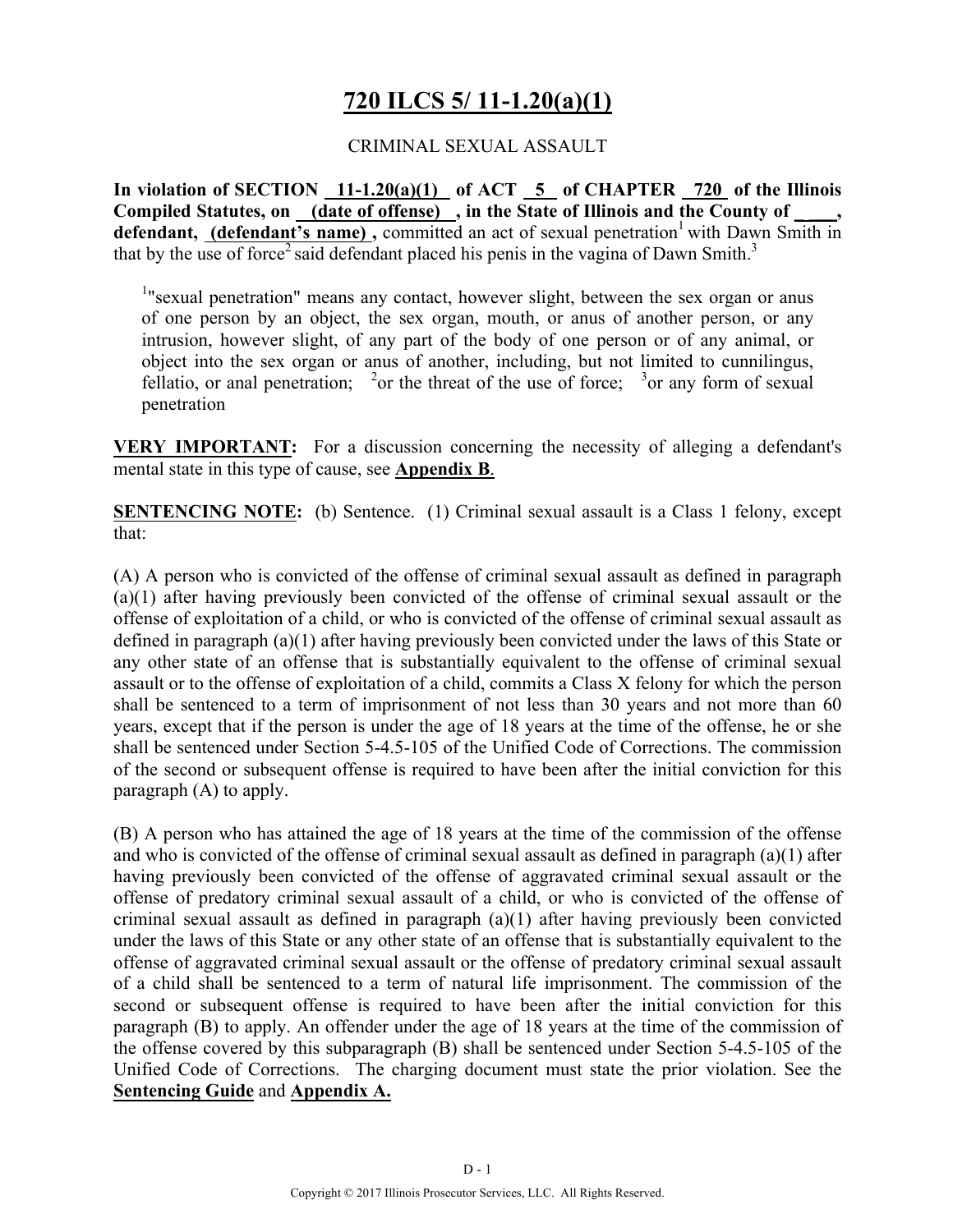**Legislative History:** Laws 1961, p. 1983, § 12-13, added by P.A. 83-1067, § 1, eff. July 1, 1984. Amended by P.A. 83-1117; 85-837; 85-1030; 85-1209; 85-1440; 90-396; 95-640. Renumbered and amended as § 11-1.20 by P.A. 96-1551, Art. 2, § 5, eff. July 1, 2011.

This subsection was amended by Public Act 99-0069. Effective: 1-1-16.

**CHARGE:** Felony (Class 1) **BOND:** Must be Set by Judge

# **720 ILCS 5/ 11-1.20(a)(2)**

### CRIMINAL SEXUAL ASSAULT

In violation of SECTION  $11-1.20(a)(2)$  of ACT  $\overline{5}$  of CHAPTER  $\overline{720}$  of the Illinois Compiled Statutes, on (date of offense), in the State of Illinois and the County of **defendant, (defendant's name) ,** knowing that Dawn Smith was unable to give knowing consent,<sup>1</sup> committed an act of sexual penetration<sup>2</sup> with Dawn Smith in that the defendant placed his penis in the vagina of Dawn Smith.<sup>3</sup>

<sup>1</sup> or knowing that Dawn Smith was unable to understand the nature of the act;  $2$  $^{2}$ or a definition of "sexual penetration" see **Appendix C**; <sup>3</sup> or any act of sexual penetration

**VERY IMPORTANT:** For a discussion concerning the necessity of alleging a defendant's mental state in this type of cause, see **Appendix B**.

**SENTENCING NOTE:** (b) Sentence. (1) Criminal sexual assault is a Class 1 felony, except that:

(A) A person who is convicted of the offense of criminal sexual assault as defined in paragraph (a)(2) after having previously been convicted of the offense of criminal sexual assault or the offense of exploitation of a child, or who is convicted of the offense of criminal sexual assault as defined in paragraph (a)(2) after having previously been convicted under the laws of this State or any other state of an offense that is substantially equivalent to the offense of criminal sexual assault or to the offense of exploitation of a child, commits a Class X felony for which the person shall be sentenced to a term of imprisonment of not less than 30 years and not more than 60 years, except that if the person is under the age of 18 years at the time of the offense, he or she shall be sentenced under Section 5-4.5-105 of the Unified Code of Corrections. The commission of the second or subsequent offense is required to have been after the initial conviction for this paragraph (A) to apply.

(B) A person who has attained the age of 18 years at the time of the commission of the offense and who is convicted of the offense of criminal sexual assault as defined in paragraph (a)(2) after having previously been convicted of the offense of aggravated criminal sexual assault or the offense of predatory criminal sexual assault of a child, or who is convicted of the offense of criminal sexual assault as defined in paragraph (a)(2) after having previously been convicted under the laws of this State or any other state of an offense that is substantially equivalent to the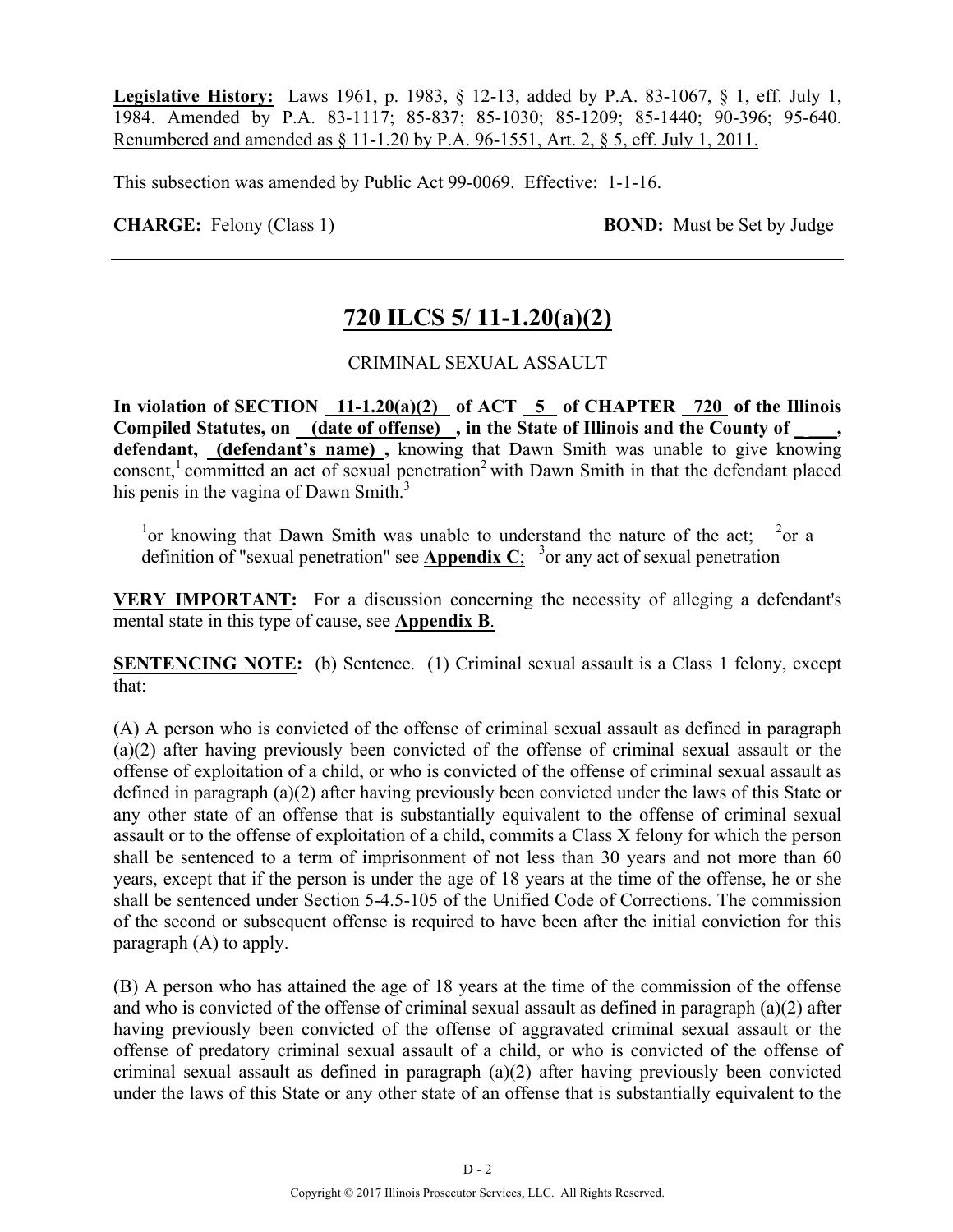offense of aggravated criminal sexual assault or the offense of predatory criminal sexual assault of a child shall be sentenced to a term of natural life imprisonment. The commission of the second or subsequent offense is required to have been after the initial conviction for this paragraph (B) to apply. An offender under the age of 18 years at the time of the commission of the offense covered by this subparagraph (B) shall be sentenced under Section 5-4.5-105 of the Unified Code of Corrections. The charging document must state the prior violation. See the **Sentencing Guide** and **Appendix A.**

**Legislative History:** Re-numbered by Public Act 96-1551; Eff: 7-1-11.

This subsection was amended by Public Act 99-0069. Effective: 1-1-16.

**CHARGE:** Felony (Class 1) **BOND:** Must be Set by Judge

## **720 ILCS 5/ 11-1.20(a)(3)**

### CRIMINAL SEXUAL ASSAULT

**In violation of SECTION 11-1.20(a)(3) of ACT 5 of CHAPTER 720 of the Illinois**  Compiled Statutes, on <u>(date of offense)</u>, in the State of Illinois and the County of \_\_\_\_\_, defendant, **(defendant's name)**, the father<sup>1</sup> of Dawn Smith, committed an act of sexual penetration<sup>2</sup> with Dawn Smith, who was under 18 years of age when the act was committed, in that said defendant placed his penis in the vagina of Dawn Smith.<sup>3</sup>

<sup>1</sup> or any family member of Dawn Smith;  $\frac{2}{100}$  a definition of "sexual penetration" see Appendix  $C_i^3$  or any act of sexual penetration

**NOTE:** "Family member" means a parent, grandparent, or child, whether by whole blood, halfblood or adoption and includes stepparents, step-grandparents and step-children. Family member also means, where the victim is a child under 18 years of age, an accused who has resided in the household with such child continuously for at least one year. (720 ILCS 5/11-0.1)

**VERY IMPORTANT:** For a discussion concerning the necessity of alleging a defendant's mental state in this type of cause, see Appendix B.

**IMPORTANT:** This offense contains enhanced penalties for multiple violations. For sentencing and alternative charging information see the Sentencing Guide.

**Legislative History:** Re-numbered by Public Act 96-1551; Eff: 7-1-11.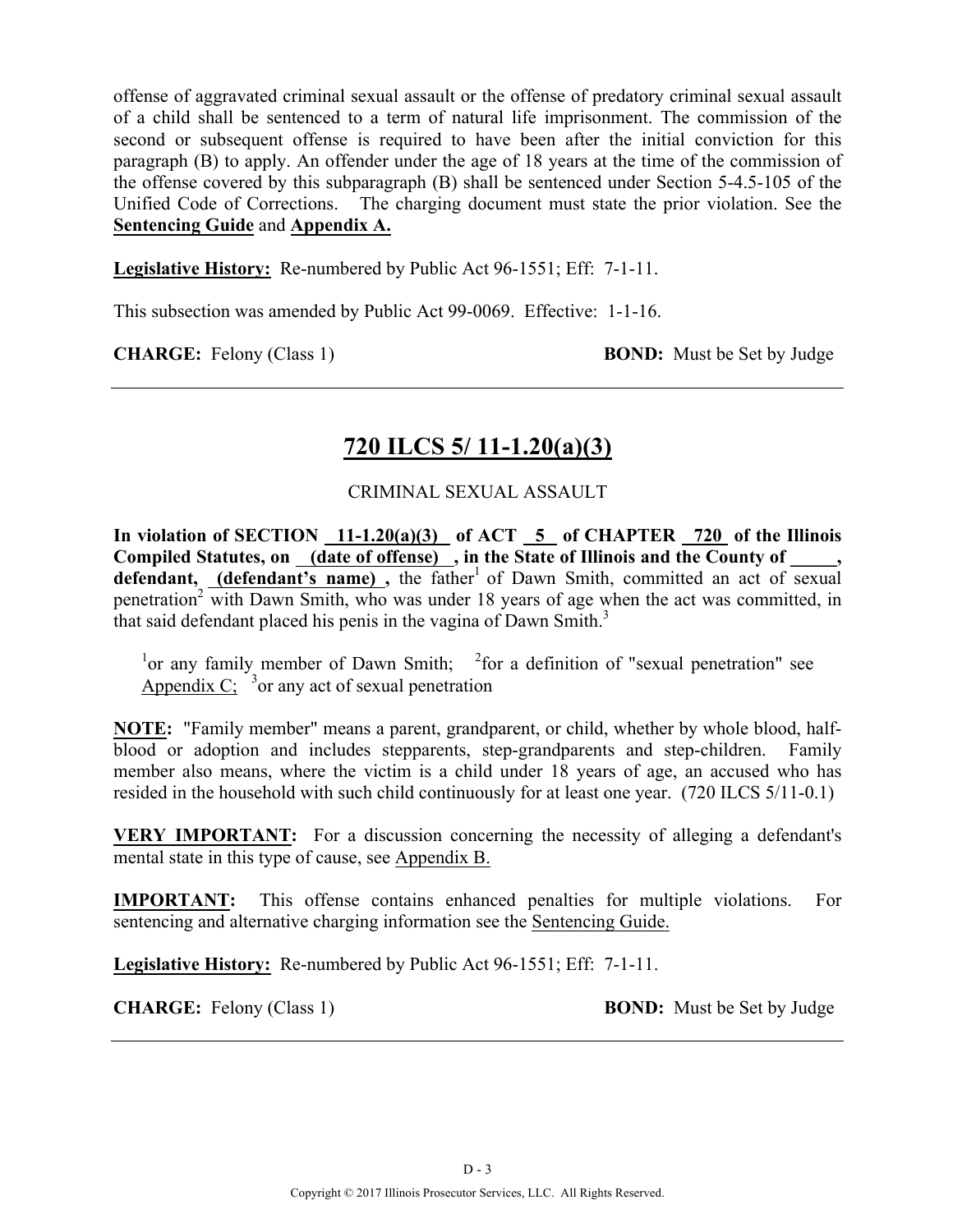# **720 ILCS 5/ 11-1.20(a)(4)**

### CRIMINAL SEXUAL ASSAULT

**In violation of SECTION 11-1.20(a)(4) of ACT 5 of CHAPTER 720 of the Illinois**  Compiled Statutes, on <u>(date of offense)</u>, in the State of Illinois and the County of  $\cdot$ , **defendant, (defendant's name) ,** who was 17 years of age or older and held, as a high school teacher of Dawn Smith, a position of authority<sup>1</sup> in relation to Dawn Smith, committed an act of sexual penetration<sup>2</sup> with Dawn Smith, who was at least 13 years of age but under 18 years of age when the act was committed, in that said defendant placed his penis in the vagina of Dawn Smith.**<sup>3</sup>**

<sup>1</sup><sup>or</sup> trust or supervision; <sup>2</sup> for a definition of "sexual penetration" see Appendix C; <sup>3</sup><sup>or</sup> any act of sexual penetration

**CAVEAT:** The term "position of trust, authority or supervision in relation to the victim" is not defined by this statute.

**IMPORTANT:** For a discussion concerning the necessity of alleging a defendant's mental state in this type of cause, see Appendix B.

**IMPORTANT:** This offense contains enhanced penalties for multiple violations. For sentencing and alternative charging information see the Sentencing Guide.

**Legislative History:** Re-numbered by Public Act 96-1551; Eff: 7-1-11.

**CHARGE:** Felony (Class 1) **BOND:** Must be Set by Judge

# **720 ILCS 5/ 11-1.30(a)(1)**

### AGGRAVATED CRIMINAL SEXUAL ASSAULT

In violation of SECTION  $11-1.30(a)(1)$  of ACT  $\overline{5}$  of CHAPTER 720 of the Illinois Compiled Statutes, on (date of offense), in the State of Illinois and the County of **defendant, (defendant's name)**, while displaying a dangerous weapon,<sup>1</sup> a knife,<sup>2</sup> committed a criminal sexual assault, in violation of Section 11-1.20(a)(1) of Act 5 of Chapter 720 of the Illinois Compiled Statutes, against Dawn Smith in that by the use of force**<sup>3</sup>**the defendant placed his penis in the vagina of Dawn Smith**<sup>4</sup>** .

<sup>1</sup> or threatening to use a dangerous weapon or any object fashioned or utilized in such a manner as to lead the victim under the circumstances reasonably to believe it to be a dangerous weapon; <sup>2</sup> any dangerous weapon other than a firearm; <sup>3</sup> or by the threat of the use of force; **<sup>4</sup>** or any criminal sexual assault as defined in Section 11-1.20.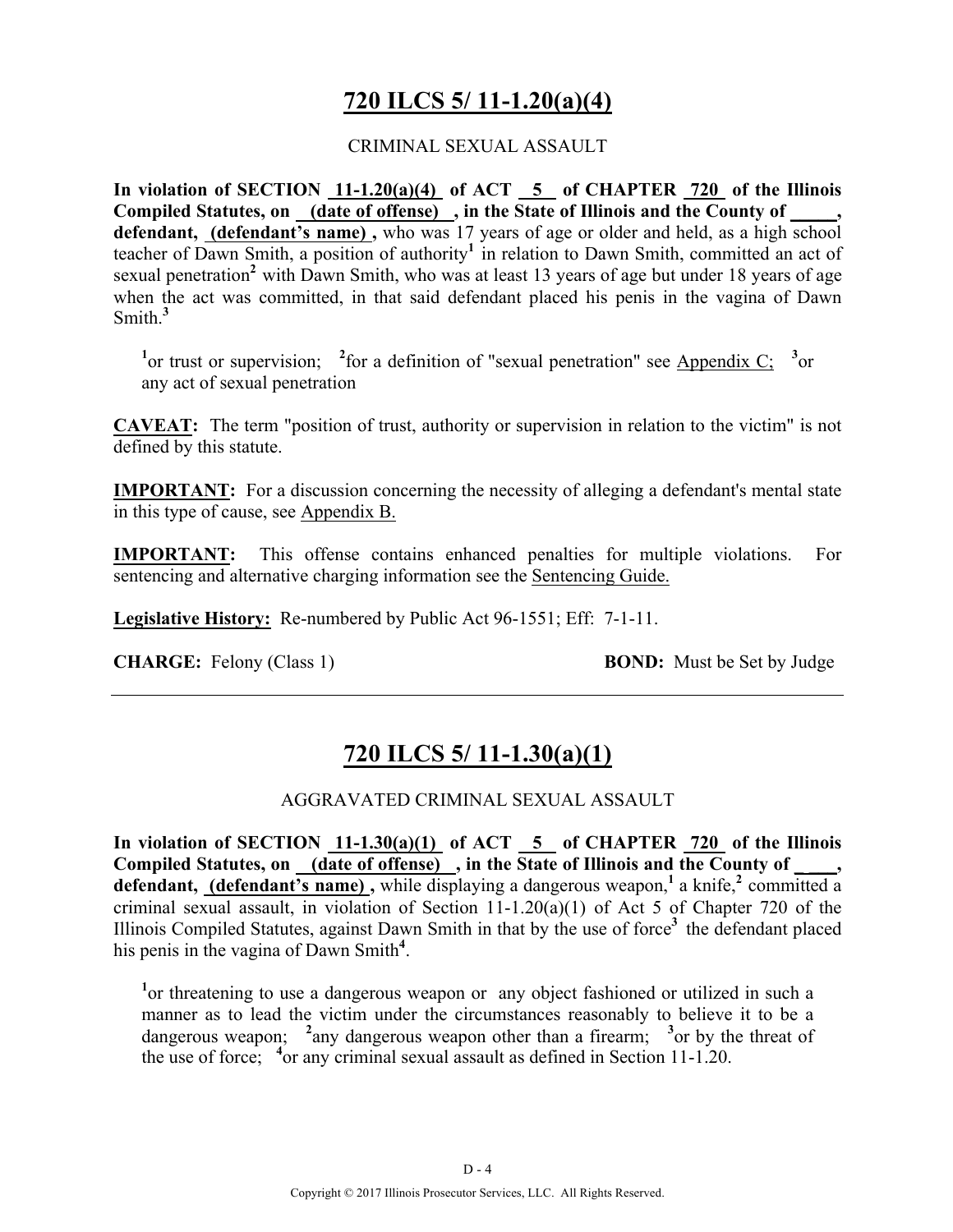**CHARGING AND SENTENCING NOTE:** (d) Sentence. (1) A violation of subsection (a) (1) is a Class  $\overline{X}$  felony for which 10 years shall be added to the term of imprisonment imposed by the court. An offender under the age of 18 years at the time of the commission of aggravated criminal sexual assault in violation of paragraph (1) of subsection (a) shall be sentenced under Section 5-4.5-105 of the Unified Code of Corrections. (2) A person who has attained the age of 18 years at the time of the commission of the offense and who is convicted of a second or subsequent offense of aggravated criminal sexual assault, or who is convicted of the offense of aggravated criminal sexual assault after having previously been convicted of the offense of criminal sexual assault or the offense of predatory criminal sexual assault of a child, or who is convicted of the offense of aggravated criminal sexual assault after having previously been convicted under the laws of this or any other state of an offense that is substantially equivalent to the offense of criminal sexual assault, the offense of aggravated criminal sexual assault or the offense of predatory criminal sexual assault of a child, shall be sentenced to a term of natural life imprisonment. The commission of the second or subsequent offense is required to have been after the initial conviction for this paragraph (2) to apply. An offender under the age of 18 years at the time of the commission of the offense covered by this paragraph (2) shall be sentenced under Section 5-4.5-105 of the Unified Code of Corrections. The charging document must state the prior violation. See the **Sentencing Guide** and **Appendix A***.*

**IMPORTANT:** For a discussion concerning the necessity of alleging a defendant's mental state in this type of cause, see Appendix B.

**Legislative History:** Created - P.A. 83-1067 (July 1, 1984); Amended - 83-1117, 85-691, 85- 1392, 90-396, 90-735 and 91-404. 89-428; 89-462; 92-434; 92-502; 92-721. Renumbered and amended as § 11-1.30 by 96-1551. Amended by 97-227, § 135, Jan. 1, 2012.

This subsection was amended by Public Act 99-0069. Effective: 1-1-16.

**CHARGE:** Felony (Class X) **BOND:** Must be Set by Judge

# **720 ILCS 5/ 11-1.30(a)(2)**

### AGGRAVATED CRIMINAL SEXUAL ASSAULT

In violation of SECTION  $11-1.30(a)(2)$  of ACT  $\overline{5}$  of CHAPTER  $\overline{720}$  of the Illinois Compiled Statutes, on (date of offense), in the State of Illinois and the County of **defendant, (defendant's name) ,** committed a criminal sexual assault, in violation of Section **11-1.20(a)(1)** of Act 5 of Chapter 720 of the Illinois Compiled Statutes, against Dawn Smith in that by the use of force<sup>1</sup> the defendant placed his penis in the vagina of Dawn Smith<sup>2</sup> and in so doing the defendant caused bodily harm to Dawn Smith by hitting Dawn Smith in the face with his fist<sup>3</sup>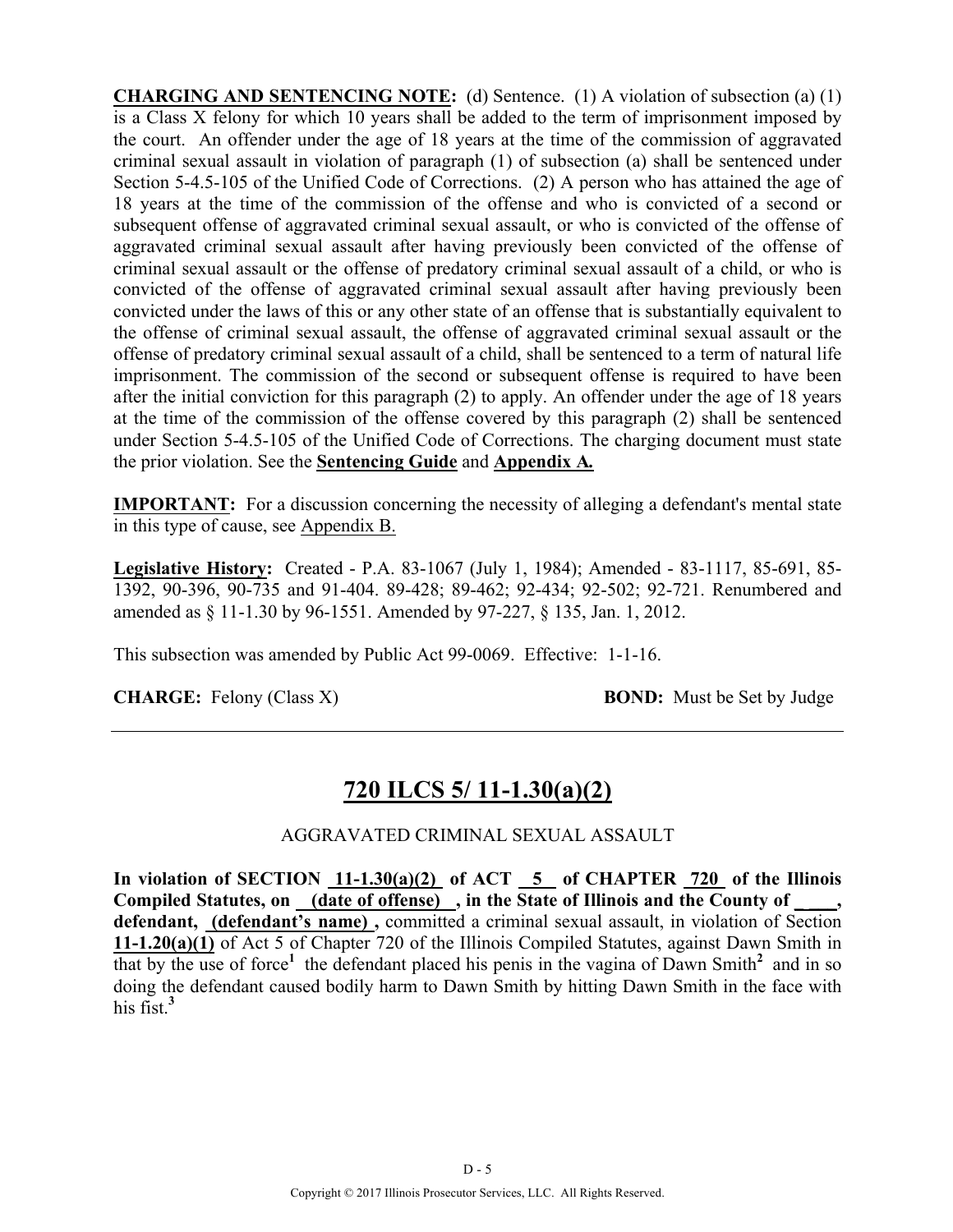<sup>1</sup> or by the threat of the use of force; <sup>2</sup> or any criminal sexual assault as defined in Section 11-1.30; **<sup>3</sup>** bodily harm" means physical harm, and includes, but is not limited to sexually transmitted disease, pregnancy and impotence; it does not include great bodily harm, permanent disability, permanent disfigurement or death proximately caused by a firearm personally discharged by the defendant

**CHARGING AND SENTENCING NOTE:** (d) Sentence. (1) Aggravated criminal sexual assault in violation of paragraph (2) of subsection (a) is a Class X felony. An offender under the age of 18 years at the time of the commission of aggravated criminal sexual assault in violation of paragraph (2) of subsection (a) shall be sentenced under Section 5-4.5-105 of the Unified Code of Corrections. (2) A person who has attained the age of 18 years at the time of the commission of the offense and who is convicted of a second or subsequent offense of aggravated criminal sexual assault, or who is convicted of the offense of aggravated criminal sexual assault after having previously been convicted of the offense of criminal sexual assault or the offense of predatory criminal sexual assault of a child, or who is convicted of the offense of aggravated criminal sexual assault after having previously been convicted under the laws of this or any other state of an offense that is substantially equivalent to the offense of criminal sexual assault, the offense of aggravated criminal sexual assault or the offense of predatory criminal sexual assault of a child, shall be sentenced to a term of natural life imprisonment. The commission of the second or subsequent offense is required to have been after the initial conviction for this paragraph (2) to apply. An offender under the age of 18 years at the time of the commission of the offense covered by this paragraph (2) shall be sentenced under Section 5-4.5-105 of the Unified Code of Corrections. The charging document must state the prior violation. See the **Sentencing Guide** and **Appendix A.**

**IMPORTANT:** For a discussion concerning the necessity of alleging a defendant's mental state in this type of cause, see **Appendix B**.

**IMPORTANT:** For sentencing and alternative charging information see the **Sentencing Guide**.

**Legislative History:** Re-numbered by Public Act 96-1551; Eff: 7-1-11.

This subsection was amended by Public Act 99-0069. Effective: 1-1-16.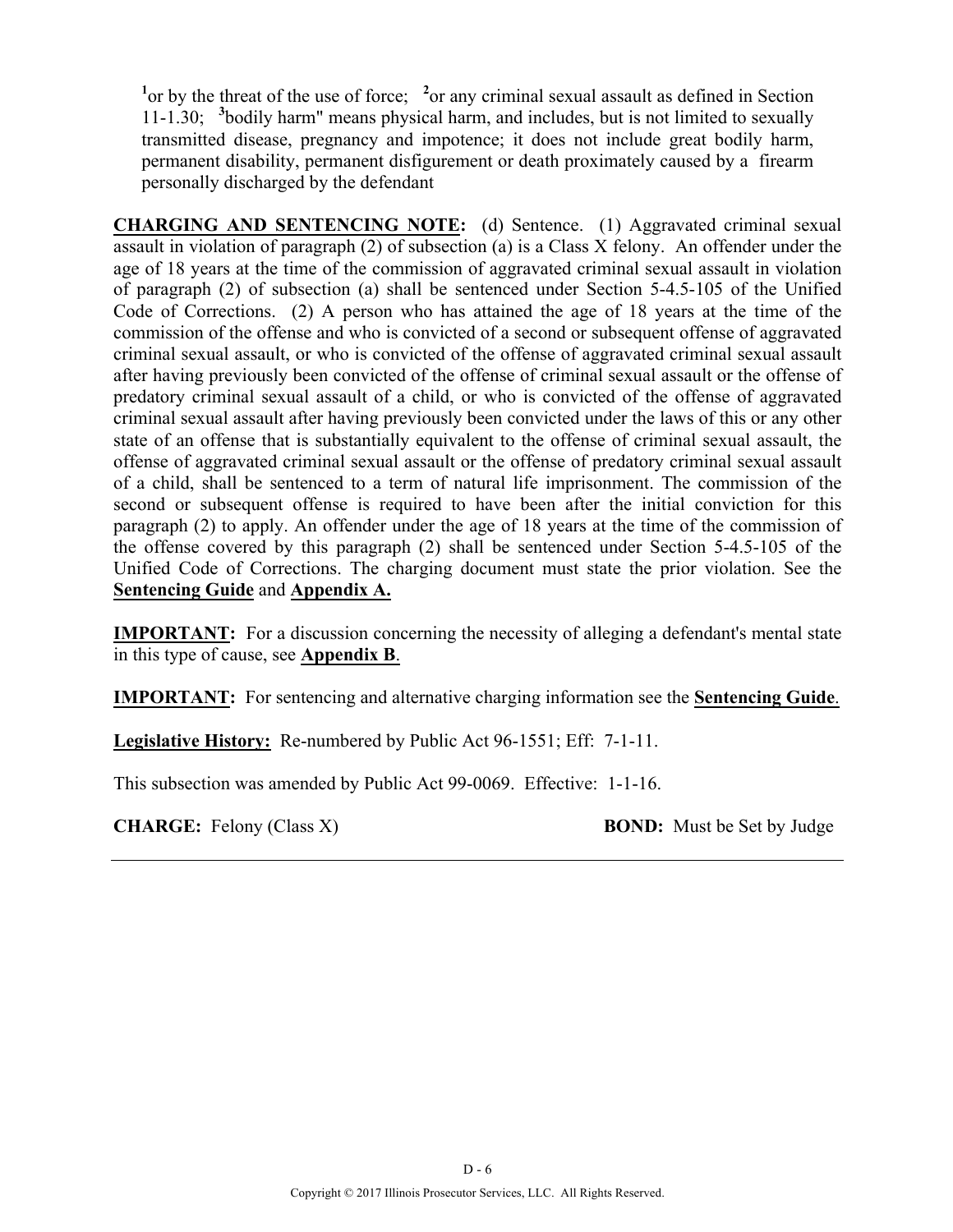# **720 ILCS 5/ 11-1.30(a)(3)**

### AGGRAVATED CRIMINAL SEXUAL ASSAULT

**In violation of SECTION 11-1.20(a)(3) of ACT 5 of CHAPTER 720 of the Illinois**  Compiled Statutes, on (date of offense), in the State of Illinois and the County of **defendant, (defendant's name) ,** committed a criminal sexual assault, in violation of Section 11-1.20(a)(1) of Act 5 of Chapter 720 of the Illinois Compiled Statutes, against Dawn Smith in that, by the use of force<sup>1</sup> the defendant placed his penis in the vagina of Dawn Smith<sup>2</sup> and in so doing the defendant acted in such a manner so as to threaten<sup>3</sup> the life of Dawn Smith<sup>4</sup> by placing a pillow over the head of Dawn Smith and making it difficult for Dawn Smith to breath.

<sup>1</sup> or by the threat of the use of force; <sup>2</sup> or any criminal sexual assault as defined in Section 11-1.20;  $3$  or endanger;  $4$  or any other person

**CHARGING AND SENTENCING NOTE:** (d) Sentence. (1) Aggravated criminal sexual assault in violation of paragraph (3) of subsection (a) is a Class X felony. An offender under the age of 18 years at the time of the commission of aggravated criminal sexual assault in violation of paragraph (3) of subsection (a) shall be sentenced under Section 5-4.5-105 of the Unified Code of Corrections. (2) A person who has attained the age of 18 years at the time of the commission of the offense and who is convicted of a second or subsequent offense of aggravated criminal sexual assault, or who is convicted of the offense of aggravated criminal sexual assault after having previously been convicted of the offense of criminal sexual assault or the offense of predatory criminal sexual assault of a child, or who is convicted of the offense of aggravated criminal sexual assault after having previously been convicted under the laws of this or any other state of an offense that is substantially equivalent to the offense of criminal sexual assault, the offense of aggravated criminal sexual assault or the offense of predatory criminal sexual assault of a child, shall be sentenced to a term of natural life imprisonment. The commission of the second or subsequent offense is required to have been after the initial conviction for this paragraph (2) to apply. An offender under the age of 18 years at the time of the commission of the offense covered by this paragraph (2) shall be sentenced under Section 5-4.5-105 of the Unified Code of Corrections*.* The charging document must state the prior violation. The charging document must state the prior violation. See the **Sentencing Guide** and **Appendix A.**

**IMPORTANT:** For a discussion concerning the necessity of alleging a defendant's mental state in this type of cause, see **Appendix B**.

**ADDED CASE AUTHORITY** - - It is unnecessary to allege the exact method by which the sexual assault was committed. (People v. Olivieri,) 334 Ill. App. 3d 311, 778 N. E. 2d 714, 268 N. E. 2d 448 (4th Dist., 2002)

**Legislative History:** Re-numbered by Public Act 96-1551; Eff: 7-1-11.

This subsection was amended by Public Act 99-0069. Effective: 1-1-16.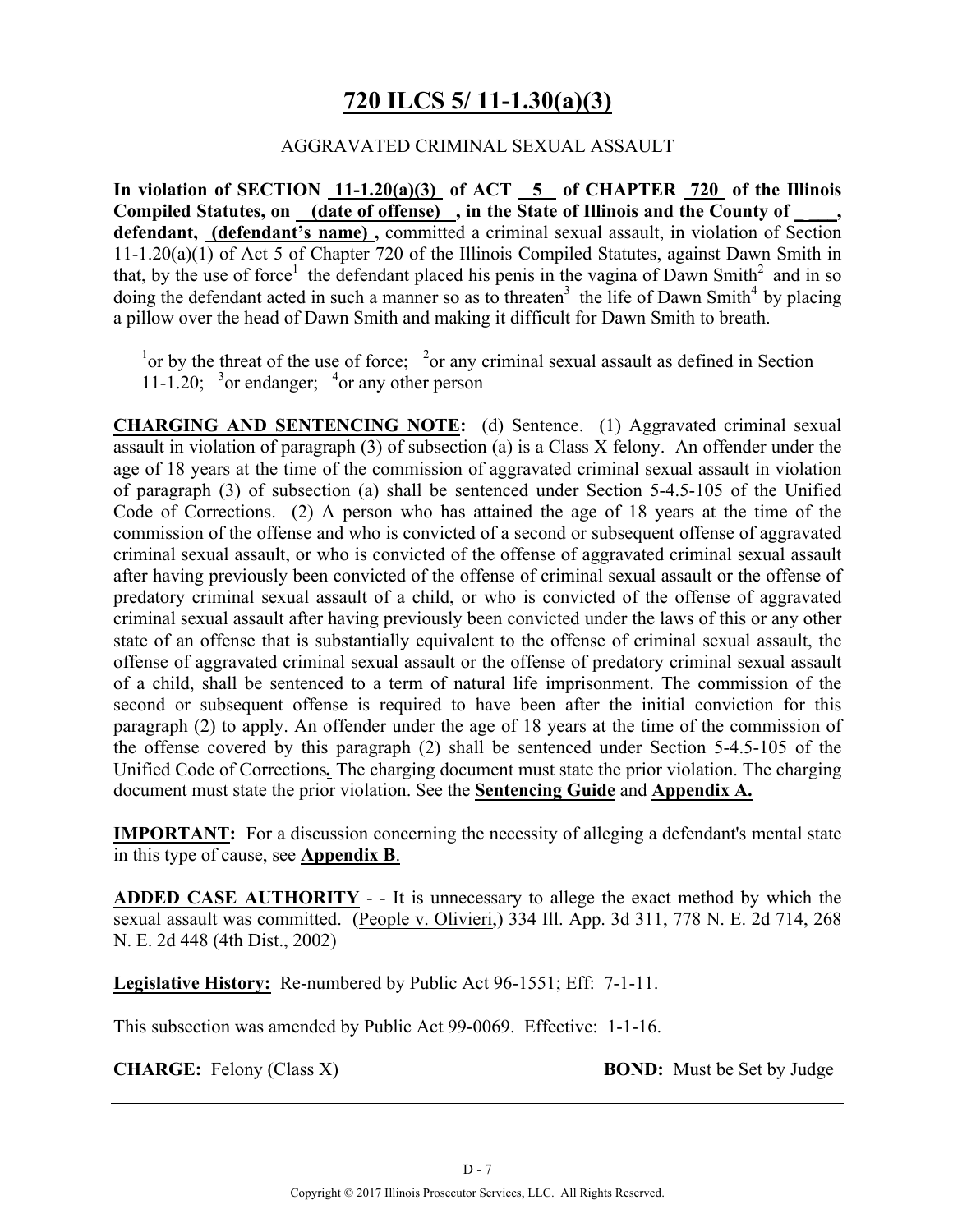## **720 ILCS 5/ 11-1.30(a)(4)**

### AGGRAVATED CRIMINAL SEXUAL ASSAULT

**In violation of SECTION 11-1.30(a)(4) of ACT 5 of CHAPTER 720 of the Illinois**  Compiled Statutes, on (date of offense), in the State of Illinois and the County of **defendant, (defendant's name),** during the commission<sup>1</sup> of a burglary,<sup>2</sup> committed a criminal sexual assault, in violation of Section 11-1.20(a)(1) of Act 5 of Chapter 720 of the Illinois Compiled Statutes, against Dawn Smith in that by the use of force<sup>3</sup> the defendant placed his penis in the vagina of Dawn Smith.**<sup>4</sup>**

<sup>1</sup><sup>or</sup> attempted commission; <sup>2</sup><sup>or</sup> any other felony; <sup>3</sup><sup>or</sup> the threatened use of force; <sup>4</sup><sup>or</sup> any criminal sexual assault as defined in Section 11-1.20

**CHARGING AND SENTENCING NOTE:** (d) Sentence. (1) Aggravated criminal sexual assault in violation of paragraph (4) of subsection (a) is a Class X felony. An offender under the age of 18 years at the time of the commission of aggravated criminal sexual assault in violation of paragraph (4) of subsection (a) shall be sentenced under Section 5-4.5-105 of the Unified Code of Corrections. (2) A person who has attained the age of 18 years at the time of the commission of the offense and who is convicted of a second or subsequent offense of aggravated criminal sexual assault, or who is convicted of the offense of aggravated criminal sexual assault after having previously been convicted of the offense of criminal sexual assault or the offense of predatory criminal sexual assault of a child, or who is convicted of the offense of aggravated criminal sexual assault after having previously been convicted under the laws of this or any other state of an offense that is substantially equivalent to the offense of criminal sexual assault, the offense of aggravated criminal sexual assault or the offense of predatory criminal sexual assault of a child, shall be sentenced to a term of natural life imprisonment. The commission of the second or subsequent offense is required to have been after the initial conviction for this paragraph (2) to apply. An offender under the age of 18 years at the time of the commission of the offense covered by this paragraph (2) shall be sentenced under Section 5-4.5-105 of the Unified Code of Corrections. The charging document must state the prior violation. See the **Sentencing Guide** and **Appendix A***.*

**IMPORTANT:** For a discussion concerning the necessity of alleging a defendant's mental state in this type of cause, see **Appendix B**.

**ADDED CASE AUTHORITY** - - It is unnecessary to allege the exact method by which the sexual assault was committed. (People v. Olivieri), 334 Ill. App. 3d 311, 778 N. E. 2d 714, 268 N. E. 2d 448 (4th Dist., 2002)

**Legislative History:** Re-numbered by Public Act 96-1551; Eff: 7-1-11.

This subsection was amended by Public Act 99-0069. Effective: 1-1-16.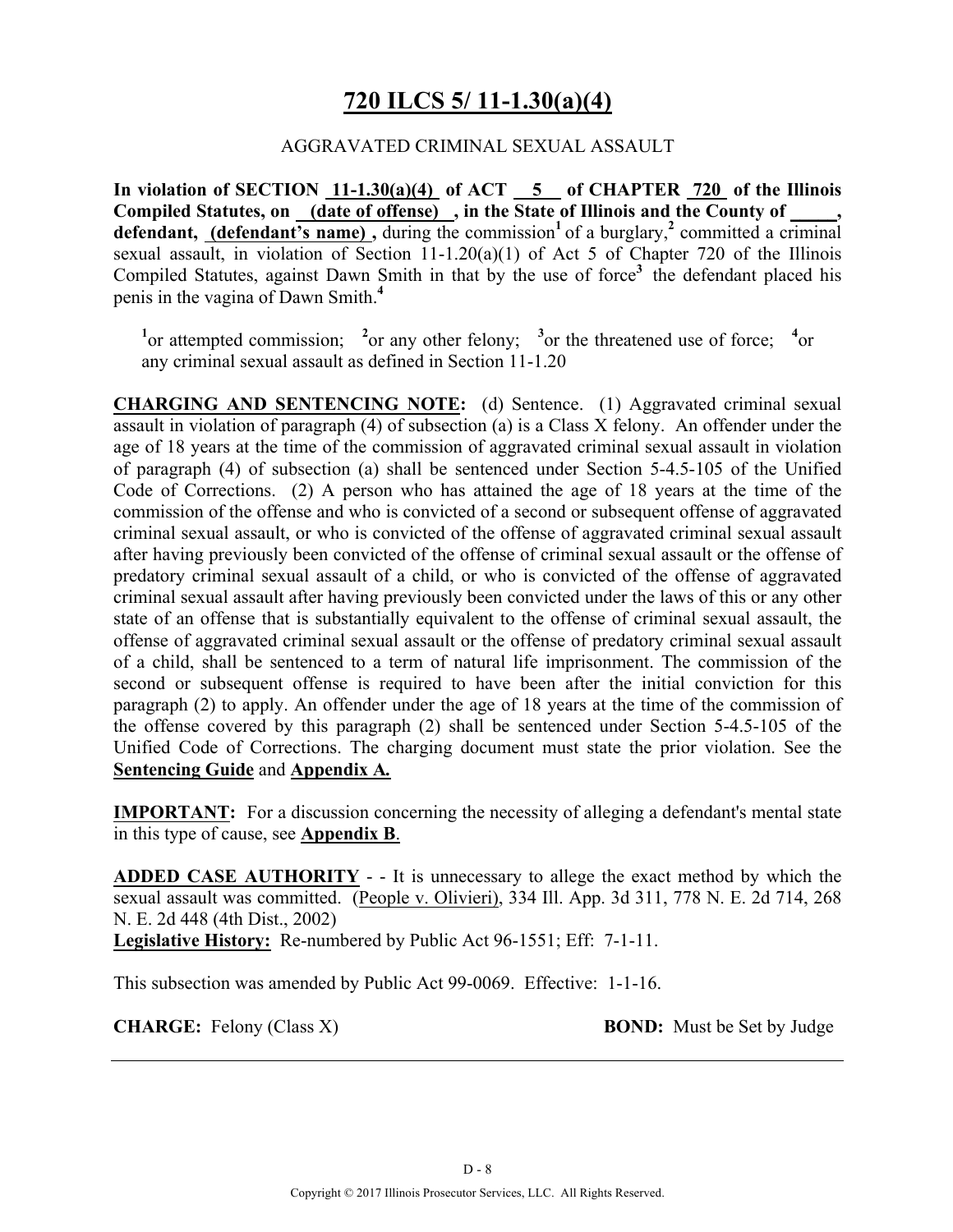## **720 ILCS 5/ 11-1.30(a)(5)**

### AGGRAVATED CRIMINAL SEXUAL ASSAULT

**In violation of SECTION 11-1.30(a)(5) of ACT 5 of CHAPTER 720 of the Illinois**  Compiled Statutes, on (date of offense), in the State of Illinois and the County of **defendant, (defendant's name) ,** committed a criminal sexual assault, in violation of Section 11-1.20(a)(1) of Act 5 of Chapter 720 of the Illinois Compiled Statutes, against Dawn Smith, who was 60 years of age or older when the act was committed, in that by the use of force the defendant placed his penis in the vagina of Dawn Smith. $2^2$ 

<sup>1</sup> or by the threat of the use of force; <sup>2</sup> or any criminal sexual assault as defined in Section 11-1.20.

**CHARGING AND SENTENCING NOTE:** (d) Sentence. (1) Aggravated criminal sexual assault in violation of paragraph (5) of subsection (a) is a Class X felony. An offender under the age of 18 years at the time of the commission of aggravated criminal sexual assault in violation of paragraph (5) of subsection (a) shall be sentenced under Section 5-4.5-105 of the Unified Code of Corrections. (2) A person who has attained the age of 18 years at the time of the commission of the offense and who is convicted of a second or subsequent offense of aggravated criminal sexual assault, or who is convicted of the offense of aggravated criminal sexual assault after having previously been convicted of the offense of criminal sexual assault or the offense of predatory criminal sexual assault of a child, or who is convicted of the offense of aggravated criminal sexual assault after having previously been convicted under the laws of this or any other state of an offense that is substantially equivalent to the offense of criminal sexual assault, the offense of aggravated criminal sexual assault or the offense of predatory criminal sexual assault of a child, shall be sentenced to a term of natural life imprisonment. The commission of the second or subsequent offense is required to have been after the initial conviction for this paragraph (2) to apply. An offender under the age of 18 years at the time of the commission of the offense covered by this paragraph (2) shall be sentenced under Section 5-4.5-105 of the Unified Code of Corrections. The charging document must state the prior violation. See the **Sentencing Guide** and **Appendix A.**

**IMPORTANT:** For a discussion concerning the necessity of alleging a defendant's mental state in this type of cause, see **Appendix B**.

**Legislative History:** Re-numbered by Public Act 96-1551; Eff: 7-1-11.

This subsection was amended by Public Act 99-0069. Effective: 1-1-16.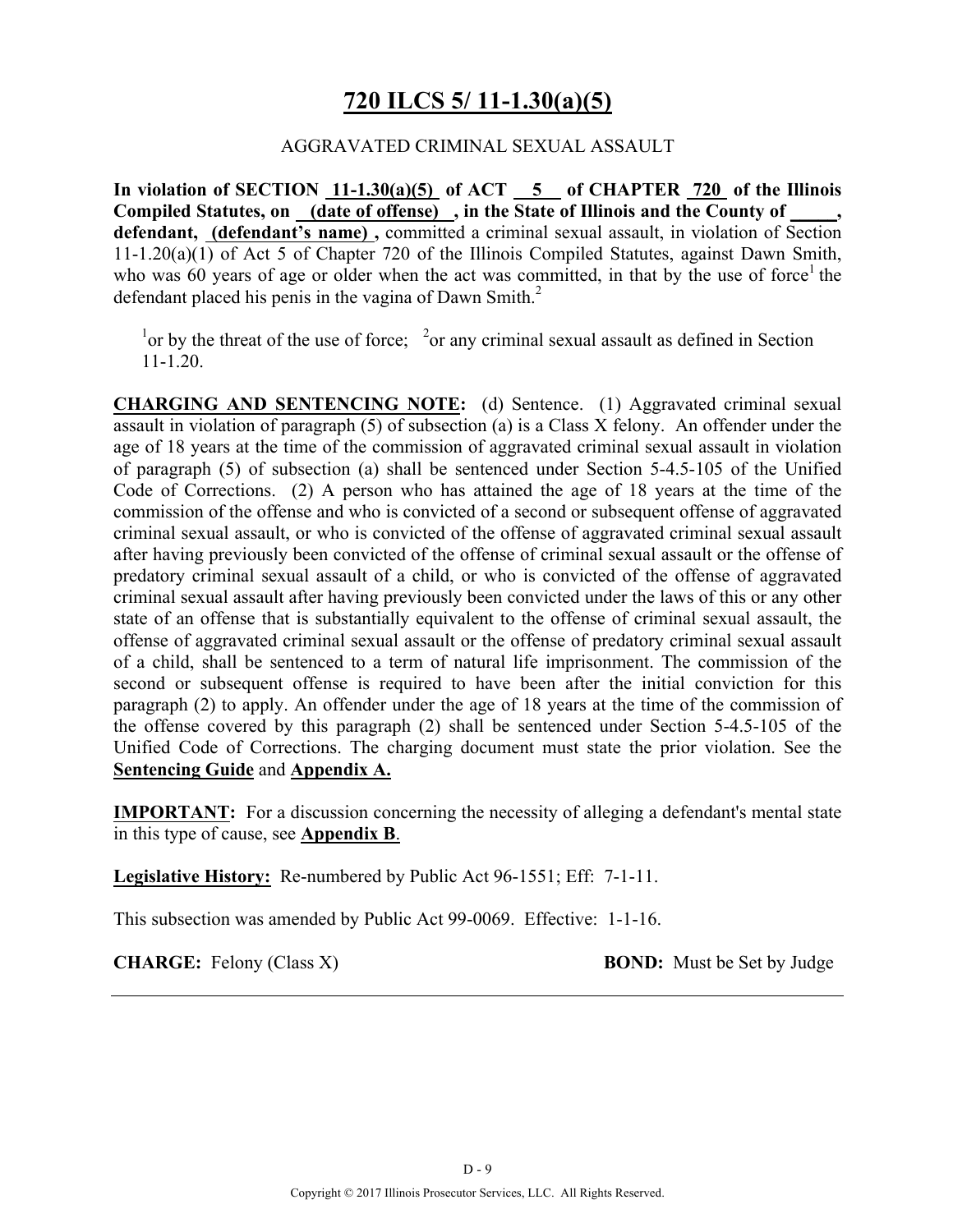## **720 ILCS 5/ 11-1.30(a)(6)**

### AGGRAVATED CRIMINAL SEXUAL ASSAULT

**In violation of SECTION 11-1.30(a)(6) of ACT 5 of CHAPTER 720 of the Illinois**  Compiled Statutes, on (date of offense), in the State of Illinois and the County of **defendant, (defendant's name) ,** committed a criminal sexual assault, in violation of Section 11-1.20(a)(1) of Act 5 of Chapter 720 of the Illinois Compiled Statutes, against Dawn Smith, a person with a physical disability, in that by the use of force<sup>1</sup> the defendant placed his penis in the vagina of Dawn Smith. $^{2}$ 

<sup>1</sup> or by the threat of the use of force; <sup>2</sup> or any criminal sexual assault as defined in Section 11-1.20.

**NOTE:** For a definition of "person with a physical disability" see **Appendix C**.

**CHARGING AND SENTENCING NOTE:** (d) Sentence. (1) Aggravated criminal sexual assault in violation of paragraph (6) of subsection (a) is a Class X felony. An offender under the age of 18 years at the time of the commission of aggravated criminal sexual assault in violation of paragraph (6) of subsection (a) shall be sentenced under Section 5-4.5-105 of the Unified Code of Corrections. (2) A person who has attained the age of 18 years at the time of the commission of the offense and who is convicted of a second or subsequent offense of aggravated criminal sexual assault, or who is convicted of the offense of aggravated criminal sexual assault after having previously been convicted of the offense of criminal sexual assault or the offense of predatory criminal sexual assault of a child, or who is convicted of the offense of aggravated criminal sexual assault after having previously been convicted under the laws of this or any other state of an offense that is substantially equivalent to the offense of criminal sexual assault, the offense of aggravated criminal sexual assault or the offense of predatory criminal sexual assault of a child, shall be sentenced to a term of natural life imprisonment. The commission of the second or subsequent offense is required to have been after the initial conviction for this paragraph (2) to apply. An offender under the age of 18 years at the time of the commission of the offense covered by this paragraph (2) shall be sentenced under Section 5-4.5-105 of the Unified Code of Corrections*.* The charging document must state the prior violation. See the **Sentencing Guide** and **Appendix A***.*

**IMPORTANT:** For a discussion concerning the necessity of alleging a defendant's mental state in this type of cause, see **Appendix B**.

**Legislative History:** Re-numbered by Public Act 96-1551; Eff: 7-1-11.

This subsection was amended by Public Acts 99-0069 and 99-0143. Both effective: 1-1-16.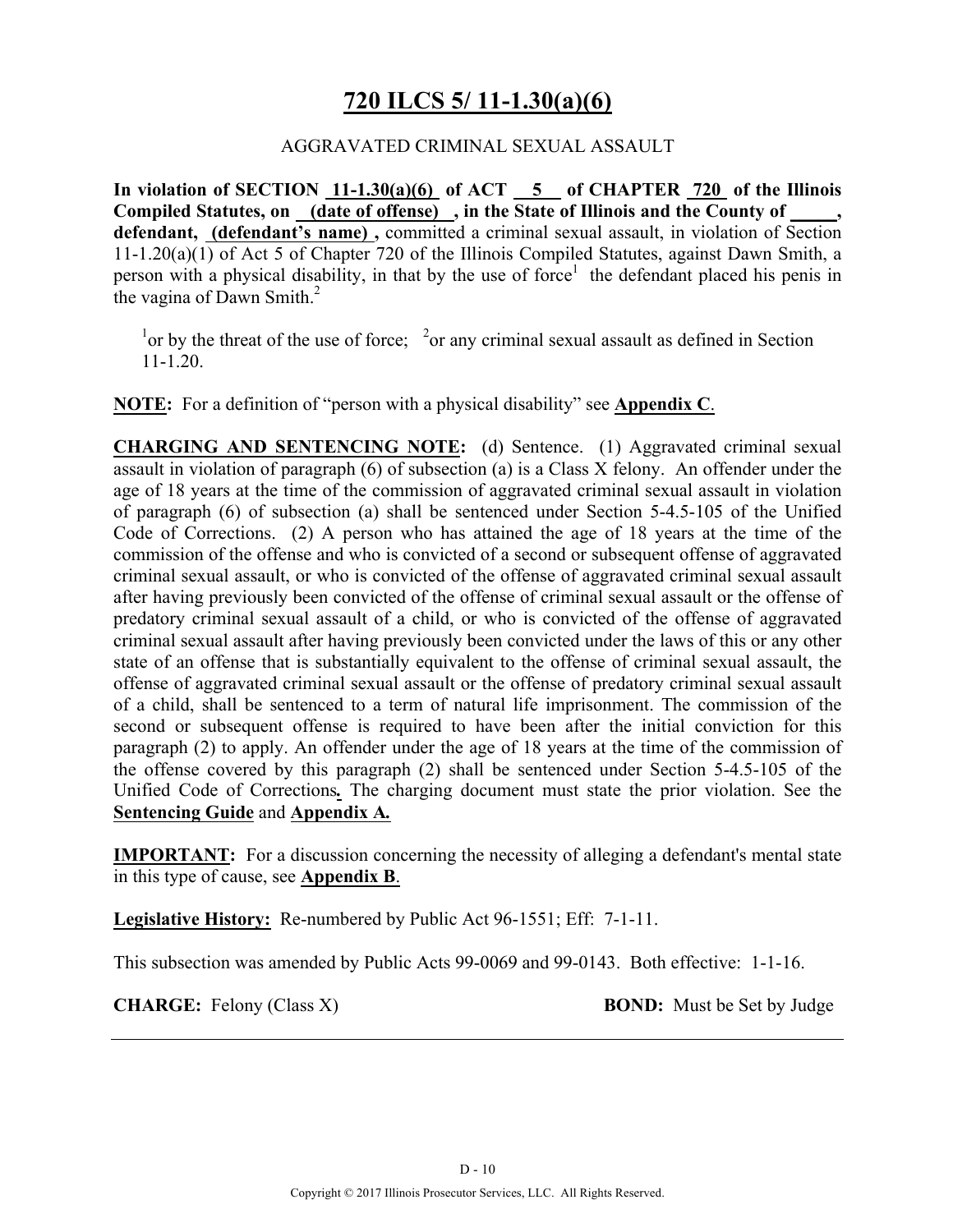## **720 ILCS 5/ 11-1.30(a)(7)**

### AGGRAVATED CRIMINAL SEXUAL ASSAULT

**In violation of SECTION 11-1.30(a)(7) of ACT 5 of CHAPTER 720 of the Illinois**  Compiled Statutes, on (date of offense), in the State of Illinois and the County of **defendant, (defendant's name) ,** committed a criminal sexual assault, in violation of Section 11-1.20(a)(2) of Act 5 of Chapter 720 of the Illinois Compiled Statutes,<sup>1</sup> against Dawn Smith in that (describe the particular sexual assault) and as part of the same course of conduct said defendant delivered by injection<sup>2</sup> to Dawn Smith, without her consent<sup>3</sup> and for other than medical purposes, cocaine, a controlled substance.**<sup>4</sup>**

<sup>1</sup> or any criminal sexual assault; <sup>2</sup> or by inhalation, ingestion, transfer of possession, or by any other means; **<sup>3</sup>** or by threat or deception; **<sup>4</sup>** or any controlled substance

**CHARGING AND SENTENCING NOTE:** (d) Sentence. (1) Aggravated criminal sexual assault in violation of paragraph (7) of subsection (a) is a Class X felony. An offender under the age of 18 years at the time of the commission of aggravated criminal sexual assault in violation of paragraph (7) of subsection (a) shall be sentenced under Section 5-4.5-105 of the Unified Code of Corrections. (2) A person who has attained the age of 18 years at the time of the commission of the offense and who is convicted of a second or subsequent offense of aggravated criminal sexual assault, or who is convicted of the offense of aggravated criminal sexual assault after having previously been convicted of the offense of criminal sexual assault or the offense of predatory criminal sexual assault of a child, or who is convicted of the offense of aggravated criminal sexual assault after having previously been convicted under the laws of this or any other state of an offense that is substantially equivalent to the offense of criminal sexual assault, the offense of aggravated criminal sexual assault or the offense of predatory criminal sexual assault of a child, shall be sentenced to a term of natural life imprisonment. The commission of the second or subsequent offense is required to have been after the initial conviction for this paragraph (2) to apply. An offender under the age of 18 years at the time of the commission of the offense covered by this paragraph (2) shall be sentenced under Section 5-4.5-105 of the Unified Code of Corrections. The charging document must state the prior violation. See the **Sentencing Guide** and **Appendix A***.*

**IMPORTANT:** This offense contains enhanced penalties for multiple violations. For sentencing and alternative charging information see the **Sentencing Guide**.

**Legislative History:** Re-numbered by Public Act 96-1551; Eff: 7-1-11.

This subsection was amended by Public Act 99-0069. Effective: 1-1-16.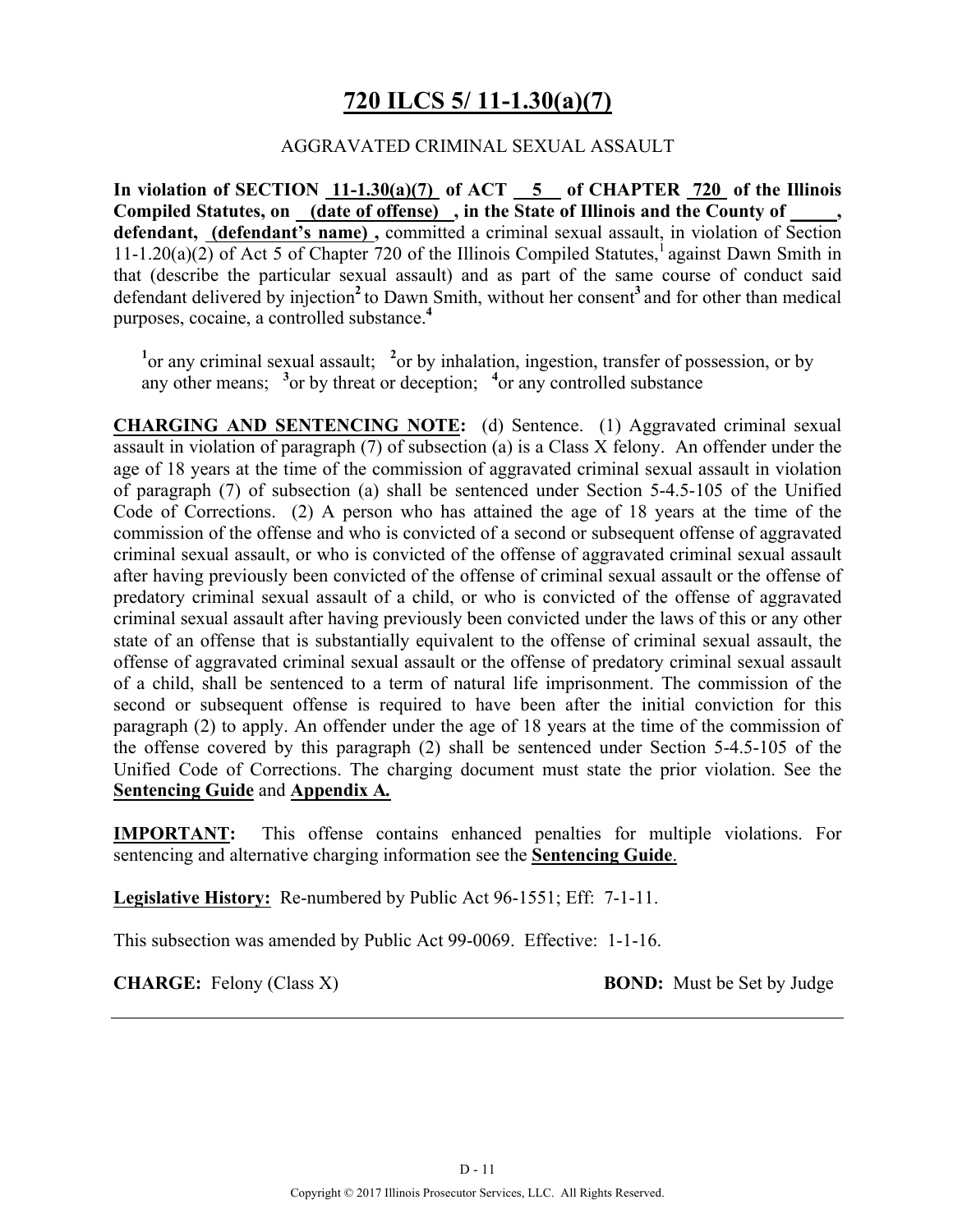## **720 ILCS 5/ 11-1.30(a)(8)**

### AGGRAVATED CRIMINAL SEXUAL ASSAULT

**In violation of SECTION 11-1.30(a)(8) of ACT 5 of CHAPTER 720 of the Illinois**  Compiled Statutes, on (date of offense), in the State of Illinois and the County of **defendant, (defendant's name) ,** committed a criminal sexual assault, in violation of Section 11-1.20(a)(1) of Act 5 of Chapter 720 of the Illinois Compiled Statutes, against Dawn Smith in that, by the use of force<sup>1</sup> the defendant placed his penis in the vagina of Dawn Smith<sup>2</sup> and in so doing the defendant was armed with a firearm.

<sup>1</sup> or by the threat of the use of force; <sup>2</sup> or any criminal sexual assault as defined in Section 11-1.30.

**NOTE:** For validity of this offense's sentence enhancement see People v. Hampton, 363 Ill. App. 3d 293 (2006)).

**CHARGING AND SENTENCING NOTE:** (d) Sentence. (1) A violation of subsection (a) (8) is a Class X felony for which 15 years shall be added to the term of imprisonment imposed by the court. An offender under the age of 18 years at the time of the commission of aggravated criminal sexual assault in violation of paragraph (8) of subsection (a) shall be sentenced under Section 5-4.5-105 of the Unified Code of Corrections. (2) A person who has attained the age of 18 years at the time of the commission of the offense and who is convicted of a second or subsequent offense of aggravated criminal sexual assault, or who is convicted of the offense of aggravated criminal sexual assault after having previously been convicted of the offense of criminal sexual assault or the offense of predatory criminal sexual assault of a child, or who is convicted of the offense of aggravated criminal sexual assault after having previously been convicted under the laws of this or any other state of an offense that is substantially equivalent to the offense of criminal sexual assault, the offense of aggravated criminal sexual assault or the offense of predatory criminal sexual assault of a child, shall be sentenced to a term of natural life imprisonment. The commission of the second or subsequent offense is required to have been after the initial conviction for this paragraph (2) to apply. An offender under the age of 18 years at the time of the commission of the offense covered by this paragraph (2) shall be sentenced under Section 5-4.5-105 of the Unified Code of Corrections. The charging document must state the prior violation. See the **Sentencing Guide** and **Appendix A.**

**IMPORTANT:** For a discussion concerning the necessity of alleging a defendant's mental state in this type of cause, see **Appendix B**.

**Legislative History:** Re-numbered by Public Act 96-1551; Eff: 7-1-11.

This subsection was amended by Public Act 99-0069. Effective: 1-1-16.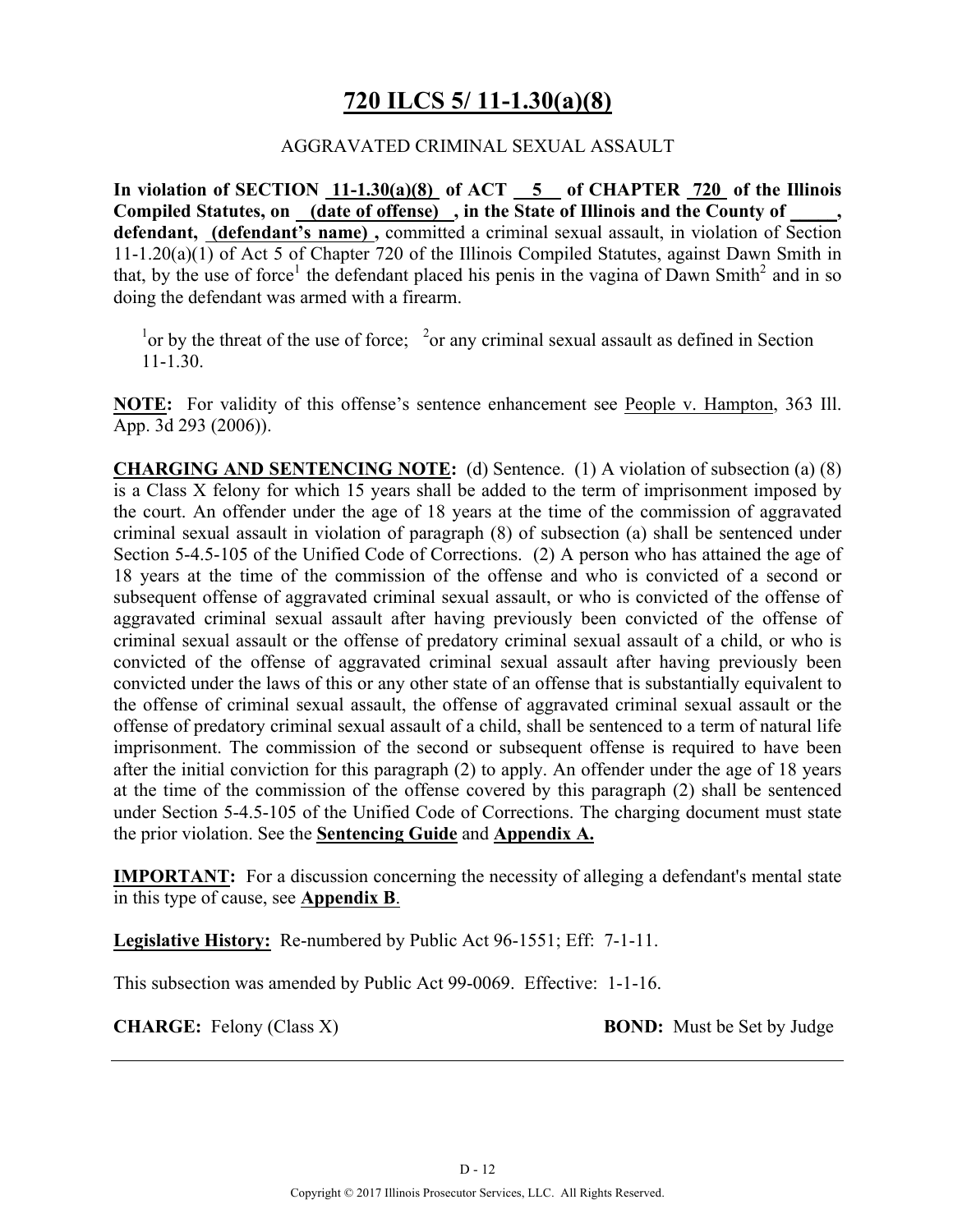## **720 ILCS 5/ 11-1.30(a)(9)**

### AGGRAVATED CRIMINAL SEXUAL ASSAULT

**In violation of SECTION 11-1.30(a)(9) of ACT 5 of CHAPTER 720 of the Illinois**  Compiled Statutes, on (date of offense), in the State of Illinois and the County of **defendant, (defendant's name) ,** committed a criminal sexual assault, in violation of Section 11-1.20(a)(1) of Act 5 of Chapter 720 of the Illinois Compiled Statutes, against Dawn Smith in that, by the use of force<sup>1</sup> the defendant placed his penis in the vagina of Dawn Smith<sup>2</sup> and during the commission of said offense, the defendant personally discharged a firearm.

<sup>1</sup> or by the threat of the use of force; <sup>2</sup> or any criminal sexual assault as defined in Section 11-1.20.

**CHARGING AND SENTENCING NOTE:** (d) Sentence. (1) A violation of subsection (a) (9) is a Class X felony for which 20 years shall be added to the term of imprisonment imposed by the court. An offender under the age of 18 years at the time of the commission of aggravated criminal sexual assault in violation of paragraph (9) of subsection (a) shall be sentenced under Section 5-4.5-105 of the Unified Code of Corrections. (2) A person who has attained the age of 18 years at the time of the commission of the offense and who is convicted of a second or subsequent offense of aggravated criminal sexual assault, or who is convicted of the offense of aggravated criminal sexual assault after having previously been convicted of the offense of criminal sexual assault or the offense of predatory criminal sexual assault of a child, or who is convicted of the offense of aggravated criminal sexual assault after having previously been convicted under the laws of this or any other state of an offense that is substantially equivalent to the offense of criminal sexual assault, the offense of aggravated criminal sexual assault or the offense of predatory criminal sexual assault of a child, shall be sentenced to a term of natural life imprisonment. The commission of the second or subsequent offense is required to have been after the initial conviction for this paragraph (2) to apply. An offender under the age of 18 years at the time of the commission of the offense covered by this paragraph (2) shall be sentenced under Section 5-4.5-105 of the Unified Code of Corrections. See the **Sentencing Guide** and **Appendix A***.*

**IMPORTANT:** For a discussion concerning the necessity of alleging a defendant's mental state in this type of cause, see **Appendix B**.

**Legislative History:** Re-numbered by Public Act 96-1551; Eff: 7-1-11.

This subsection was amended by Public Act 99-0069. Effective: 1-1-16.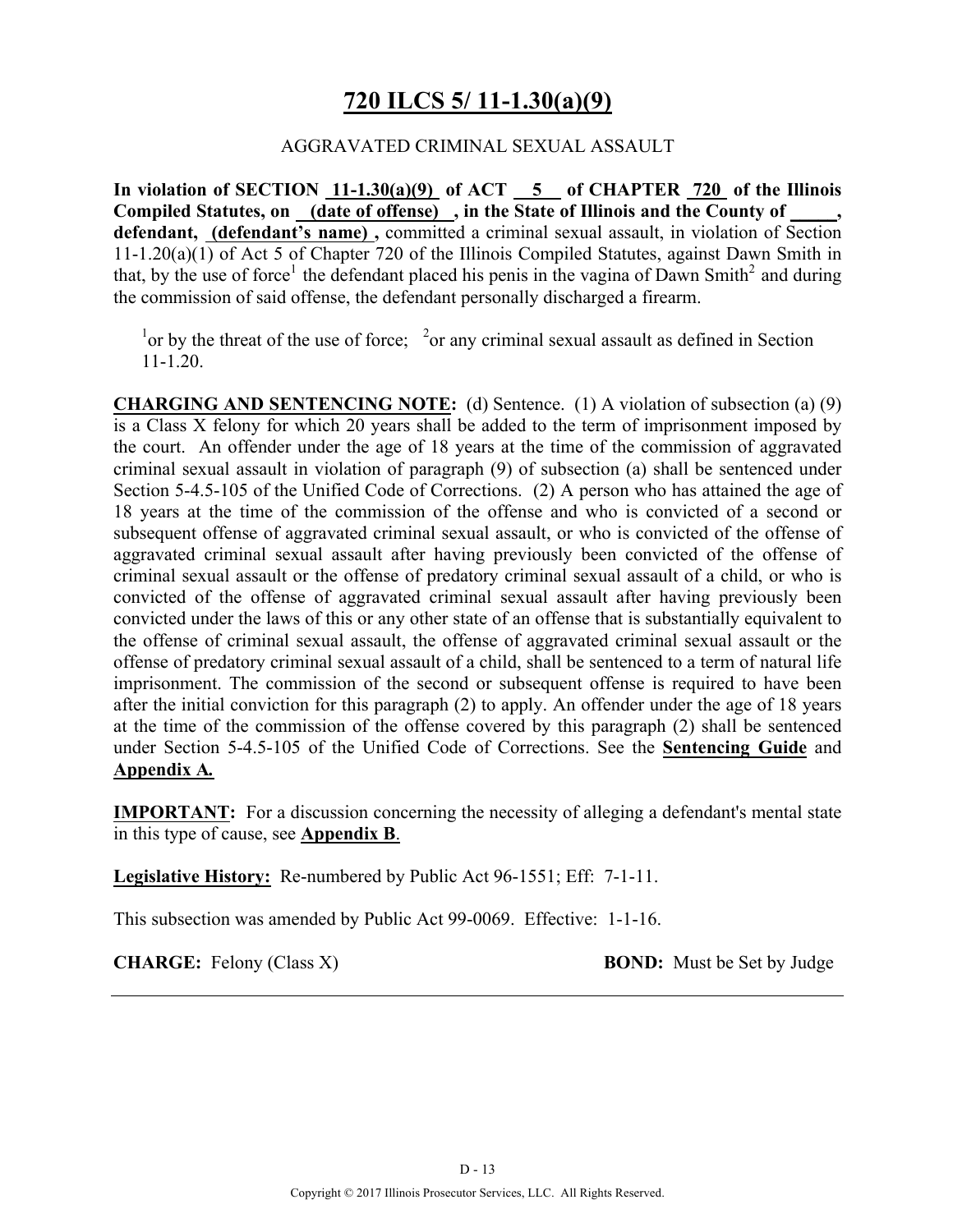# **720 ILCS 5/ 11-1.30(a)(10)**

### AGGRAVATED CRIMINAL SEXUAL ASSAULT

**In violation of SECTION 11-1.30(a)(10) of ACT 5 of CHAPTER 720 of the Illinois Compiled Statutes, on (date of offense) , in the State of Illinois and the County of \_\_\_\_\_, defendant, (defendant's name) ,** committed a criminal sexual assault, in violation of Section **11-1.20(a)(1)** of Act 5 of Chapter 720 of the Illinois Compiled Statutes, against Dawn Smith in that, by the use of force<sup>1</sup> the defendant placed his penis in the vagina of Dawn Smith<sup>2</sup> and during the commission of said offense, the defendant personally discharged a firearm that proximately caused great bodily harm**<sup>3</sup>**to the person of Dawn Smith. **<sup>4</sup>**

<sup>1</sup> or by the threat of the use of force; <sup>2</sup> or any criminal sexual assault as defined in Section 11-1.20; <sup>3</sup> or permanent disability, permanent disfigurement or death; <sup>4</sup> or to any other person

**CHARGING AND SENTENCING NOTE:** A violation of this subsection is a Class X felony for which 25 years or up to a term of natural life imprisonment shall be added to the term of imprisonment imposed by the court. An offender under the age of 18 years at the time of the commission of aggravated criminal sexual assault in violation of paragraph (10) of subsection (a) shall be sentenced under Section 5-4.5-105 of the Unified Code of Corrections. (2) A person who has attained the age of 18 years at the time of the commission of the offense and who is convicted of a second or subsequent offense of aggravated criminal sexual assault, or who is convicted of the offense of aggravated criminal sexual assault after having previously been convicted of the offense of criminal sexual assault or the offense of predatory criminal sexual assault of a child, or who is convicted of the offense of aggravated criminal sexual assault after having previously been convicted under the laws of this or any other state of an offense that is substantially equivalent to the offense of criminal sexual assault, the offense of aggravated criminal sexual assault or the offense of predatory criminal sexual assault of a child, shall be sentenced to a term of natural life imprisonment. The commission of the second or subsequent offense is required to have been after the initial conviction for this paragraph (2) to apply. An offender under the age of 18 years at the time of the commission of the offense covered by this paragraph (2) shall be sentenced under Section 5-4.5-105 of the Unified Code of Corrections. See the **Sentencing Guide** and **Appendix A***.*

**IMPORTANT:** For a discussion concerning the necessity of alleging a defendant's mental state in this type of cause, see **Appendix B**.

**IMPORTANT:** This offense contains enhanced penalties for multiple violations. For sentencing and alternative charging information see the **Sentencing Guide**.

**Legislative History:** Re-numbered by Public Act 96-1551; Eff: 7-1-11.

This subsection was amended by Public Act 99-0069. Effective: 1-1-16.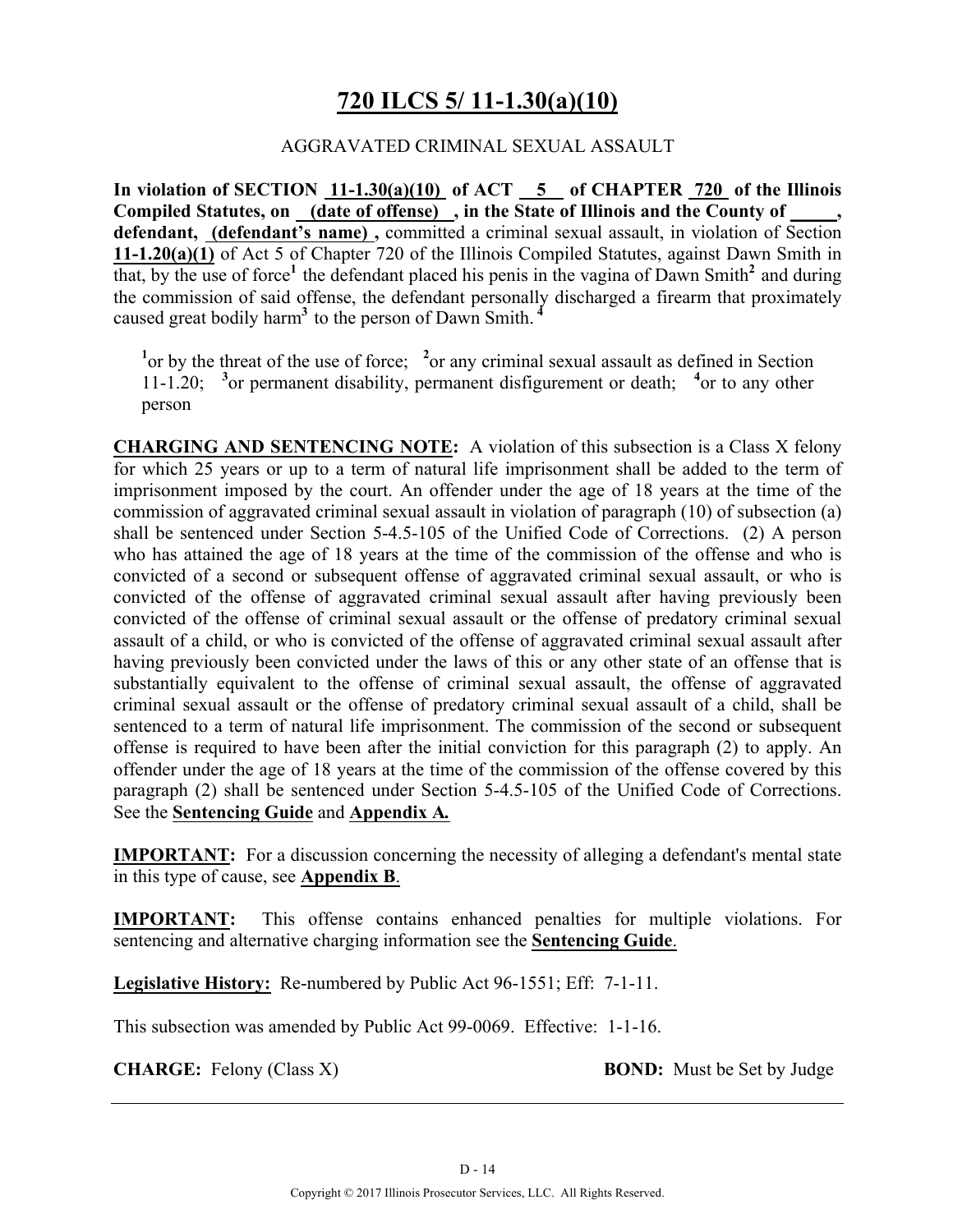## **720 ILCS 5/ 11-1.30(b)(i)**

### AGGRAVATED CRIMINAL SEXUAL ASSAULT

**In violation of SECTION 11-1.30(b)(i) of ACT 5 of CHAPTER 720 of the Illinois**  Compiled Statutes, on (date of offense), in the State of Illinois and the County of **defendant, (defendant's name) ,** who was under 17 years of age, committed an act of sexual penetration<sup>1</sup> with Dawn Smith, who was under 9 years of age, in that said defendant placed his penis in the vagina of Dawn Smith.**<sup>2</sup>**

<sup>1</sup>for a definition of "sexual penetration" see **Appendix C**; <sup>2</sup> <sup>2</sup> or any act of sexual penetration

**CHARGING AND SENTENCING NOTE:** (d) Sentence. (1) Aggravated criminal sexual assault in violation of subsection (b) is a Class X felony. An offender under the age of 18 years at the time of the commission of aggravated criminal sexual assault in violation of subsection (b) shall be sentenced under Section 5-4.5-105 of the Unified Code of Corrections. (2) A person who has attained the age of 18 years at the time of the commission of the offense and who is convicted of a second or subsequent offense of aggravated criminal sexual assault, or who is convicted of the offense of aggravated criminal sexual assault after having previously been convicted of the offense of criminal sexual assault or the offense of predatory criminal sexual assault of a child, or who is convicted of the offense of aggravated criminal sexual assault after having previously been convicted under the laws of this or any other state of an offense that is substantially equivalent to the offense of criminal sexual assault, the offense of aggravated criminal sexual assault or the offense of predatory criminal sexual assault of a child, shall be sentenced to a term of natural life imprisonment. The commission of the second or subsequent offense is required to have been after the initial conviction for this paragraph (2) to apply. An offender under the age of 18 years at the time of the commission of the offense covered by this paragraph (2) shall be sentenced under Section 5-4.5-105 of the Unified Code of Corrections. The charging document must state the prior violation. See **Appendix A** and the **Sentencing Guide** for discussion.

**IMPORTANT:** For a discussion concerning the necessity of alleging a defendant's mental state in this type of cause, see **Appendix B**.

**ADDED CASE AUTHORITY** - - This subsection withstands a constitutional attack. In re F.M., 344 Ill. App. 3d 524, 801 N. E. 2d 135, 279 Ill. Dec. 843 (1st Dist., 2003)

**Legislative History:** Re-numbered by Public Act 96-1551; Eff: 7-1-11.

This subsection was amended by Public Act 99-0069. Effective: 1-1-16.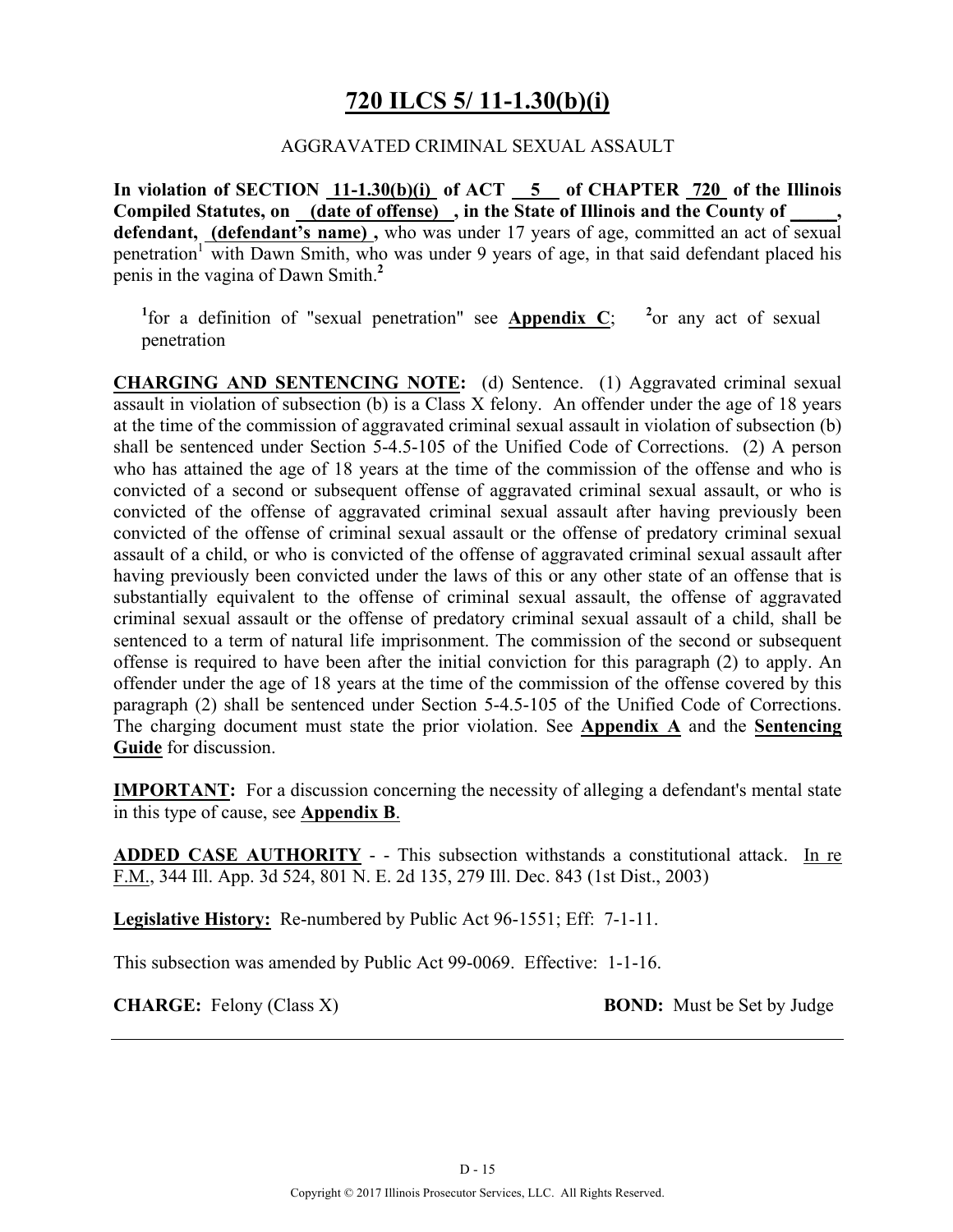## **720 ILCS 5/ 11-1.30(b)(ii)**

### AGGRAVATED CRIMINAL SEXUAL ASSAULT

**In violation of SECTION 11-1.30(b)(ii) of ACT 5 of CHAPTER 720 of the Illinois Compiled Statutes, on (date of offense) , in the State of Illinois and the County of \_\_\_\_\_, defendant, (defendant's name) ,** who was under 17 years of age, committed an act of sexual penetration<sup>1</sup> with Dawn Smith, who was at least 9 years of age but under 13 years of age, in that by the use of force,<sup> $2$ </sup> the defendant placed his penis in the vagina of Dawn Smith.<sup>3</sup>

<sup>1</sup>for a definition of "sexual penetration" see **Appendix C**; <sup>2</sup> or by the threatened use of force; <sup>3</sup> or any act of sexual penetration

**CHARGING AND SENTENCING NOTE:** (d) Sentence. (1) Aggravated criminal sexual assault in violation of subsection (b) is a Class X felony. An offender under the age of 18 years at the time of the commission of aggravated criminal sexual assault in violation of subsection (b) shall be sentenced under Section 5-4.5-105 of the Unified Code of Corrections. (2) A person who has attained the age of 18 years at the time of the commission of the offense and who is convicted of a second or subsequent offense of aggravated criminal sexual assault, or who is convicted of the offense of aggravated criminal sexual assault after having previously been convicted of the offense of criminal sexual assault or the offense of predatory criminal sexual assault of a child, or who is convicted of the offense of aggravated criminal sexual assault after having previously been convicted under the laws of this or any other state of an offense that is substantially equivalent to the offense of criminal sexual assault, the offense of aggravated criminal sexual assault or the offense of predatory criminal sexual assault of a child, shall be sentenced to a term of natural life imprisonment. The commission of the second or subsequent offense is required to have been after the initial conviction for this paragraph (2) to apply. An offender under the age of 18 years at the time of the commission of the offense covered by this paragraph (2) shall be sentenced under Section 5-4.5-105 of the Unified Code of Corrections. The charging document must state the prior violation. See the **Sentencing Guide** and **Appendix A***.*

**IMPORTANT:** For a discussion concerning the necessity of alleging a defendant's mental state in this type of cause, see **Appendix B**.

**Legislative History:** Re-numbered by Public Act 96-1551; Eff: 7-1-11.

This subsection was amended by Public Act 99-0069. Effective: 1-1-16.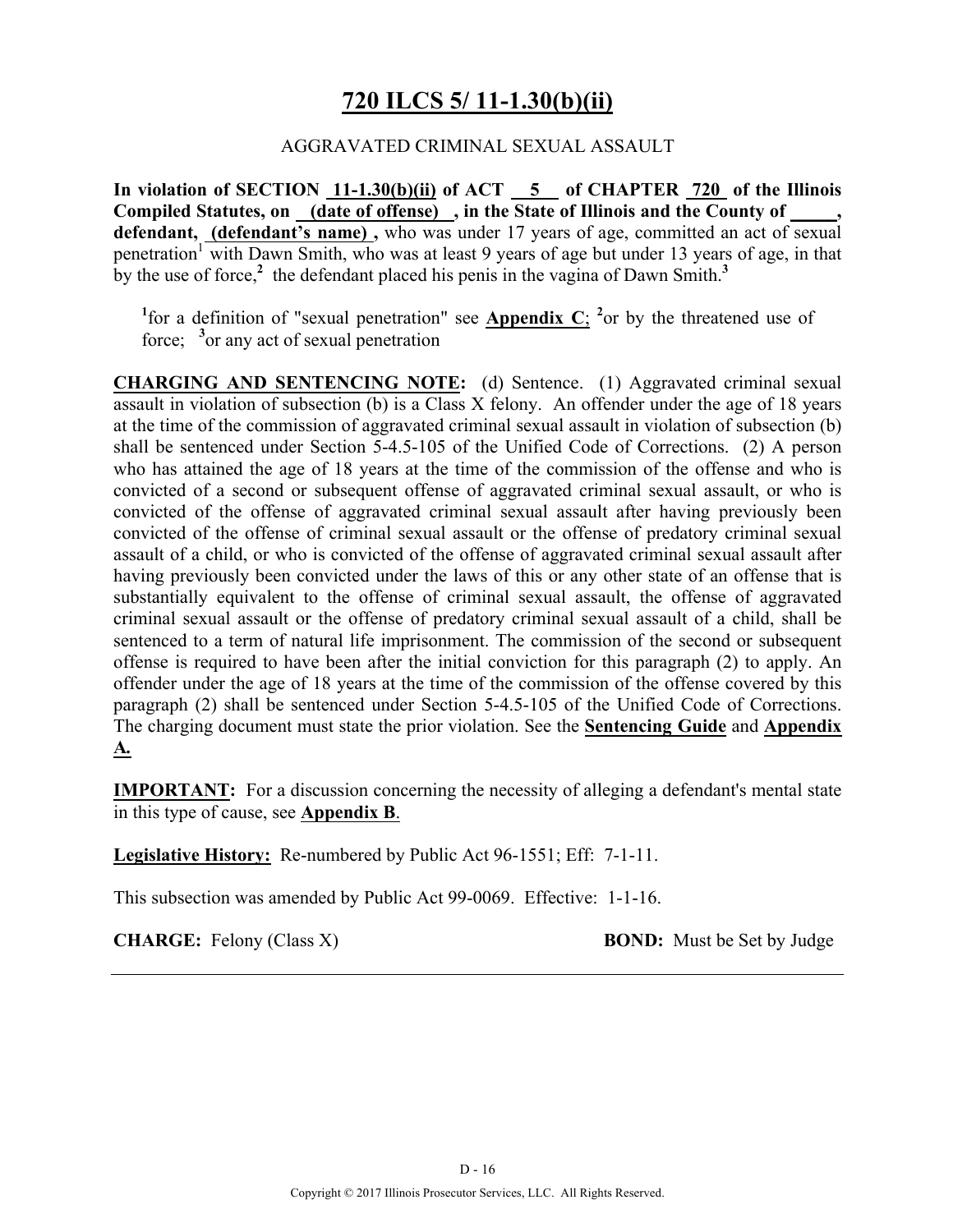## **720 ILCS 5/ 11-1.30(c)**

### AGGRAVATED CRIMINAL SEXUAL ASSAULT

**In violation of SECTION 11-1.30(c) of ACT 5 of CHAPTER 720 of the Illinois**  Compiled Statutes, on (date of offense), in the State of Illinois and the County of defendant, (defendant's name), committed an act of sexual penetration<sup>1</sup> with Dawn Smith who was a person with a physical disability<sup>2</sup> at the time the act was committed, in that the defendant placed his penis in the vagina of Dawn Smith.**<sup>3</sup>**

<sup>1</sup>for a definition of "sexual penetration" see 11-0.1 and **Appendix C**; <sup>2</sup> for a definition of a "person with a physical disability" see **Appendix C**;  $\frac{3}{2}$  or any act of sexual penetration

**CHARGING AND SENTENCING NOTE:** (d) Sentence. (1) Aggravated criminal sexual assault in violation of subsection (c) is a Class X felony. An offender under the age of 18 years at the time of the commission of aggravated criminal sexual assault in violation of subsection (c) shall be sentenced under Section 5-4.5-105 of the Unified Code of Corrections. (2) A person who has attained the age of 18 years at the time of the commission of the offense and who is convicted of a second or subsequent offense of aggravated criminal sexual assault, or who is convicted of the offense of aggravated criminal sexual assault after having previously been convicted of the offense of criminal sexual assault or the offense of predatory criminal sexual assault of a child, or who is convicted of the offense of aggravated criminal sexual assault after having previously been convicted under the laws of this or any other state of an offense that is substantially equivalent to the offense of criminal sexual assault, the offense of aggravated criminal sexual assault or the offense of predatory criminal sexual assault of a child, shall be sentenced to a term of natural life imprisonment. The commission of the second or subsequent offense is required to have been after the initial conviction for this paragraph (2) to apply. An offender under the age of 18 years at the time of the commission of the offense covered by this paragraph (2) shall be sentenced under Section 5-4.5-105 of the Unified Code of Corrections. The charging document must state the prior violation. See the **Sentencing Guide** and **Appendix A***.*

**IMPORTANT:** For a discussion concerning the necessity of alleging a defendant's mental state in this type of cause, see **Appendix B**.

**Legislative History:** Re-numbered by Public Act 96-1551; (Eff: 7-1-11). Amended by Public Act 97-0227. (Effective: 1-1-12) and P. A. 97-1109. (Eff: 1-1-13).

This subsection was amended by Public Acts 99-0069 and 99-0143. Both effective: 1-1-16.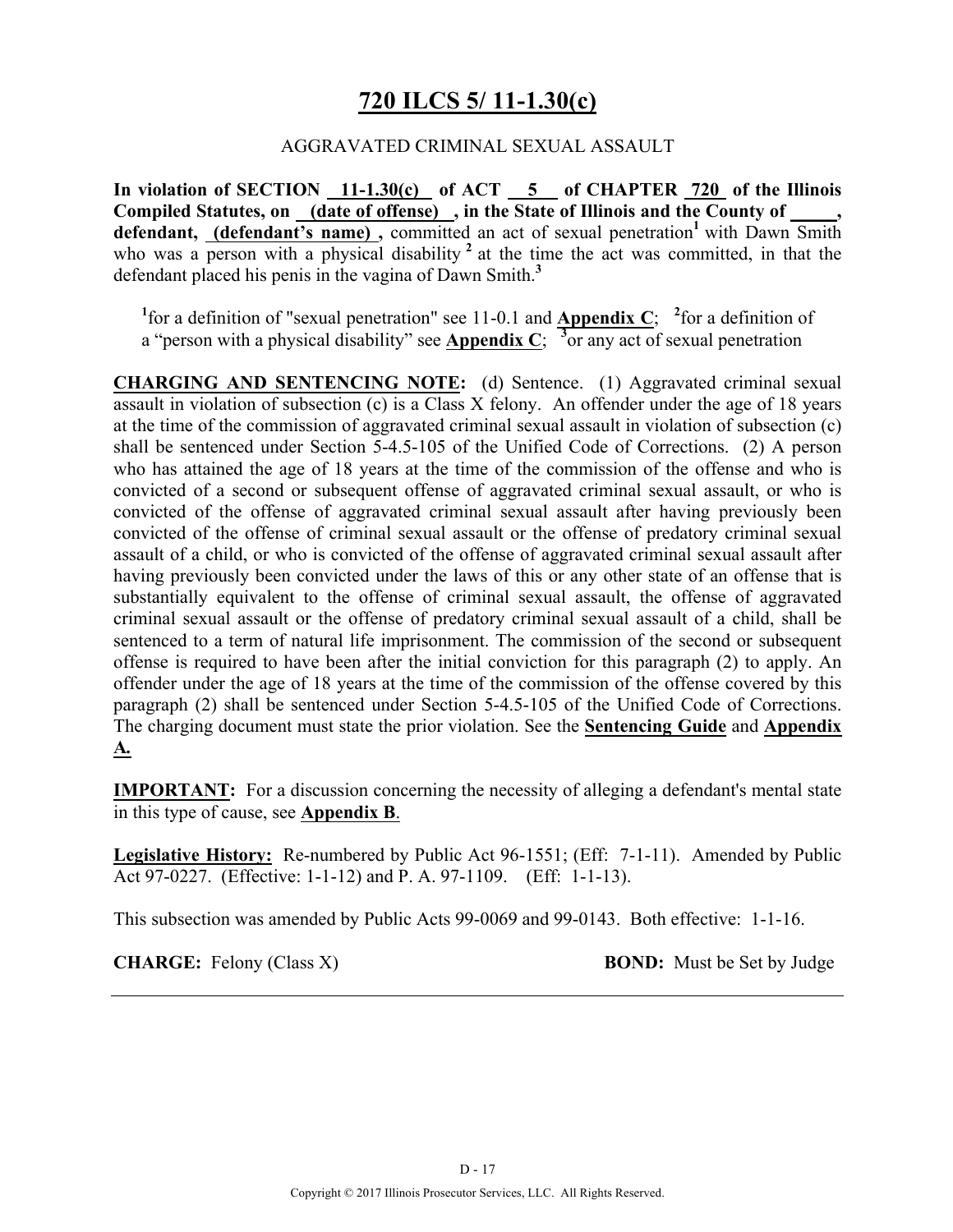# **720 ILCS 5/ 11-1.40(a)(1)**

### PREDATORY CRIMINAL SEXUAL ASSAULT OF A CHILD

**In violation of SECTION 11-1.40(a)(1) of ACT 5 of CHAPTER 720 of the Illinois Compiled Statutes, on (date of offense) , in the State of Illinois and the County of \_\_\_\_\_,**  defendant, (defendant's name), who was 17 years of age or older, committed an act of sexual penetration<sup>1</sup> with Dawn Smith<sup>2</sup>, who was under 13 years of age, in that said defendant placed his penis in the vagina of Dawn Smith.<sup>3</sup>

<sup>1</sup> for a definition of "sexual penetration" see **Appendix C**; <sup>2</sup> or an act of contact, however slight between the sex organ or anus of one person and the part of the body of another for the purpose of sexual gratification or arousal of the victim or the accused; **<sup>3</sup>** or any act of sexual penetration or act of contact, however slight between the sex organ or anus of one person and the part of the body of another for the purpose of sexual gratification or arousal of the victim or the accused.

**CHARGING AND SENTENCING NOTE:** (b) Sentence. (1) A person convicted of a violation of subsection (a)(1) commits a Class X felony, for which the person shall be sentenced to a term of imprisonment of not less than 6 years and not more than 60 years. An offender under the age of 18 years at the time of the commission of predatory criminal sexual assault of a child in violation of subsection (a)(1) shall be sentenced under Section 5-4.5-105 of the Unified Code of Corrections. See the **Sentencing Guide** and **Appendix A***.*

**IMPORTANT:** For a discussion concerning the necessity of alleging a defendant's mental state in this type of cause, see **Appendix B**.

**IMPORTANT:** For sentencing and alternative charging information see the **Sentencing Guide**.

**Legislative History:** Created - P.A.s 89-428 (Eff: 12-13-95), 89-462 (Eff: 5-29-96); Amended - P.A.s 90-396, 91-238, 90-735; 91-404, 92-16 & 95-640. Re-numbered by Public Act 96-1551; Eff: 7-1-11; 98-0370, Eff: 1-1-14 and 98-0903, Eff: 8-15-14.

This subsection was amended by Public Act 99-0069. Effective: 1-1-16.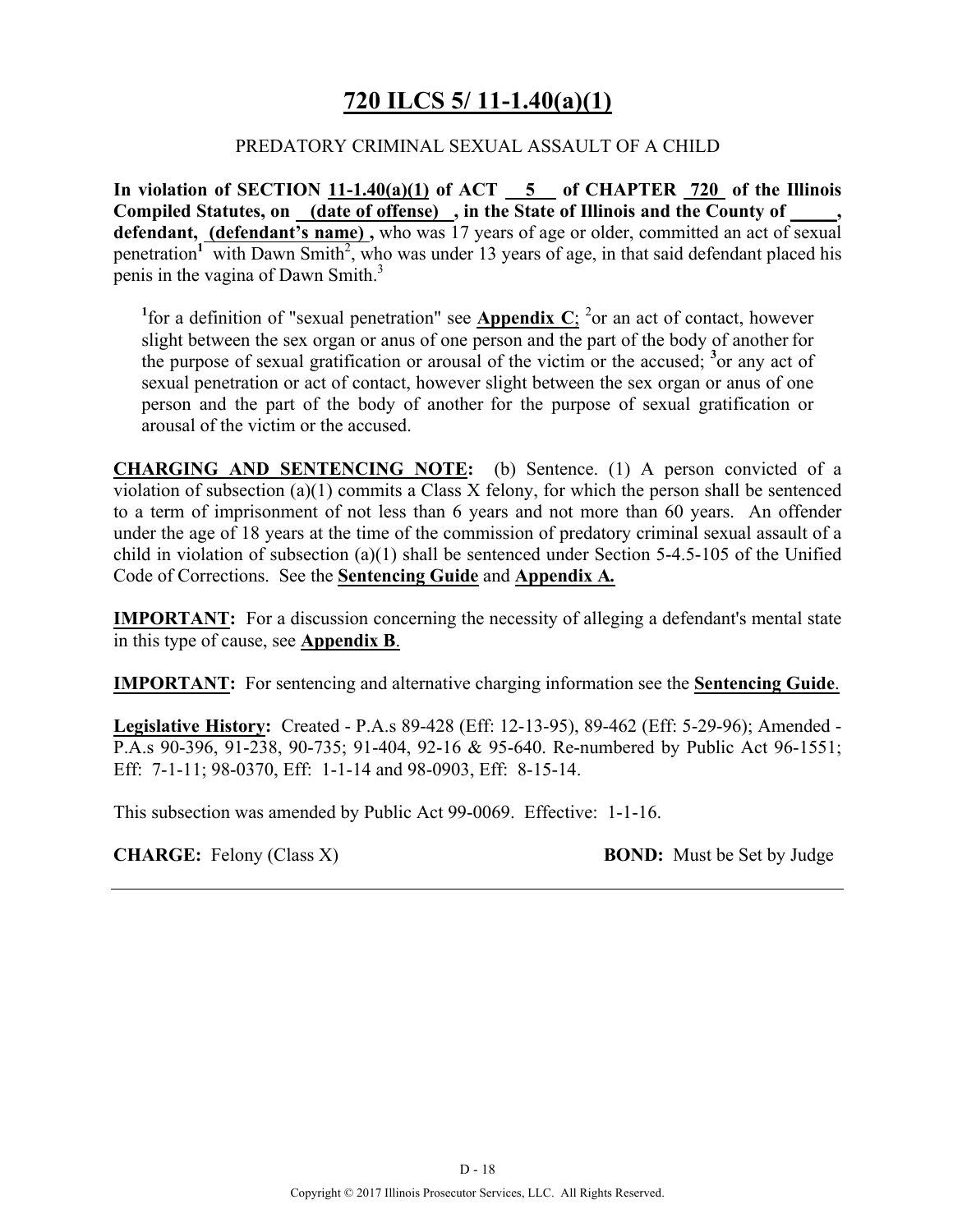# **720 ILCS 5/ 11-1.40(a)(2)(A)**

### PREDATORY CRIMINAL SEXUAL ASSAULT OF A CHILD

**In violation of SECTION 11-1.40(a)(2)(A) of ACT 5 of CHAPTER 720 of the Illinois Compiled Statutes, on (date of offense) , in the State of Illinois and the County of \_\_\_\_\_,**  defendant, (defendant's name), who was 17 years of age or older, while armed with a firearm, committed an act of sexual penetration<sup>1</sup> with Dawn Smith<sup>2</sup>, who was under 13 years of age, in that said defendant placed his penis in the vagina of Dawn Smith. *<sup>3</sup>*

<sup>1</sup> for a definition of "sexual penetration" see **Appendix C**; <sup>2</sup> or an act of contact, however slight between the sex organ or anus of one person and the part of the body of another for the purpose of sexual gratification or arousal of the victim or the accused;  $\frac{3}{2}$  or any act of sexual penetration or act of contact, however slight between the sex organ or anus of one person and the part of the body of another for the purpose of sexual gratification or arousal of the victim or the accused.

**CHARGING AND SENTENCING NOTE:** (b) Sentence. (1) A person convicted of a violation of subsection (a) (2) (A) commits a Class X felony for which 15 years shall be added to the term of imprisonment imposed by the court. An offender under the age of 18 years at the time of the commission of predatory criminal sexual assault of a child in violation of subsection (a) (2) (A) shall be sentenced under Section 5-4.5-105 of the Unified Code of Corrections. A person who has attained the age of 18 years at the time of the commission of the offense and convicted of predatory criminal sexual assault of a child committed against 2 or more persons regardless of whether the offenses occurred as the result of the same act or of several related or unrelated acts shall be sentenced to a term of natural life imprisonment and an offender under the age of 18 years at the time of the commission of the offense shall be sentenced under Section 5- 4.5-105 of the Unified Code of Corrections. A person who has attained the age of 18 years at the time of the commission of the offense and who is convicted of a second or subsequent offense of predatory criminal sexual assault of a child, or who is convicted of the offense of predatory criminal sexual assault of a child after having previously been convicted of the offense of criminal sexual assault or the offense of aggravated criminal sexual assault, or who is convicted of the offense of predatory criminal sexual assault of a child after having previously been convicted under the laws of this State or any other state of an offense that is substantially equivalent to the offense of predatory criminal sexual assault of a child, the offense of aggravated criminal sexual assault or the offense of criminal sexual assault, shall be sentenced to a term of natural life imprisonment. The commission of the second or subsequent offense is required to have been after the initial conviction for this paragraph (2) to apply. An offender under the age of 18 years at the time of the commission of the offense covered by this paragraph (2) shall be sentenced under Section 5-4.5-105 of the Unified Code of Corrections. The charging document must state the prior violation. See the **Sentencing Guide** and **Appendix A***.*

**IMPORTANT:** For a discussion concerning the necessity of alleging a defendant's mental state in this type of cause, see **Appendix B**.

**Legislative History:** Re-numbered by Public Act 96-1551; Eff: 7-1-11. Amended by Public Acts: 98-0370, Eff: 1-1-14 and 98-0903, Eff: 8-15-14.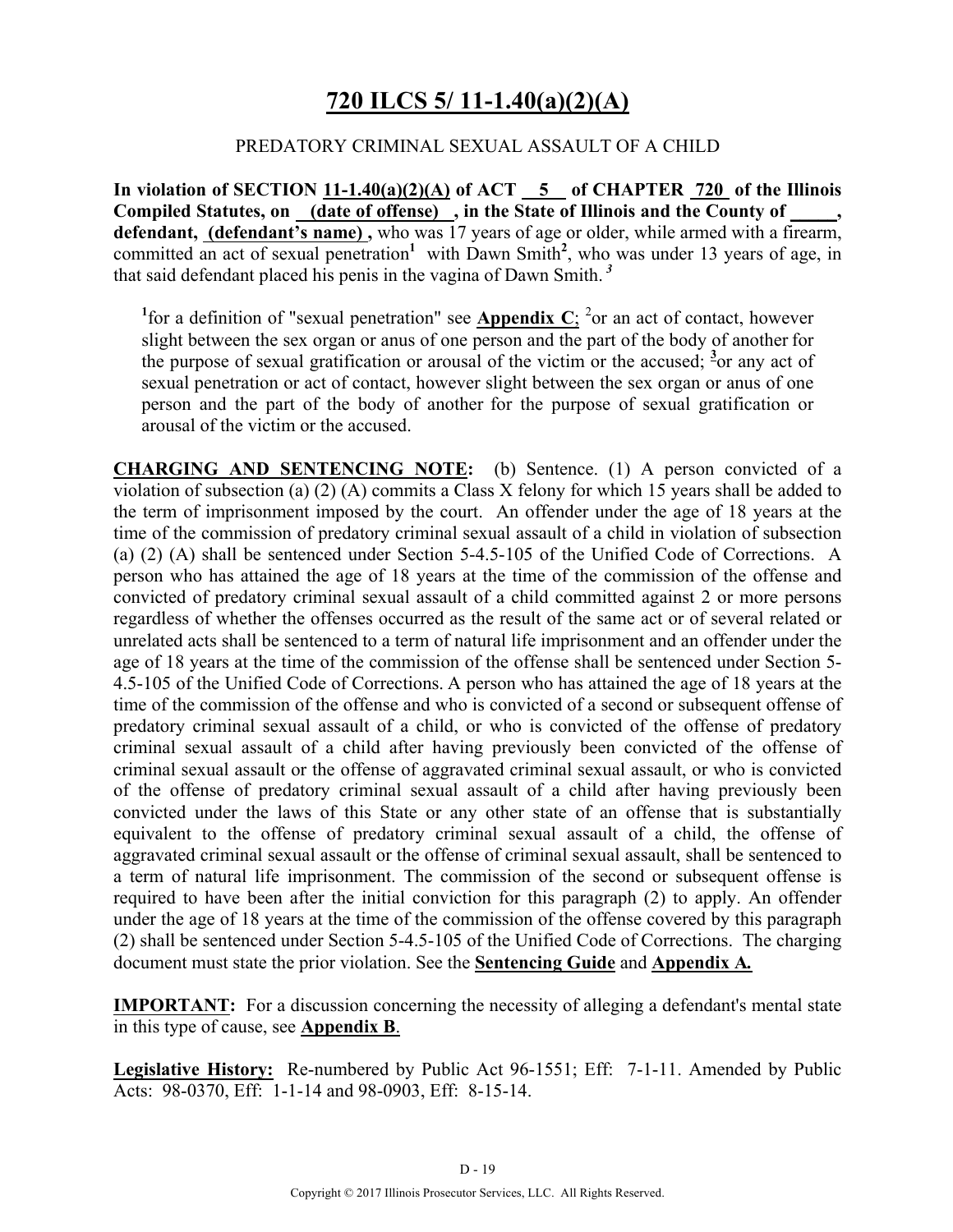**CHARGE:** Felony (Class X) **BOND:** Must be Set by Judge

## **720 ILCS 5/ 11-1.40(a)(2)(B)**

### PREDATORY CRIMINAL SEXUAL ASSAULT OF A CHILD

**In violation of SECTION 11-1.40(a)(2)(B) of ACT 5 of CHAPTER 720 of the Illinois Compiled Statutes, on (date of offense) , in the State of Illinois and the County of \_\_\_\_\_, defendant, (defendant's name) ,** who was 17 years of age or older, while armed with a firearm, committed an act of sexual penetration<sup>1</sup> with Dawn Smith, who was under 13 years of age, in that said defendant placed his penis in the vagina of Dawn Smith**<sup>2</sup>**and during the commission of that offense, said defendant personally discharged a firearm.

<sup>1</sup> for a definition of "sexual penetration" see **Appendix C**; <sup>2</sup> or an act of contact, however slight between the sex organ or anus of one person and the part of the body of another for the purpose of sexual gratification or arousal of the victim or the accused; **<sup>3</sup>** or any act of sexual penetration or act of contact, however slight between the sex organ or anus of one person and the part of the body of another for the purpose of sexual gratification or arousal of the victim or the accused.

**CHARGING AND SENTENCING NOTE:** (b) Sentence. (1) A person convicted of a violation of subsection (a) (2) (B) commits a Class X felony for which 20 years shall be added to the term of imprisonment imposed by the court. An offender under the age of 18 years at the time of the commission of predatory criminal sexual assault of a child in violation of subsection (a) (2) (B) shall be sentenced under Section 5-4.5-105 of the Unified Code of Corrections. A person who has attained the age of 18 years at the time of the commission of the offense and convicted of predatory criminal sexual assault of a child committed against 2 or more persons regardless of whether the offenses occurred as the result of the same act or of several related or unrelated acts shall be sentenced to a term of natural life imprisonment and an offender under the age of 18 years at the time of the commission of the offense shall be sentenced under Section 5- 4.5-105 of the Unified Code of Corrections. A person who has attained the age of 18 years at the time of the commission of the offense and who is convicted of a second or subsequent offense of predatory criminal sexual assault of a child, or who is convicted of the offense of predatory criminal sexual assault of a child after having previously been convicted of the offense of criminal sexual assault or the offense of aggravated criminal sexual assault, or who is convicted of the offense of predatory criminal sexual assault of a child after having previously been convicted under the laws of this State or any other state of an offense that is substantially equivalent to the offense of predatory criminal sexual assault of a child, the offense of aggravated criminal sexual assault or the offense of criminal sexual assault, shall be sentenced to a term of natural life imprisonment. The commission of the second or subsequent offense is required to have been after the initial conviction for this paragraph (2) to apply. An offender under the age of 18 years at the time of the commission of the offense covered by this paragraph (2) shall be sentenced under Section 5-4.5-105 of the Unified Code of Corrections. The charging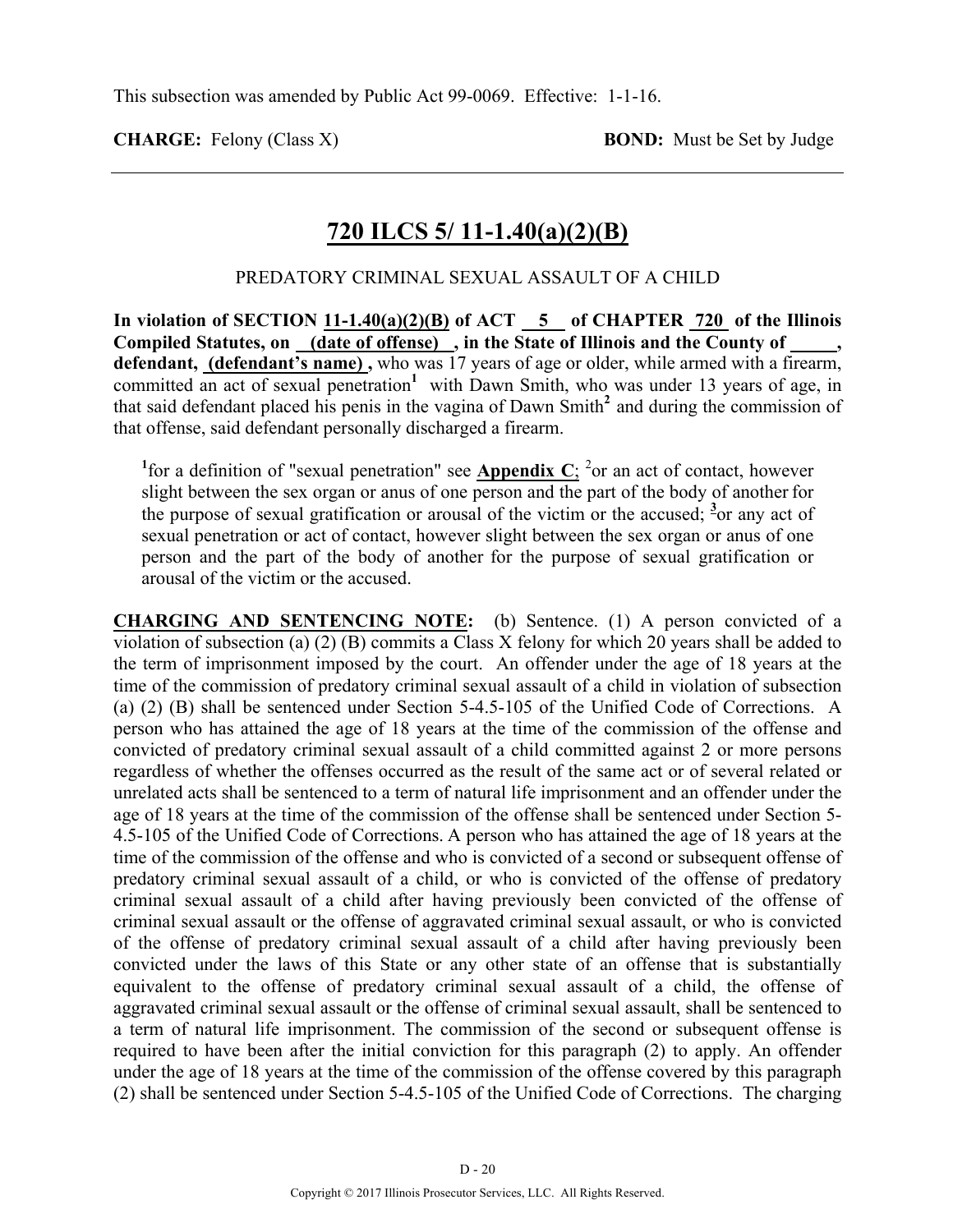document must state the prior violation. See the **Sentencing Guide** and **Appendix A.**

**IMPORTANT:** For a discussion concerning the necessity of alleging a defendant's mental state in this type of cause, see **Appendix B**.

**Legislative History:** Re-numbered by Public Act 96-1551; Eff: 7-1-11; Amended by Public Acts: 98-0370, Eff: 1-1-14 and 98-0903, Eff: 8-15-14.

This subsection was amended by Public Act 99-0069. Effective: 1-1-16.

**CHARGE:** Felony (Class X) **BOND:** Must be Set by Judge

## **720 ILCS 5/ 11-1.40(a)(2)(C)(i)**

### PREDATORY CRIMINAL SEXUAL ASSAULT OF A CHILD

In violation of SECTION  $11-1.40(a)(2)(C)(i)$  of ACT  $-5$  of CHAPTER 720 of the Illinois **Compiled Statutes, on (date of offense) , in the State of Illinois and the County of \_\_\_\_\_,**  defendant, (defendant's name), who was 17 years of age or older, knowingly<sup>1</sup> committed an act of sexual penetration<sup>2</sup> with Dawn Smith<sup>2</sup>, who was under 13 years of age, in that said defendant placed his penis in the vagina of Dawn Smith<sup> $4$ </sup> and that in so doing, the defendant caused great bodily harm to Dawn Smith that resulted in permanent disability.

<sup>1</sup>for a definition of "sexual penetration" see **Appendix C**; <sup>2</sup> or an act of contact, however slight between the sex organ or anus of one person and the part of the body of another for the purpose of sexual gratification or arousal of the victim or the accused; **<sup>3</sup>** or any act of sexual penetration or act of contact, however slight between the sex organ or anus of one person and the part of the body of another for the purpose of sexual gratification or arousal of the victim or the accused.

**CHARGING AND SENTENCING NOTE:** A person who has attained the age of 18 years at the time of the commission of the offense and who is convicted of a violation of subsection (a) (2) (C) commits a Class X felony for which the person shall be sentenced to a term of imprisonment of not less than 50 years or up to a term of natural life imprisonment. An offender under the age of 18 years at the time of the commission of predatory criminal sexual assault of a child in violation of subsection (a) (2) (C) shall be sentenced under Section 5-4.5-105 of the Unified Code of Corrections. A person who has attained the age of 18 years at the time of the commission of the offense and convicted of predatory criminal sexual assault of a child committed against 2 or more persons regardless of whether the offenses occurred as the result of the same act or of several related or unrelated acts shall be sentenced to a term of natural life imprisonment and an offender under the age of 18 years at the time of the commission of the offense shall be sentenced under Section 5-4.5-105 of the Unified Code of Corrections. A person who has attained the age of 18 years at the time of the commission of the offense and who is convicted of a second or subsequent offense of predatory criminal sexual assault of a child, or who is convicted of the offense of predatory criminal sexual assault of a child after having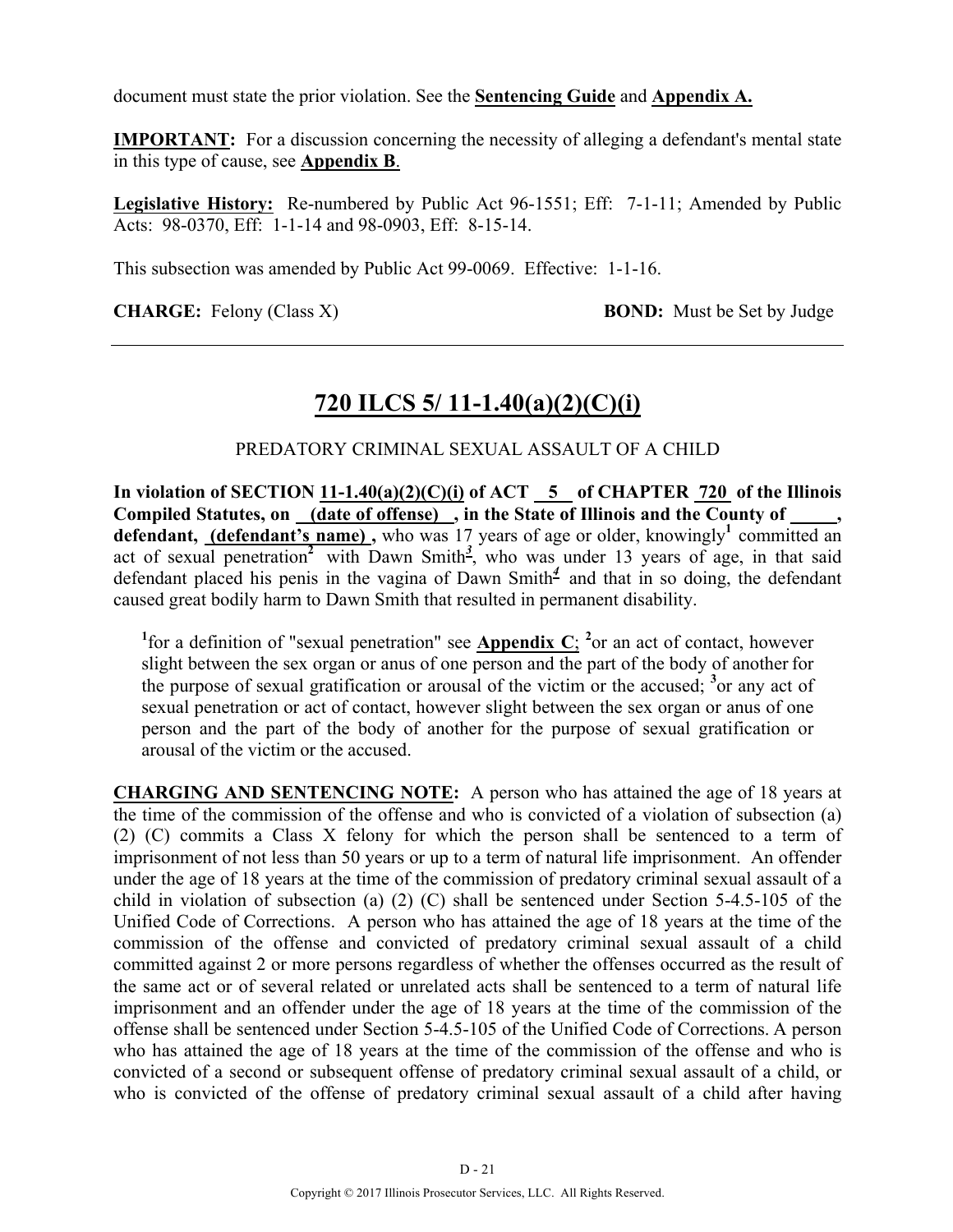previously been convicted of the offense of criminal sexual assault or the offense of aggravated criminal sexual assault, or who is convicted of the offense of predatory criminal sexual assault of a child after having previously been convicted under the laws of this State or any other state of an offense that is substantially equivalent to the offense of predatory criminal sexual assault of a child, the offense of aggravated criminal sexual assault or the offense of criminal sexual assault, shall be sentenced to a term of natural life imprisonment. The commission of the second or subsequent offense is required to have been after the initial conviction for this paragraph (2) to apply. An offender under the age of 18 years at the time of the commission of the offense covered by this paragraph (2) shall be sentenced under Section 5-4.5-105 of the Unified Code of Corrections. The charging document must state the prior violation. See the **Sentencing Guide** and **Appendix A***.*

**IMPORTANT:** For a discussion concerning the necessity of alleging a defendant's mental state in this type of cause, see **Appendix B**.

**Legislative History:** Amended and Re-numbered by Public Act 96-1551; Eff: 7-1-11; Amended by Public Acts: 98-0, Eff: 1-1-14 and 98-0903, Eff: 8-15-14.

This subsection was amended by Public Act 99-0069. Effective: 1-1-16.

**CHARGE:** Felony (Class X) **BOND:** Must be Set by Judge

# **720 ILCS 5/ 11-1.40(a)(2)(C)(ii)**

### PREDATORY CRIMINAL SEXUAL ASSAULT OF A CHILD

**In violation of SECTION 11-1.40(a)(2)(C)(ii) of ACT 5 of CHAPTER 720 of the Illinois**  Compiled Statutes, on \_(date of offense) \_, in the State of Illinois and the County of \_ defendant, (defendant's name), who was 17 years of age or older, knowingly<sup>1</sup> committed an act of sexual penetration<sup>2</sup> with Dawn Smith, who was under 13 years of age, in that said defendant placed his penis in the vagina of Dawn Smith<sup>3</sup> and that in so doing, the defendant caused great bodily harm to Dawn Smith that was life threatening.

<sup>1</sup>for a definition of "sexual penetration" see **Appendix C**; <sup>2</sup> or an act of contact, however slight between the sex organ or anus of one person and the part of the body of another for the purpose of sexual gratification or arousal of the victim or the accused; **<sup>3</sup>** or any act of sexual penetration or act of contact, however slight between the sex organ or anus of one person and the part of the body of another for the purpose of sexual gratification or arousal of the victim or the accused.

**CHARGING AND SENTENCING NOTE:** A person who has attained the age of 18 years at the time of the commission of the offense and who is convicted of a violation of subsection (a) (2) (C) commits a Class X felony for which the person shall be sentenced to a term of imprisonment of not less than 50 years or up to a term of natural life imprisonment. An offender under the age of 18 years at the time of the commission of predatory criminal sexual assault of a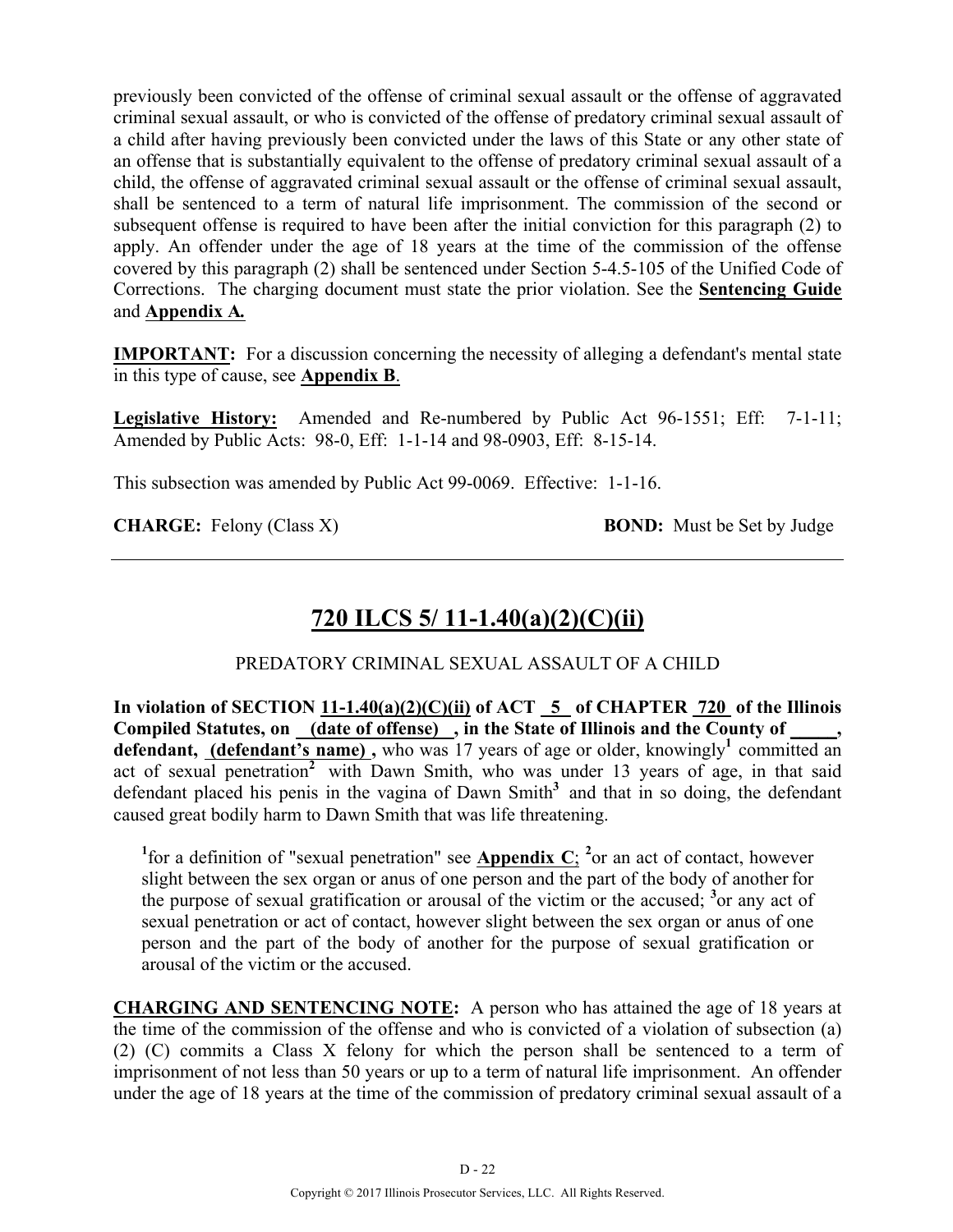child in violation of subsection (a) (2) (C) shall be sentenced under Section 5-4.5-105 of the Unified Code of Corrections. A person who has attained the age of 18 years at the time of the commission of the offense and convicted of predatory criminal sexual assault of a child committed against 2 or more persons regardless of whether the offenses occurred as the result of the same act or of several related or unrelated acts shall be sentenced to a term of natural life imprisonment and an offender under the age of 18 years at the time of the commission of the offense shall be sentenced under Section 5-4.5-105 of the Unified Code of Corrections. A person who has attained the age of 18 years at the time of the commission of the offense and who is convicted of a second or subsequent offense of predatory criminal sexual assault of a child, or who is convicted of the offense of predatory criminal sexual assault of a child after having previously been convicted of the offense of criminal sexual assault or the offense of aggravated criminal sexual assault, or who is convicted of the offense of predatory criminal sexual assault of a child after having previously been convicted under the laws of this State or any other state of an offense that is substantially equivalent to the offense of predatory criminal sexual assault of a child, the offense of aggravated criminal sexual assault or the offense of criminal sexual assault, shall be sentenced to a term of natural life imprisonment. The commission of the second or subsequent offense is required to have been after the initial conviction for this paragraph (2) to apply. An offender under the age of 18 years at the time of the commission of the offense covered by this paragraph (2) shall be sentenced under Section 5-4.5-105 of the Unified Code of Corrections. The charging document must state the prior violation. See the **Sentencing Guide** and **Appendix A.**

**IMPORTANT:** For a discussion concerning the necessity of alleging a defendant's mental state in this type of cause, see **Appendix B**.

**Legislative History:** Amended and Re-numbered by Public Act 96-1551; Eff: 7-1-11; Amended by Public Acts: 98-0370, Eff: 1-1-14 and 98-0903, Eff: 8-15-14.

This subsection was amended by Public Act 99-0069. Effective: 1-1-16.

**CHARGE:** Felony (Class X) **BOND:** Must be Set by Judge

## **720 ILCS 5/ 11-1.40(a)(2)(D)**

### PREDATORY CRIMINAL SEXUAL ASSAULT OF A CHILD

**In violation of SECTION 11-1.40(a)(2)(D) of ACT 5 of CHAPTER 720 of the Illinois**  Compiled Statutes, on (date of offense), in the State of Illinois and the County of defendant, (defendant's name), who was 17 years of age or older, knowingly<sup>1</sup> committed an act of sexual penetration<sup>2</sup> with Dawn Smith<sup>3</sup>, who was under 13 years of age, in that said defendant placed his penis in the vagina of Dawn Smith<sup>4</sup> and during the same course of conduct the defendant delivered by injection<sup>5</sup> to Dawn Smith, without her consent<sup>6</sup> and for other than medical purposes, cocaine, a controlled substance.**<sup>7</sup>**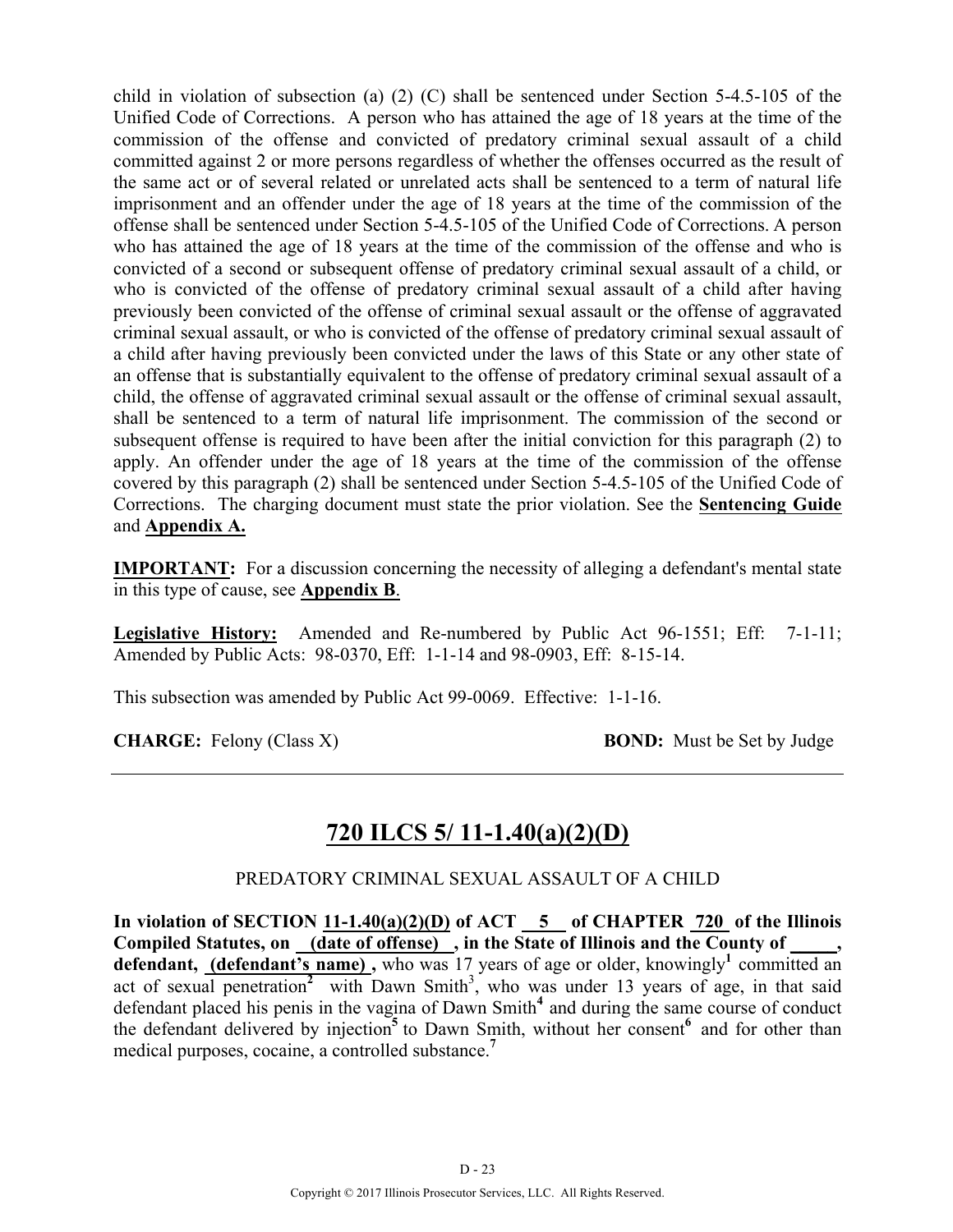<sup>1</sup> or intentionally or recklessly; <sup>2</sup> for a definition of "sexual penetration" see **Appendix C**; <sup>3</sup>  $\alpha$ ; an ext of express bowever slight between the sex exam or any of one person and the  $3$  or an act of contact, however slight between the sex organ or anus of one person and the part of the body of another for the purpose of sexual gratification or arousal of the victim or the accused; <sup>4</sup> or any act of sexual penetration or act of contact, however slight between the sex organ or anus of one person and the part of the body of another for the purpose of sexual gratification or arousal of the victim or the accused. <sup>5</sup> or by inhalation, ingestion, transfer of possession, or any other mean; <sup>6</sup> or by threat or deception; <sup>7</sup> or any controlled substance

**CHARGING AND SENTENCING NOTE:** A person who has attained the age of 18 years at the time of the commission of the offense and who is convicted of a violation of subsection (a) (2) (D) commits a Class X felony for which the person shall be sentenced to a term of imprisonment of not less than 50 years and not more than 60 years. An offender under the age of 18 years at the time of the commission of predatory criminal sexual assault of a child in violation of subsection (a) (2) (D) shall be sentenced under Section 5-4.5-105 of the Unified Code of Corrections. A person who has attained the age of 18 years at the time of the commission of the offense and convicted of predatory criminal sexual assault of a child committed against 2 or more persons regardless of whether the offenses occurred as the result of the same act or of several related or unrelated acts shall be sentenced to a term of natural life imprisonment and an offender under the age of 18 years at the time of the commission of the offense shall be sentenced under Section 5-4.5-105 of the Unified Code of Corrections. A person who has attained the age of 18 years at the time of the commission of the offense and who is convicted of a second or subsequent offense of predatory criminal sexual assault of a child, or who is convicted of the offense of predatory criminal sexual assault of a child after having previously been convicted of the offense of criminal sexual assault or the offense of aggravated criminal sexual assault, or who is convicted of the offense of predatory criminal sexual assault of a child after having previously been convicted under the laws of this State or any other state of an offense that is substantially equivalent to the offense of predatory criminal sexual assault of a child, the offense of aggravated criminal sexual assault or the offense of criminal sexual assault, shall be sentenced to a term of natural life imprisonment. The commission of the second or subsequent offense is required to have been after the initial conviction for this paragraph (2) to apply. An offender under the age of 18 years at the time of the commission of the offense covered by this paragraph (2) shall be sentenced under Section 5-4.5-105 of the Unified Code of Corrections. The charging document must state the prior violation. See the *Sentencing Guide and Appendix A.*

**IMPORTANT:** For a discussion concerning the necessity of alleging a defendant's mental state in this type of cause, see **Appendix B**.

**Legislative History:** Amended and Re-numbered by Public Act 96-1551; Eff: 7-1-11; Amended by Public Acts: 98-0370, Eff: 1-1-14 and 98-0903, Eff: 8-15-14.

This subsection was amended by Public Act 99-0069. Effective: 1-1-16.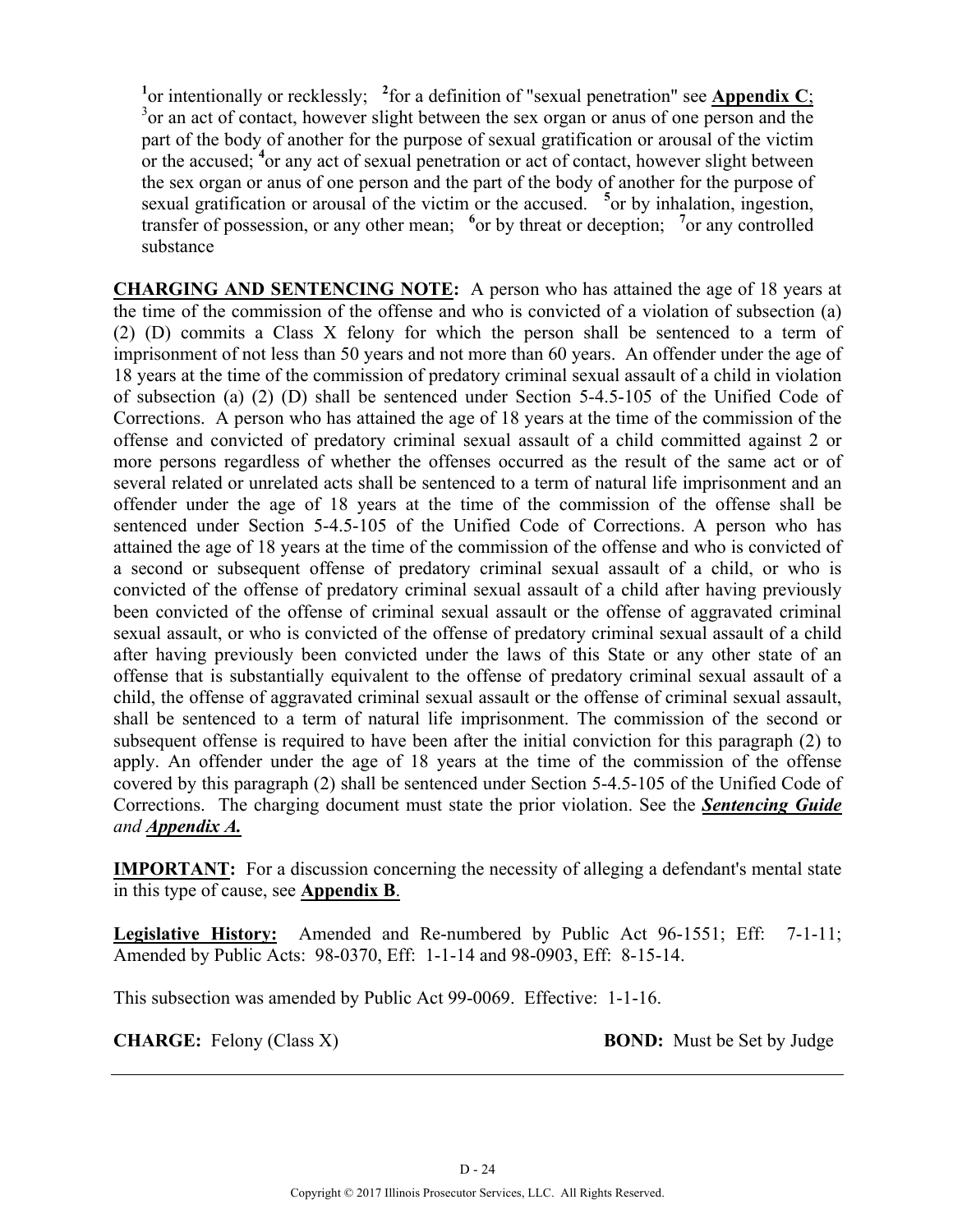# **720 ILCS 5/ 11-1.50(a)(1)**

### CRIMINAL SEXUAL ABUSE

**In violation of SECTION 11-1.50(a)(1) of ACT 5 of CHAPTER 720 of the Illinois Compiled Statutes, on (date of offense) , in the State of Illinois and the County of \_\_\_\_\_,**  defendant, *(defendant's name)*, committed an act of sexual conduct<sup>1</sup> with Dawn Smith in that defendant, by the use of force<sup>2</sup> knowingly fondled the breast of Dawn Smith<sup>3</sup> or the purpose of the sexual arousal<sup>4</sup> of the defendant.<sup>5</sup>

<sup>1</sup>"sexual conduct" means any knowing touching or fondling by the victim or the accused, either directly or through clothing, of the sex organs, anus or breast of the victim or the accused, or any part of the body of a child under 13 years of age, for the purpose of sexual gratification or arousal of the victim or the accused;  $2\sigma$  the threatened use of force; <sup>3</sup> or any sexual conduct (see Appendix B); <sup>4</sup> or gratification; <sup>5</sup> or the victim

**CHARGING AND SENTENCING NOTE:** A second or subsequent conviction for a violation of this subsection is a Class 2 felony. For purposes of this Section, it is a second or subsequent conviction if the accused has at any time been convicted under this Section or under any similar statute of this State or any other state for any offense involving sexual abuse or sexual assault that is substantially equivalent to or more serious than the sexual abuse prohibited under this Section. The charging document must state the prior violation. See Appendix A and the Sentencing Guide.

**IMPORTANT:** This offense contains enhanced penalties for multiple violations. For sentencing and alternative charging information see the Sentencing Guide.

**Legislative History:** Created - P.A. 83-1067 (July 1, 1984); Amended - P.A.s 83-1117, 85-651 and 91-389. Renumbered and amended as § 11-1.50 by P.A. 96-1551, Art. 2, § 5, eff. July 1, 2011.

**CHARGE:** Felony (Class 4) **BOND:** Must be Set by Judge

## **720 ILCS 5/ 11-1.50(a)(2)**

CRIMINAL SEXUAL ABUSE

In violation of SECTION  $11{\text -}1.50(a)(2)$  of ACT  $\overline{\hspace{1cm}}5$  of CHAPTER  $\overline{\hspace{1cm}}720$  of the Illinois **Compiled Statutes, on (date of offense) , in the State of Illinois and the County of \_\_\_\_\_, defendant, (defendant's name) ,** knowing that Dawn Smith was unable to give knowing consent,<sup>1</sup> committed an act of sexual conduct<sup>2</sup> with Dawn Smith, in that the defendant knowingly fondled the breast of Dawn Smith<sup>3</sup> for the purpose of the sexual arousal<sup>4</sup> of the defendant.<sup>5</sup>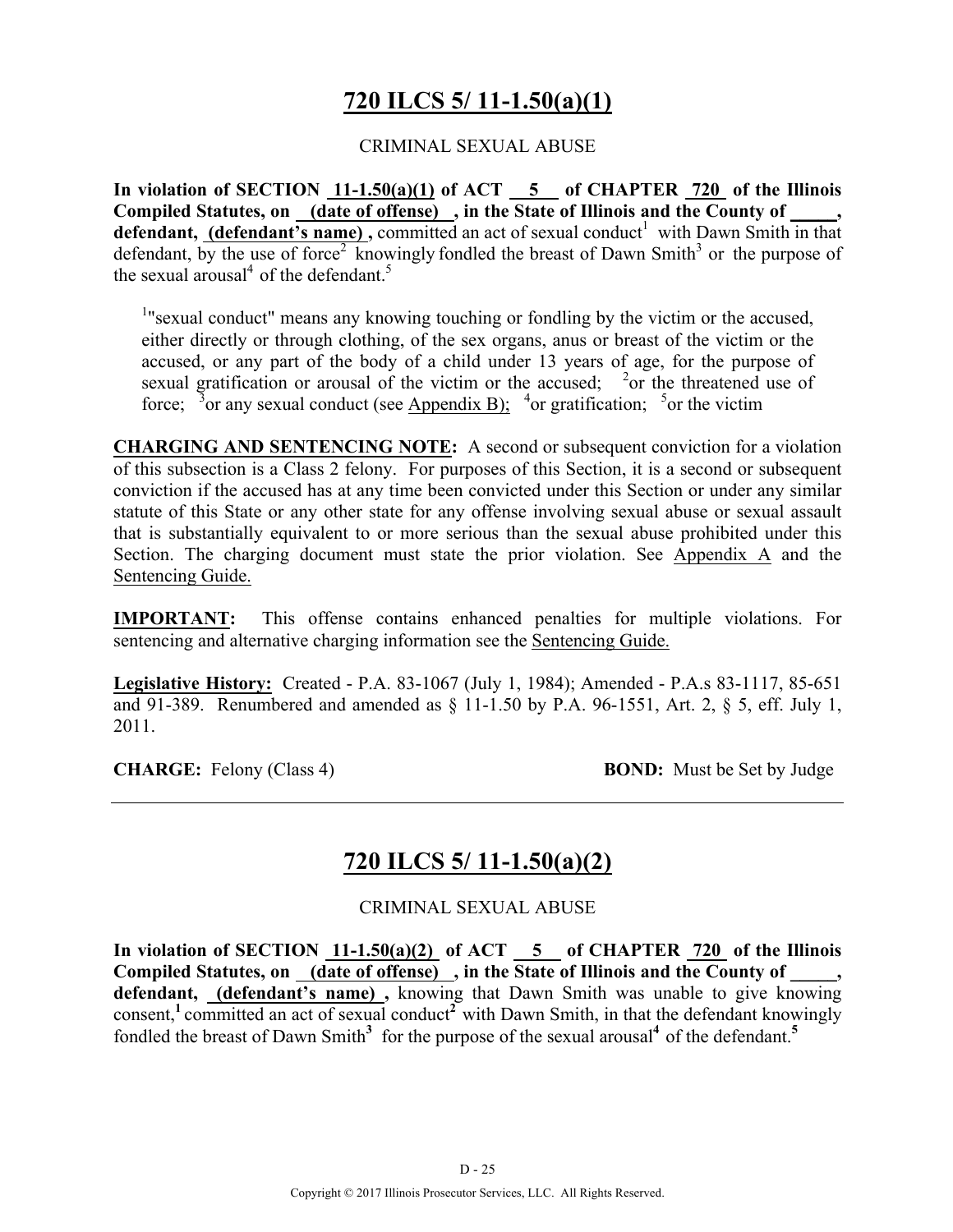<sup>1</sup> or was unable to understand the nature of the act;  $\frac{2}{10}$  for a definition of "sexual conduct" see Appendix C; <sup>3</sup> or any sexual conduct (See Appendix B); <sup>4</sup> or gratification; <sup>5</sup> or the victim

**CHARGING AND SENTENCING NOTE:** A second or subsequent conviction for a violation of this subsection is a Class 2 felony. For purposes of this Section, it is a second or subsequent conviction if the accused has at any time been convicted under this Section or under any similar statute of this State or any other state for any offense involving sexual abuse or sexual assault that is substantially equivalent to or more serious than the sexual abuse prohibited under this Section. The charging document must state the prior violation. See Appendix A and the Sentencing Guide.

**IMPORTANT:** This offense contains enhanced penalties for multiple violations. For sentencing and alternative charging information see the Sentencing Guide.

**Legislative History:** Re-numbered by Public Act 96-1551; Eff: 7-1-11.

**CHARGE:** Felony (Class 4) **BOND:** Must be Set by Judge

# **720 ILCS 5/ 11-1.50(b)**

### CRIMINAL SEXUAL ABUSE

**In violation of SECTION 11-1.50(b) of ACT 5 of CHAPTER 720 of the Illinois**  Compiled Statutes, on (date of offense), in the State of Illinois and the County of **defendant, (defendant's name) ,** who was under 17 years of age, committed an act of sexual penetration<sup>1</sup> with Dawn Smith, who was at least 9 years of age but under 17 years of age, in that said defendant placed his penis in the vagina of Dawn Smith.**<sup>2</sup>**

<sup>1</sup> or an act of sexual conduct (see Note A); <sup>2</sup> or any act of sexual penetration or sexual conduct

**NOTE:** See Appendix B for discussion of whether when charging sexual conduct, the charging instrument must allege that defendant acted for the purpose of sexual gratification or arousal of the victim or of the defendant.

**NOTE:** For a definition of "sexual penetration" and "sexual conduct" see Appendix C.

**VERY IMPORTANT:** For a discussion concerning the necessity of alleging a defendant's mental state in this type of cause, see Appendix B.

**IMPORTANT:** This offense contains enhanced penalties for multiple violations. For sentencing and alternative charging information see the Sentencing Guide.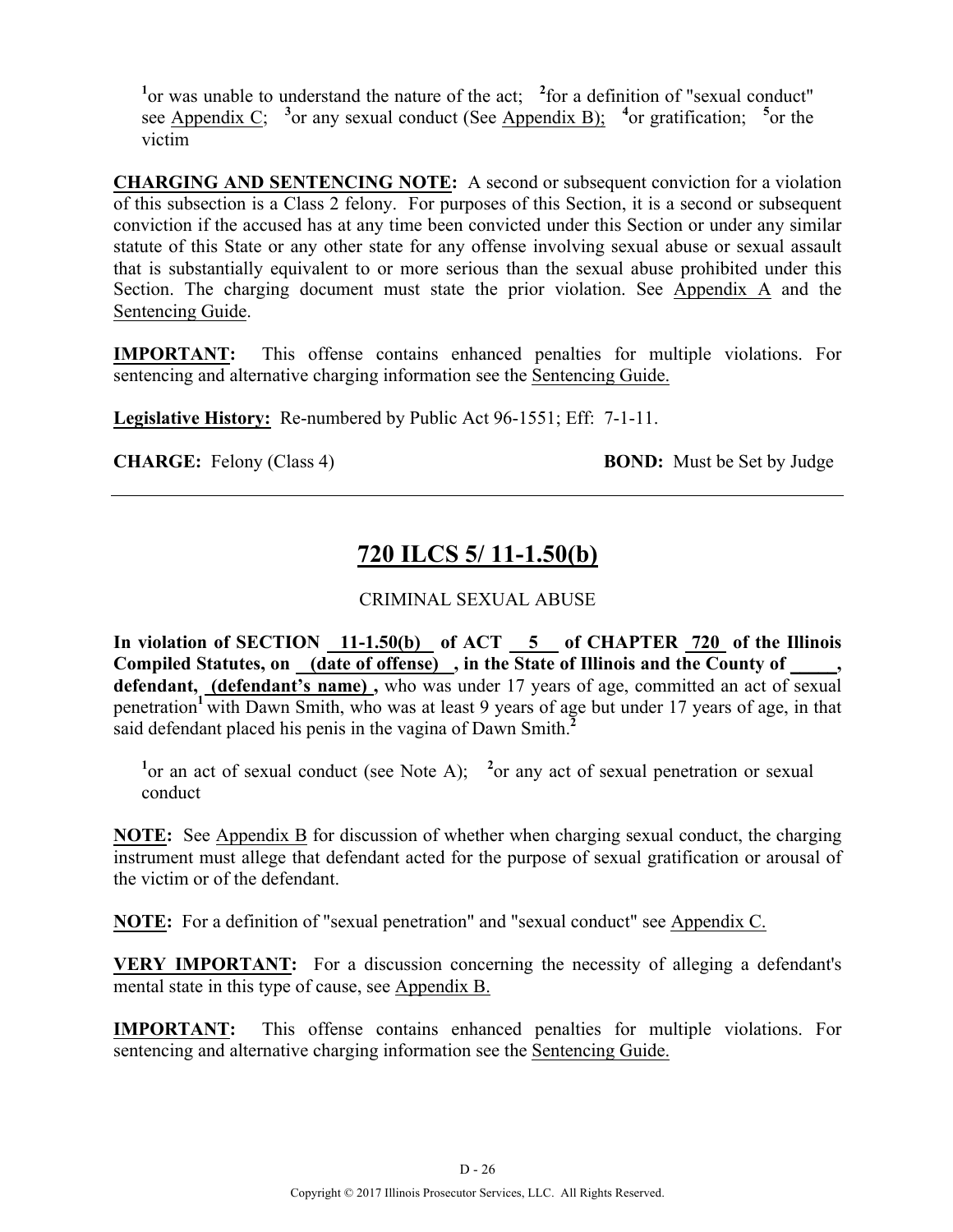**CHARGE:** Misdemeanor (Class A) **BOND:** \$1,500

## **720 ILCS 5/ 11-1.50(c)**

### CRIMINAL SEXUAL ABUSE

**In violation of SECTION 11-1.50(c) of ACT 5 of CHAPTER 720 of the Illinois Compiled Statutes, on (date of offense) , in the State of Illinois and the County of \_\_\_\_\_,**  defendant, (defendant's name), committed an act of sexual penetration<sup>1</sup> with Dawn Smith, who was at least 13 years of age but under 17 years of age when the act was committed, in that the defendant placed his penis in the vagina of Dawn Smith**<sup>2</sup>**and the defendant was less than five years older than Dawn Smith.

<sup>1</sup> or an act of sexual conduct (see Note A); <sup>2</sup> or any sexual penetration or sexual conduct

**NOTE:** See Appendix B for discussion of whether when charging sexual conduct, the charging instrument must allege that defendant acted for the purpose of sexual gratification or arousal of the victim or of the defendant.

**NOTE:** For a definition of "sexual penetration" and "sexual conduct" see Appendix C.

**IMPORTANT:** For a discussion concerning the necessity of alleging a defendant's mental state in this type of cause, see Appendix B.

**IMPORTANT:** This offense contains enhanced penalties for multiple violations. For sentencing and alternative charging information see the Sentencing Guide.

**Legislative History:** Amended and Re-numbered by Public Act 96-1551; Eff: 7-1-11.

**CHARGE:** Misdemeanor (Class A) **BOND:** \$1,500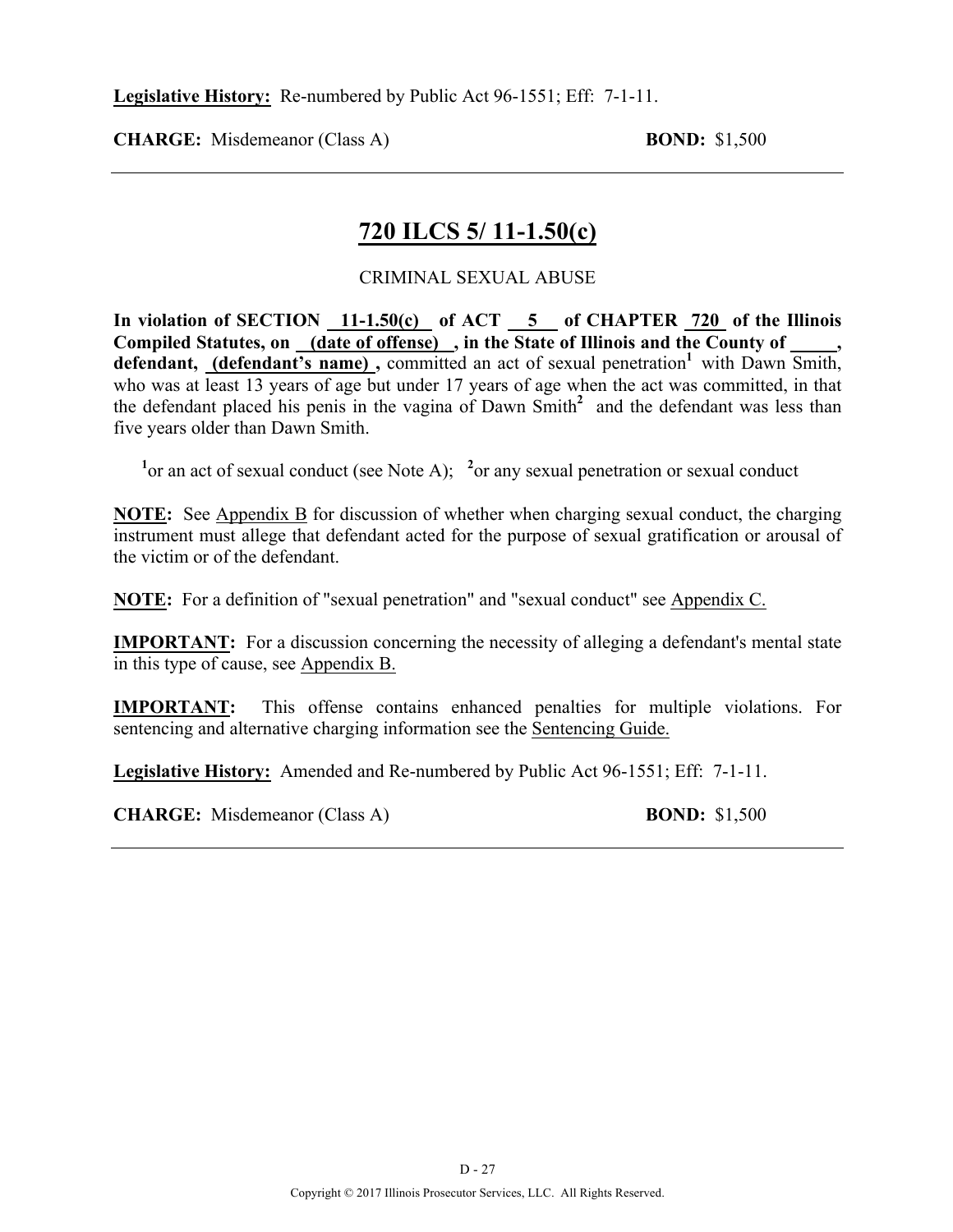# **720 ILCS 5/ 11-1.60(a)(1)**

### AGGRAVATED CRIMINAL SEXUAL ABUSE

**In violation of SECTION 11-1.60(a)(1) of ACT 5 of CHAPTER 720 of the Illinois**  Compiled Statutes, on (date of offense), in the State of Illinois and the County of, **defendant, (defendant's name) ,** while displaying a dangerous weapon,**<sup>1</sup>**a knife, committed an act of criminal sexual abuse, in violation of Section 11-1.50(a)(1) of Act 5 of Chapter 720 of the Illinois Compiled Statutes, against Dawn Smith in that the defendant by the use of force<sup>2</sup> knowingly<sup>3</sup> fondled the breast of Dawn Smith<sup>4</sup> for the purpose of the sexual arousal<sup>5</sup> of the  $d$ efendant $6$ 

<sup>1</sup> or threatened to use or used a dangerous weapon or any object fashioned or utilized in such a manner as to lead the victim under the circumstances reasonably to believe it to be a dangerous weapon; <sup>2</sup> or by the threat of the use of force; <sup>3</sup> or intentionally; <sup>4</sup> or any act of criminal sexual abuse as defined in subsection (a) of Section 11-1.50 (See Note);  $5$ or gratification;  $6$  or the victim

**NOTE:** See Appendix B for discussion of whether, when charging sexual conduct, the charging document must allege that the defendant acted for the purpose of sexual gratification or arousal of the victim or the defendant.

**IMPORTANT:** This offense contains enhanced penalties for multiple violations. For sentencing and alternative charging information see the Sentencing Guide.

**Legislative History:** Created - P.A. 83-1067 (July 1, 1984); Amended - P.A.s 83-1117, 85-651, 85-691, 85-1030, 85-1209, 85-1392, 85-1440, 88-99, 89-586, 90-735 and 92-434. Re-numbered and amended as § 11-1.60 by P.A. 96-1551. Amended by P.A. 97-227, (Jan. 1, 2012).

**CHARGE:** Felony (Class 2) **BOND:** Must be Set by Judge

## **720 ILCS 5/ 11-1.60(a)(2)**

AGGRAVATED CRIMINAL SEXUAL ABUSE

In violation of SECTION 11-1.60(a)(2) of ACT 5 of CHAPTER 720 of the Illinois Compiled Statutes, on (date of offense), in the State of Illinois and the County of **defendant, (defendant's name) ,** committed an act of criminal sexual abuse, in violation of Section 11-1.50(a)(1) of Act 5 of Chapter 720 of the Illinois Compiled Statutes, against Dawn Smith in that the defendant, by the use of force,<sup>1</sup> knowingly<sup>2</sup> fondled the breast of Dawn Smith<sup>3</sup> for the purpose of the sexual arousal<sup>4</sup> of the defendant<sup>5</sup> and in so doing caused bodily harm to Dawn Smith by hitting Dawn Smith on the head with a brick.

<sup>1</sup> or by the threat of the use of force; <sup>2</sup> or intentionally; <sup>3</sup> or any act of criminal sexual abuse as defined in subsection (a) of Section 11-1.50;  $\frac{4}{3}$  or gratification;  $\frac{5}{3}$  or the victim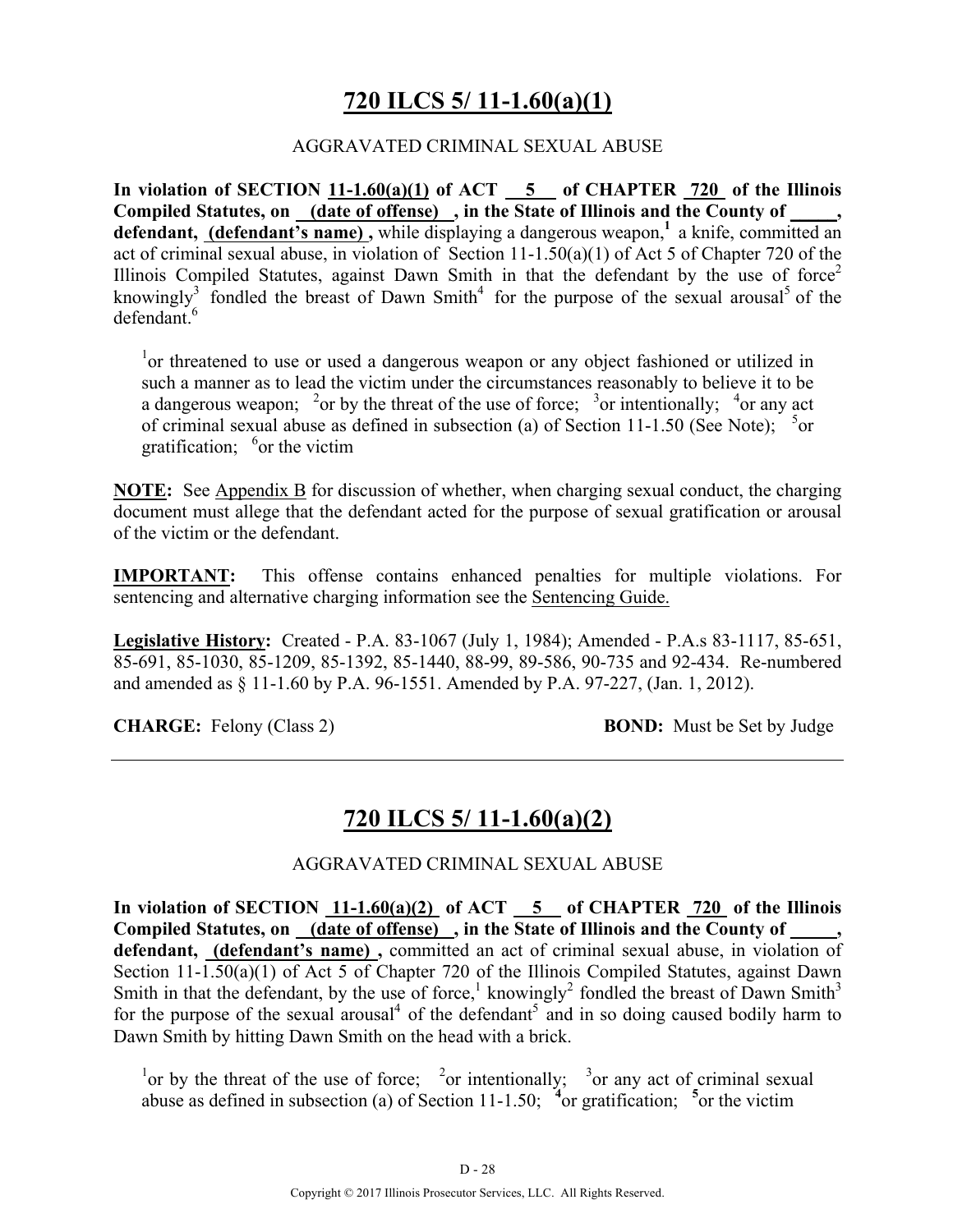**NOTE:** See Appendix B for discussion of whether, when charging sexual conduct, the charging document must allege that the defendant acted for the purpose of sexual gratification or arousal of the victim or the defendant.

**IMPORTANT:** This offense contains enhanced penalties for multiple violations. For sentencing and alternative charging information see the Sentencing Guide.

**Legislative History:** Re-numbered by Public Act 96-1551; Eff: 7-1-11.

**CHARGE:** Felony (Class 2) **BOND:** Must be Set by Judge

# **720 ILCS 5/ 11-1.60(a)(3)**

### AGGRAVATED CRIMINAL SEXUAL ABUSE

**In violation of SECTION 11-1.60(a)(3) of ACT 5 of CHAPTER 720 of the Illinois**  Compiled Statutes, on (date of offense), in the State of Illinois and the County of \_\_\_\_, defendant, (defendant's name), committed an act of sexual conduct<sup>1</sup> with Dawn Smith, a person 60 years of age or over, in that the defendant, by the use of force<sup>2</sup> intentionally<sup>3</sup> fondled the breast of Dawn Smith<sup>4</sup> for the purpose of the sexual arousal<sup>5</sup> of the defendant<sup>6</sup>.

<sup>1</sup> or any act which would constitute a criminal sexual abuse as defined in subsection (a) of Section 11-1.50 of this code; <sup>2</sup> or the threatened use of force; <sup>3</sup> or knowing; <sup>4</sup> or any sexual conduct; <sup>5</sup> or gratification; <sup>6</sup> or the victim

**NOTE:** For a definition of "sexual conduct" see Appendix C.

**NOTE:** See Appendix B for discussion of whether, when charging sexual conduct, the charging document must allege that the defendant acted for the purpose of sexual gratification or arousal of the victim or the defendant.

**IMPORTANT:** This offense contains enhanced penalties for multiple violations. For sentencing and alternative charging information see the Sentencing Guide.

**Legislative History:** Amended and Re-numbered by Public Act 96-1551; Eff: 7-1-11.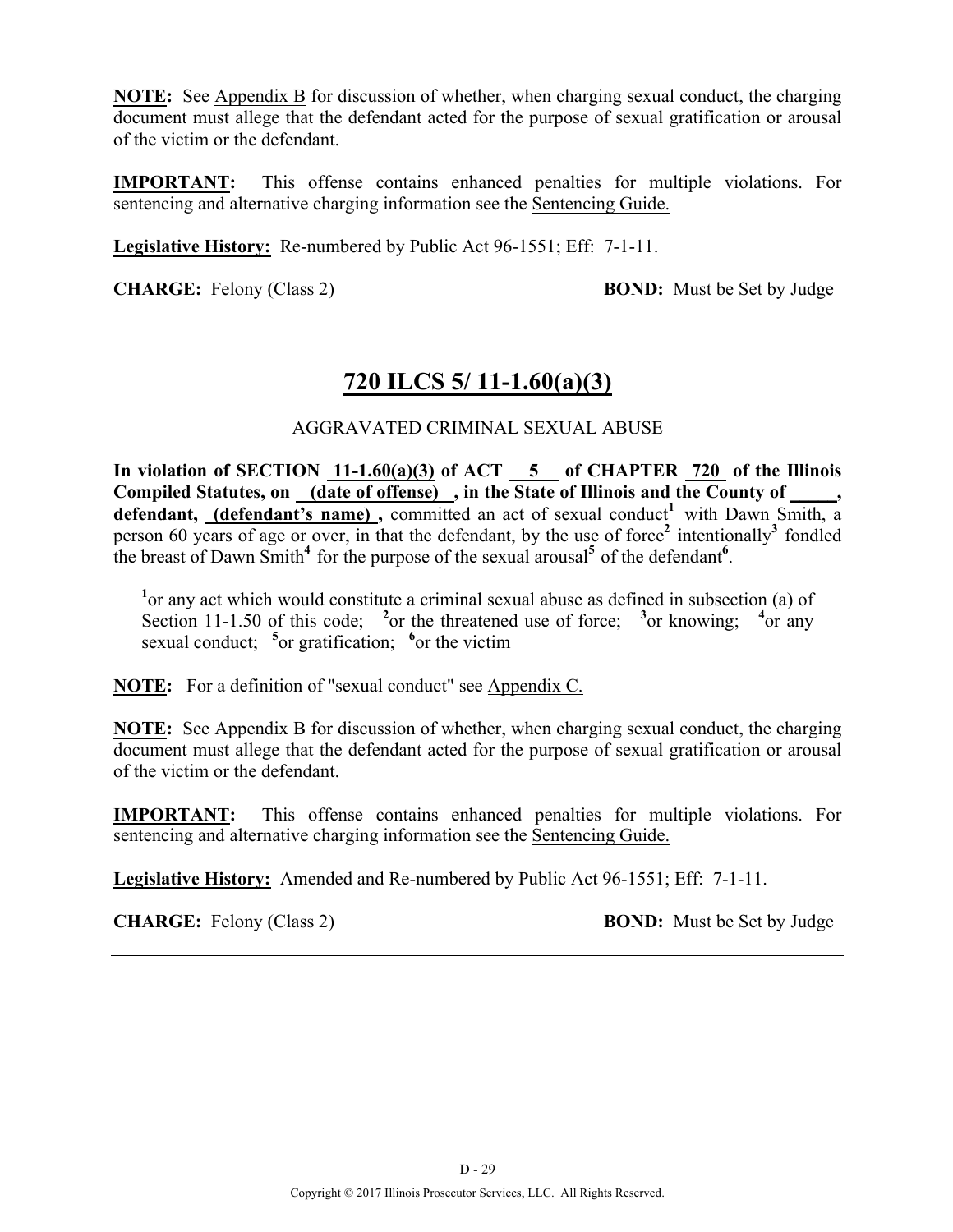## **720 ILCS 5/ 11-1.60(a)(4)**

### AGGRAVATED CRIMINAL SEXUAL ABUSE

**In violation of SECTION 11-1.60(a)(4) of ACT 5 of CHAPTER 720 of the Illinois Compiled Statutes, on (date of offense) , in the State of Illinois and the County of \_\_\_\_\_,**  defendant, (defendant's name), committed an act of sexual conduct<sup>1</sup> with Dawn Smith, a person with a physical disability, in that the defendant, by the use of force<sup>2</sup> intentionally<sup>3</sup> fondled the breast of Dawn Smith<sup>4</sup> for the purpose of the sexual arousal<sup>5</sup> of the defendant<sup>6</sup>.

<sup>1</sup> or any act which would constitute a criminal sexual abuse as defined in subsection (a) of Section 11-1.50 of this code; <sup>2</sup> or the threatened use of force; <sup>3</sup> or knowing; <sup>4</sup> or any sexual conduct; <sup>5</sup> or gratification; <sup>6</sup> or the victim

**NOTE:** For a definition of "sexual conduct" and "person with a physical disability" see **Appendix C**.

**NOTE:** See **Appendix B** for discussion of whether, when charging sexual conduct, the charging document must allege that the defendant acted for the purpose of sexual gratification or arousal of the victim or the defendant.

**IMPORTANT:** This offense contains enhanced penalties for multiple violations. For sentencing and alternative charging information see the **Sentencing Guide**.

**Legislative History:** Amended and Re-numbered by Public Act 96-1551; Eff: 7-1-11.

This subsection was amended by Public Act 99-0143. Effective: 1-1-16.

**CHARGE:** Felony (Class 2) **BOND:** Must be Set by Judge

## **720 ILCS 5/ 11-1.60(a)(5)**

#### AGGRAVATED CRIMINAL SEXUAL ABUSE

**In violation of SECTION 11-1.60(a)(5) of ACT 5 of CHAPTER 720 of the Illinois Compiled Statutes, on (date of offense) , in the State of Illinois and the County of \_\_\_\_\_, defendant, (defendant's name) ,** committed a criminal sexual abuse, in violation of Section 11- 1.50(a)(1) of Act 5 of Chapter 720 of the Illinois Compiled Statutes, against Dawn Smith in that, by the use of force<sup>1</sup> the defendant knowingly<sup>2</sup> fondled the breast of Dawn Smith<sup>3</sup> for the purpose of the sexual arousal<sup>4</sup> of the defendant<sup>5</sup> and in so doing, the defendant acted in such a manner so as to threaten<sup>6</sup> the life of Dawn Smith,<sup>7</sup> by placing a pillow over the head of Dawn Smith and making it difficult for Dawn Smith to breathe.

<sup>1</sup> or by the threat of the use of force; <sup>2</sup> or intentionally; <sup>3</sup> or any act of criminal sexual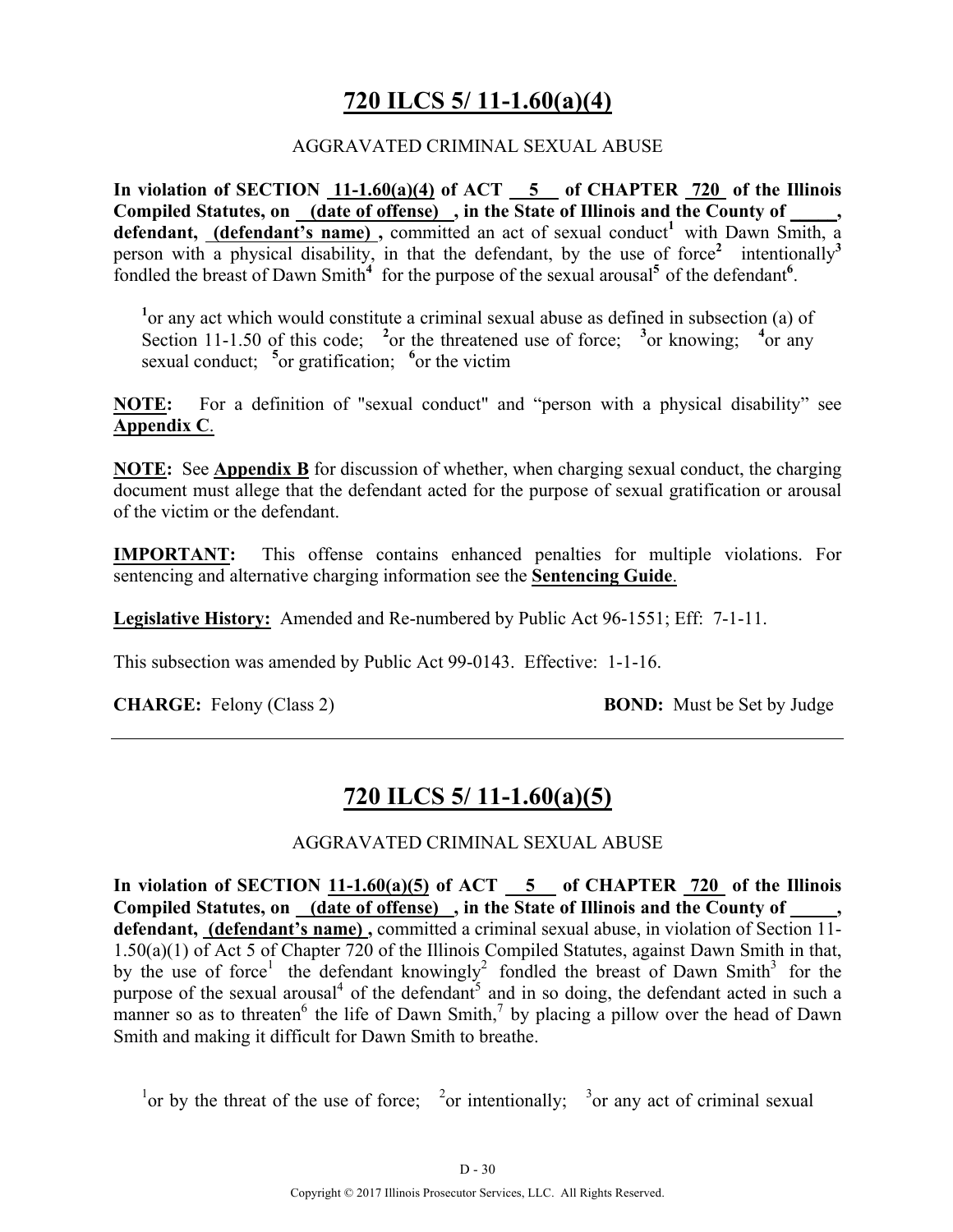abuse as defined in subsection (a) of Section 11-1.50 (See Note);  $4 \text{ or}$  gratification;  $5 \text{ or}$ the victim; **<sup>6</sup>** or endanger; **<sup>7</sup>** or any other person

**NOTE:** See Appendix B for discussion of whether, when charging sexual conduct, the charging document must allege that the defendant acted for the purpose of sexual gratification or arousal of the victim or the defendant.

**IMPORTANT:** For a discussion concerning the necessity of alleging a defendant's mental state in this type of cause, see Appendix B.

**IMPORTANT:** This offense contains enhanced penalties for multiple violations. For sentencing and alternative charging information see the Sentencing Guide.

**Legislative History:** Amended and Re-numbered by Public Act 96-1551; Eff: 7-1-11.

**CHARGE:** Felony (Class 2) **BOND:** Must be Set by Judge

# **720 ILCS 5/ 11-1.60(a)(6)**

### AGGRAVATED CRIMINAL SEXUAL ABUSE

In violation of SECTION  $11-1.60(a)(6)$  of ACT  $-5$  of CHAPTER 720 of the Illinois **Compiled Statutes, on (date of offense) , in the State of Illinois and the County of \_\_\_\_\_, defendant, (defendant's name),** during the commission<sup>1</sup> of a burglary<sup>2</sup> committed a criminal sexual abuse, in violation of Section 11-1.50(a)(1) of Act 5 of Chapter 720 of the Illinois Compiled Statutes, against Dawn Smith in that, by the use of force<sup>3</sup> the defendant knowingly<sup>4</sup> fondled the breast<sup>5</sup> of Dawn Smith for the purpose of the sexual arousal<sup>6</sup> of the defendant.<sup>7</sup>

<sup>1</sup> or attempted commission; <sup>2</sup> or any other felony; <sup>3</sup> or the threatened use of force; <sup>4</sup> or intentionally;  $5$  or any act of criminal sexual abuse as defined in subsection (a) of Section 11-1.50 (See Note);  $\delta$  or gratification;  $\delta$  or the victim

**NOTE:** See Appendix B for discussion of whether, when charging sexual conduct, the charging document must allege that the defendant acted for the purpose of sexual gratification or arousal of the victim or the defendant.

**IMPORTANT:** For a discussion concerning the necessity of alleging a defendant's mental state in this type of cause, see Appendix B.

**IMPORTANT:** This offense contains enhanced penalties for multiple violations. For sentencing and alternative charging information see the Sentencing Guide.

**Legislative History:** Amended and Re-numbered by Public Act 96-1551; Eff: 7-1-11.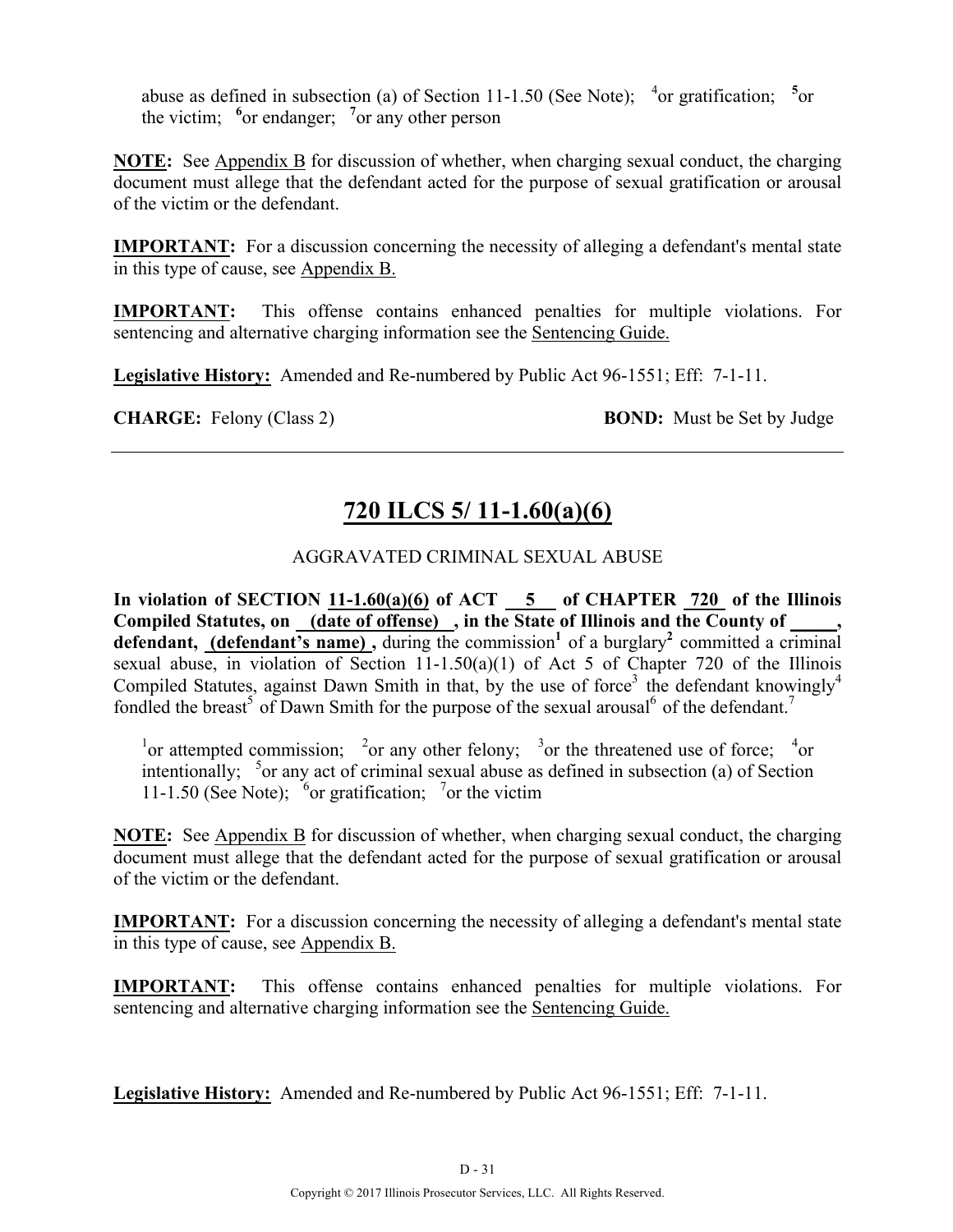# **720 ILCS 5/ 11-1.60(a)(7)**

### AGGRAVATED CRIMINAL SEXUAL ABUSE

**In violation of SECTION 11-1.60(a)(7) of ACT 5 of CHAPTER 720 of the Illinois**  Compiled Statutes, on \_(date of offense) \_, in the State of Illinois and the County of \_ defendant, (defendant's name), committed a criminal sexual abuse, in violation of Section 11-1.50(a)(2) of Act 5 of Chapter 720 of the Illinois Compiled Statutes,<sup>1</sup> against Dawn Smith in that (describe the particular sexual abuse) and as part of the same course of action said defendant delivered by injection<sup>2</sup> to Dawn Smith, without her consent<sup>3</sup> and for other than medical purposes, cocaine, a controlled substance.**<sup>4</sup>**

<sup>1</sup> or any criminal sexual assault; <sup>2</sup> or by inhalation, ingestion, transfer of possession, or by any other means; **<sup>3</sup>** or by threat or deception; **<sup>4</sup>** or any controlled substance

**NOTE:** See Appendix B for discussion of whether, when charging sexual conduct, the charging document must allege that the defendant acted for the purpose of sexual gratification or arousal of the victim or the defendant.

**IMPORTANT:** This offense contains enhanced penalties for multiple violations. For sentencing and alternative charging information see the Sentencing Guide.

**Legislative History:** Amended and Re-numbered by Public Act 96-1551; Eff: 7-1-11.

**CHARGE:** Felony (Class 2) **BOND:** Must be Set by Judge

# **720 ILCS 5/ 11-1.60(c)(1)(i)**

AGGRAVATED CRIMINAL SEXUAL ABUSE

In violation of SECTION  $11-1.60(c)(1)(i)$  of ACT  $\overline{5}$  of CHAPTER  $\overline{720}$  of the Illinois **Compiled Statutes, on (date of offense) , in the State of Illinois and the County of \_\_\_\_\_,**  defendant, (defendant's name), who was 17 years of age or older, committed an act of sexual conduct<sup>1</sup> with Dawn Smith, who was under 13 years of age, in that the defendant intentionally<sup>2</sup> fondled the breast of Dawn Smith<sup>3</sup> for the purpose of the sexual arousal<sup>4</sup> of the defendant.<sup>5</sup>

<sup>1</sup>for a definition of "sexual conduct" see Appendix C; <sup>2</sup>or knowingly; <sup>3</sup>or any act of sexual conduct; <sup>4</sup> or gratification; <sup>5</sup> or the victim

**NOTE:** See Appendix B for discussion of whether, when charging sexual conduct, the charging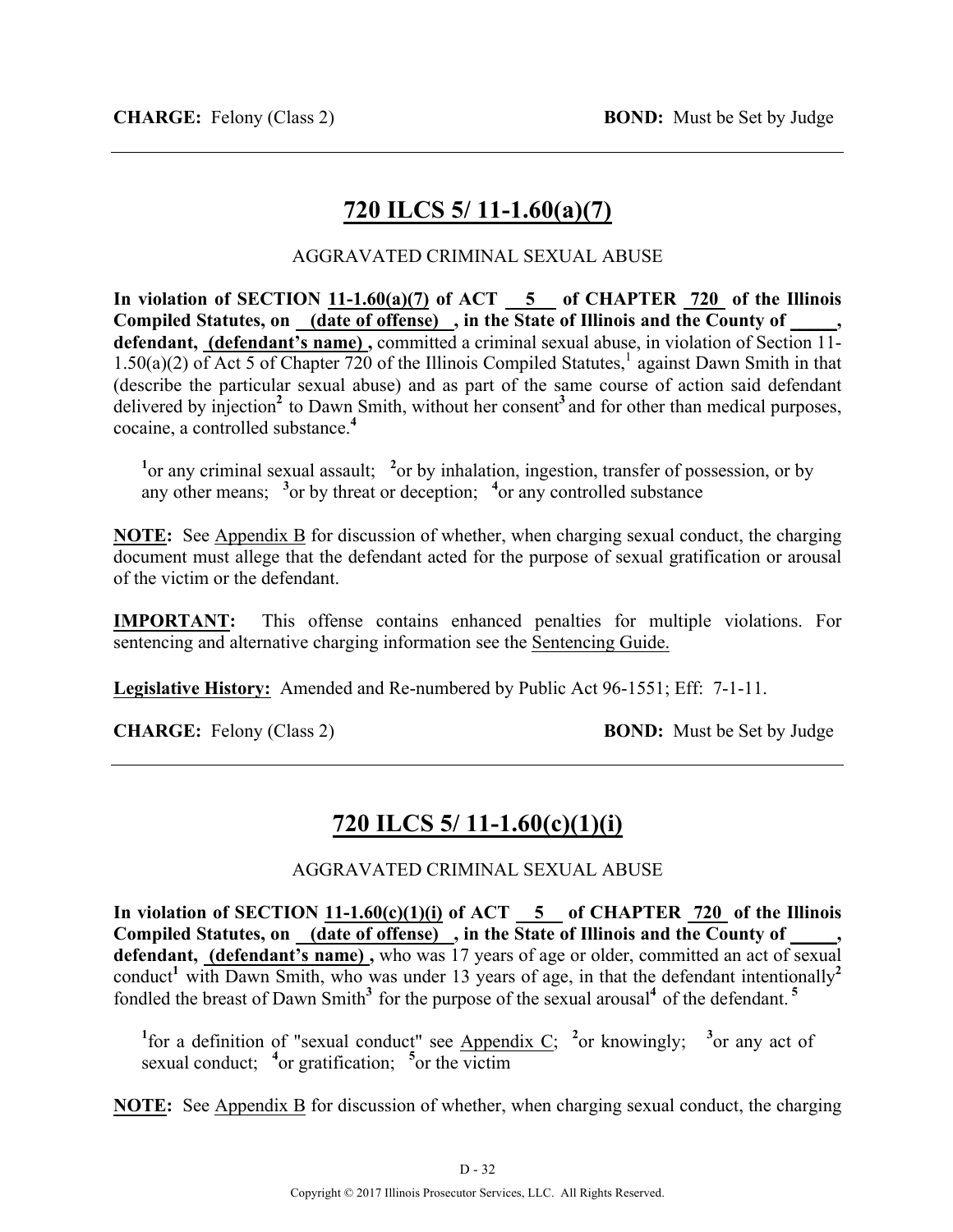document must allege that the defendant acted for the purpose of sexual gratification or arousal of the victim or the defendant.

**IMPORTANT:** This offense contains enhanced penalties for multiple violations. For sentencing and alternative charging information see the Sentencing Guide.

**Legislative History:** Amended and Re-numbered by Public Act 96-1551; Eff: 7-1-11.

**CHARGE:** Felony (Class 2) **BOND:** Must be Set by Judge

## **720 ILCS 5/ 11-1.60(c)(1)(ii)**

### AGGRAVATED CRIMINAL SEXUAL ABUSE

**In violation of SECTION 11-1.60(c)(1)(ii) of ACT 5 of CHAPTER 720 of the Illinois Compiled Statutes, on (date of offense) , in the State of Illinois and the County of \_\_\_\_\_,**  defendant, (defendant's name), who was 17 years of age or older, committed an act of sexual conduct<sup>1</sup> with Dawn Smith, who was at least 13 years of age but under 17 years of age, in that the defendant intentionally,<sup>2</sup> and by the use of force,<sup>3</sup> fondled the breast of Dawn Smith<sup>4</sup> for the purpose of the sexual arousal**<sup>5</sup>**of the defendant**<sup>6</sup>** .

<sup>1</sup> for a definition of "sexual conduct" see Appendix C; <sup>2</sup> or knowingly; <sup>3</sup> or by the threat of force; **<sup>4</sup>** or any act of sexual conduct; **<sup>5</sup>** or gratification; **<sup>6</sup>** or the victim

**NOTE:** See Appendix B for discussion of whether, when charging sexual conduct, the charging document must allege that the defendant acted for the purpose of sexual gratification or arousal of the victim or the defendant.

**IMPORTANT:** This offense contains enhanced penalties for multiple violations. For sentencing and alternative charging information see the Sentencing Guide.

**Legislative History:** Amended and Re-numbered by Public Act 96-1551; Eff: 7-1-11.

**CHARGE:** Felony (Class 2) **BOND:** Must be Set by Judge

# **720 ILCS 5/ 11-1.60(c)(2)(i)**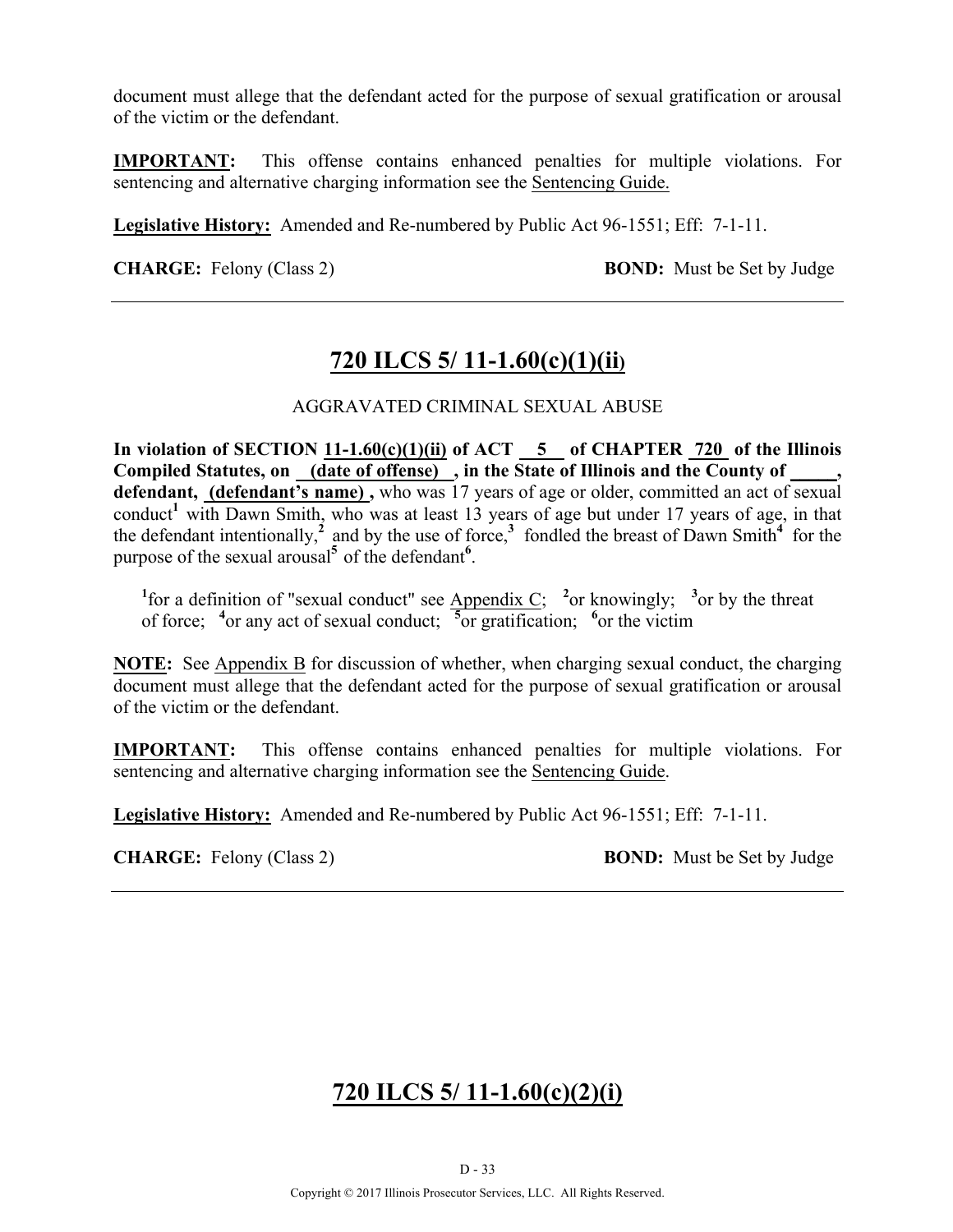### AGGRAVATED CRIMINAL SEXUAL ABUSE

In violation of SECTION  $11-1.60(c)(2)(i)$  of ACT  $-5$  of CHAPTER  $720$  of the Illinois **Compiled Statutes, on (date of offense) , in the State of Illinois and the County of \_\_\_\_\_, defendant, (defendant's name) ,** who was under 17 years of age, committed an act of sexual conduct<sup>1</sup> with Dawn Smith, who was under 9 years of age, in that the defendant intentionally<sup>2</sup> fondled the breast of Dawn Smith<sup>3</sup> for the purpose of the sexual gratification<sup>4</sup> of the defendant.<sup>5</sup>

<sup>1</sup>for the definition of "sexual conduct" see Appendix C; <sup>2</sup>or knowingly; <sup>3</sup>or any act of sexual conduct; <sup>4</sup> or arousal; <sup>5</sup> or the victim

**NOTE:** See Appendix B for discussion of whether, when charging sexual conduct, the charging document must allege that the defendant acted for the purpose of sexual gratification or arousal of the victim or the defendant.

**IMPORTANT:** This offense contains enhanced penalties for multiple violations. For sentencing and alternative charging information see the Sentencing Guide.

**Legislative History:** Amended and Re-numbered by Public Act 96-1551; Eff: 7-1-11.

**CHARGE:** Felony (Class 2) **BOND:** Must be Set by Judge

# **720 ILCS 5/ 11-1.60(c)(2)(ii)**

### AGGRAVATED CRIMINAL SEXUAL ABUSE

**In violation of SECTION 11-1.60(c)(2)(ii) of ACT 5 of CHAPTER 720 of the Illinois Compiled Statutes, on (date of offense) , in the State of Illinois and the County of \_\_\_\_\_, defendant, (defendant's name) ,** who was under 17 years of age, committed an act of sexual conduct<sup>1</sup> with Dawn Smith, who was at least 9 years of age but under 17 years of age, in that by the use of force<sup>2</sup> the defendant intentionally<sup>3</sup> fondled the breast of Dawn Smith<sup>4</sup> for the purpose of the sexual gratification**<sup>5</sup>**of the defendant.**<sup>6</sup>**

<sup>1</sup>for a definition of "sexual conduct" see Appendix C; <sup>2</sup> or by the threat of the use of force; <sup>3</sup> or knowingly; <sup>4</sup> or any act of sexual conduct; <sup>5</sup> or arousal; <sup>6</sup> or the victim

**NOTE:** See Appendix B for discussion of whether, when charging sexual conduct, the charging document must allege that the defendant acted for the purpose of sexual gratification or arousal of the victim or the defendant.

**IMPORTANT:** This offense contains enhanced penalties for multiple violations. For sentencing and alternative charging information see the Sentencing Guide.

**Legislative History:** Amended and Re-numbered by Public Act 96-1551; Eff: 7-1-11.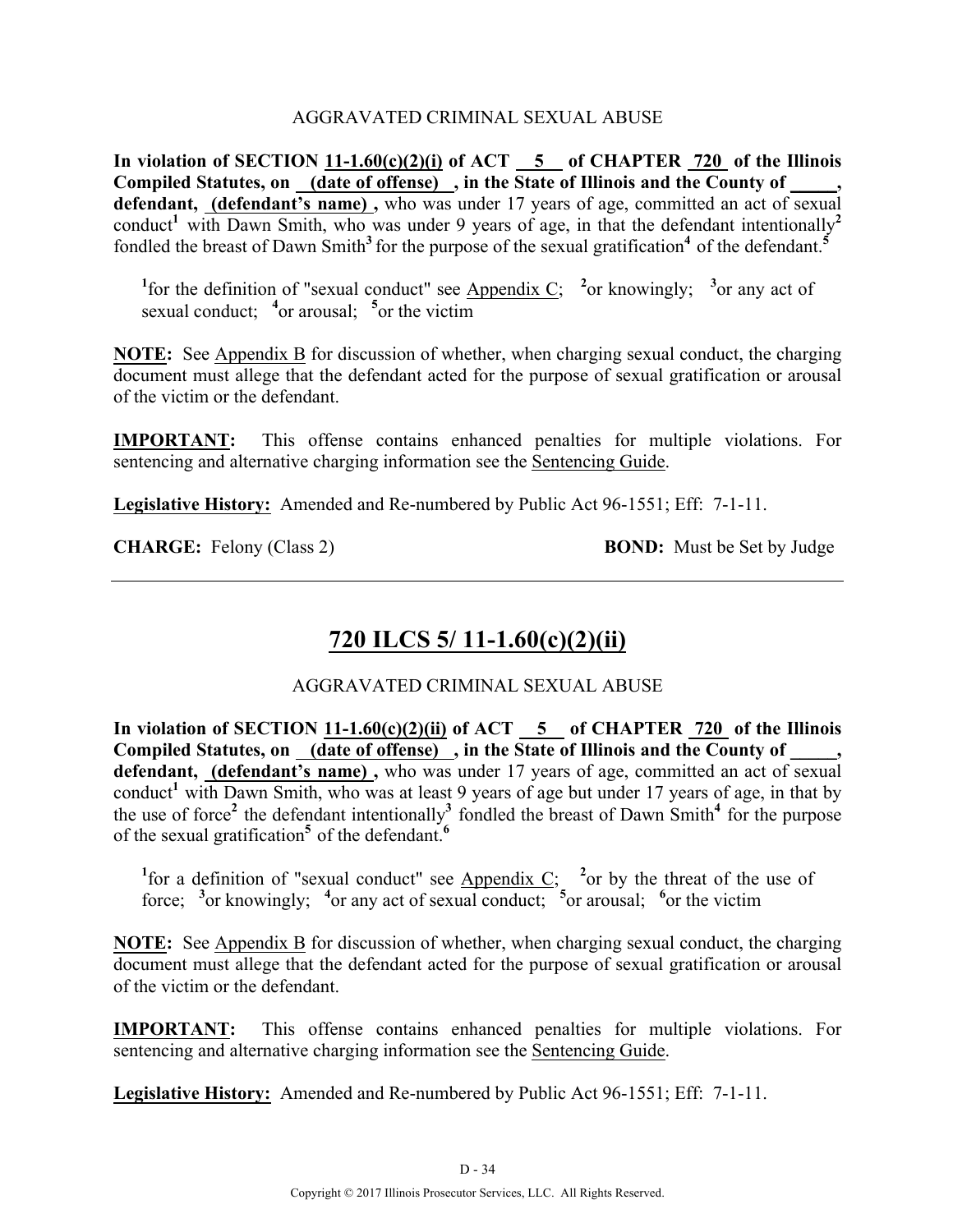# **720 ILCS 5/ 11-1.60(d)**

### AGGRAVATED CRIMINAL SEXUAL ABUSE

**In violation of SECTION 11-1.60(d) of ACT 5 of CHAPTER 720 of the Illinois**  Compiled Statutes, on <u>(date of offense)</u>, in the State of Illinois and the County of defendant, (defendant's name), committed an act of sexual penetration<sup>1</sup> with Dawn Smith, who was at least 13 years of age but under 17 years of age, in that the defendant placed his penis in the vagina of Dawn Smith**<sup>2</sup>**and the defendant was at least 5 years older than Dawn Smith.

<sup>1</sup> or committed an act of sexual conduct (see Note A); <sup>2</sup> or any act of sexual penetration

**NOTE:** See Appendix B for discussion of whether, when charging sexual conduct, the charging document must allege that the defendant acted for the purpose of sexual gratification or arousal of the victim or the defendant.

**NOTE:** For a definition of "sexual penetration" and "sexual conduct" see Appendix C.

**IMPORTANT:** For a discussion concerning the necessity of alleging a defendant's mental state in this type of cause, see Appendix B.

**IMPORTANT:** This offense contains enhanced penalties for multiple violations. For sentencing and alternative charging information see the Sentencing Guide.

**Legislative History:** Amended and Re-numbered by Public Act 96-1551; Eff: 7-1-11.

**CHARGE:** Felony (Class 2) **BOND:** Must be Set by Judge

## **720 ILCS 5/ 11-1.60(e)**

AGGRAVATED CRIMINAL SEXUAL ABUSE

In violation of SECTION 11-1.60(e) of ACT 5 of CHAPTER 720 of the Illinois Compiled Statutes, on (date of offense), in the State of Illinois and the County of defendant, (defendant's name), committed an act of sexual conduct<sup>1</sup> with Dawn Smith who was a person with a physical disability<sup>2</sup> in that the defendant intentionally<sup>3</sup> fondled the breast of Dawn Smith<sup>4</sup> for the purpose of the sexual gratification<sup>5</sup> of the defendant.  $\frac{6}{100}$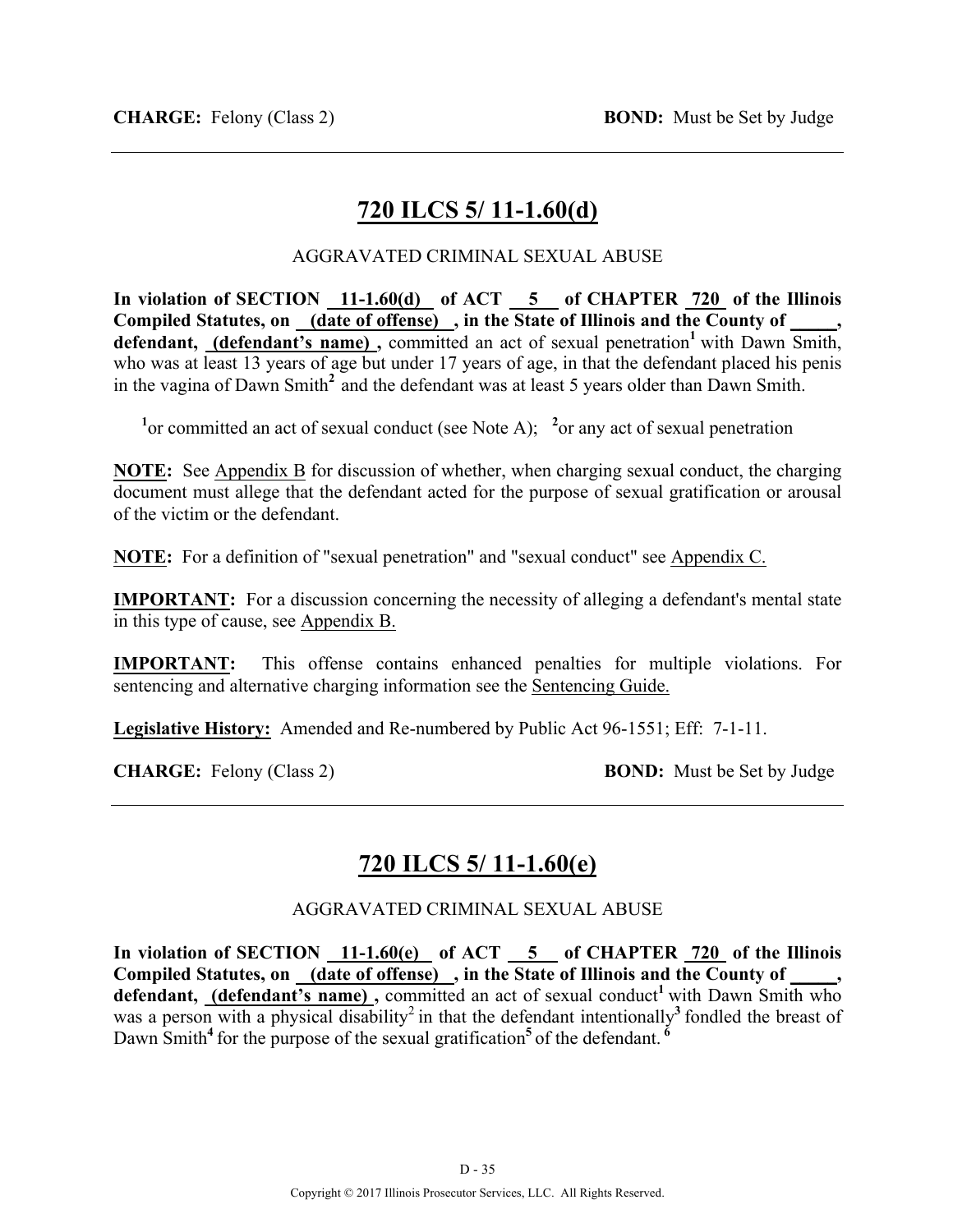<sup>1</sup> for a definition of "sexual conduct" see  $\Delta$ ppendix  $C$ ; <sup>2</sup> for a definition of a "person with a physical disability" see **Appendix C**;  $\overline{3}$  or knowingly; <sup>4</sup> or any act of sexual conduct; <sup>5</sup><sup>or</sup> arousal; <sup>6</sup><sup>or</sup> the victim

**NOTE:** See **Appendix B** for discussion of whether, when charging sexual conduct, the charging document must allege that the defendant acted for the purpose of sexual gratification or arousal of the victim or the defendant.

**IMPORTANT:** This offense contains enhanced penalties for multiple violations. For sentencing and alternative charging information see the **Sentencing Guide**.

**Legislative History:** Amended and Re-numbered by Public Act 96-1551; (Eff: 7-1-11) and amended by Public Act 97-0227; (Eff: 1-1-12).

This complaint was amended by P. A. 99-0143. (Eff: 1-1-16).

**CHARGE:** Felony (Class 2) **BOND:** Must be Set by Judge

# **720 ILCS 5/ 11-1.60(f)**

### AGGRAVATED CRIMINAL SEXUAL ABUSE

In violation of SECTION 11-1.60(f) of ACT 5 of CHAPTER 720 of the Illinois **Compiled Statutes, on (date of offense) , in the State of Illinois and the County of \_\_\_\_\_, defendant, (defendant's name) ,** who was 17 years of age or older and held, as a high school teacher of Dawn Smith, a position of authority<sup>1</sup> in relation to Dawn Smith, committed an act of sexual conduct<sup>2</sup> with Dawn Smith, who was at least 13 years of age but under 18 years of age, in that said defendant intentionally<sup>3</sup> fondled the breast of Dawn Smith<sup>4</sup> for the purpose of the sexual gratification<sup>5</sup> of the defendant.<sup>6</sup>

<sup>1</sup> or of trust or supervision; <sup>2</sup> for a definition of "sexual conduct" see Appendix  $C_i$ <sup>3</sup> or knowingly; <sup>4</sup> or any act of sexual conduct; <sup>5</sup> or arousal; <sup>6</sup> or the victim

**NOTE:** See Appendix B for discussion of whether, when charging sexual conduct, the charging document must allege that the defendant acted for the purpose of sexual gratification or arousal of the victim or the defendant.

**CAVEAT:** The term "position of trust, authority or supervision in relation to the victim" is not defined by this statute.

**IMPORTANT:** This offense contains enhanced penalties for multiple violations. For sentencing and alternative charging information see the Sentencing Guide.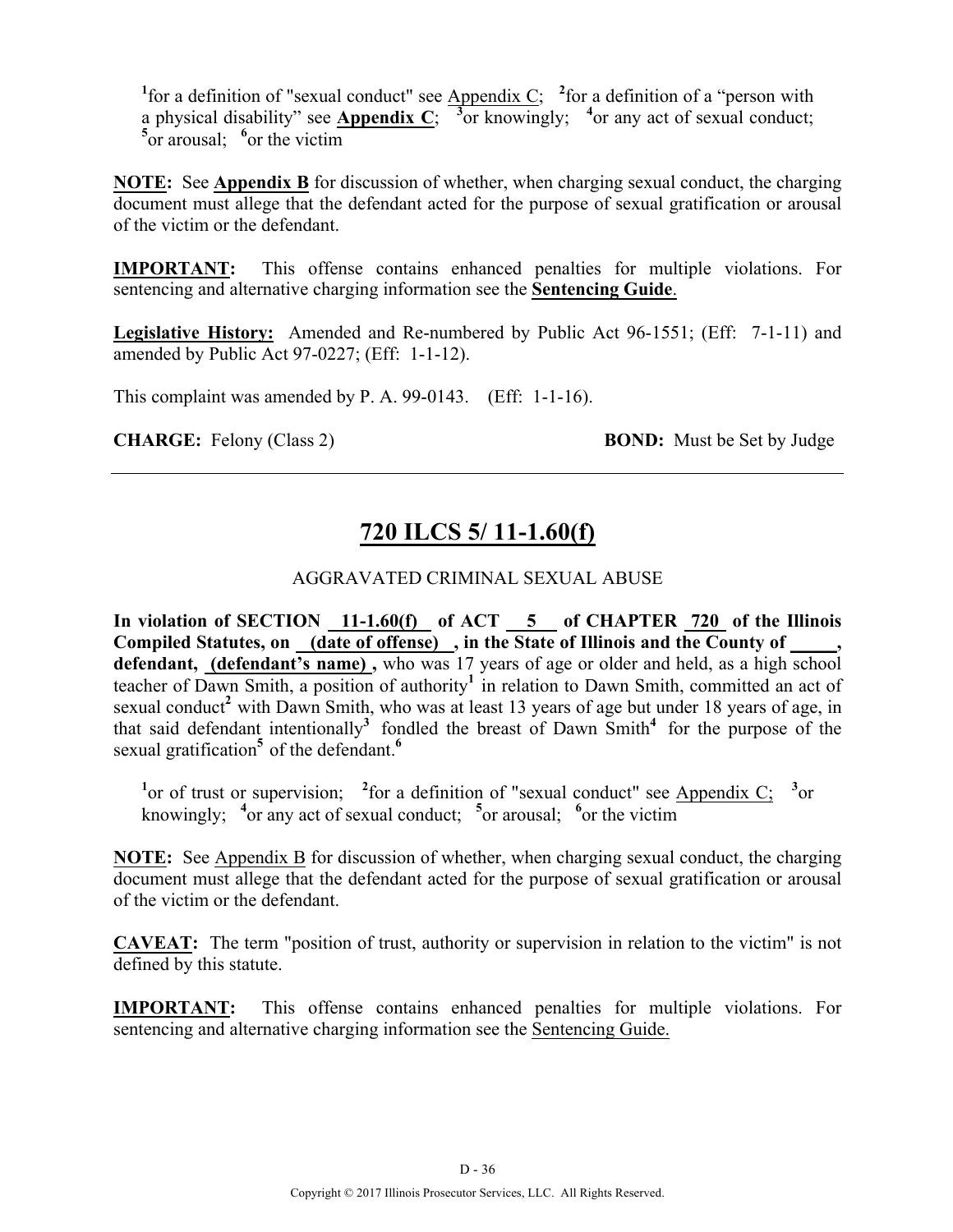**CHARGE:** Felony (Class 2) **BOND:** Must be Set by Judge

# **720 ILCS 5/ 11-6(a)**

## INDECENT SOLICITATION OF A CHILD

In violation of SECTION 11-6(a) of ACT 5 of CHAPTER 720 of the Illinois **Compiled Statutes, on (date of offense) , in the State of Illinois and the County of \_\_\_\_\_, defendant, (defendant's name)** , a person of 17 years of age and upwards, with the intent that the offense of aggravated criminal sexual assault<sup>1</sup> be committed, knowingly solicited Dawn Smith, a child under the age of 17 years,<sup>2</sup> to perform an act of sexual penetration.

<sup>1</sup> or criminal sexual assault, predatory criminal sexual assault of a child or aggravated criminal sexual abuse; **<sup>2</sup>** or solicited a person whom he believes to be a child

**NOTE:** Please note that solicitation to commit a criminal sexual abuse is not now included within this offense.

**NOTE:** As used in this Section: "Solicit" means to command, authorize, urge, incite, request, or advise another to perform an act by any means including, but not limited to, in person, over the phone, in writing, by computer, or by advertisement of any kind. "Child" means a person under17 years of age.

**NOTE:** See Appendix B for discussion of necessity of alleging mental state.

**CHARGING NOTE:** Indecent solicitation of a child is: (1) a Class 1 felony when the act, if done, would be predatory criminal sexual assault of a child or aggravated criminal sexual assault; (2) a Class 2 felony when the act, if done, would be criminal sexual assault; (3) a Class 3 felony when the act, if done, would be aggravated criminal sexual abuse. See Sentencing Guide.

**IMPORTANT:** For sentencing and alternative charging information see the Sentencing Guide.

**CONSTITUTIONALITY OF SUBSECTION:** The offense of the Indecent Solicitation of a Child withstands a constitutional attack in the case of People v. Ruppenthal, 331 Ill. App. 3d 916, 771 N. E. 2d 1002, 265 Ill. Dec. 43 (1st Dist., May 24, 2002)

**Legislative History:** Codified - Laws 1961, p.1983 (January 1, 1962); Amended - Laws 1967, p.3510; Laws 1968, p.22; P.A.s 77-2638, 83-1067, 84-160, 84-1280, 89-8, 89-203, 89-428, 89- 462, 91-226, 95-143 and 96-1551.

**CHARGE:** Felony (Class 1) **BOND:** Must be Set by Judge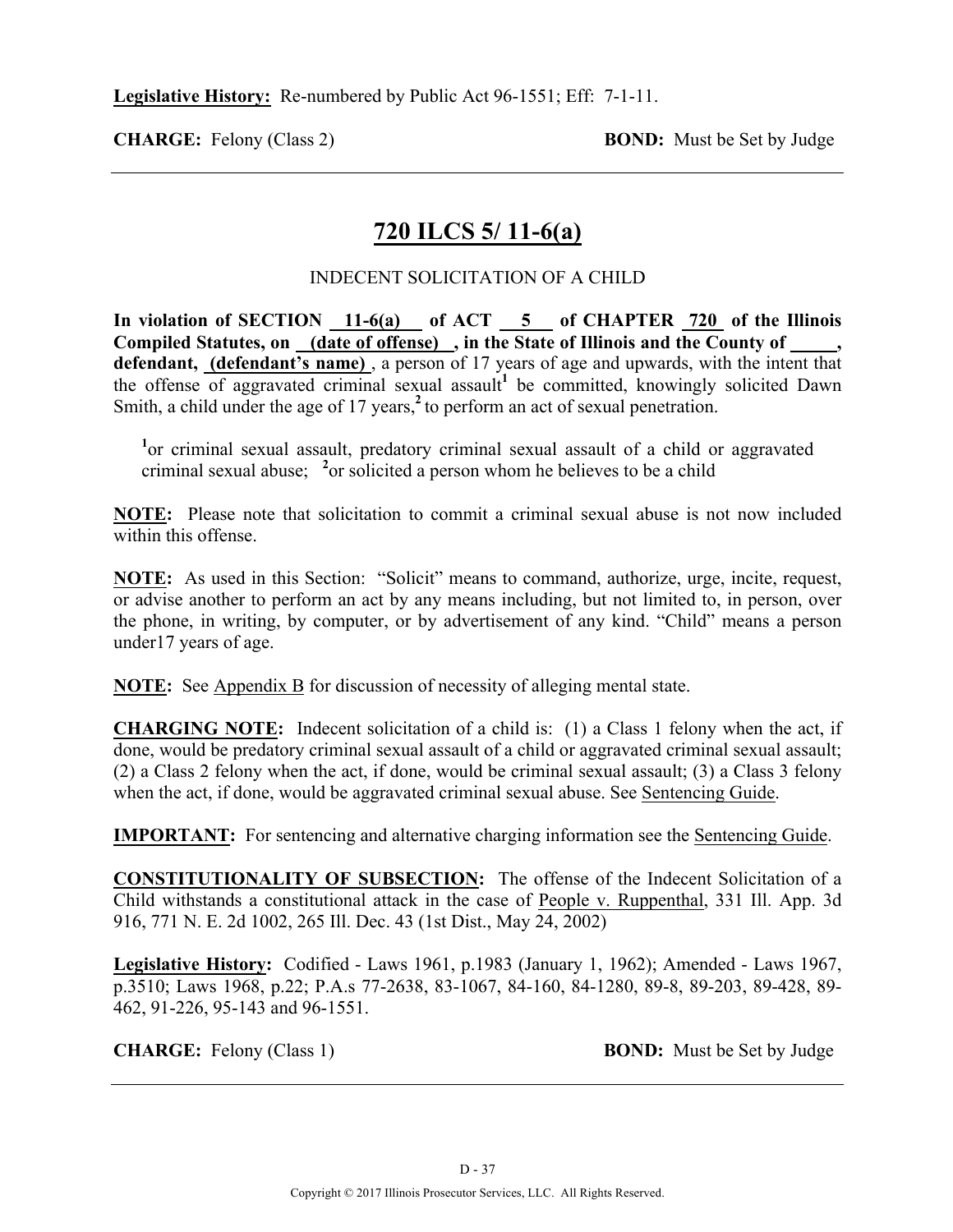# **720 ILCS 5/ 11-6(a-5)**

## INDECENT SOLICITATION OF A CHILD

**In violation of SECTION 11-6(a-5) of ACT 5 of CHAPTER 720 of the Illinois Compiled Statutes, on (date of offense) , in the State of Illinois and the County of \_\_\_\_\_, defendant, (defendant's name)** , a person of the age of 17 years and upwards, with the intent that the offense of aggravated criminal sexual assault<sup>1</sup> be committed, knowingly discussed, by means of the Internet, an act of sexual conduct<sup>2</sup> with Don Smith, a child.<sup>3</sup>

<sup>1</sup> or aggravated criminal sexual abuse or predatory criminal sexual assault of a child; <sup>2</sup> or sexual penetration; <sup>3</sup> or one the defendant believes to be a child

**NOTE:** It is not a defense to this subsection that the person did not solicit the child to perform sexual conduct or sexual penetration with the person. (Subsection (a-6))

**IMPORTANT:** For sentencing and alternative charging information see the Sentencing Guide.

**Legislative History:** Subsection was created by P. A. 95-143 (Eff: 1-1-08). Amended: 96- 1551.

**CHARGE:** Felony (Class 4) **BOND:** Must be Set by Judge

# **720 ILCS 5/ 11-6.5(a)(1)(i)**

### INDECENT SOLICITATION OF AN ADULT

In violation of SECTION  $11-6.5(a)(1)(i)$  of ACT  $-5$  of CHAPTER  $720$  of the Illinois Compiled Statutes, on \_(date of offense) \_, in the State of Illinois and the County of \_ **defendant, (defendant's name)** , **knowingly** arranged for Don Smith, a person 17 years of age or over, to commit an act of sexual penetration<sup>1</sup> with Dawn White, a person under the age of 13 years in that (describe the act of sexual penetration**<sup>1</sup>** arranged by the defendant)

**1** as defined by 720 ILCS 5/11-0.1

**NOTE:** See following complaint for alternative method of charging this offense.

**NOTE:** See Appendix B for discussion of necessity of alleging mental state.

**NOTE:** For the purposes of this Section, "arranges" includes but is not limited to oral or written communication and communication by telephone, computer, or other electronic means. "Computer" has the meaning ascribed to it in Section 17-52.5 of this Code.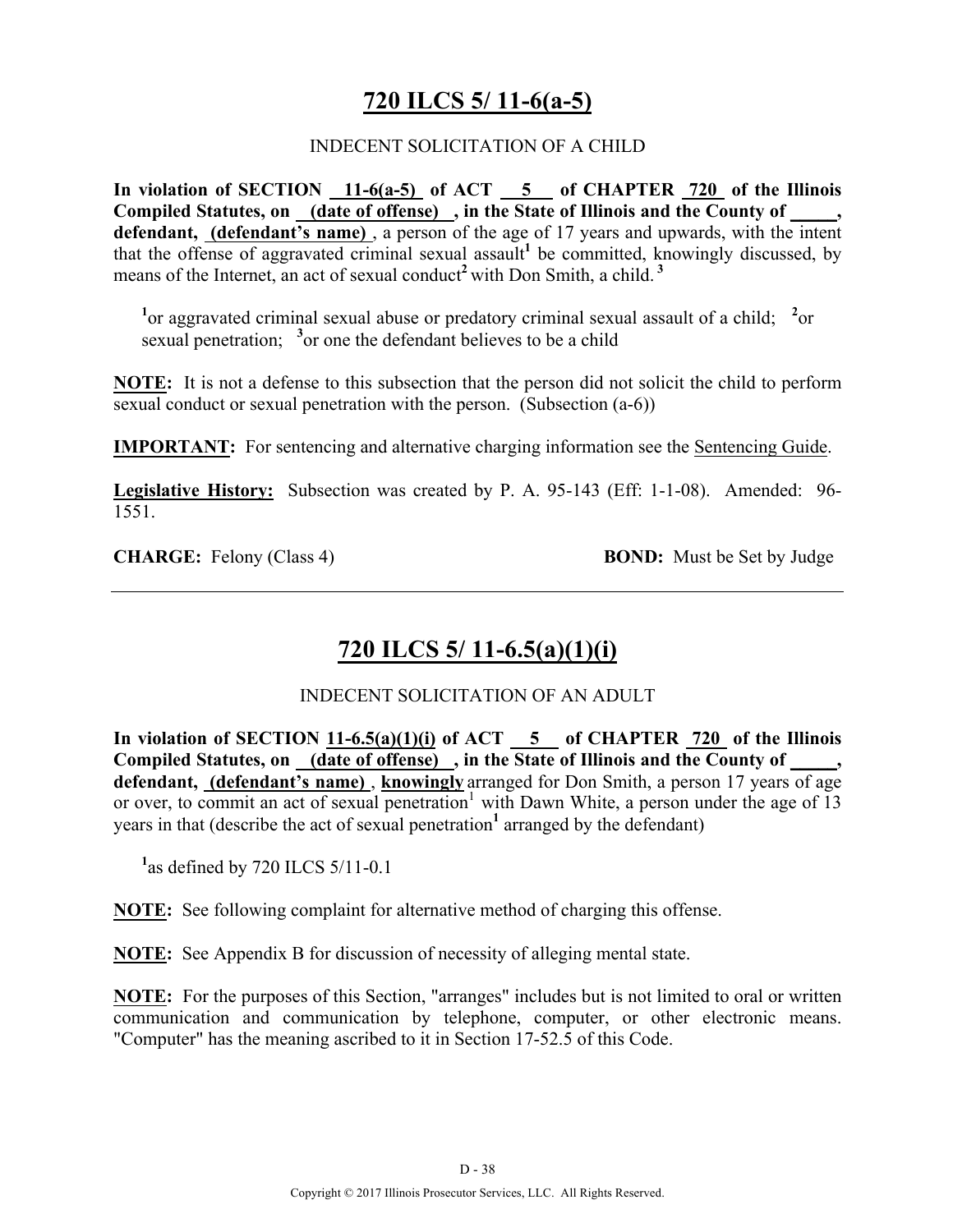**CHARGING NOTE:** Section 11-6.5(a)(1)(ii) concerns a victim 13 years of age of over but under the age of 17 years. A violation of this subsection constitutes a Class 1 felony. See Sentencing Guide.

**IMPORTANT**: For sentencing and alternative charging information see the Sentencing Guide.

**Legislative History:** Created - P.A. 88-165 (Eff: 1-1-94); Amended - P.A. 89-203 and 96-1551.

**CHARGE:** Felony (Class X) **BOND:** Must be Set by Judge

# **720 ILCS 5/ 11-6.5(a)(2)(i)**

## INDECENT SOLICITATION OF AN ADULT

In violation of SECTION  $11-6.5(a)(2)(i)$  of ACT  $-5$  of CHAPTER  $720$  of the Illinois **Compiled Statutes, on (date of offense) , in the State of Illinois and the County of \_\_\_\_\_,**  defendant, **(defendant's name)**, **knowingly** arranged for Don Smith, a person 17 years of age or over, to commit an act of sexual conduct<sup>1</sup> with Dawn White, a person under the age of 13 years, in that (describe the act of sexual conduct<sup>1</sup> arranged by the defendant)

<sup>1</sup> as defined by 720 ILCS 5/11-0.1 Caveat: See Appendix B for information concerning allegation of sexual conduct.

**NOTE:** See prior complaint for alternative method of charging this offense.

**NOTE:** See Appendix B for discussion of necessity of alleging mental state.

**CHARGING NOTE:** Section 11-6.5(a)(2)(ii) concerns a victim 13 years of age or over but under the age of 17 years. A violation of this subsection constitutes a Class A misdemeanor. See Sentencing Guide.

**IMPORTANT:** For sentencing and alternative charging information see the Sentencing Guide.

**Legislative History:** Created - P.A. 88-165 (Eff: 1-1-94). Re-numbered and amended by Public Act 96-1551; Eff: 7-1-11.

**CHARGE:** Felony (Class 2) **BOND:** Must be Set by Judge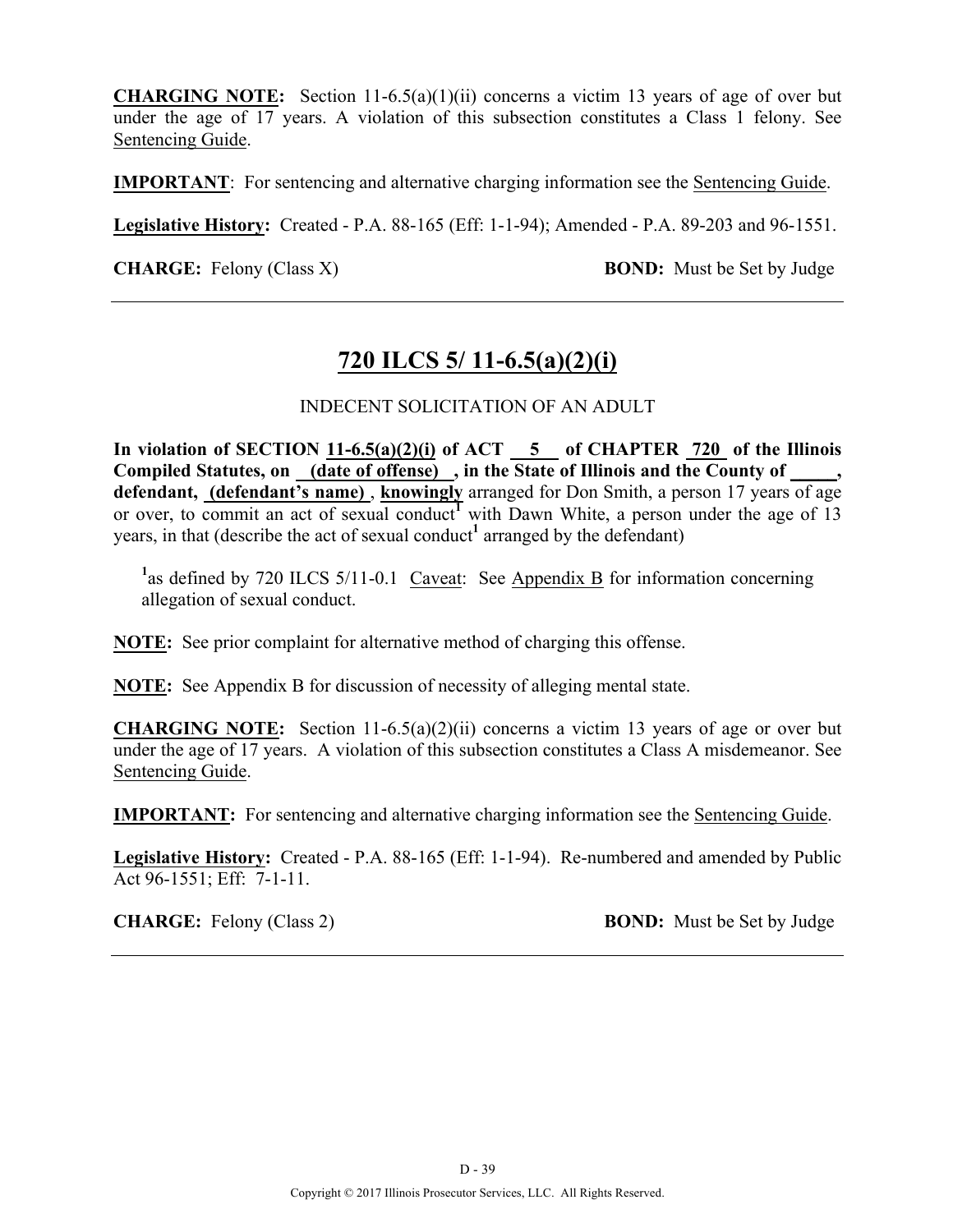# **720 ILCS 5/ 11-6.6(a)**

### SOLICITATION TO MEET A CHILD

**In violation of SECTION 11-6.6(a) of ACT 5 of CHAPTER 720 of the Illinois Compiled Statutes, on (date of offense) , in the State of Illinois and the County of \_\_\_\_\_, defendant, (defendant's name),** while using a computer<sup>1</sup> and with the intent to meet Sally Smith, a child<sup>2</sup>, solicited<sup>3</sup> Sally Smith to meet him at 123 W. Union Street, Union City, Illinois, without the knowledge of the parents<sup>4</sup> of Sally Smith and the meeting with Sally Smith was arranged other than for a lawful purpose under Illinois law.

<sup>1</sup> or cellular telephone or any other device; <sup>2</sup> or a person he or she believes to be a child; <sup>3</sup> or enticed, induced, or arranged with; <sup>4</sup> or guardian.

**NOTE:** For purposes of this offense, a "child" means a person under 17 years of age and a "computer" has the meaning ascribed to it in Section 16D-2 of this Code.

**CHARGING NOTE:** If the defendant believes he or she is 5 or more years older than his or her victim, this offense is a Class 4 felony.

**IMPORTANT:** For sentencing and alternative charging information see the Sentencing Guide.

**Legislative History:** Created by Public Act 95-0983 (Eff: 6-1-09).

**CHARGE:** Misdemeanor (Class A) **BOND:** \$1,500

## **720 ILCS 5/ 11-9.1(a-5)**

### SEXUAL EXPLOITATION OF A CHILD

In violation of SECTION  $11-9.1(a-5)$  of ACT  $5$  of CHAPTER  $720$  of the Illinois Compiled Statutes, on (date of offense), in the State of Illinois and the County of defendant, (defendant's name), knowingly enticed<sup>1</sup> Dawn Smith, a child under 17 years of age, to remove her clothing for the purpose of the sexual arousal<sup>2</sup> of said defendant.<sup>3</sup>

<sup>1</sup><sup>or</sup> coerced or persuaded; <sup>2</sup><sup>or</sup> gratification; <sup>3</sup><sup>or</sup> the child or both

**NOTE:** "Sex offense" means any violation of Article 11 of this Code as defined in Section 11- 0.1 or a violation of Section 12-16.2 of this Code. (720 ILCS 5/11-9.1(b))

**SENTENCING NOTE:** A sentence of Supervision is no longer available for a misdemeanor violation of this offense. (Public Act 94-169)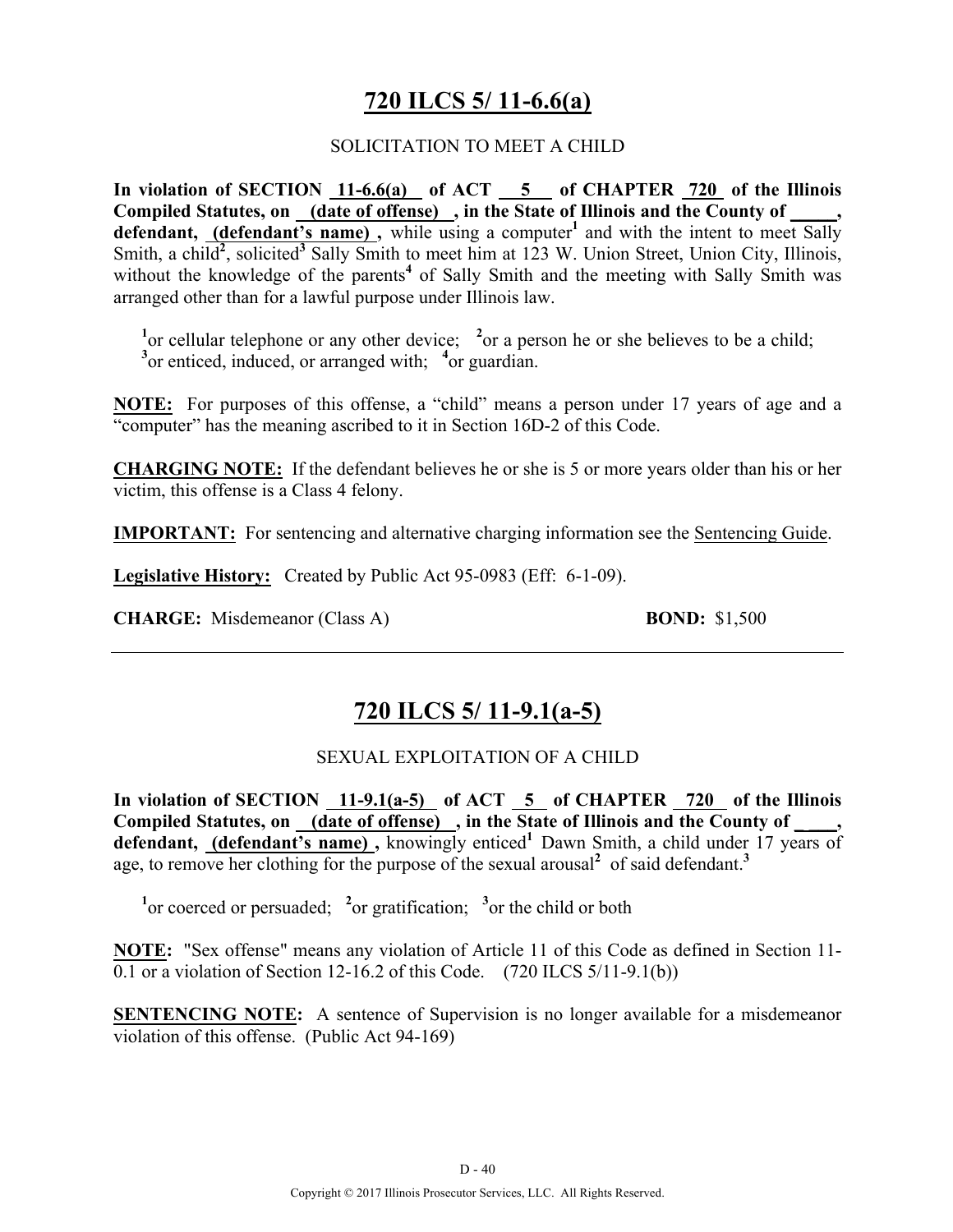**CHARGING NOTE:** Sexual Exploitation of a Child is a Class 4 felony if committed by a person 18 years of age or older who is on or within 500 feet of elementary or secondary school grounds when children are present on the grounds. A second or subsequent violation of this section or a substantially similar law of another state is a Class 4 felony. Additionally, Sexual Exploitation is a Class 4 felony if the defendant has been previously convicted of a "sex offense" or if the victim is under 13 years of age at the time of the commission of the offense. The charging instrument must state the prior conviction. See the Sentencing Guide and Appendix A for discussion.

**IMPORTANT:** For sentencing and alternative charging information see the Sentencing Guide.

**Legislative History:** Added by 87-1198. Amended by P.A. 91-223; 94-140; 96-1090; 96-1098; 96-1551 and 97-333.

**CHARGE:** Misdemeanor (Class A) **BOND:** \$1,500

# **720 ILCS 5/ 11-9.1A(a)**

## PERMITTING THE SEXUAL ABUSE OF A CHILD

In violation of SECTION  $\underline{\hspace{1cm}} 11-9.1A(a)$  of ACT  $\underline{\hspace{1cm}} 5$  of CHAPTER 720 of the Illinois Compiled Statutes, on (date of offense), in the State of Illinois and the County of **defendant, (defendant's name) ,** a person responsible for the welfare of Dawn Brown, a child under the age of 17 years, had actual knowledge of and permitted Don Smith to commit an act of sexual abuse<sup>1</sup> against Dawn Brown, in that Don Smith, by the use of force<sup>2</sup> intentionally<sup>3</sup> fondled the breast<sup>4</sup> of Dawn Brown, for the purpose of the sexual arousal<sup>5</sup> of Don Smith.<sup>6</sup>

<sup>1</sup>or any act of criminal sexual abuse, criminal sexual assault or predatory criminal sexual assault as defined in subsections 11-1.20, 11-1.30, 11-1.40, 11-1.50, or 11-1.60 of the Criminal Code or knowingly permitted, induced, promoted, or arranged for the child to engage in prostitution as defined in Section 11-14 of the Criminal Code of 1961; <sup>2</sup>or the threat of such force;  $3$  or knowingly or recklessly;  $4$  or any sexual conduct;  $5$  $5_{\text{or}}$ gratification; <sup>6</sup> or the victim

**NOTE:** See Appendix B for discussion on necessity of alleging certain elements of sexual conduct.

**NOTE:** A person may not be charged with the offense of permitting sexual abuse of a child under this Section until the person who committed the offense is charged with criminal sexual assault, aggravated criminal sexual assault, predatory criminal sexual assault of a child, criminal sexual abuse, aggravated criminal sexual abuse, or prostitution. (720 ILCS 5/ 11-9.1A (f))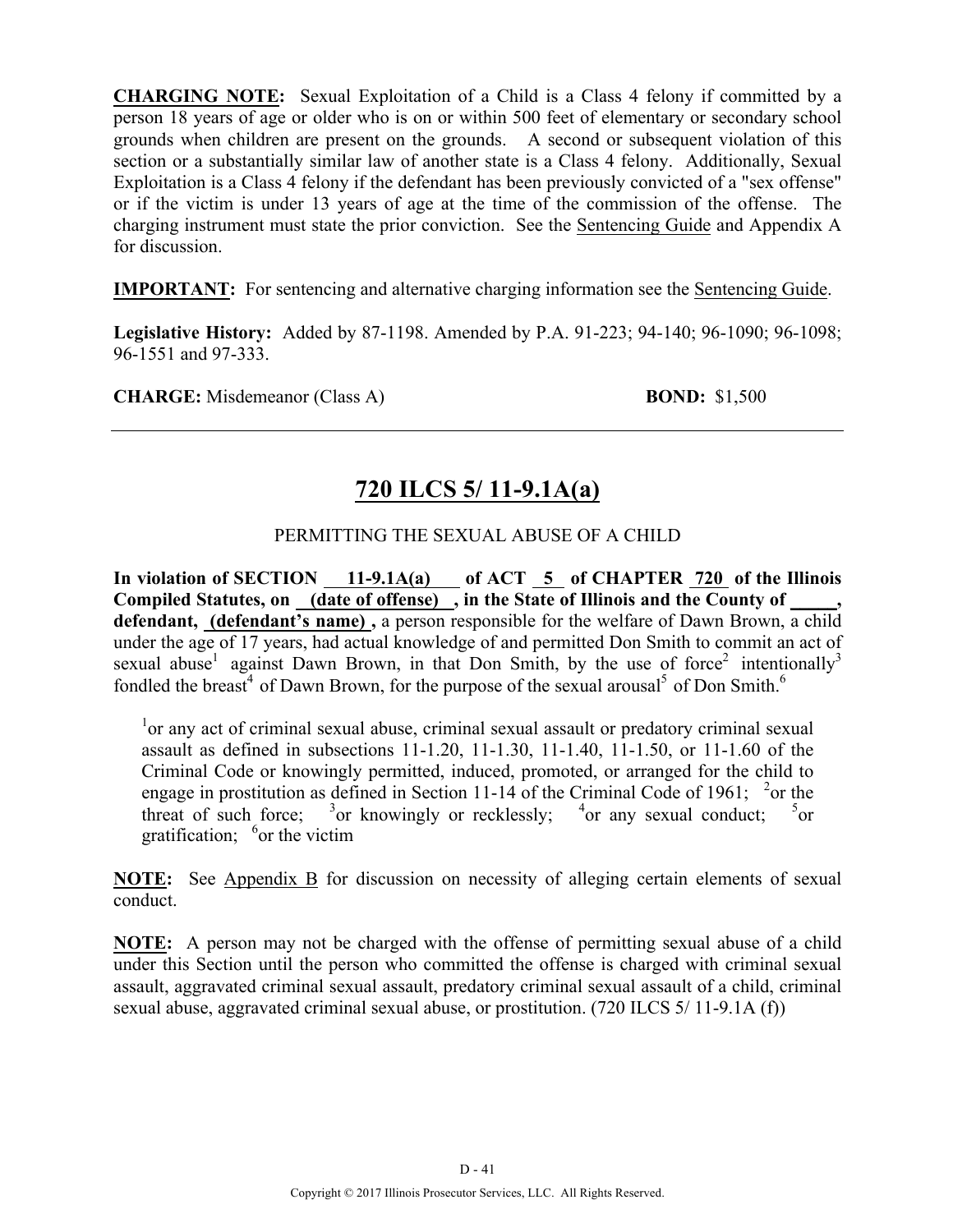**SENTENCING NOTE:** As a condition of any sentence of supervision, probation, conditional discharge, or mandatory supervised release, any person convicted under this Section shall be ordered to undergo child sexual abuse, domestic violence, or other appropriate counseling for a specified duration with a qualified social or mental health worker. (720 ILCS 5/ 11-9.1A (g))

**IMPORTANT**: For sentencing and alternative charging information see the Sentencing Guide.

**Legislative History:** Created - P.A. 85-365 (January 1, 1988); Amended - P.A. 88-680, 89-428, 89-462 and 92-827. Re-numbered and amended by Public Act 96-1551; Eff: 7-1-11.

**CHARGE:** Felony (Class 1) **BOND:** Must be Set by Judge

# **720 ILCS 5/ 11-9.1B(b)**

## FAILURE TO REPORT THE SEXUAL ABUSE OF A CHILD

In violation of SECTION 11-9.1B(b) of ACT 5 of CHAPTER 720 of the Illinois **Compiled Statutes, on (date of offense) , in the State of Illinois and the County of \_\_\_\_\_,**  defendant, (defendant's name), personally observed John Smith, a person the defendant knew was over the age of 18 years, commit an act of sexual abuse against Sally Jones, a person the defendant knew was a child, in that said defendant personally observed John Smith (describe the sexual abuse) and said defendant knowingly failed to report the sexual abuse to law enforcement.

**DEFINITIONS:** For purposes of this offense: "Child" means any person under the age of 13. "Sexual abuse" means any contact, however slight, between the sex organ or anus of the victim or the accused and an object or body part, including but not limited to, the sex organ, mouth, or anus of the victim or the accused, or any intrusion, however slight, of any part of the body of the victim or the accused or of any animal or object into the sex organ or anus of the victim or the accused, including, but not limited to, cunnilingus, fellatio, or anal penetration. Evidence of emission of semen is not required to prove sexual abuse.

**CHARGING NOTES: 1)** This Section does not apply to a person who makes timely and reasonable efforts to stop the sexual abuse by reporting the sexual abuse in conformance with the Abused and Neglected Child Reporting Act or by reporting the sexual abuse or causing a report to be made, to medical or law enforcement authorities or anyone who is a mandated reporter under Section 4 of the Abused and Neglected Child Reporting Act. 720 ILCS 5/ 11-9.1B(c) **2)** A person may not be charged with the offense of failure to report sexual abuse of a child under this Section until the person who committed the offense is charged with criminal sexual assault, aggravated criminal sexual assault, predatory criminal sexual assault of a child, criminal sexual abuse, or aggravated criminal sexual abuse. 720 ILCS 5/ 11-9.1B(d)

**CHARGING NOTE:** A second or subsequent violation is a Class 4 felony. The charging instrument must state prior conviction. See Appendix A.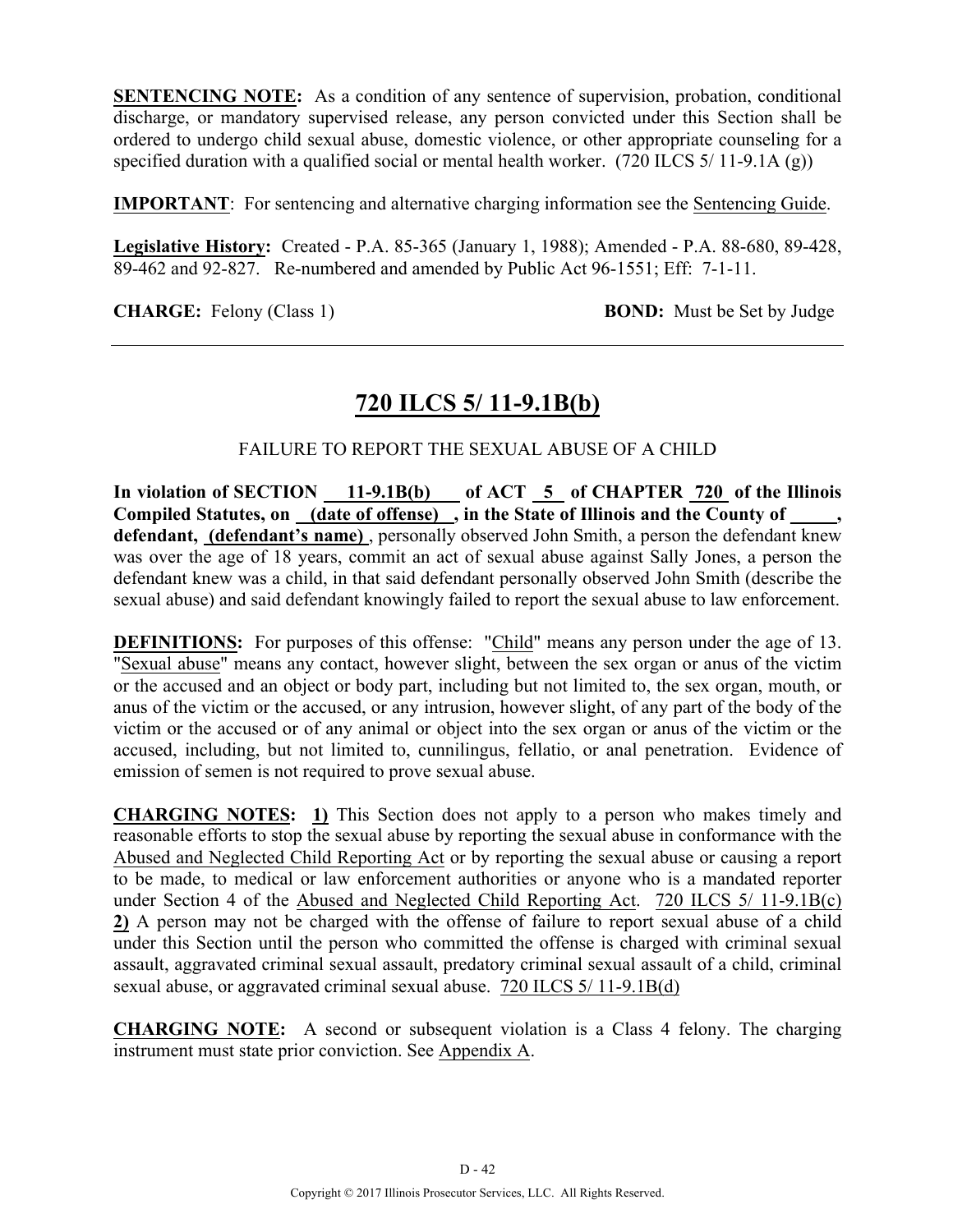**AFFIRMATIVE DEFENSE:** It is an affirmative defense to a charge of failure to report sexual abuse of a child under this Section that the person who personally observed the sexual abuse had a reasonable apprehension that timely action to stop the abuse would result in the imminent infliction of death, great bodily harm, permanent disfigurement, or permanent disability to that person or another in retaliation for reporting.

**IMPORTANT**: For sentencing and alternative charging information see the Sentencing Guide.

**Legislative History**: Created by P. A. 98-0370; Eff: 1-1-14.

**CHARGE:** Misdemeanor (Class A) **BOND:** \$1,500

# **720 ILCS 5/ 11-9.2(a)(1)**

## CUSTODIAL SEXUAL MISCONDUCT

In violation of SECTION  $11-9.2(a)(1)$  of ACT  $-5$  of CHAPTER  $720$  of the Illinois **Compiled Statutes, on (date of offense) , in the State of Illinois and the County of \_\_\_\_\_,**  defendant, <u>(defendant's name)</u>, an employee of a penal system, the Union City Jail,<sup>1</sup> knowingly<sup>2</sup> engaged in sexual penetration<sup>3</sup> with Dawn Smith, a person who was in the custody of the Union City Jail.

<sup>1</sup>for a definition of "penal system" see 720 ILCS  $5/11-9.2(g)(2)$ ; <sup>2</sup> or intentionally or recklessly; **<sup>3</sup>** or sexual conduct

**NOTE:** This offense may also be committed by an employee of a treatment and detention facility.  $(720$  ILCS  $5/11-9.2(a)(2))$ 

**IMPORTANT:** For sentencing and alternative charging information see the Sentencing Guide.

**Legislative History:** Created by Public Act 90-66 (Eff: 7-7-97). Amended - P.A. 90-655, 92- 415 and 96-1551.

**CHARGE:** Felony (Class 3) **BOND:** Must be Set by Judge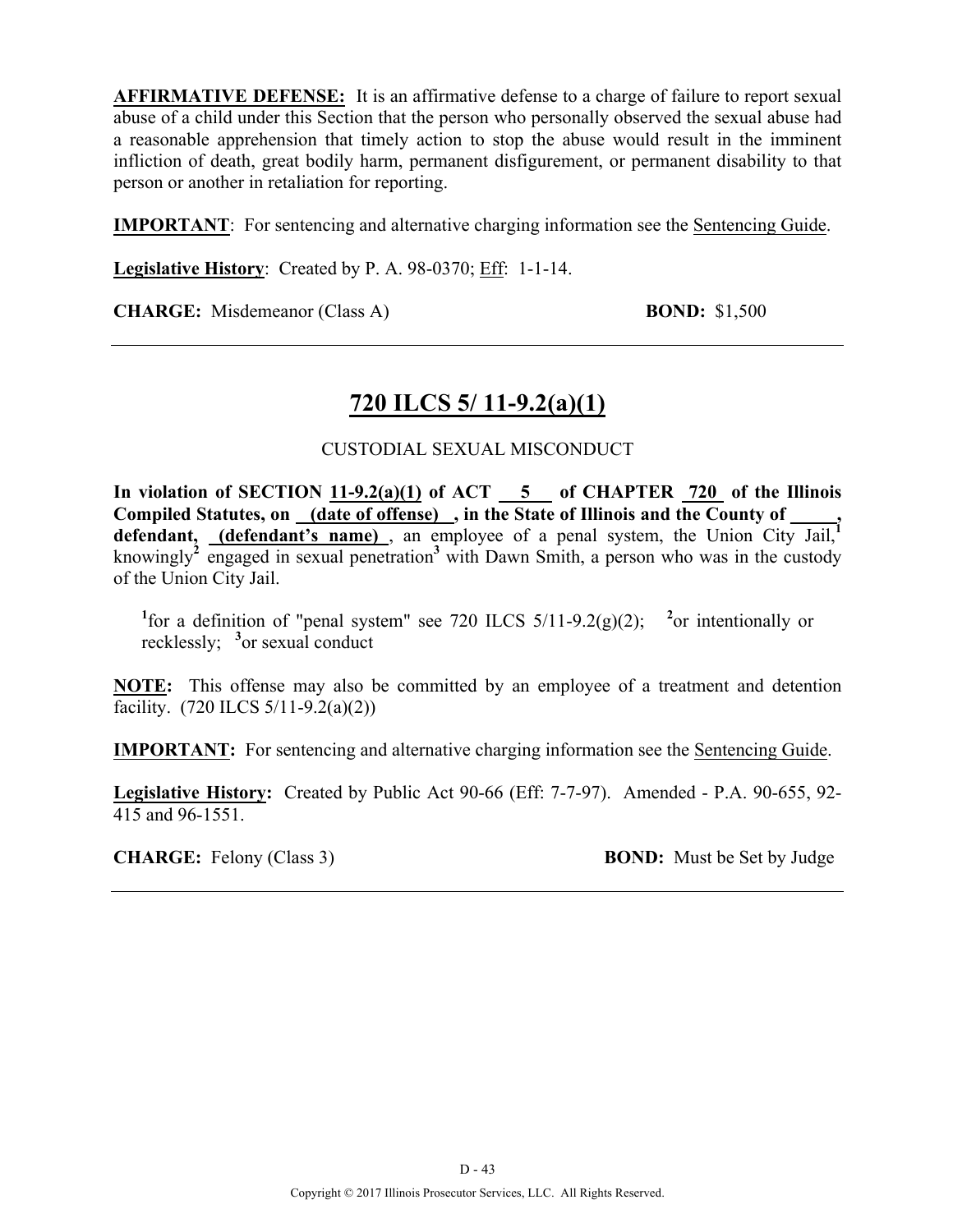# **720 ILCS 5/ 11-9.2(b)**

### CUSTODIAL SEXUAL MISCONDUCT

**In violation of SECTION 11-9.2(b) of ACT 5 of CHAPTER 720 of the Illinois**  Compiled Statutes, on (date of offense), in the State of Illinois and the County of, **defendant, (defendant's name)**, a probation officer, <sup>1</sup> knowingly<sup>2</sup> engaged in sexual penetration**<sup>3</sup>** with Dawn Smith, a probationer**<sup>4</sup>** under the supervisory**<sup>5</sup>** authority of the defendant.

<sup>1</sup><sup>or</sup> a supervising officer or a surveillance agent; <sup>2</sup><sup>or</sup> intentionally or recklessly; <sup>3</sup><sup>or</sup> sexual conduct; <sup>4</sup> or a parolee or release; <sup>5</sup> or disciplinary or custodial

**NOTE:** A "probation officer" is defined as any person employed in a probation or court services department as defined in Section 9b of the Probation and Probation Officers Act. (720 ILCS  $5/11-9.2(f)(5)$ ) A "supervising officer" is defined as any person employed to supervise persons placed on parole or mandatory supervised release with the duties described in Section 3-14-2 of the Unified Code of Corrections. (720 ILCS 5/11-9.2(f)(6)) A "surveillance agent" means any person employed or contracted to supervise persons placed on conditional release in the community under the Sexually Violent Persons Commitment Act. (720 ILCS 5/11-9.2(f)(7))

**IMPORTANT:** For sentencing and alternative charging information see the Sentencing Guide.

**CHARGE:** Felony (Class 3) **BOND:** Must be Set by Judge

# **720 ILCS 5/ 11-9.3(a)**

### UNLAWFUL PRESENCE WITHIN A SCHOOL ZONE

**In violation of SECTION 11-9.3(a) of ACT 5 of CHAPTER 720 of the Illinois**  Compiled Statutes, on \_(date of offense) , in the State of Illinois and the County of \_ defendant, (defendant's name), a child sex offender,<sup>1</sup> was knowingly present in a school building, the Union City High School,<sup>2</sup> when persons under the age of 18 were present in that school building.**<sup>3</sup>**

<sup>1</sup>for a definition of "child sex offender" see ILCS  $5/11-9.2(c)(1)$ ; <sup>2</sup>or in any school building, on real property comprising any school, or in any conveyance owned, leased, or contracted by a school to transport students to or from school or a school related activity; <sup>3</sup> or on the grounds or in the conveyance

**NOTE**: See this subsection for very limited exceptions concerning a sex offender who is a parent or guardian of a student.

**NOTE:** As used in this Section, "school official" means the principal, a teacher, or any other certified employee of the school, the superintendent of schools or a member of the school board. 720 ILCS 5/11-9.3(c)(6)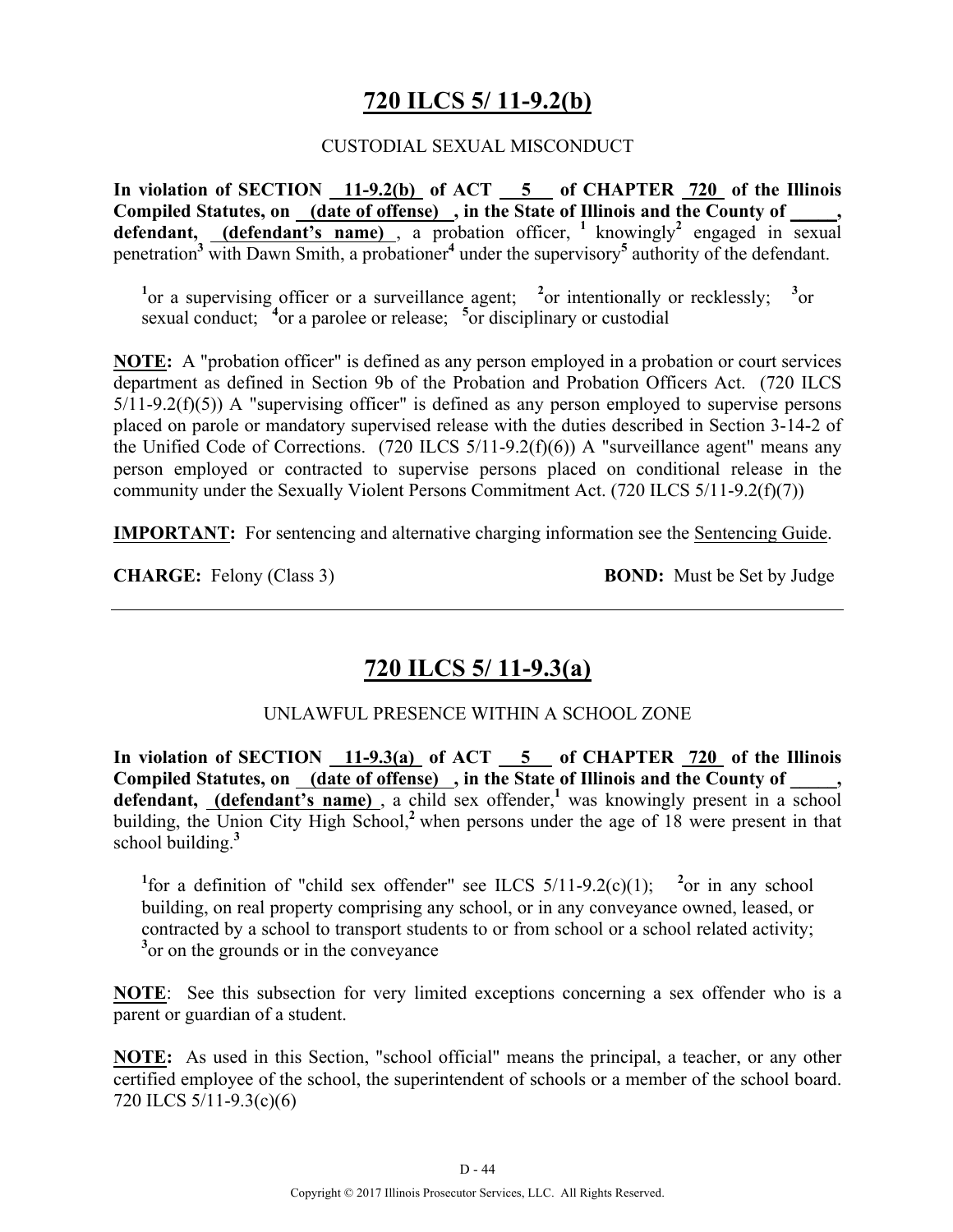**IMPORTANT:** For sentencing and alternative charging information see the Sentencing Guide.

**Legislative History:** Created by P.A. 90-234. Amended by P.A. 90-655; 91-911; 94-164; 95- 331; 95-440; 95-640; 95-819; 95-876; 96-328; 96-710; Renumbered § 11-9.3 and amended by 96-1551.

**CHARGE:** Felony (Class 4) **BOND:** Must be Set by Judge

# **720 ILCS 5/ 11-9.3(a-5)**

### UNLAWFUL PRESENCE WITHIN A SCHOOL ZONE

In violation of SECTION  $11-9.3(a-5)$  of ACT  $-5$  of CHAPTER  $720$  of the Illinois **Compiled Statutes, on (date of offense) , in the State of Illinois and the County of \_\_\_\_\_, defendant, (defendant's name)** , a child sex offender, knowingly was present within 100 feet of the corner of 8<sup>th</sup> Street and West Avenue in Union City, Illinois, a site posted as a pick-up<sup>1</sup> stop for a school bus**<sup>2</sup>** owned**<sup>3</sup>**by the Union City School District, and used as a conveyance to transport students to or from school**<sup>4</sup>** when one or more persons under the age of 18 years was present at the site.

<sup>1</sup><sup>or</sup> discharge; <sup>2</sup><sup>or</sup> any conveyance; <sup>3</sup><sup>or</sup> leased, or contracted; <sup>4</sup><sup>or</sup> a school related activity

**NOTE:** "Child sex offender" means any person who: (i) has been charged under Illinois law, or any substantially similar federal law or law of another state, with a sex offense set forth in paragraph (2) of this subsection (d) or the attempt to commit an included sex offense, and the victim is a person under 18 years of age at the time of the offense; and: (A) is convicted of such offense or an attempt to commit such offense; or (B) is found not guilty by reason of insanity of such offense or an attempt to commit such offense; or (C) is found not guilty by reason of insanity pursuant to subsection (c) of Section 104-25 of the Code of Criminal Procedure of 1963 of such offense or an attempt to commit such offense; or (D) is the subject of a finding not resulting in an acquittal at a hearing conducted pursuant to subsection (a) of Section 104-25 of the Code of Criminal Procedure of 1963 for the alleged commission or attempted commission of such offense; or (E) is found not guilty by reason of insanity following a hearing conducted pursuant to a federal law or the law of another state substantially similar to subsection (c) of Section 104-25 of the Code of Criminal Procedure of 1963 of such offense or of the attempted commission of such offense; or (F) is the subject of a finding not resulting in an acquittal at a hearing conducted pursuant to a federal law or the law of another state substantially similar to subsection (a) of Section 104-25 of the Code of Criminal Procedure of 1963 for the alleged violation or attempted commission of such offense; or (ii) is certified as a sexually dangerous person pursuant to the Illinois Sexually Dangerous Persons Act, or any substantially similar federal law or the law of another state, when any conduct giving rise to such certification is committed or attempted against a person less than 18 years of age; or (iii) is subject to the provisions of Section 2 of the Interstate Agreements on Sexually Dangerous Persons Act. Convictions that result from or are connected with the same act, or result from offenses committed at the same time, shall be counted for the purpose of this Section as one conviction.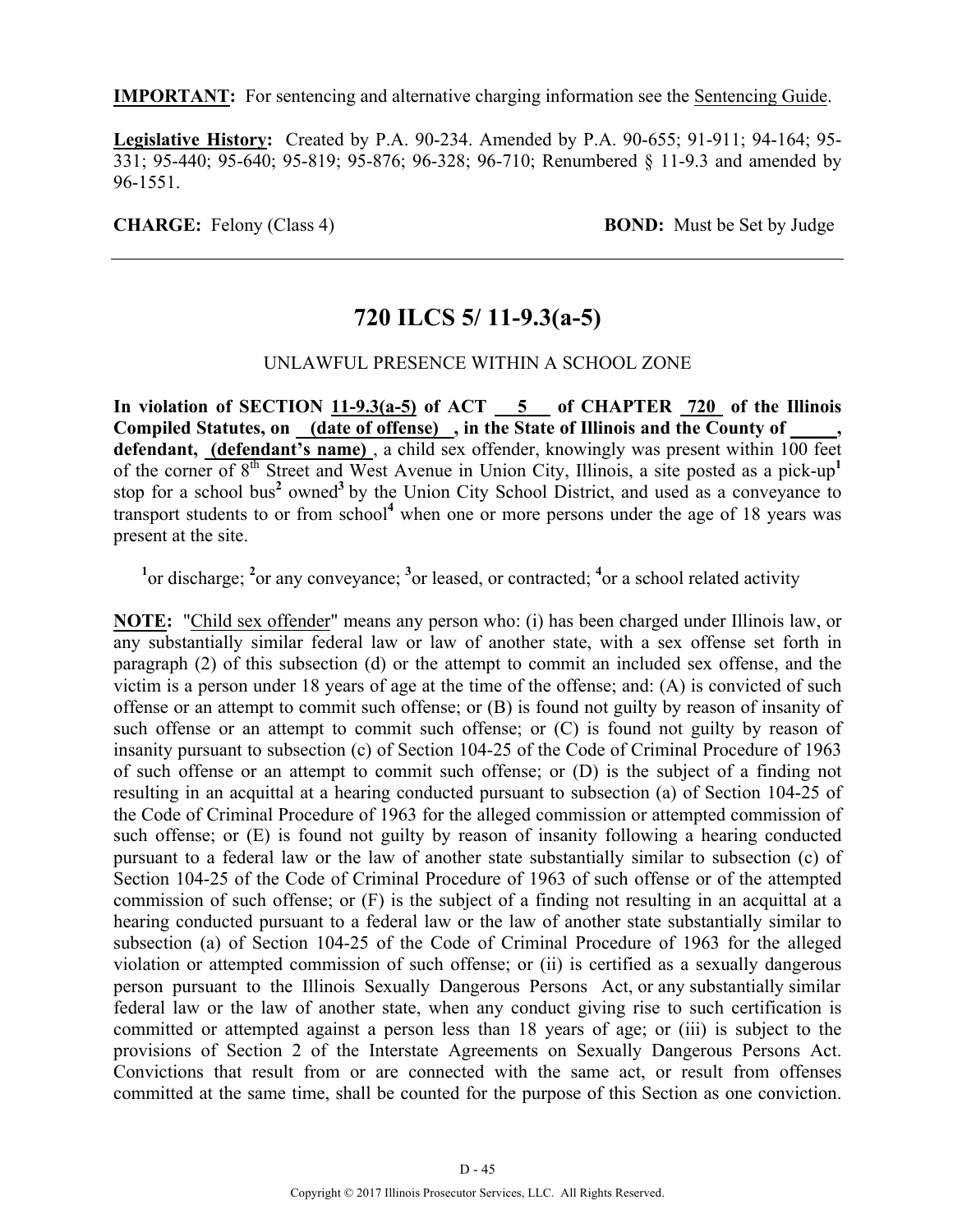Any conviction set aside pursuant to law is not a conviction for purposes of this Section.

**IMPORTANT:** For sentencing and alternative charging information see the Sentencing Guide.

**Legislative History:** Subsection was created by Public Act: 96-0440 (Eff: 8-27-07) and amended and re-numbered by P. A. 97-0698. (Eff: 1-1-13.

**CHARGE:** Felony (Class 4) **BOND:** Must be Set by Judge

# **720 ILCS 5/ 11-9.3(a-10)**

## UNLAWFUL COMMUNICATION WITH A CHILD IN A PUBLIC PARK

**In violation of SECTION 11-9.3(a-10) of ACT 5 of CHAPTER 720 of the Illinois Compiled Statutes, on (date of offense) , in the State of Illinois and the County of \_\_\_\_\_, defendant, (defendant's name)** , a child sex offender, was knowingly present on the grounds of the Union City Park,**<sup>1</sup>** a public park located at 777 West North Street in Union City, Illinois, when Dawn Smith, a person under the age of 18 was present on the grounds of that park<sup>1</sup> and said defendant communicated with<sup>2</sup> Dawn Smith in that (describe the defendant's actions).

<sup>1</sup> or any public park building or a playground or recreation area within any publicly accessible privately owned building; **<sup>2</sup>** or approached or contacted

**DEFINITIONS:** For a definition of "child sex offender," "sex offense," or "public park" see subsection (d) of this Section and Appendix C.

**CAVEATE:** The last phrase of this subsection seems to create an affirmative defense where the defendant is a parent or guardian of a person under 18 present in the park. It is unclear whether this is, in fact, an affirmative defense or an element of the offense. If you believe it is an element of the offense, you must allege and prove that the defendant was not such a person.

**IMPORTANT:** For sentencing and alternative charging information see the Sentencing Guide.

**CONSTITUTIONALITY:** The constitutionality of this subsection is upheld in the following case: People v. Diestelhorst, 344 Ill. App. 3d 1172, (Ill. App. 5th Dist., 2003)

**Legislative History:** Created by Public Act 91-458 (Eff: 1-1-00). Re-numbered by Public Act 96-1551; Eff: 7-1-11 and amended by P. A. 98-0266. Eff: 1-1-14.

**CHARGE:** Felony (Class 4) **BOND:** Must be Set by Judge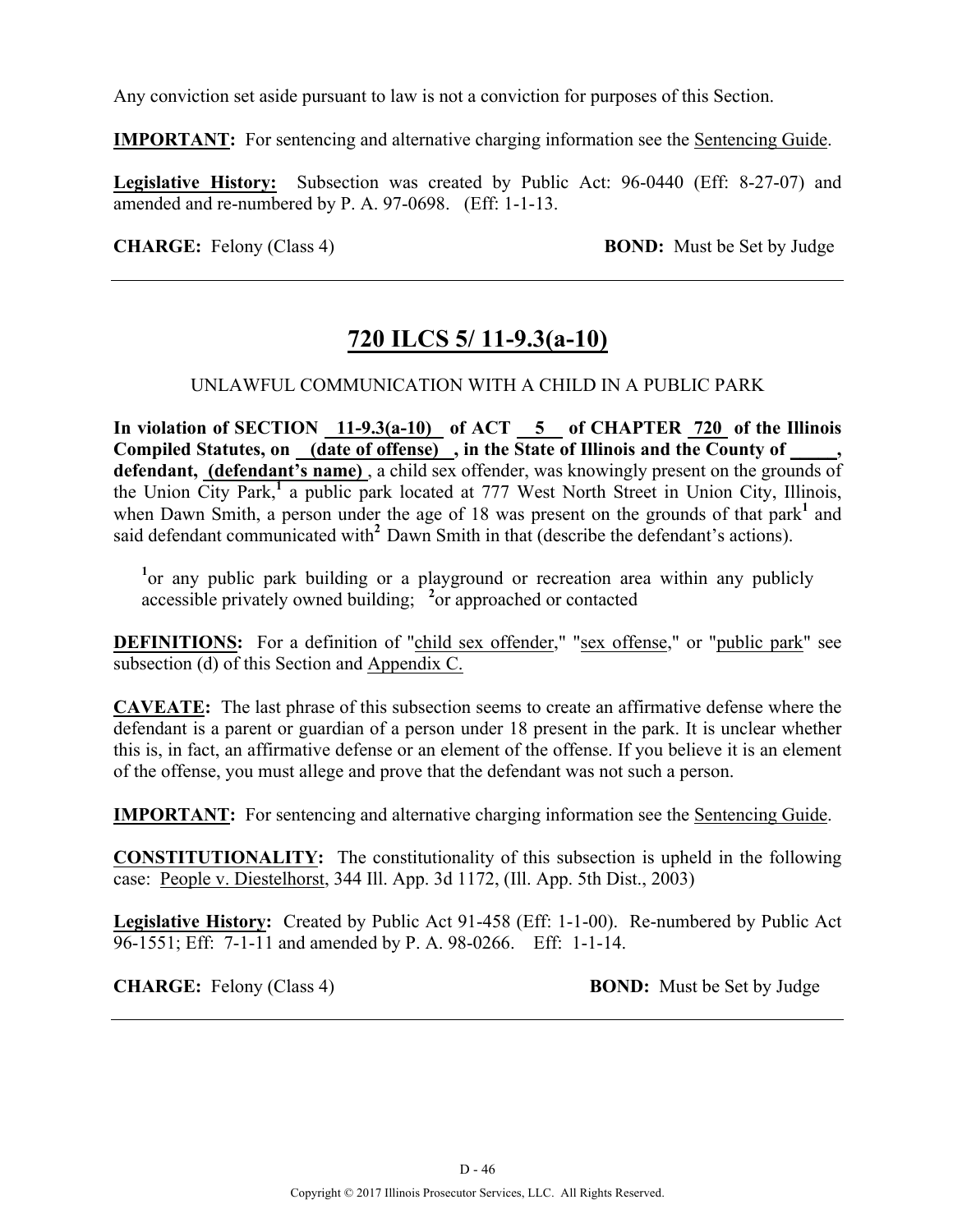## **720 ILCS 5/ 11-9.3(b)**

### UNLAWFUL LOITERING WITHIN A SCHOOL ZONE

**In violation of SECTION 11-9.3(b) of ACT 5 of CHAPTER 720 of the Illinois Compiled Statutes, on (date of offense) , in the State of Illinois and the County of \_\_\_\_\_,**  defendant, (defendant's name), a child sex offender<sup>1</sup> knowingly loitered<sup>2</sup> within 500 feet of a school building, the Union City High School**<sup>3</sup>** while persons under the age of 18 years were present in that school building.**<sup>4</sup>**

<sup>1</sup> for a definition of "child sex offender" see 720 ILCS  $5/11-9.2(c)(1)$ ; <sup>2</sup> for a definition of "loiter" see 720 ILCS  $5/11-9.2(c)(5)$ ; <sup>3</sup> or any school building or the real property comprising any school; **<sup>4</sup>** or on the school grounds.

**NOTE:** See this subsection for very limited exceptions concerning a sex offender who is a parent or guardian of a student.

**NOTE:** As used in this Section, "school official" means the principal, a teacher, or any other certified employee of the school, the superintendent of schools or a member of the school board.  $(720$  ILCS  $5/11-9.3(c)(6)$ 

**IMPORTANT:** For sentencing and alternative charging information see the Sentencing Guide.

**Legislative History:** Created by Public Act 90-234 (Eff: 1-1-98). Amended - P.A. 91-356; 94- 158 and 94-170.

**CHARGE:** Felony (Class 4) **BOND:** Must be Set by Judge

## **720 ILCS 5/ 11-9.3(b-2)**

### UNLAWFUL LOITERING NEAR A PUBLIC PARK

In violation of SECTION 11-9.3(b-2) of ACT 5 of CHAPTER 720 of the Illinois Compiled Statutes, on (date of offense), in the State of Illinois and the County of **defendant, (defendant's name)** , a child sex offender, knowingly loitered on a public way within 500 feet of the Union City Park, a public park located at 777 West North Street in Union City, Illinois, while Dawn Smith, a person under the age of 18, was present on the grounds<sup>1</sup> of that part and said defendant communicated**<sup>2</sup>** with Dawn Smith in that (describe the act of communication).

<sup>1</sup><sup>or</sup> any public park building; <sup>2</sup><sup>or</sup> approached or contacted

**NOTE:** For a definition of "child sex offender," "sex offense," or "public park" see subsection (d) of this Section.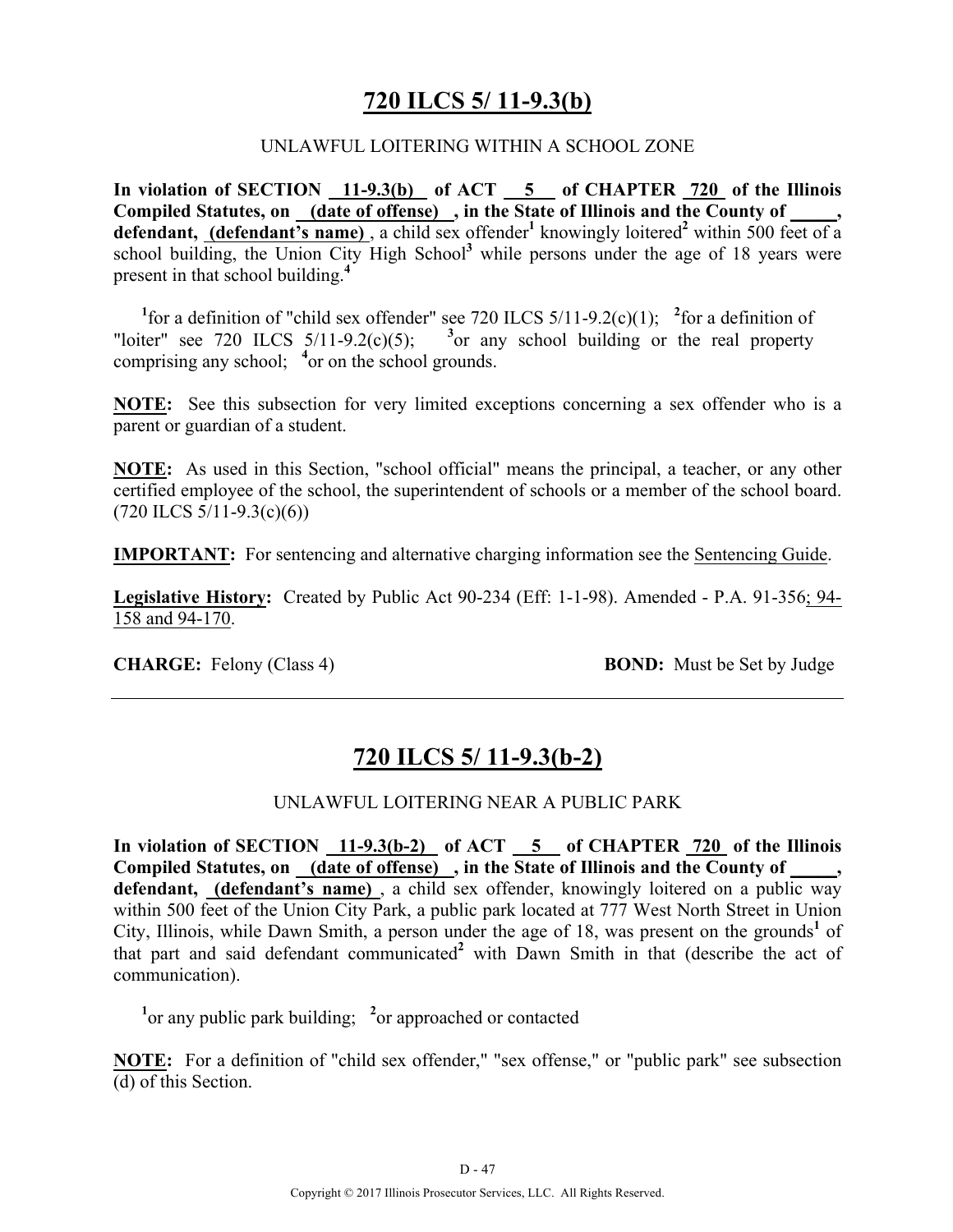**NOTE:** The last phrase of this subsection seems to create an affirmative defense where the defendant is a parent or guardian of a person under 18 present in the park. It is unclear whether this is, in fact, an affirmative defense or an element of the offense. If you believe it is an element of the offense, you must allege and prove that the defendant was not such a person.

**IMPORTANT:** For sentencing and alternative charging information see the Sentencing Guide.

**Legislative History:** Created by Public Act 91-458 (Eff: 1-1-00). Re-numbered by Public Act 96-1551; Eff: 7-1-11.

**CHARGE:** Felony (Class 4) **BOND:** Must be Set by Judge

## **720 ILCS 5/ 11-9.3(b-2)**

## UNLAWFUL LOITERING NEAR A PUBLIC PARK

In violation of SECTION 11-9.3(b-2) of ACT 5 of CHAPTER 720 of the Illinois Compiled Statutes, on (date of offense), in the State of Illinois and the County of **defendant, (defendant's name)** , a child sex offender, knowingly loitered on a public way within 500 feet of the Union City Park, a public park located at 777 West North Street in Union City, Illinois, while Dawn Smith, a person under the age of 18, was present on the grounds<sup>1</sup> of that part and said defendant communicated**<sup>2</sup>** with Dawn Smith in that (describe the act of communication).

<sup>1</sup><sup>or</sup> any public park building; <sup>2</sup><sup>or</sup> approached or contacted

**NOTE:** For a definition of "child sex offender," "sex offense," or "public park" see subsection (d) of this Section.

**NOTE:** The last phrase of this subsection seems to create an affirmative defense where the defendant is a parent or guardian of a person under 18 present in the park. It is unclear whether this is, in fact, an affirmative defense or an element of the offense. If you believe it is an element of the offense, you must allege and prove that the defendant was not such a person.

**IMPORTANT:** For sentencing and alternative charging information see the Sentencing Guide.

**Legislative History:** Created by Public Act 91-458 (Eff: 1-1-00). Re-numbered by Public Act 96-1551; Eff: 7-1-11.

**CHARGE:** Felony (Class 4) **BOND:** Must be Set by Judge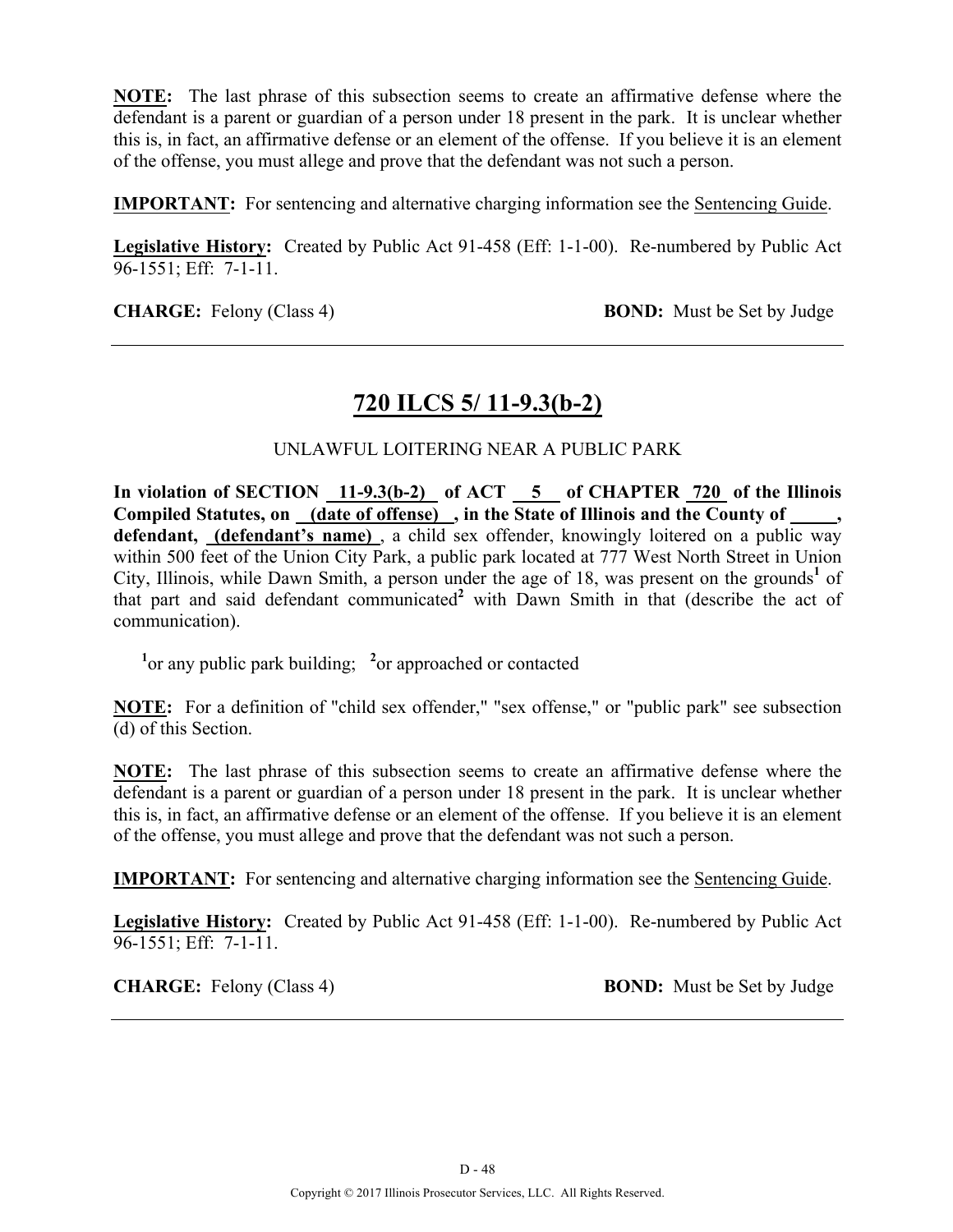# **720 ILCS 5/ 11-9.3(b-10)**

## UNLAWFUL RESIDENCY OF A CHILD SEX OFFENDER

**In violation of SECTION 11-9.3(b-10) of ACT 5 of CHAPTER 720 of the Illinois**  Compiled Statutes, on (date of offense), in the State of Illinois and the County of defendant, (defendant's name), a child sex offender, knowingly resided within 500 feet of a playground**<sup>1</sup>**located at 777 W. North Street, Union City, Illinois.

<sup>1</sup> or child care institution, day care center, part-day child care facility, day care home, group day care home or a facility providing programs or services exclusively directed toward persons under the age of 18 years

**NOTE:** For purposes of this subsection, a "playground" means a piece of land owned or controlled by a unit of local government that is designated by that unit of local government for use solely or primarily for children's recreation.

**NOTE:** Nothing in this subsection prohibits a child sex offender from residing within 500 feet of a playground or child care institution, day care center, part-day child care facility, day care home, group day care home, or a facility providing programs or services exclusively directed toward persons under the age of 18 that persons under 18 years of age attend if the property was owned by the child sex offender and was purchased before the effective date of these amendatory acts that created these restrictions.

**NOTE:** For purposes of this Section, the 500 feet distance shall be measured from the edge of the property of the school building or the real property comprising the school that is closest to the edge of the property of the child sex offender's residence or where he or she is loitering.

**IMPORTANT:** For sentencing and alternative charging information see the Sentencing Guide.

**Legislative History:** Created by P.A. 91-911 (Eff: 7-7-00). Amended: P. As. 94-925; 95-819 (Eff: 1-1-09) and 95-821 (Eff: 8-14-08). Re-numbered by Public Act 96-1551; Eff: 7-1-11.

**CHARGE:** Felony (Class 4) **BOND:** Must be Set by Judge

# **720 ILCS 5/ 11-9.3(b-15)**

### UNLAWFUL RESIDENCY OF A CHILD SEX OFFENDER

In violation of SECTION  $11-9.3(b-15)$  of ACT  $5$  of CHAPTER  $720$  of the Illinois Compiled Statutes, on (date of offense), in the State of Illinois and the County of defendant, (defendant's name), a child sex offender, knowingly resided within 500 feet of Dawn Smith, the victim of the<sup>1</sup> sex offense.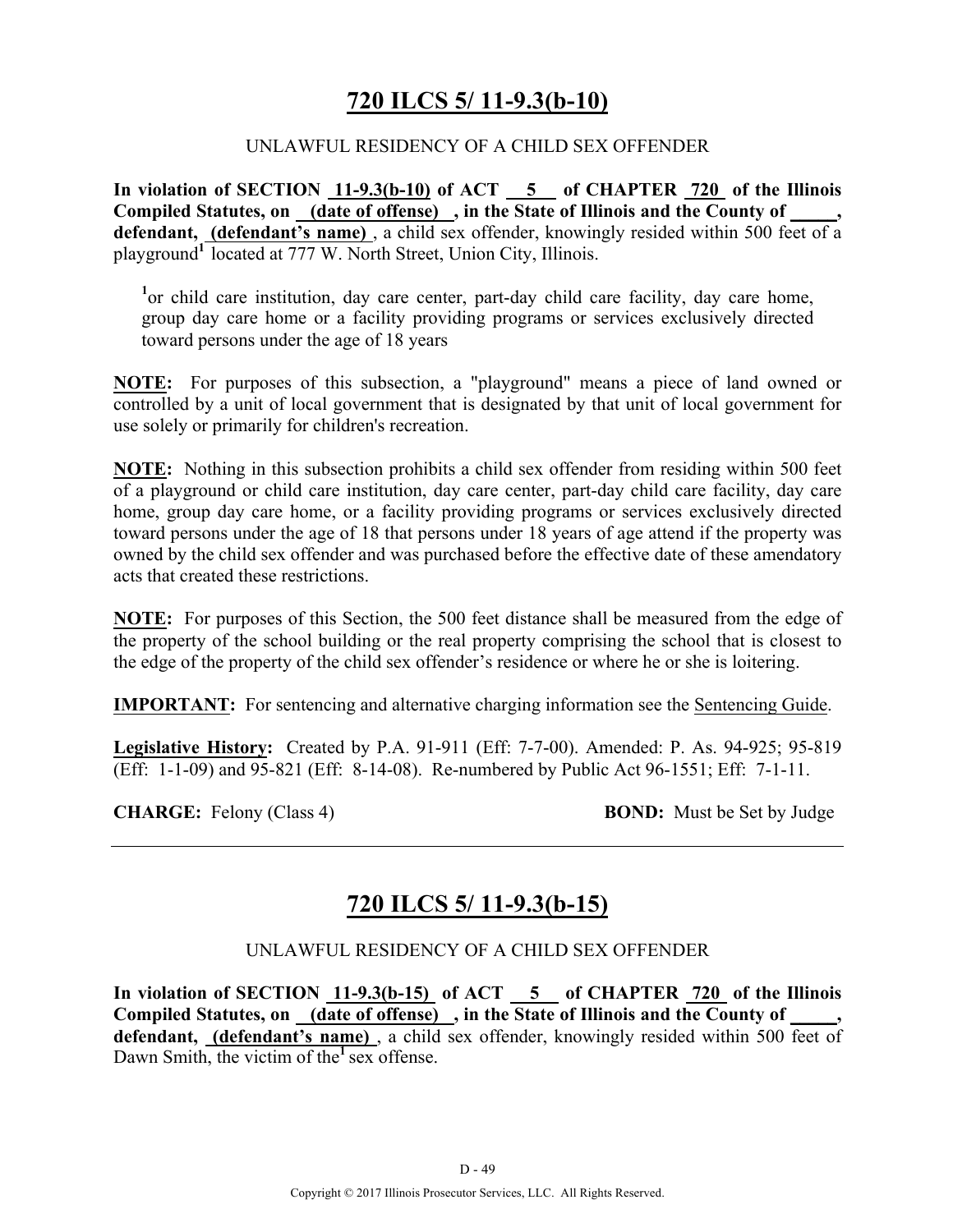<sup>1</sup>the statute uses the word "the" rather than the word "his." It is unclear whether the Legislature intended to limit the scope of this offense to only the victims of the defendant's sex offenses.

**NOTE:** Nothing in this subsection prohibits a child sex offender from residing within 500 feet of the victim if the property in which the child sex offender resides is owned by the child sex offender and was purchased before the effective date of the amendatory act that created this offense. Also, this section does not apply if the victim of the sex offense is 21 years of age or older.

**IMPORTANT:** For sentencing and alternative charging information see the Sentencing Guide.

**Legislative History:** Created by P.A. 92-828. (Eff: 8-22-02). Re-numbered by Public Act 96- 1551; Eff: 7-1-11.

**CHARGE:** Felony (Class 4) **BOND:** Must be Set by Judge

# **720 ILCS 5/ 11-9.3(b-20)**

## UNLAWFUL COMMUNICATION BY A CHILD SEX OFFENDER

**In violation of SECTION 11-9.3(b-20) of ACT 5 of CHAPTER 720 of the Illinois**  Compiled Statutes, on <u>(date of offense)</u>, in the State of Illinois and the County of **defendant, (defendant's name) ,** a child sex offender, knowingly communicated, other than for a lawful purpose under Illinois law, using the Internet<sup>1</sup> with Sally Smith, a person under 18 years of age**<sup>2</sup>** and said defendant was not the parent or guardian of Sally Smith.

<sup>1</sup> or any other digital media; <sup>2</sup> or with a person whom the defendant believes to be under 18 years of age

**NOTE:** For a definition of "Internet" see Appendix C of this publication.

**IMPORTANT:** For sentencing and alternative charging information see the Sentencing Guide.

**Legislative History:** This Subsection was created by Public Act 95-0983 (Eff: 6-1-09). Renumbered by Public Act 96-1551; Eff: 7-1-11.

**CHARGE:** Felony (Class 4) **BOND:** Must be Set by Judge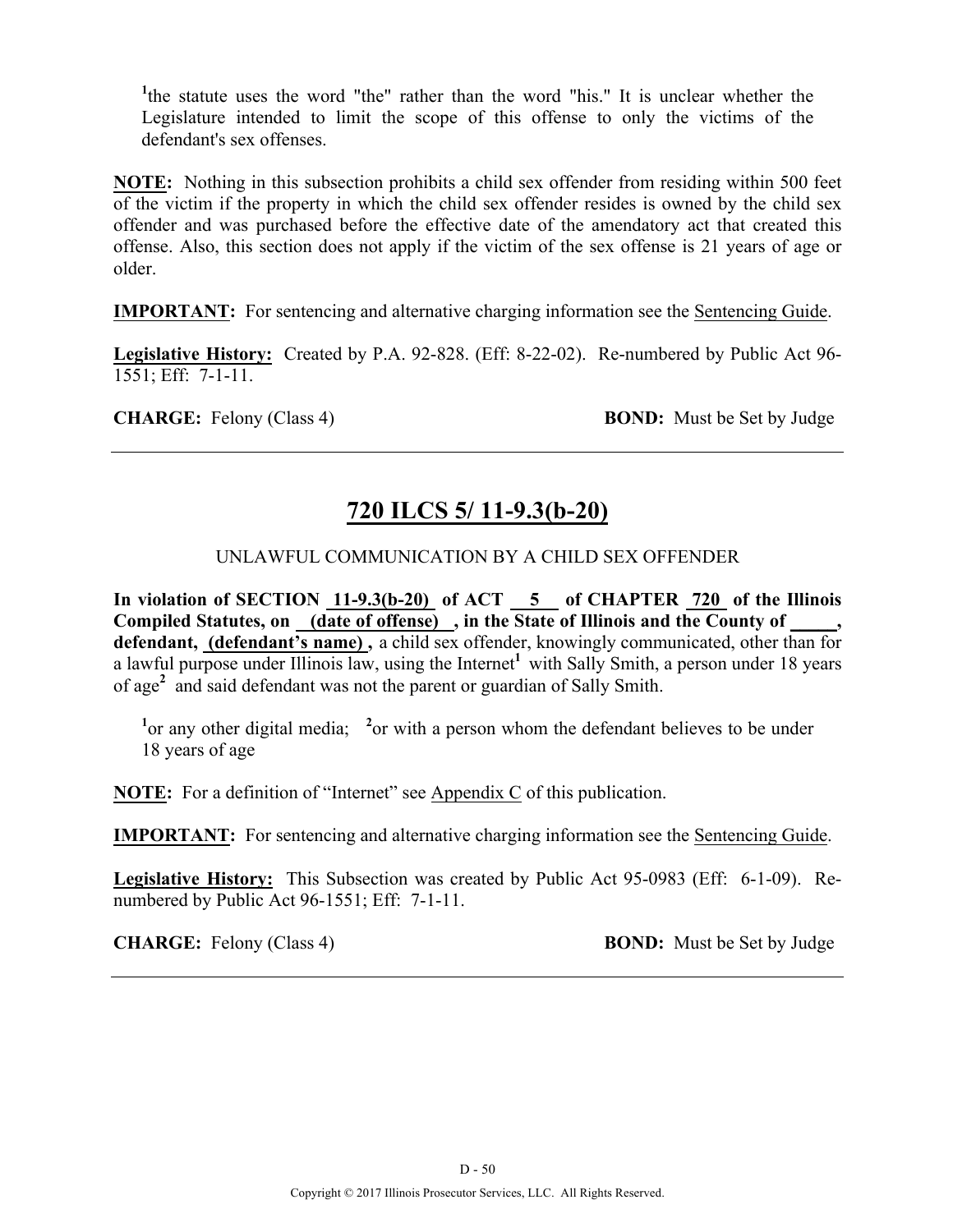# **720 ILCS 5/ 11-9.3(c)**

### UNLAWFUL ASSOCIATION BY A CHILD SEX OFFENDER

**In violation of SECTION 11-9.3(c) of ACT 5 of CHAPTER 720 of the Illinois Compiled Statutes, on (date of offense) , in the State of Illinois and the County of \_\_\_\_\_, defendant, (defendant's name)** , a child sex offender, knowingly served as a volunteer worker**<sup>1</sup>** for Union City Youth Fellowship Service**<sup>2</sup>** a facility providing programs**<sup>3</sup>** exclusively directed towards persons under the age of 18.

<sup>1</sup> or operated, managed, was associated with, was employed by or knowingly be present at any: (i) facility providing programs or services exclusively directed towards persons under the age of 18; (ii) day care center; (iii) part-day child care facility; (iv) child care institution, or (v) school providing before and after school programs for children under 18 years of age; <sup>2</sup> or any facility providing programs or services exclusively directed towards persons under the age of 18; **<sup>3</sup>** or services

**NOTE:** For a definition of "child sex offender" and "sex offense" see subsection (d) of this **Section** 

**IMPORTANT:** For sentencing and alternative charging information see the Sentencing Guide.

**Legislative History:** This complaint was re-numbered by Public Act 96-1551; Eff: 7-1-11.

**CHARGE:** Felony (Class 4) **BOND:** Must be set by Judge

# **720 ILCS 5/ 11-9.3(c-2)**

## UNLAWFUL PARTICIPATION IN A HOLIDAY EVENT BY A CHILD SEX OFFENDER

**In violation of SECTION 11-9.3(c-2) of ACT 5 of CHAPTER 720 of the Illinois**  Compiled Statutes, on (date of offense), in the State of Illinois and the County of **defendant, (defendant's name)** , a Child Sex Offender, knowing**<sup>1</sup>** was employed at the Union City Mall in Union, Illinois as a department store Santa Claus**<sup>2</sup>** .

<sup>1</sup>or intentionally or recklessly; <sup>2</sup> distributed candy or other items to children on Halloween, wore a Santa Claus costume on or preceding Christmas or wore an Easter Bunny costume on or preceding Easter.

**IMPORTANT:** For sentencing and alternative charging information see the Sentencing Guide.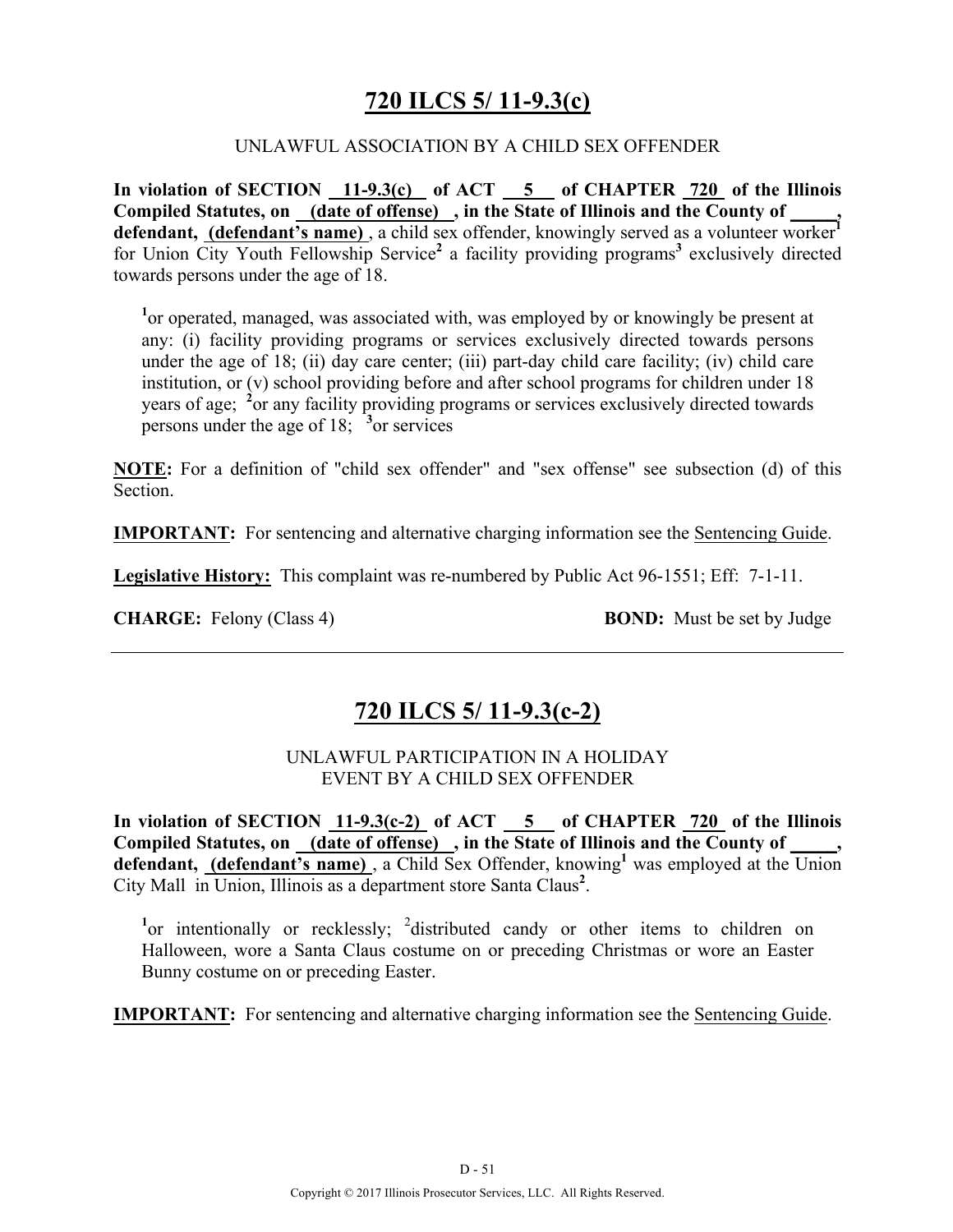**CHARGE:** Felony (Class 4) **BOND:** Must be Set by Judge

# **720 ILCS 5/ 11-9.3(c-5)**

UNLAWFUL ASSOCIATION BY A CHILD SEX OFFENDER

In violation of SECTION  $11-9.3(c-5)$  of ACT  $-5$  of CHAPTER  $720$  of the Illinois **Compiled Statutes, on (date of offense) , in the State of Illinois and the County of \_\_\_\_\_,**  defendant, (defendant's name), a Child Sex Offender, knowing was employed at<sup>1</sup> the Union County Fair<sup>2</sup> in Union, Illinois when persons under the age of 18 were present.

<sup>1</sup> or operated, managed, or was associated with; <sup>2</sup> any County Fair

**IMPORTANT:** For sentencing and alternative charging information see the Sentencing Guide.

**Legislative History:** This subsection was created by Public Act: 95-32 (Eff: 1-1-08) and Renumbered by Public Act 96-1551; Eff: 7-1-11.

**CHARGE:** Felony (Class 4) **BOND:** Must be Set by Judge

# **720 ILCS 5/ 11-9.3(c-6)**

## UNLAWFUL ASSOCIATION BY A CHILD SEX OFFENDER

In violation of SECTION 11-9.3(c-6) of ACT 5 of CHAPTER 720 of the Illinois Compiled Statutes, on (date of offense), in the State of Illinois and the County of **defendant, (defendant's name)** , a Child Sex Offender who owns and resides in residential real estate located at 777 W. Union Street, Union City, Illinois, knowing rented a residential unit within the same building in which he<sup>1</sup> resides to a person who is a parent<sup>2</sup> of a child<sup>3</sup> under 18 years of age.

<sup>1</sup><sup>or</sup> she; <sup>2</sup><sup>or</sup> guardian; <sup>3</sup><sup>or</sup> children

**IMPORTANT:** For sentencing and alternative charging information see the Sentencing Guide.

**Legislative History:** This subsection was created by Public Act: 95-820 (Eff: 1-1-09) and Renumbered by Public Act 96-1551; Eff: 7-1-11.

**CHARGE:** Felony (Class 4) **BOND:** Must be Set by Judge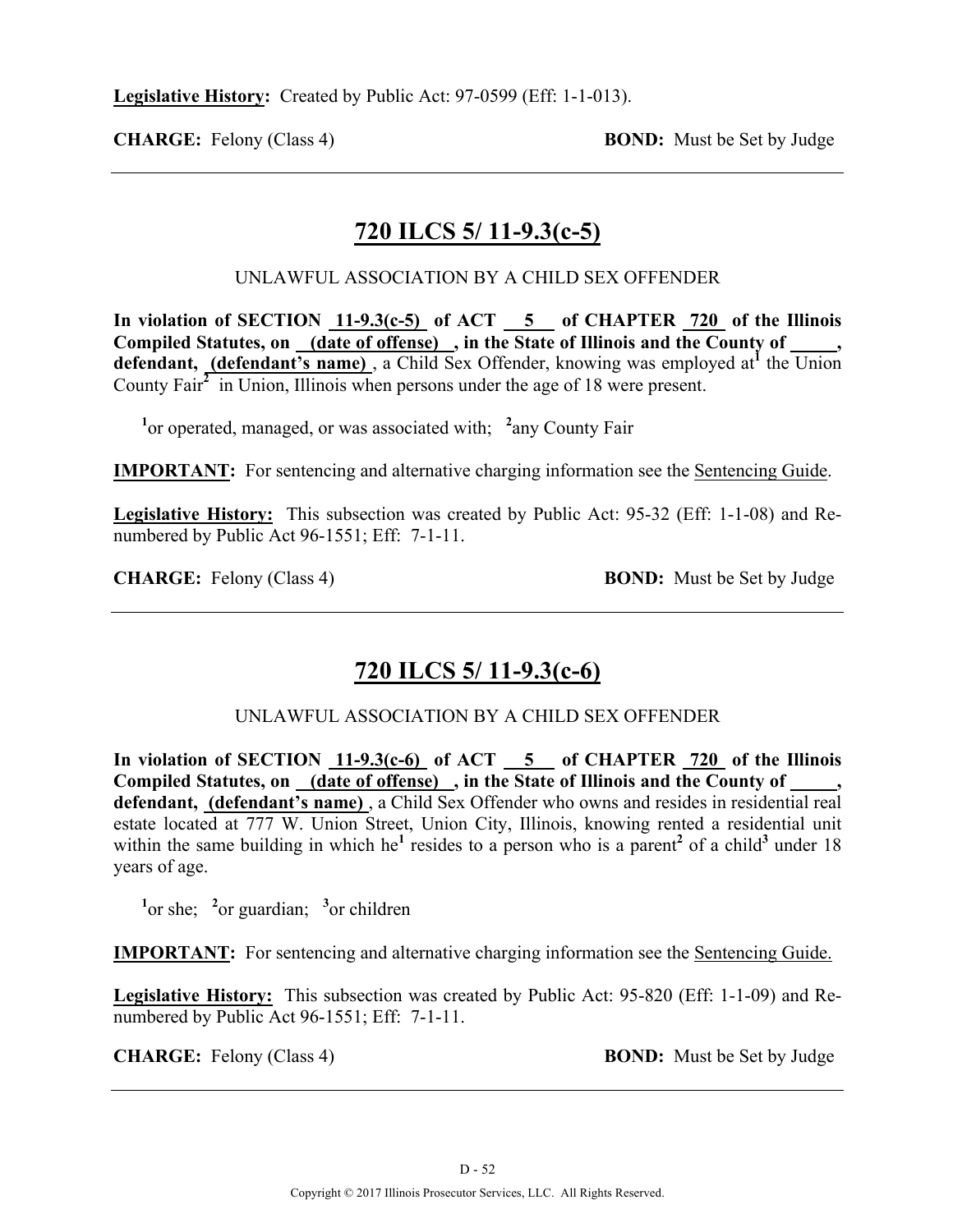# **720 ILCS 5/ 11-9.3(c-7)**

### UNLAWFUL ASSOCIATION BY A CHILD SEX OFFENDER

**In violation of SECTION 11-9.3(c-7) of ACT 5 of CHAPTER 720 of the Illinois**  Compiled Statutes, on (date of offense), in the State of Illinois and the County of defendant, *(defendant's name)*, a Child Sex Offender, knowing offered<sup>1</sup> a program<sup>2</sup> to persons under 18 years of age in his**<sup>3</sup>** residence**<sup>4</sup>** , to wit (describe the program**<sup>2</sup>** ).

<sup>1</sup><sup>or</sup> provided; <sup>2</sup><sup>or service; <sup>3</sup><sup>or her; <sup>4</sup><sup>or</sup> the residence of another or in any facility for the</sup></sup> purpose of offering or providing such programs or services, whether such programs or services are offered or provided by contract, agreement, arrangement, or on a volunteer basis.

**IMPORTANT**: For sentencing and alternative charging information see the Sentencing Guide.

**Legislative History:** This subsection was created by Public Act: 95-821 (Eff: 8-14-08) and Renumbered by Public Act 96-1551; Eff: 7-1-11.

**CHARGE:** Felony (Class 4) **BOND:** Must be Set by Judge

## **720 ILCS 5/ 11-9.3(c-8)**

UNLAWFUL ASSOCIATION BY A CHILD SEX OFFENDER

**In violation of SECTION 11-9.3(c-8) of ACT 5 of CHAPTER 720 of the Illinois**  Compiled Statutes, on <u>(date of offense)</u>, in the State of Illinois and the County of defendant, (defendant's name), a Child Sex Offender, knowing operated an ice cream truck<sup>1</sup>.

<sup>1</sup> or any vehicle which is specifically designed, constructed, or modified and equipped to be used for the retail sale of food or beverages; or an authorized emergency vehicle; or a rescue vehicle.

**NOTE:** Whether or not the defendant is authorized to operate such a vehicle is irrelevant.

**IMPORTANT:** For sentencing and alternative charging information see the Sentencing Guide.

**Legislative History:** This subsection was created by Public Act: 96-0118 (Eff: 8-4-09) and Renumbered by Public Act 96-1551; (Eff: 7-1-11).

**CHARGE:** Felony (Class 4) **BOND:** Must be Set by Judge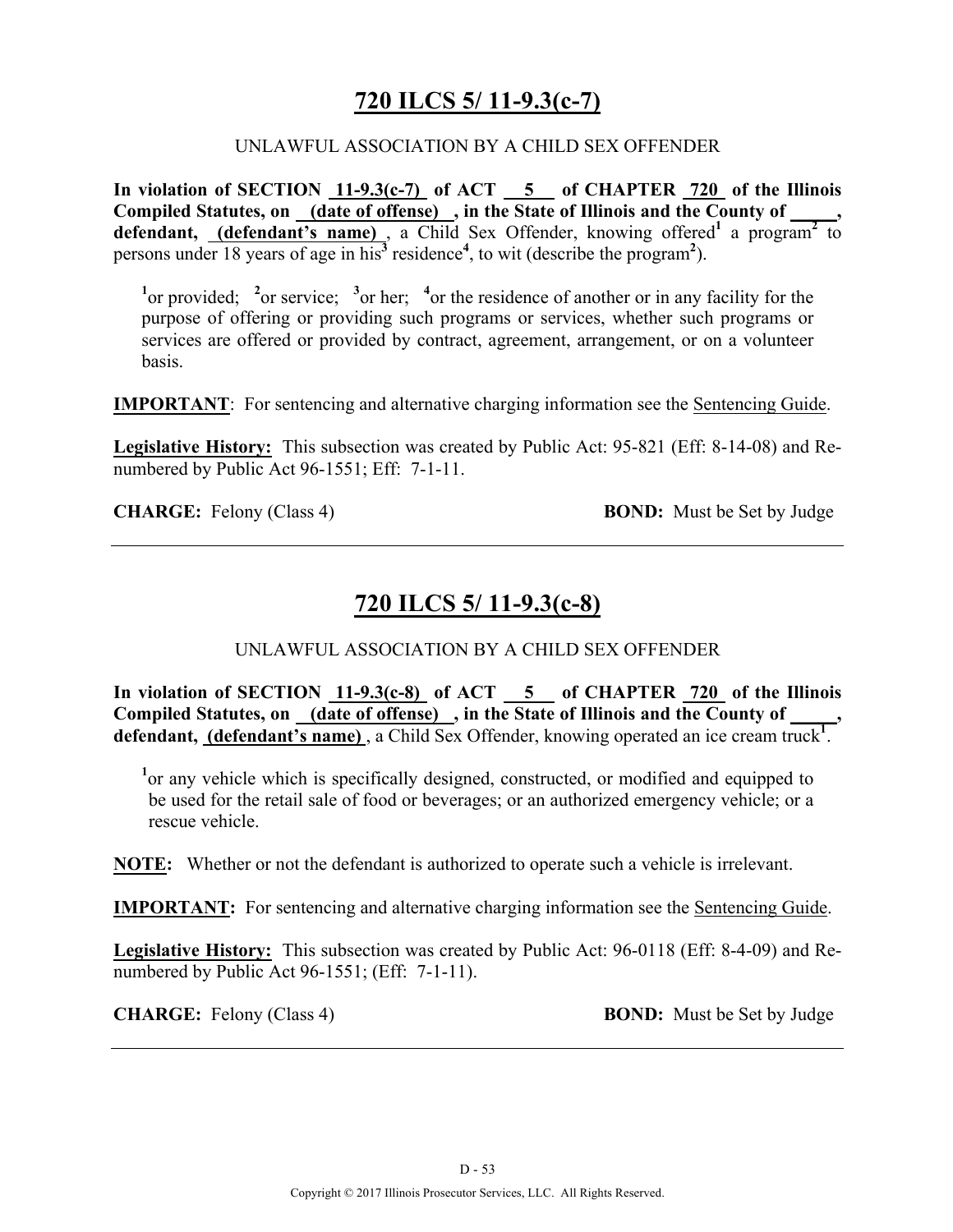## **720 ILCS 5/ 11-9.4-1(b)**

### UNLAWFUL PRECENCE OF A CHILD SEX OFFENDER IN A PUBLIC PARK

In violation of SECTION 11-9.4-1(b) of ACT 5 of CHAPTER 720 of the Illinois Compiled Statutes, on (date of offense), in the State of Illinois and the County of defendant, (defendant's name), a Child Sex Offender<sup>1</sup>, was knowingly present in the Union City Public Park**<sup>2</sup>** in Union, Illinois.

<sup>1</sup> or a Sexual Predator<sup>2</sup> or in any public park or on real property comprising any public park.

**DEFINITIONS:** For the purposes of this Section: "Child sex offender" has the meaning ascribed to it in subsection (d) of Section 11-9.3 of this Code, but does not include as a sex offense under paragraph (2) of subsection(d) of Section 11-9.3 the offenses under subsections (b) and (c) of Section 12-15 of this Code. "Public park" includes a park, forest preserve, or conservation area under the jurisdiction of the State or a unit of local government. "Sexual predator" has the meaning ascribed to it in subsection (E) of Section 2 of the Sex Offender Registration Act.

**CHARGING NOTE:** A second or subsequent violation of this subsection is a Class 4 felony. The charging instrument must state prior conviction. See Appendix A.

**IMPORTANT**: For sentencing and alternative charging information see the Sentencing Guide.

**Legislative History:** Created by Public Act: 96-1099 (Eff: 1-1-11) and amended by P. A. 97- 1109. (Eff: 1-1-13).

**CHARGE:** Misdemeanor (Class A) **BOND:** \$1,500

# **720 ILCS 5/ 11-9.4-1(c)**

### UNLAWFUL LOITERING OF A CHILD SEX OFFENDER IN A PUBLIC PARK

**In violation of SECTION 11-9.4-1(c) of ACT 5 of CHAPTER 720 of the Illinois**  Compiled Statutes, on (date of offense), in the State of Illinois and the County of defendant, (defendant's name), a Child Sex Offender<sup>1</sup>, was knowingly loitered on a public way within  $\overline{500}$  feet of the Union City Public Park<sup>2</sup> in Union, Illinois.

 $\rm{^{1}}$ or a Sexual Predator  $\rm{^{2}}$ or in any public park or on real property comprising any public park.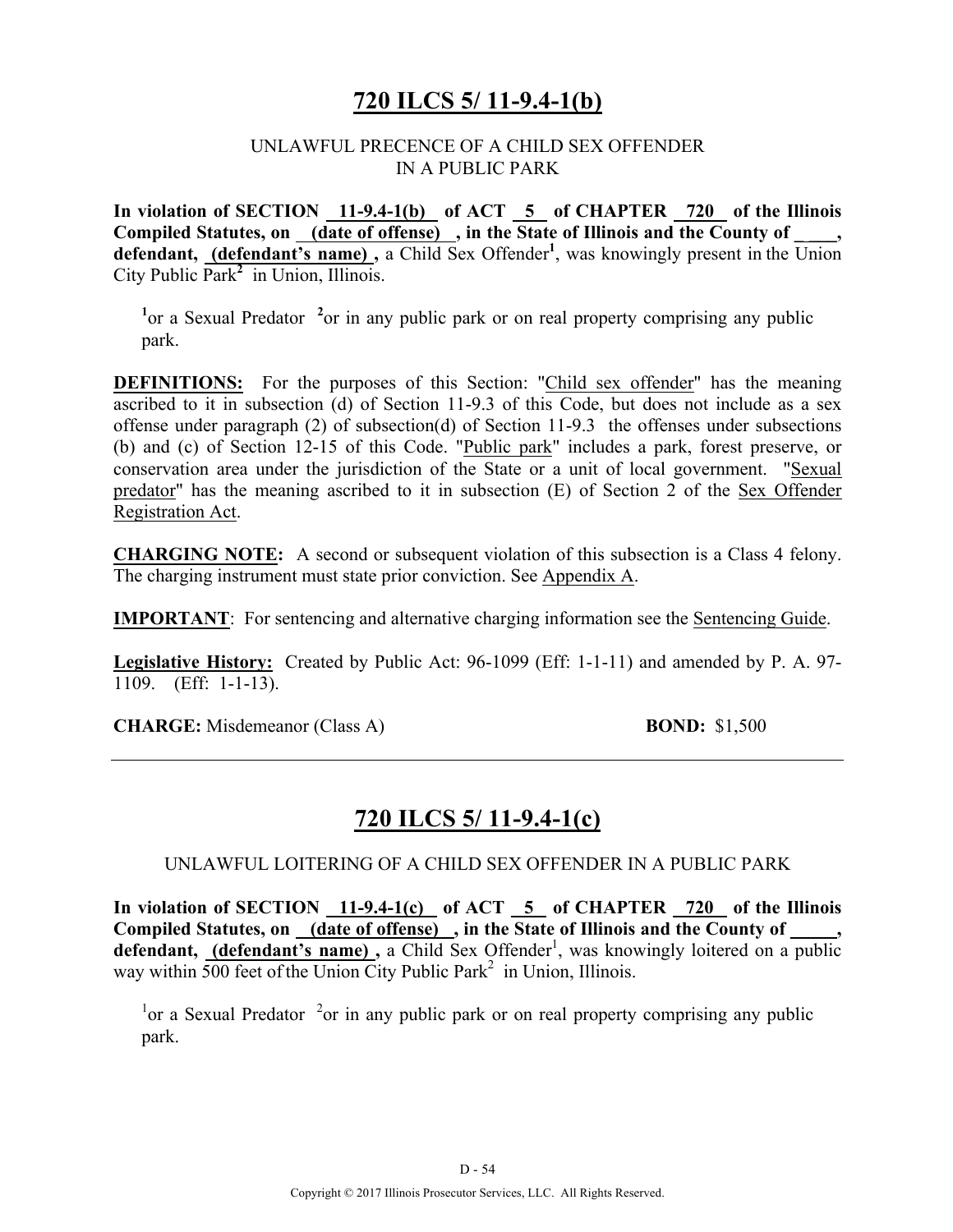**NOTE:** For the purposes of this Section: "Child sex offender" has the meaning ascribed to it in subsection (d) of Section 11-9.4 of this Code, but does not include as a sex offense under paragraph (2) of subsection(d) of Section 11-9.4, the offenses under subsections (b) and (c) of Section 12-15 of this Code. "Public park" includes a park, forest preserve, or conservation area under the jurisdiction of the State or a unit of local government. "Loiter" means: (i) standing, sitting idly, whether or not the person is in a vehicle or remaining in or around public park property; or (ii) standing, sitting idly, whether or not the person is in a vehicle or remaining in or around public park property, for the purpose of committing or attempting to commit a sex offense. "Sexual predator" has the meaning ascribed to it in subsection (E) of Section 2 of the Sex Offender Registration Act.

**CHARGING NOTE:** A second or subsequent violation of this subsection is a Class 4 felony. The charging instrument must state prior conviction. See Appendix A.

**IMPORTANT:** For sentencing and alternative charging information see the Sentencing Guide.

**Legislative History:** This subsection was created by Public Act: 96-1099 (Eff: 1-1-11).

**CHARGE:** Misdemeanor (Class A) **BOND:** \$1,500

# **720 ILCS 5/ 11-9.5(b)(2)**

## SEXUAL MISCONDUCT WITH A PERSON WITH A DISABILITY

In violation of SECTION  $11-9.5(b)(2)$  of ACT  $-5$  of CHAPTER  $720$  of the Illinois **Compiled Statutes, on (date of offense) , in the State of Illinois and the County of \_\_\_\_\_,**  defendant, (defendant's name), an employee of the Union County Care Center, a community agency, <sup>1</sup> knowingly engaged in an act of sexual conduct<sup>2</sup> with Dawn Smith, a person with a disability who is in a residential program operated<sup>3</sup> by a community agency.

<sup>1</sup>a "community agency" means any community entity or program providing residential mental health or developmental disabilities services that is licensed, certified, or funded by the Department of Human services and not licensed or certified by any other human service agency of the State such as the Departments of Public Health, Healthcare and Family Services, and Children and Family Services. (720 ILCS 5/11-9.5(a)(3); **<sup>2</sup>**  $^{2}$ or sexual penetration; <sup>3</sup> or supervised

**NOTE:** This offense may also be committed when an "employee" (as defined by 720 ILCS  $5/11-9.5(a)(5)$  knowingly engages in sexual conduct or sexual penetration with a person with a disability who is under the care and custody of the Illinois Department of Human Services at a State-operated facility.  $(720$  ILCS  $5/11-9.5(b)(1))$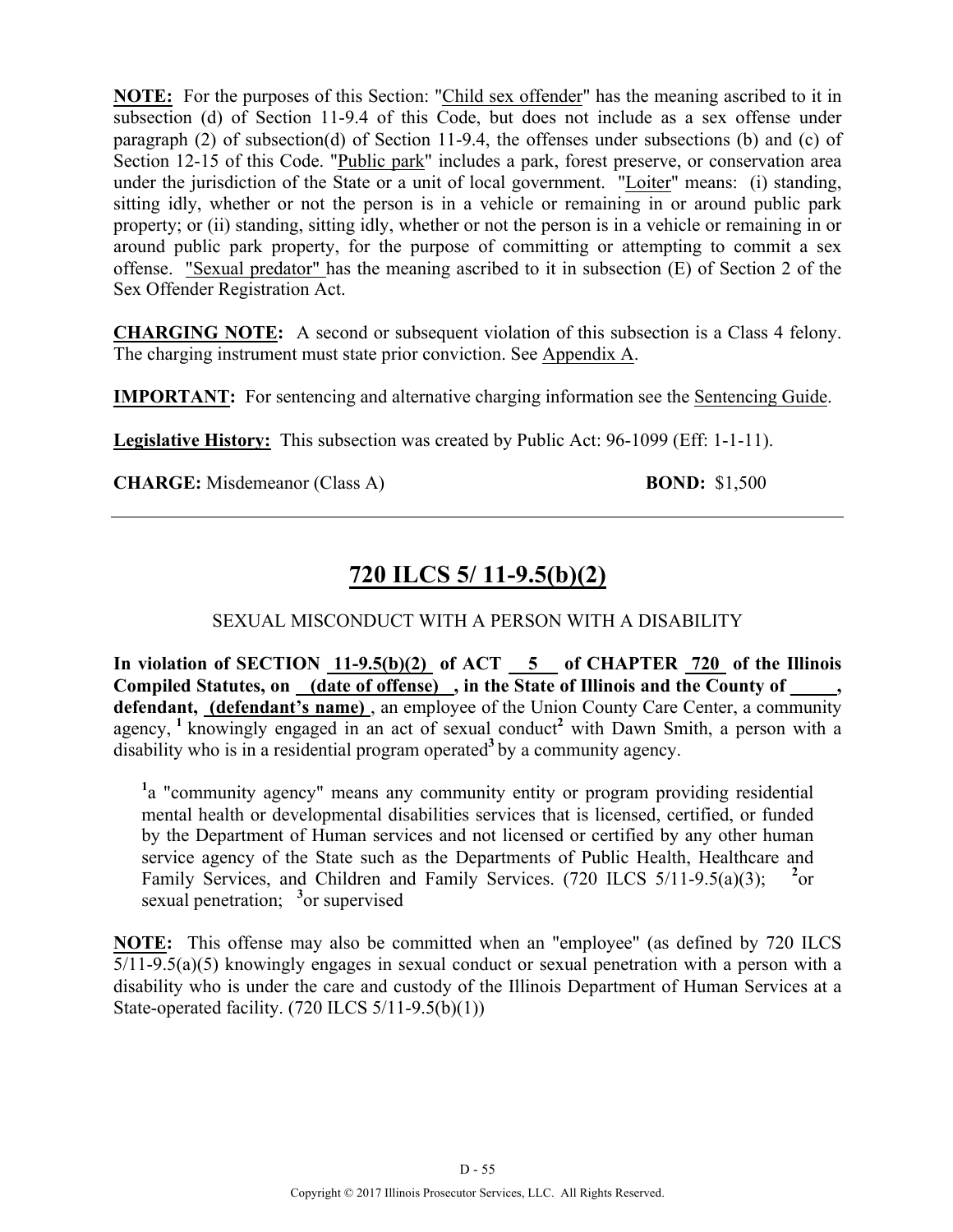**NOTE:** A "Person with a disability" means: (i) a person diagnosed with a developmental disability as defined in Section 1-106 of the Mental Health and Developmental Disabilities Code; or (ii) a person diagnosed with a mental illness as defined in Section 1-129 of the Mental Health and Developmental Disabilities Code. "State-operated facility" means: (i) a developmental disability facility as defined in the Mental Health and Developmental Disabilities Code; or (ii) a mental health facility as defined in the Mental Health and Developmental Disabilities Code. "Care and custody" means admission to a State-operated facility. "Employee" means: (i) any person employed by the Illinois Department of Human Services; (ii) any person employed by a community agency providing services at the direction of the owner or operator of the agency on or off site; or (iii) any person who is a contractual employee or contractual agent of the Department of Human Services or the community agency. This includes but is not limited to payroll personnel, contractors, subcontractors, and volunteers. "Sexual conduct" or "sexual penetration" means any act of sexual conduct or sexual penetration as defined in Section 11-0.1 of this Code.

**IMPORTANT:** For sentencing and alternative charging information see the Sentencing Guide.

**Legislative History:** Created by Public Act: 94-1053 (Eff: 7-24-06). Amended by P.A. 96- 1551 (Eff. July 1, 2011).

**CHARGE:** Felony (Class 3) **BOND:** Must be Set by Judge

# **720 ILCS 5/ 11-11(a)**

## SEXUAL RELATIONS WITHIN FAMILIES

In violation of SECTION 11-11(a) of ACT 5 of CHAPTER 720 of the Illinois Compiled Statutes, on <u>(date of offense)</u>, in the State of Illinois and the County of \_\_\_\_, defendant, **(defendant's name)**, knowing Dawn Smith to be his sister,<sup>1</sup> knowingly<sup>2</sup> committed an act of sexual penetration with Dawn Smith, in that the defendant placed his penis in the vagina of Dawn Smith.**<sup>3</sup>**

<sup>1</sup>or (i) Brother or sister, either of the whole blood or the half blood; or (ii) Father or mother, when the child, regardless of legitimacy and regardless of whether the child was of the whole blood or half-blood or was adopted, was 18 years of age or over when the act was committed; or (iii) Stepfather or stepmother, when the stepchild was 18 years of age or over when the act was committed; or (iv) Aunt or uncle, when the niece or nephew was 18 years of age or over when the act was committed; or (v) Great-aunt or greatuncle, when the grand-niece or grand-nephew was 18 years of age or over when the act was committed; or (vi) Grandparent or step-grandparent, when the grandchild or stepgrandchild was 18 years of age or over when the act was committed. **<sup>2</sup>** or intentionally or recklessly; <sup>3</sup> or any act of sexual penetration as defined in 720 ILCS 5/11-0.1 (describe the act)

**NOTE:** See Appendix B for discussion of necessity of alleging mental state.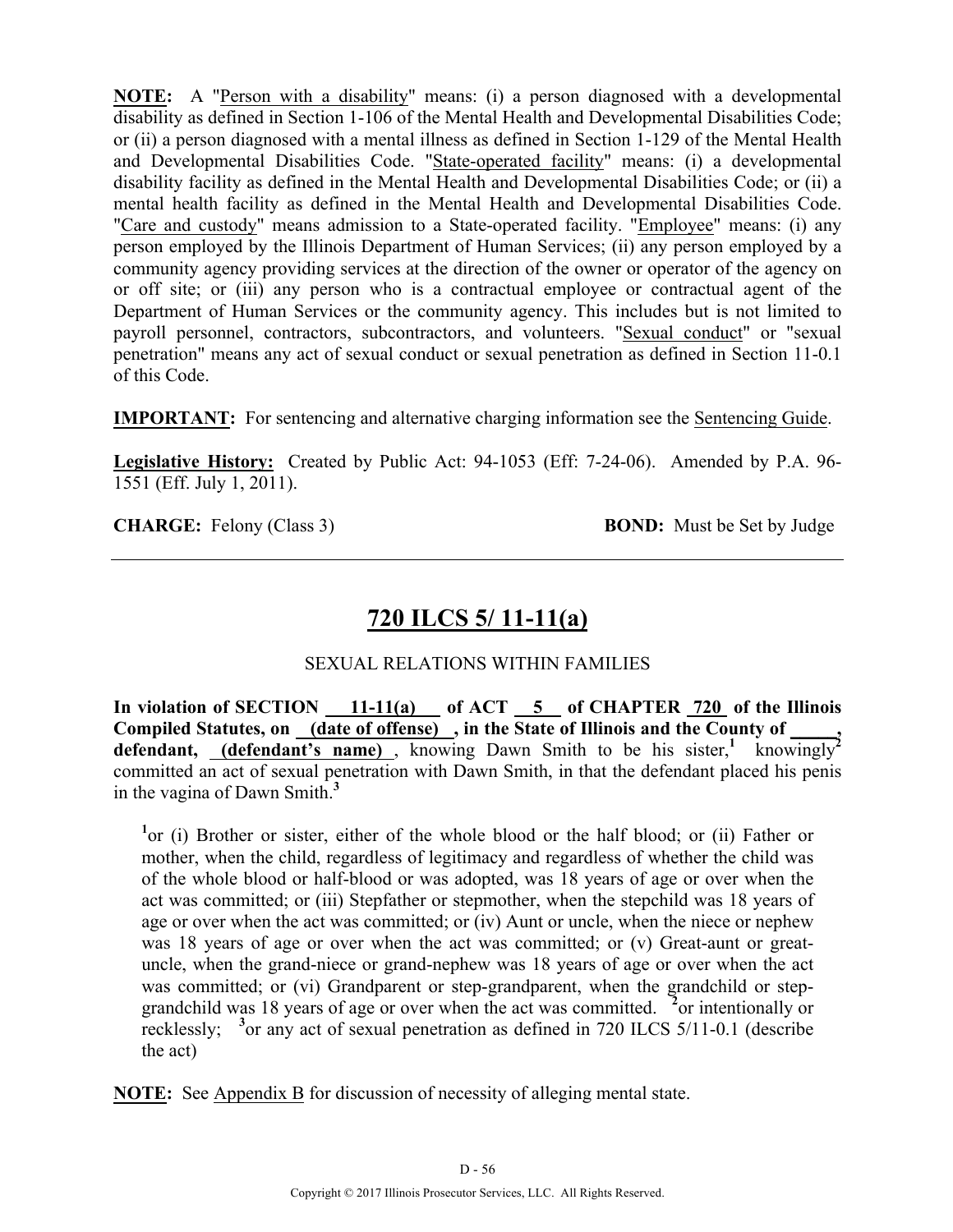**IMPORTANT:** For sentencing and alternative charging information see the Sentencing Guide.

**Legislative History:** Codified (as "Incest") - Laws 1961, p.1983; Amended - P.A.s 77-2638, 80- 647, 83-1067, 83-1117, 84-1280, 96-233 and 96-1551 (Effective: 7-1-11).

**CHARGE:** Felony (Class 3) **BOND:** Must be Set by Judge

# **720 ILCS 5/ 11-14(a)**

## PROSTITUTION

In violation of SECTION 11-14(a) of ACT 5 of CHAPTER 720 of the Illinois Compiled Statutes, on (date of offense), in the State of Illinois and the County of defendant, (defendant's name), knowingly agreed with Don Smith to perform<sup>1</sup> an act of sexual penetration<sup>2</sup>, by placing her mouth on the sex organ of Don Smith, for money, \$20 United States currency**<sup>3</sup>** .

<sup>1</sup> or offered to perform or performed; <sup>2</sup> or any touching or fondling of the sex organs of one person by another person, for money, property, token, object, or article, or anything of value, for the purpose of sexual arousal or gratification; **<sup>3</sup>** or anything of value

**CHARGING NOTE:** If it is determined, after a reasonable detention for investigative purposes, that a person suspected of or charged with a violation of this Section is a person under the age of 18, that person shall be immune from prosecution for a prostitution offense under this Section, and shall be subject to the temporary protective custody provisions of Sections 2-5 and 2-6 of the Juvenile Court Act of 1987.

**CHARGING NOTE:** It is an affirmative defense to a charge under this Section that the accused engaged in or performed prostitution as a result of being a victim of involuntary servitude or trafficking in persons as defined in Section 10-9 of this Code.

**DEFINITION:** For a definition of sexual penetration see Section 11-0.1 of this Code and **Appendix C**.

**IMPORTANT:** For sentencing and alternative charging information see the **Sentencing Guide**.

**CONSTITUTIONALITY:** This subsection withstands a constitutional attach in the following case: People v. Hill, 333 Ill. App. 3d 783, 776 N. E. 2d 828, 267 Ill. Dec. 456 (Ill. App. 2nd Dist., 2002)

**Legislative History:** Codified - Laws 1961, p.1983 (January 1, 1962); Amended - P.A.s 77- 2638, 83-1067, 84-787, 84-1006, 84-1308, 85-1447, 91-274, 91-498, 96-1464, 96-1551 (Effective: 7-1-11) and by P. A. 98-0538; Eff: 8-23-13.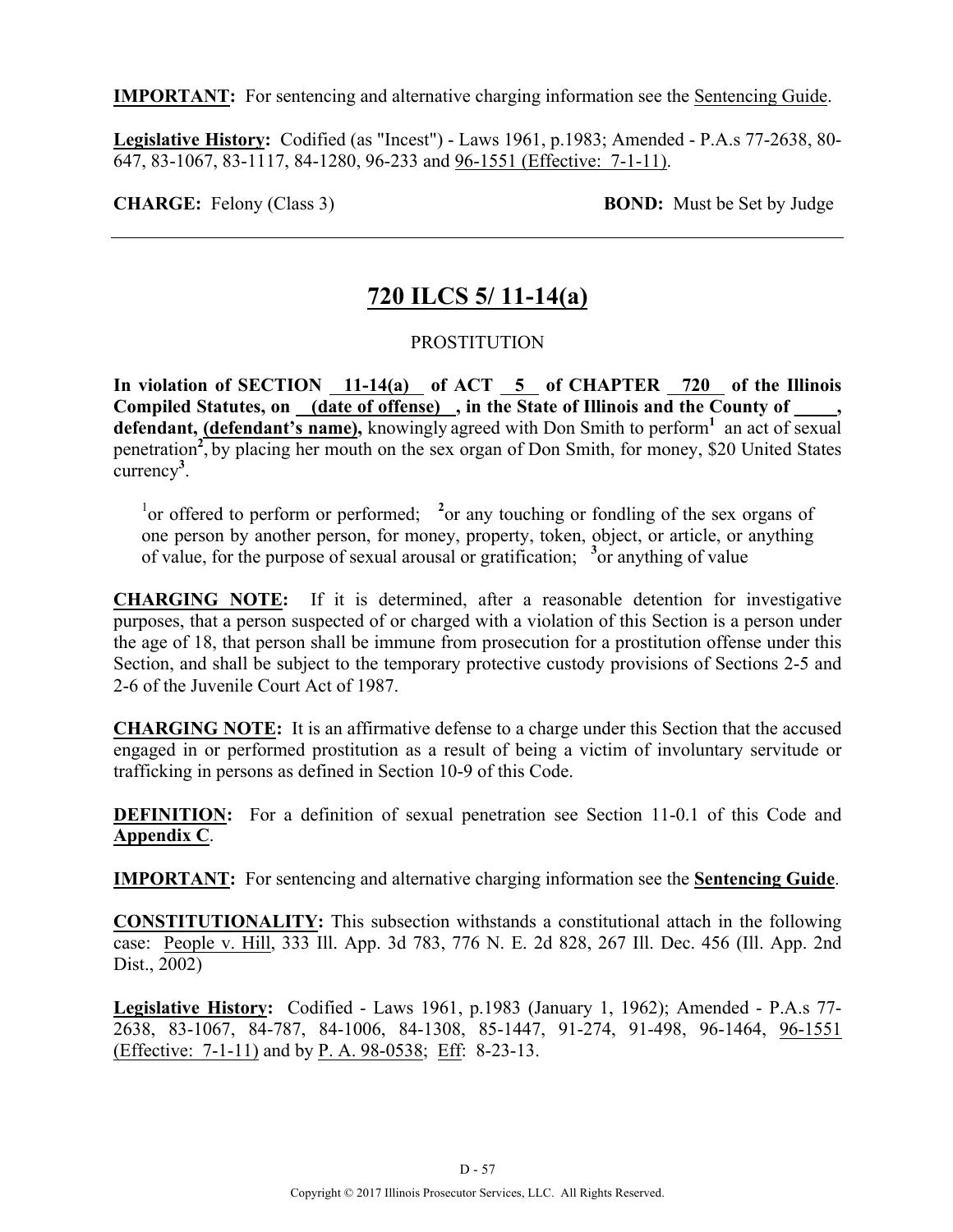**CHARGE:** Misdemeanor (Class A) **BOND:** \$1,500

# **720 ILCS 5/ 11-14.1(a)**

## SOLICITATION OF A SEXUAL ACT

**In violation of SECTION 11-14.1(a) of ACT 5 of CHAPTER 720 of the Illinois**  Compiled Statutes, on (date of offense), in the State of Illinois and the County of **defendant, (defendant's name),** offered Dawn Smith, a person not his spouse, \$50**<sup>1</sup>**to perform sexual intercourse<sup>2</sup> with the defendant.

<sup>1</sup> or any money, property, token, object, or article or anything of value for that person or any other person not his or her spouse; <sup>2</sup> or to perform any act of sexual penetration as defined in Section 11-0.1 of this Code, or any touching or fondling of the sex organs of one person by another person for the purpose of sexual arousal or gratification.

**VEHICLE IMPOUNDMENT**: In addition to any other penalty provided by law, a peace officer who arrests a person for a violation of this Section may tow and impound any vehicle used by the person in the commission of the offense. The person arrested for such a violation shall be charged a \$1,000 fee, to be paid to the unit of government that made the arrest. The person may recover the vehicle from impound after a minimum of 2 hours after arrest upon payment of the fee. (720 ILCS 5/36.5-5)

**CHARGING NOTE:** Solicitation of a sexual act from a person who is under the age of 18 or who is a person with a severe or profound intellectual disability is a Class 4 felony. However, it is an affirmative defense to a charge of solicitation of a sexual act with a person who is under the age of 18 or who is a person with a severe or profound intellectual disability that the accused reasonably believed the person was of the age of 18 years or over or was not a person with a severe or profound intellectual disability at the time of the act giving rise to the charge. Subsection (b)

**AFFIRMATIVE DEFENSE:** It is an affirmative defense to a charge of solicitation of a sexual act with a person who is under the age of 18 or who is a person with a severe or profound intellectual disability that the accused reasonably believed the person was of the age of 18 years or over or was not a person with a severe or profound intellectual disability at the time of the act giving rise to the charge. Subsection (b-5)

**IMPORTANT**: For sentencing and alternative charging information see the **Sentencing Guide**.

**Legislative History:** Created - P.A. 88-325 (January 1, 1994); Amended by Public Act 97-0227. (Effective: 1-1-12.)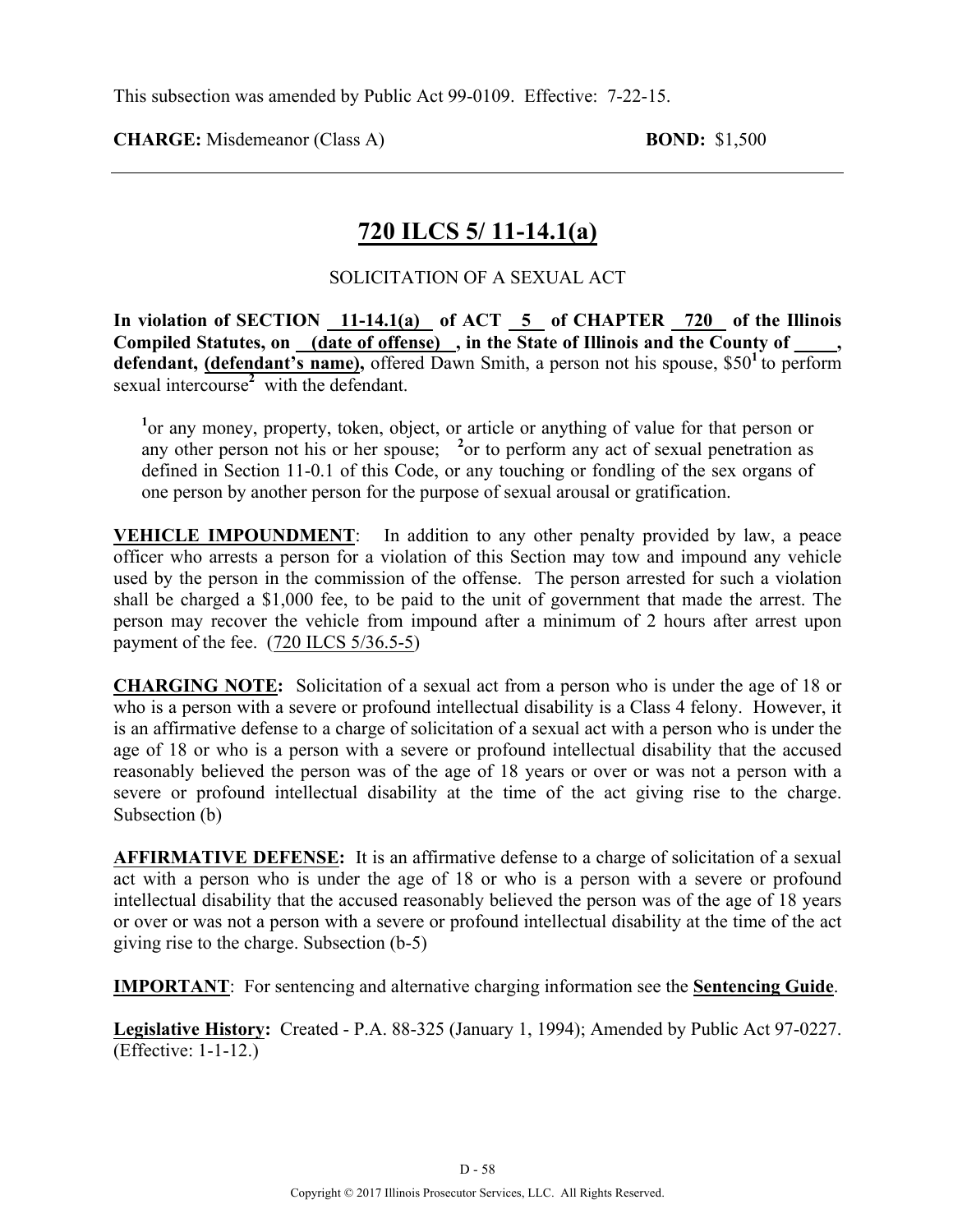**CHARGE:** Misdemeanor (Class A) **BOND:** \$1,500

# **720 ILCS 5/ 11-14.3(a)(1)**

## PROMOTING PROSTITUTION

In violation of SECTION  $11-14.3(a)(1)$  of ACT  $\overline{5}$  of CHAPTER  $\overline{720}$  of the Illinois **Compiled Statutes, on (date of offense) , in the State of Illinois and the County of \_\_\_\_\_, defendant, (defendant's name) ,** advanced prostitution in that (describe the defendant's acts of advancement)<sup>1</sup>

<sup>1</sup>any act of advancement of prostitution as defined in Section 11-0.1 of this Code.

**CHARGING NOTE:** A violation of subdivision (a)(1) is a Class 4 felony, unless committed within 1,000 feet of real property comprising a school, in which case it is a Class 3 felony. A second or subsequent violation of subdivision (a)(1), or any combination of convictions under subdivision (a)(1), (a)(2)(A), or (a)(2)(B) and Section 11-14 (prostitution), 11-14.1 (solicitation of a sexual act), 11-14.4 (promoting juvenile prostitution), 11-15 (soliciting for a prostitute), 11-15.1 (soliciting for a juvenile prostitute), 11-16 (pandering), 11-17 (keeping a place of prostitution), 11-17.1 (keeping a place of juvenile prostitution), 11-18 (patronizing a prostitute), 11-18.1 (patronizing a juvenile prostitute), 11-19 (pimping), 11-19.1 (juvenile pimping or aggravated juvenile pimping), or 11-19.2 (exploitation of a child), is a Class 3 felony. The charging document must state the prior violation. See Appendix A and the Sentencing Guide for discussion.

**IMPORTANT:** For sentencing and alternative charging information see the Sentencing Guide.

**Legislative History:** Created by Public Act 96-1551; (Effective: 7-1-11.)

**CHARGE:** Felony (Class 4) **BOND:** Must be Set by Judge

# **720 ILCS 5/ 11-14.3(a)(2)(A)**

## PROMOTING PROSTITUTION

In violation of SECTION  $11-14.3(a)(2)(A)$  of ACT  $\overline{5}$  of CHAPTER 720 of the Illinois Compiled Statutes, on \_(date of offense) , in the State of Illinois and the County of **defendant, (defendant's name) ,** advanced prostitution in that said defendant profited from prostitution by compelling Dawn Smith to become a prostitute.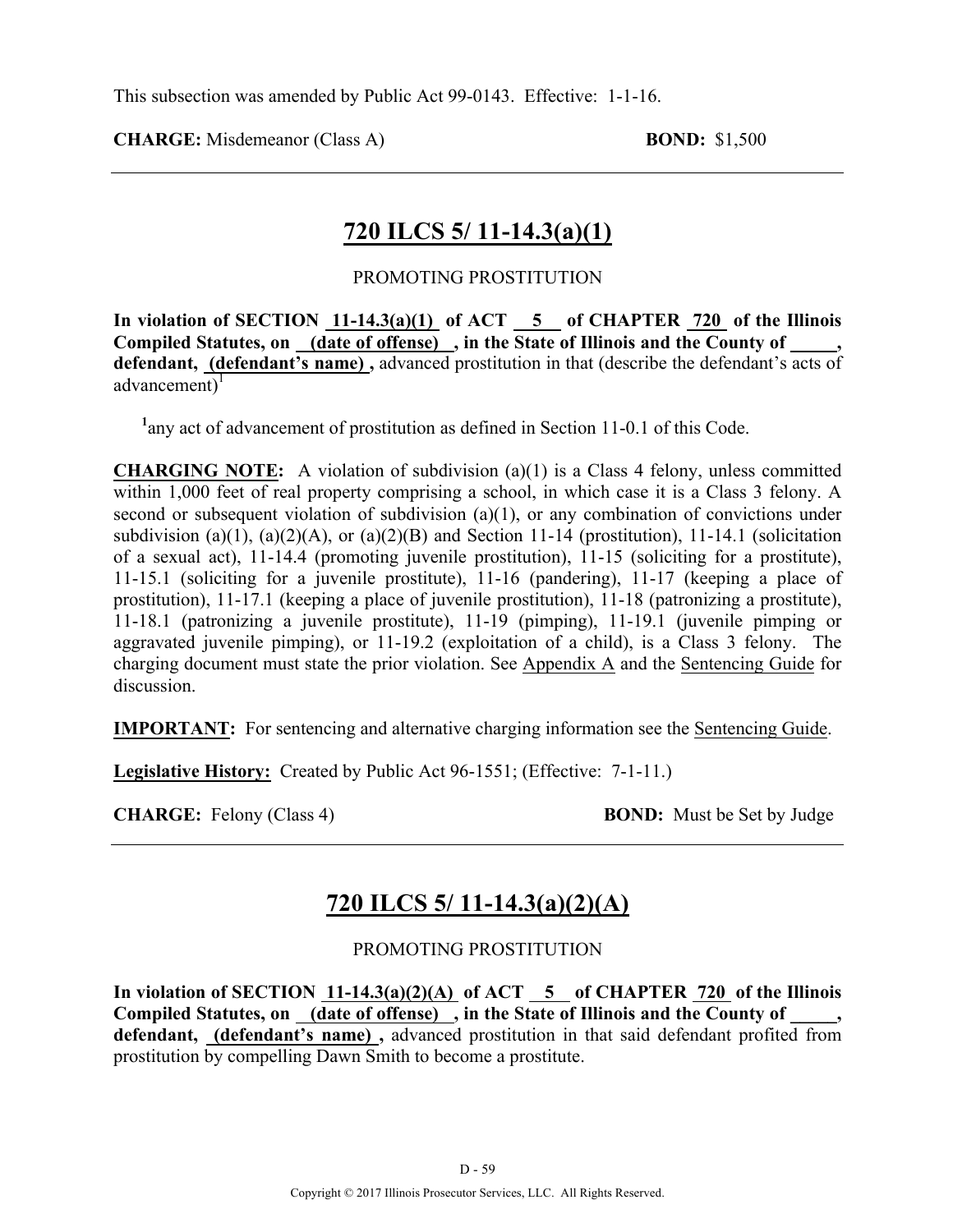**CHARGING NOTE:** A violation of subdivision (a)(2)(A) or (a)(2)(B) is a Class 4 felony, unless committed within 1,000 feet of real property comprising a school, in which case it is a Class 3 felony.

**IMPORTANT:** For sentencing and alternative charging information see the Sentencing Guide.

**Legislative History:** Created by Public Act 96-1551; (Effective: 7-1-11.)

**CHARGE:** Felony (Class 4) **BOND:** Must be Set by Judge

## **720 ILCS 5/ 11-14.3(a)(2)(B)**

PROMOTING PROSTITUTION

**In violation of SECTION 11-14.3(a)(2)(B) of ACT 5 of CHAPTER 720 of the Illinois Compiled Statutes, on (date of offense) , in the State of Illinois and the County of \_\_\_\_\_, defendant, (defendant's name) ,** advanced prostitution in that said defendant profited from prostitution by arranging<sup>1</sup> a situation in which Dawn Smith could practice prostitution.

<sup>1</sup> or offered to arrange.

**CHARGING NOTE:** A violation of subdivision (a)(2)(A) or (a)(2)(B) is a Class 4 felony, unless committed within 1,000 feet of real property comprising a school, in which case it is a Class 3 felony.

**IMPORTANT:** For sentencing and alternative charging information see the Sentencing Guide.

**Legislative History:** Created by Public Act 96-1551; (Effective: 7-1-11.)

**CHARGE:** Felony (Class 4) **BOND:** Must be Set by Judge

## **720 ILCS 5/ 11-14.3(a)(2)(C)**

PROMOTING PROSTITUTION

In violation of SECTION 11-14.3(a)(2)(C) of ACT 5 of CHAPTER 720 of the Illinois Compiled Statutes, on (date of offense), in the State of Illinois and the County of **defendant, (defendant's name) ,** advanced prostitution in that said defendant profited from prostitution by obtaining money from Bob White, a person who patronized Dawn Smith, a prostitute<sup>1</sup>.

<sup>1</sup>any means other than those described in subparagraph (A) or (B), including from a person who patronizes a prostitute.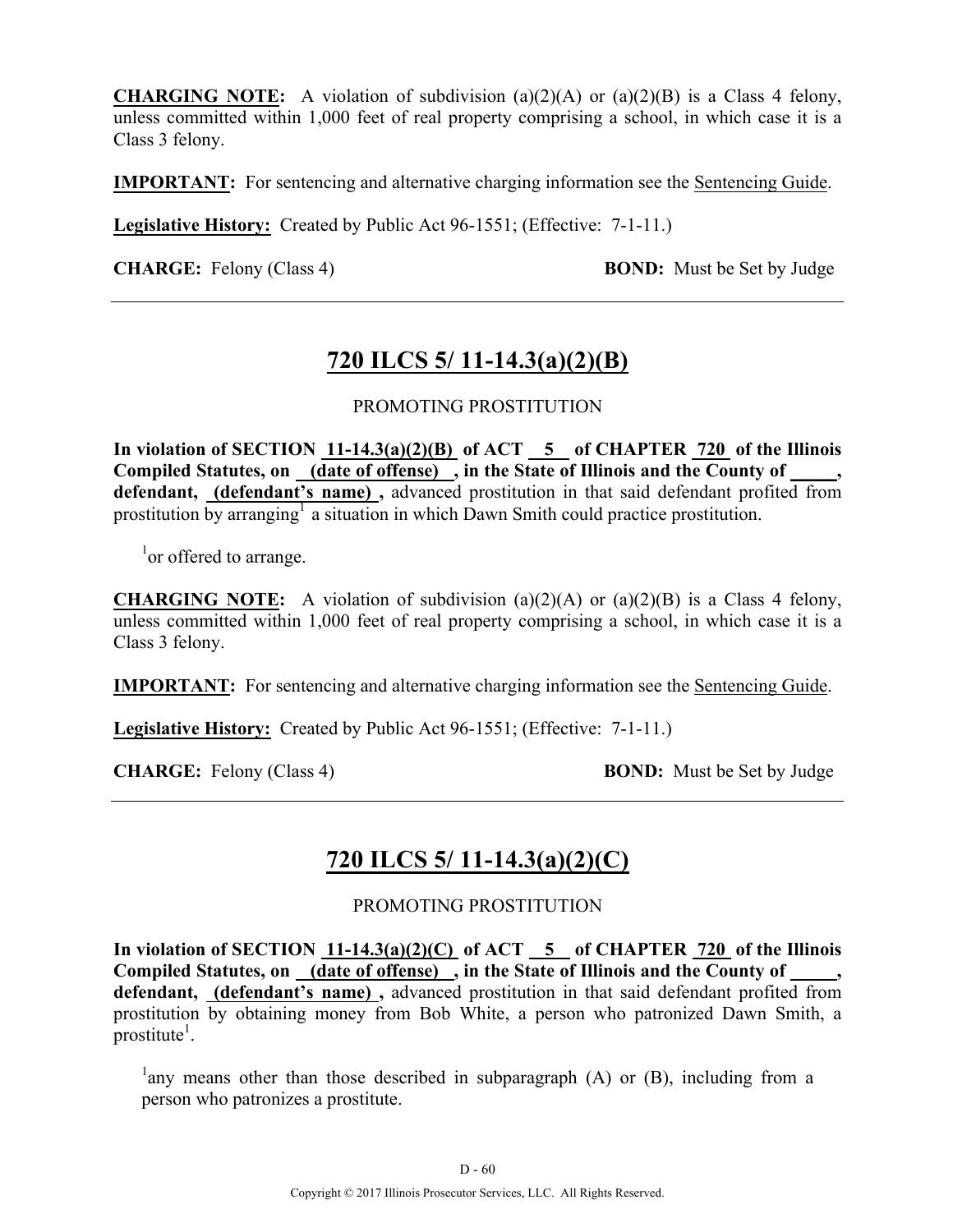**NOTE:** This paragraph (C) does not apply to a person engaged in prostitution who is under 18 years of age. A person cannot be convicted of promoting prostitution under this paragraph (C) if the practice of prostitution underlying the offense consists exclusively of the accused's own acts of prostitution under Section 11-14 of this Code.

**CHARGING NOTE:** A violation of subdivision (a)(2)(C) is a Class 4 felony, unless committed within 1,000 feet of real property comprising a school, in which case it is a Class 3 felony. A second or subsequent violation of subdivision (a)(2)(C), or any combination of convictions under subdivision (a)(2)(C) and subdivision (a)(1), (a)(2)(A), or (a)(2)(B) of this Section (promoting prostitution), 11-14 (prostitution), 11-14.1 (solicitation of a sexual act), 11-14.4 (promoting juvenile prostitution), 11-15 (soliciting for a prostitute), 11-15.1 (soliciting for a juvenile prostitute), 11-16 (pandering), 11-17 (keeping a place of prostitution), 11-17.1 (keeping a place of juvenile prostitution), 11-18 (patronizing a prostitute), 11-18.1 (patronizing a juvenile prostitute), 11-19 (pimping), 11-19.1 (juvenile pimping or aggravated juvenile pimping), or 11-19.2 (exploitation of a child), is a Class 3 felony. The charging document must state the prior violation. See Appendix A and the Sentencing Guide for discussion.

**IMPORTANT:** For sentencing and alternative charging information see the **Sentencing Guide**.

**Legislative History:** Created by Public Act 96-1551; (Effective: 7-1-11.)

**CHARGE:** Felony (Class 4) **BOND:** Must be Set by Judge

# **720 ILCS 5/ 11-14.4(a)(1)**

## PROMOTING JUVENILE PROSTITUTION

**In violation of SECTION 11-14.4(a)(1) of ACT 5 of CHAPTER 720 of the Illinois**  Compiled Statutes, on <u>(date of offense)</u>, in the State of Illinois and the County of defendant, (defendant's name), advanced prostitution in that (describe the defendant's acts of advancement)<sup>1</sup> and (the minor engaged in prostitution in the place) was under 18 years of age.<sup>2</sup>

<sup>1</sup>any act of advancement as defined in <u>Section 11-0.1</u> of this Code; <sup>2</sup>or was a person with a severe or profound intellectual disability at the time of the offense.

**CHARGING NOTE:** A violation of subdivision (a)(1) is a Class 1 felony, unless committed within 1,000 feet of real property comprising a school, in which case it is a Class X felony. A second or subsequent violation of subdivision (a)(1), (a)(2), or (a)(3), or any combination of convictions under subdivision (a)(1), (a)(2), or (a)(3) and Sections 11-14 (prostitution), 11-14.1 (solicitation of a sexual act), 11-14.3 (promoting prostitution), 11-15 (soliciting for a prostitute), 11-15.1 (soliciting for a juvenile prostitute), 11-16 (pandering), 11-17 (keeping a place of prostitution), 11-17.1 (keeping a place of juvenile prostitution), 11-18 (patronizing a prostitute), 11-18.1 (patronizing a juvenile prostitute), 11-19 (pimping), 11-19.1 (juvenile pimping or aggravated juvenile pimping), or 11-19.2 (exploitation of a child) of this Code, is a Class X felony. The charging document must state the prior violation. See **Appendix A** and the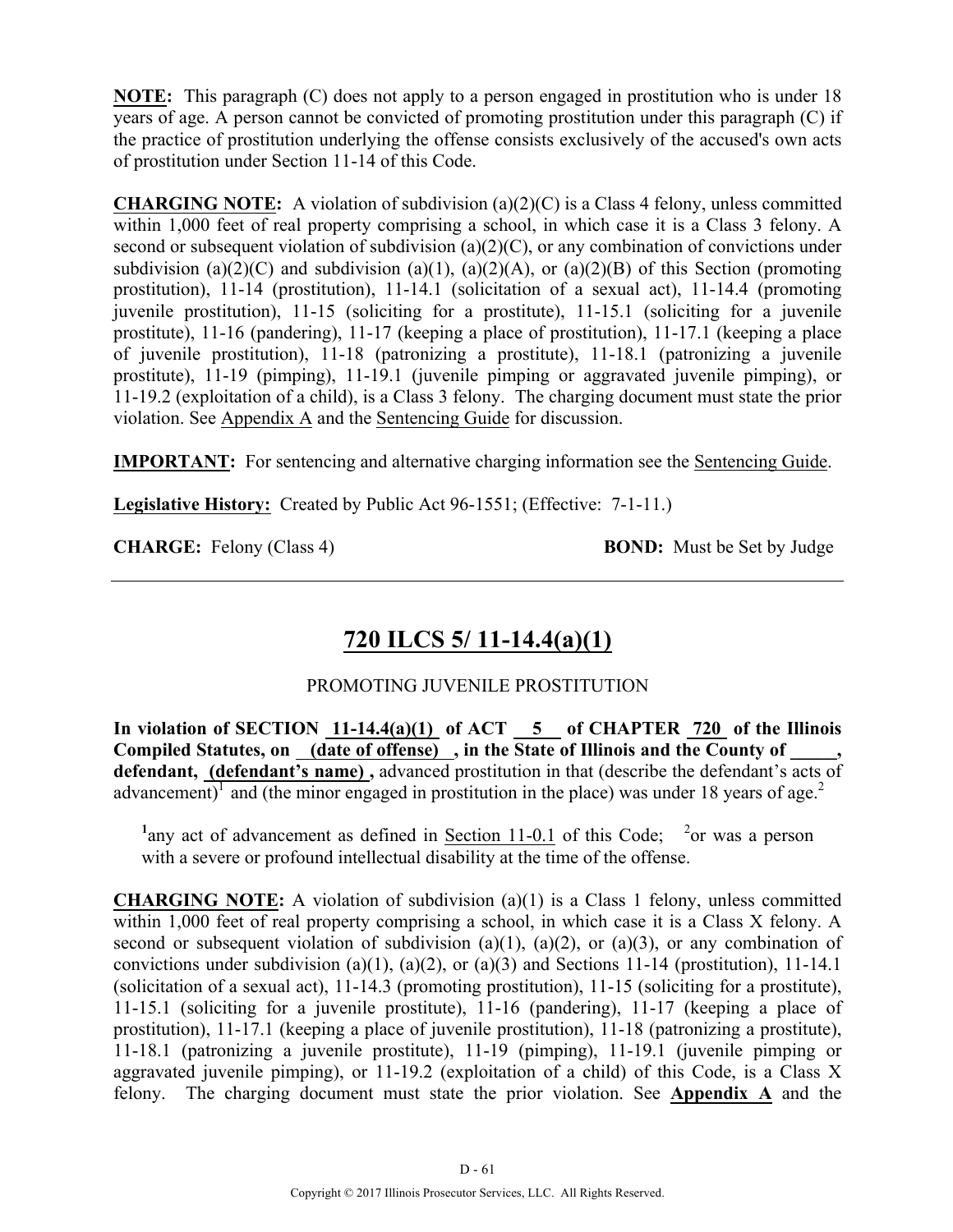**Sentencing Guide** for discussion. (Subsection (d))

**AFFIRMATIVE DEFENSE:** If the accused did not have a reasonable opportunity to observe the prostituted person, it is an affirmative defense to a charge of promoting juvenile prostitution, except for a charge under subdivision (a) (4), that the accused reasonably believed the person was of the age of 18 years or over or was not a person with a severe or profound intellectual disability at the time of the act giving rise to the charge. (Subsection (c))

**IMPORTANT:** For sentencing and alternative charging information see the **Sentencing Guide**.

**Legislative History:** Created by Public Act 96-1551; Eff: 7-1-11 and amended by P. A. 97- 1109. Eff: 1-1-13.

This subsection was amended by Public Act 99-0143. Effective: 1-1-16.

**CHARGE:** Felony (Class 1) **BOND:** Must be Set by Judge

# **720 ILCS 5/ 11-14.4(a)(2)**

## PROMOTING JUVENILE PROSTITUTION

In violation of SECTION  $11-14.4(a)(2)$  of ACT  $\overline{5}$  of CHAPTER 720 of the Illinois Compiled Statutes, on (date of offense), in the State of Illinois and the County of **defendant, (defendant's name) ,** profited from prostitution by compelling Dawn Smith, a person who is under 18 years of age,<sup>1</sup> to become a prostitute and to pay the defendant \$500.<sup>2</sup>

<sup>1</sup>or was a person with a severe or profound intellectual disability at the time of the offense;  $\frac{2}{\pi}$  profits by any means.

**CHARGING NOTE:** A violation of subdivision (a)(1) is a Class 1 felony. A second or subsequent violation of subdivision (a)(1), (a)(2), or (a)(3), or any combination of convictions under subdivision (a)(1), (a)(2), or (a)(3) and Sections 11-14 (prostitution), 11-14.1 (solicitation of a sexual act), 11-14.3 (promoting prostitution), 11-15 (soliciting for a prostitute), 11-15.1 (soliciting for a juvenile prostitute), 11-16 (pandering), 11-17 (keeping a place of prostitution), 11-17.1 (keeping a place of juvenile prostitution), 11-18 (patronizing a prostitute), 11-18.1 (patronizing a juvenile prostitute), 11-19 (pimping), 11-19.1 (juvenile pimping or aggravated juvenile pimping), or 11-19.2 (exploitation of a child) of this Code, is a Class X felony. The charging document must state the prior violation. See **Appendix A** and the **Sentencing Guide** for discussion.

**AFFIRMATIVE DEFENSE:** If the accused did not have a reasonable opportunity to observe the prostituted person, it is an affirmative defense to a charge of promoting juvenile prostitution, except for a charge under subdivision (a) (4), that the accused reasonably believed the person was of the age of 18 years or over or was not a person with a severe or profound intellectual disability at the time of the act giving rise to the charge. (Subsection (c))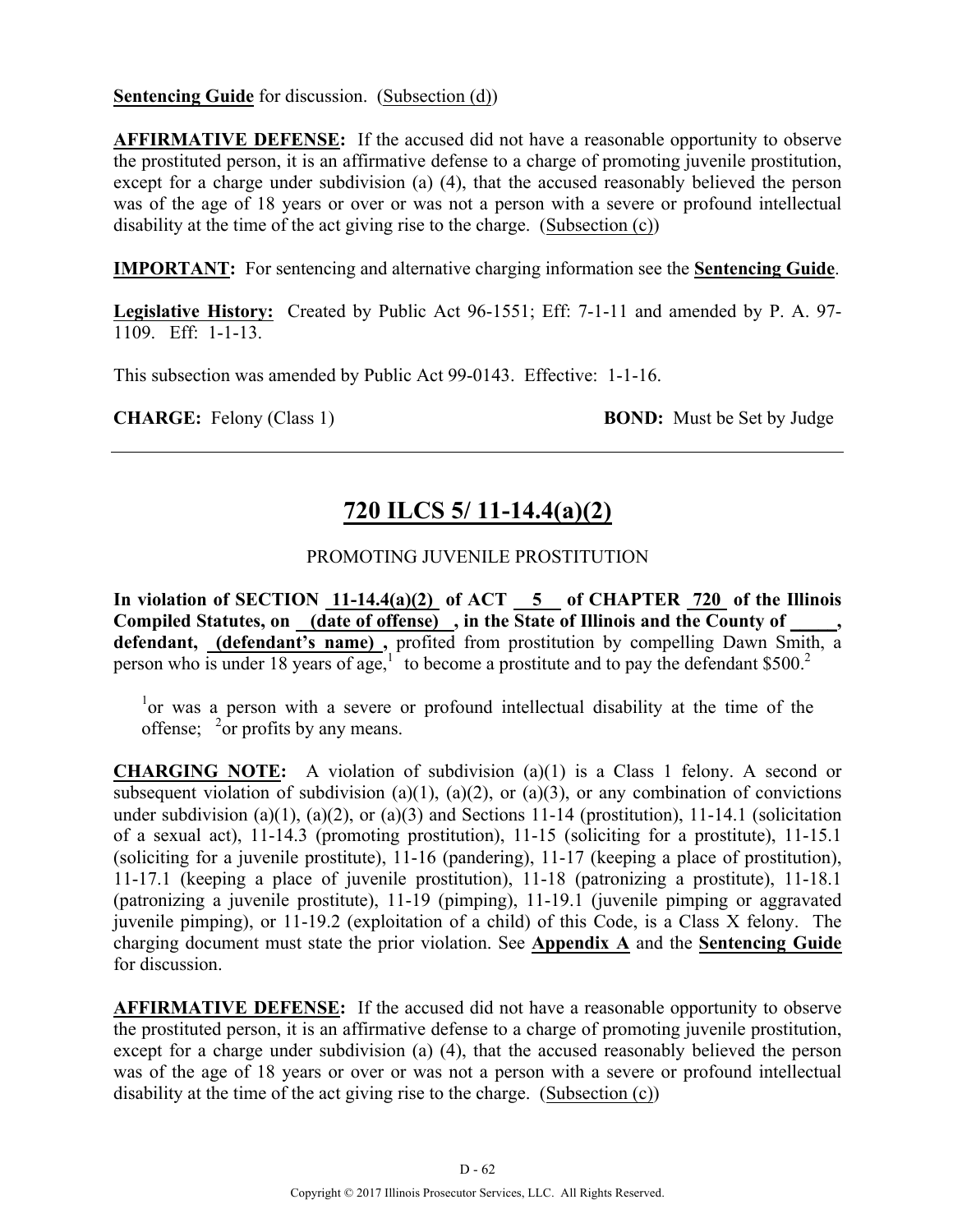**IMPORTANT:** For sentencing and alternative charging information see the **Sentencing Guide**.

**Legislative History:** Created by Public Act 96-1551; (Effective: 7-1-11.) and amended by P. A. 97-1109. Eff: 1-1-13.

This subsection was amended by Public Act 99-0143. Effective: 1-1-16.

**CHARGE:** Felony (Class 4) **BOND:** Must be Set by Judge

# **720 ILCS 5/ 11-14.4(a)(3)**

## PROMOTING JUVENILE PROSTITUTION

**In violation of SECTION 11-14.4(a)(3) of ACT 5 of CHAPTER 720 of the Illinois Compiled Statutes, on (date of offense) , in the State of Illinois and the County of \_\_\_\_\_, defendant, (defendant's name) ,** profited from prostitution by compelling Dawn Smith, a person who is under 13 years of age, to become a prostitute and to pay the defendant \$500.<sup>1</sup>

<sup>1</sup> or profits by any means.

**CHARGING NOTE:** A violation of subdivision (a)(3) is a Class X felony. A second or subsequent violation of subdivision (a)(3), or any combination of convictions under subdivision  $(a)(1)$ ,  $(a)(2)$ , or  $(a)(3)$  and Sections 11-14 (prostitution), 11-14.1 (solicitation of a sexual act), 11-14.3 (promoting prostitution), 11-15 (soliciting for a prostitute), 11-15.1 (soliciting for a juvenile prostitute), 11-16 (pandering), 11-17 (keeping a place of prostitution), 11-17.1 (keeping a place of juvenile prostitution), 11-18 (patronizing a prostitute), 11-18.1 (patronizing a juvenile prostitute), 11-19 (pimping), 11-19.1 (juvenile pimping or aggravated juvenile pimping), or 11-19.2 (exploitation of a child) of this Code, is a Class X felony. The charging document must state the prior violation. See Appendix A and the Sentencing Guide for discussion.

**IMPORTANT:** For sentencing and alternative charging information see the Sentencing Guide.

**Legislative History:** Created by Public Act 96-1551; (Effective: 7-1-11.).

**CHARGE:** Felony (Class X) **BOND:** Must be Set by Judge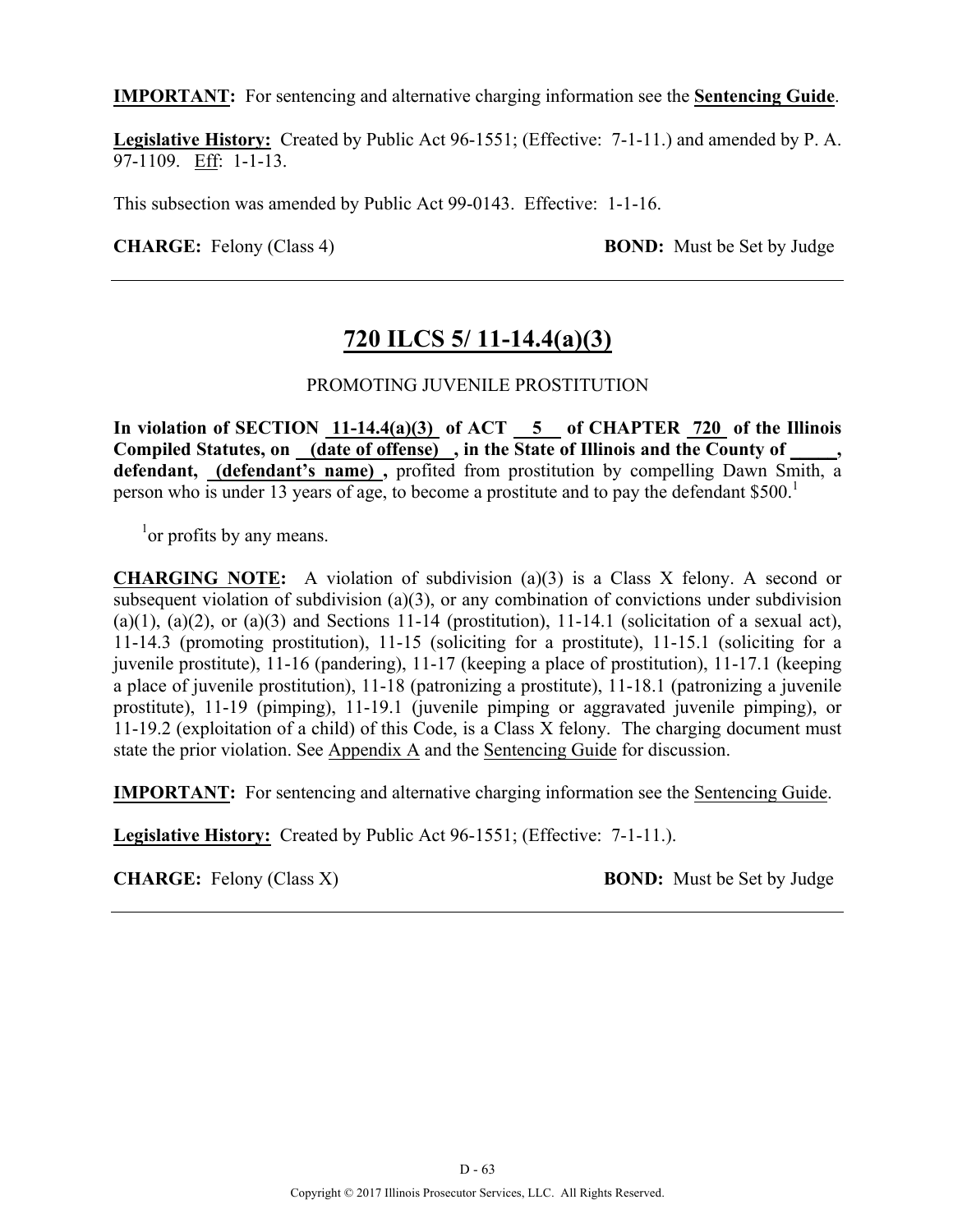# **720 ILCS 5/ 11-14.4(a)(4)(A)**

## PROMOTING JUVENILE PROSTITUTION

**In violation of SECTION 11-14.4(a)(4)(A) of ACT 5 of CHAPTER 720 of the Illinois**  Compiled Statutes, on (date of offense), in the State of Illinois and the County of defendant, (defendant's name), confined Dawn Smith, a person under 18 years of age,<sup>1</sup> against her will by the threat of imminent infliction of great bodily harm<sup>2</sup> upon Dawn Smith and compelled Dawn Smith to engage in prostitution.

<sup>1</sup> or a person with a severe or profound intellectual disability; <sup>2</sup> or by the infliction of great bodily harm, or permanent disability or disfigurement or by the administration, without the victim's consent or by threat or deception and for other than medical purposes, any alcoholic intoxicant or a drug as defined in the Illinois Controlled Substance Act or the Cannabis Control Act or methamphetamine as defined in the Methamphetamine Control and Community Protection Act.

**NOTE:** This subsection can also be violated where the defendant (B) arranges a situation in which the victim may practice prostitution; or (C) profits from prostitution by the victim.

**NOTE:** For purposes of this Section, administering drugs, as defined in subdivision (a)(4), or an alcoholic intoxicant to a child under the age of 13 or a person with a severe or profound intellectual disability shall be deemed to be without consent if the administering is done without the consent of the parents or legal guardian or if the administering is performed by the parents or legal guardian for other than medical purposes. (Subsection (b))

**SENTENCING NOTE:** A violation of subdivision (a) (4) is a Class X felony for which the defendant shall be sentenced to a term of imprisonment of not less than 6 years and not more than 60 years. **FORFEITURE:** Any person convicted of a violation of this Section that involves promoting juvenile prostitution by keeping a place of juvenile prostitution or convicted of a violation of subdivision (a)(4) is subject to the property forfeiture provisions set forth in Article 124B of the Code of Criminal Procedure of 1963.

**IMPORTANT:** For sentencing and alternative charging information see the **Sentencing Guide**.

**Legislative History:** Created by Public Act 97-0227; (Effective: 7-1-11.) and amended by P. A. 97-1109. Eff: 1-1-13.

This subsection was amended by Public Act 99-0143. Effective: 1-1-16.

**CHARGE:** Felony (Class X) **BOND:** Must be Set by Judge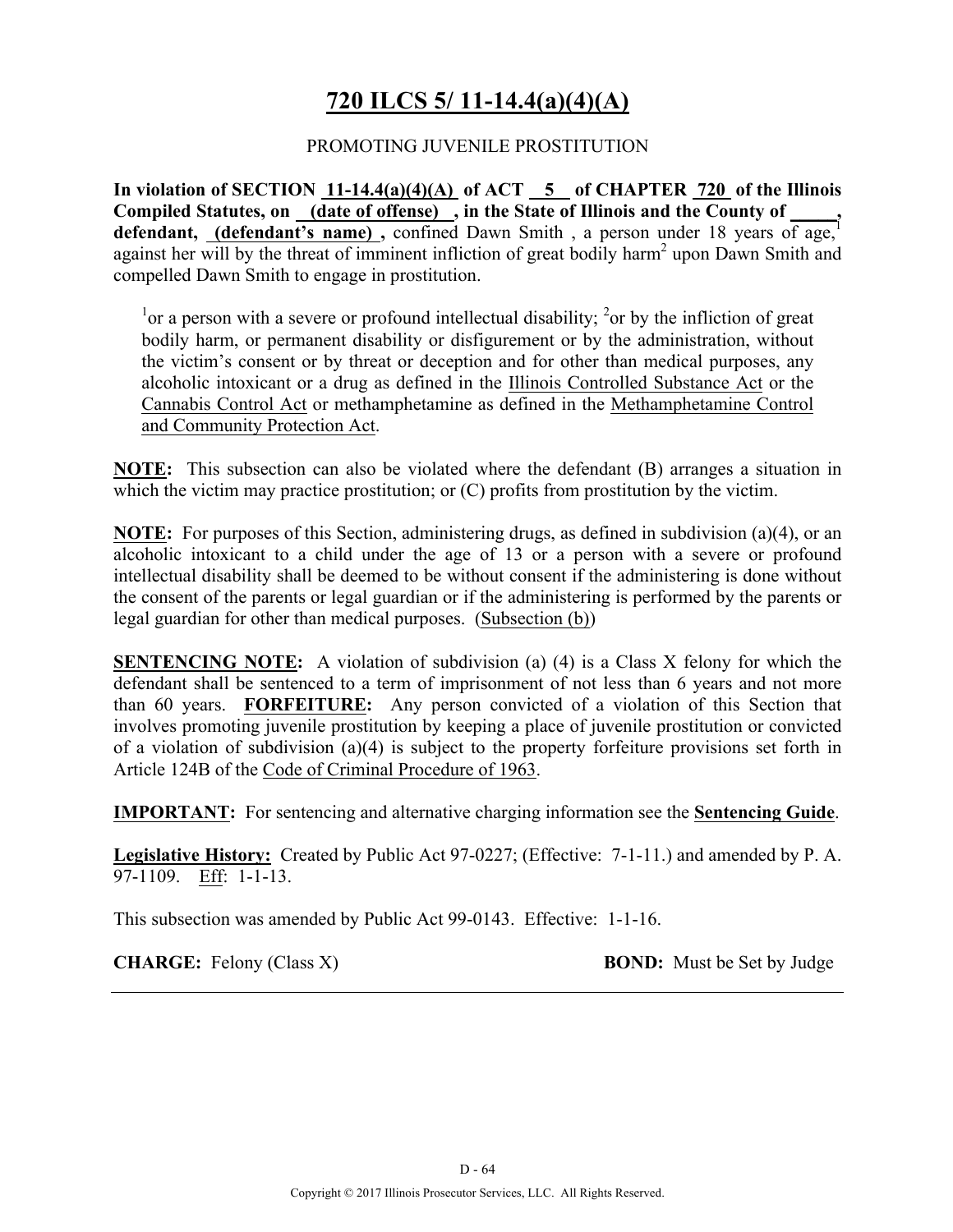# **720 ILCS 5/ 11-18(a)(1)**

## PATRONIZING A PROSTITUTE

**In violation of SECTION 11-18(a)(1) of ACT 5 of CHAPTER 720 of the Illinois**  Compiled Statutes, on (date of offense), in the State of Illinois and the County of defendant, *(defendant's name)*, knowingly engaged in an act of sexual penetration<sup>1</sup> with Dawn Smith, a prostitute, not his<sup>2</sup> spouse, in that the defendant (describe the act of prostitution).

<sup>1</sup> for a definition of "sexual penetration" see Appendix C.; <sup>2</sup> or her

**VEHICLE IMPOUNDMENT NOTE:** In addition to any other penalty provided by law, a peace officer who arrests a person for a violation of this Section may tow and impound any vehicle used by the person in the commission of the offense. The person arrested for such a violation shall be charged a \$1,000 fee, to be paid to the unit of government that made the arrest. The person may recover the vehicle from impound after a minimum of 2 hours after arrest upon payment of the fee.  $(720$  ILCS  $5/36.5-5(a)$ )

**CHARGING NOTE:** Patronizing a prostitute is a Class 4 felony, unless committed within 1,000 feet of real property comprising a school, in which case it is a Class 3 felony. A person convicted of a second or subsequent violation of this Section, or of any combination of such number of convictions under this Section and Sections 11-14 (prostitution), 11-14.1 (solicitation of a sexual act), 11-14.3 (promoting prostitution), 11-14.4 (promoting juvenile prostitution), 11-15 (soliciting for a prostitute), 11-15.1 (soliciting for a juvenile prostitute), 11-16 (pandering), 11-17 (keeping a place of prostitution), 11-17.1 (keeping a place of juvenile prostitution), 11-18.1 (patronizing a juvenile prostitute), 11-19 (pimping), 11-19.1 (juvenile pimping or aggravated juvenile pimping), or 11-19.2 (exploitation of a child) of this Code, is guilty of a Class 3 felony. The charging document must state the prior violation. See Appendix A and the Sentencing Guide for discussion.

**IMPORTANT:** For sentencing and alternative charging information see the Sentencing Guide.

**Legislative History:** Codified - Laws 1961, p.1983 (January 1, 1962); Amended - P.A.s 77- 2638, 80-360, 83-1067, 84-1006, 85-1447, 88-325, 91-274, 91-498, 92-16, 96-1464 and 96-1551 (Effective: 7-1-11.)

**CHARGE:** Felony (Class 4) **BOND:** Must be set by Judge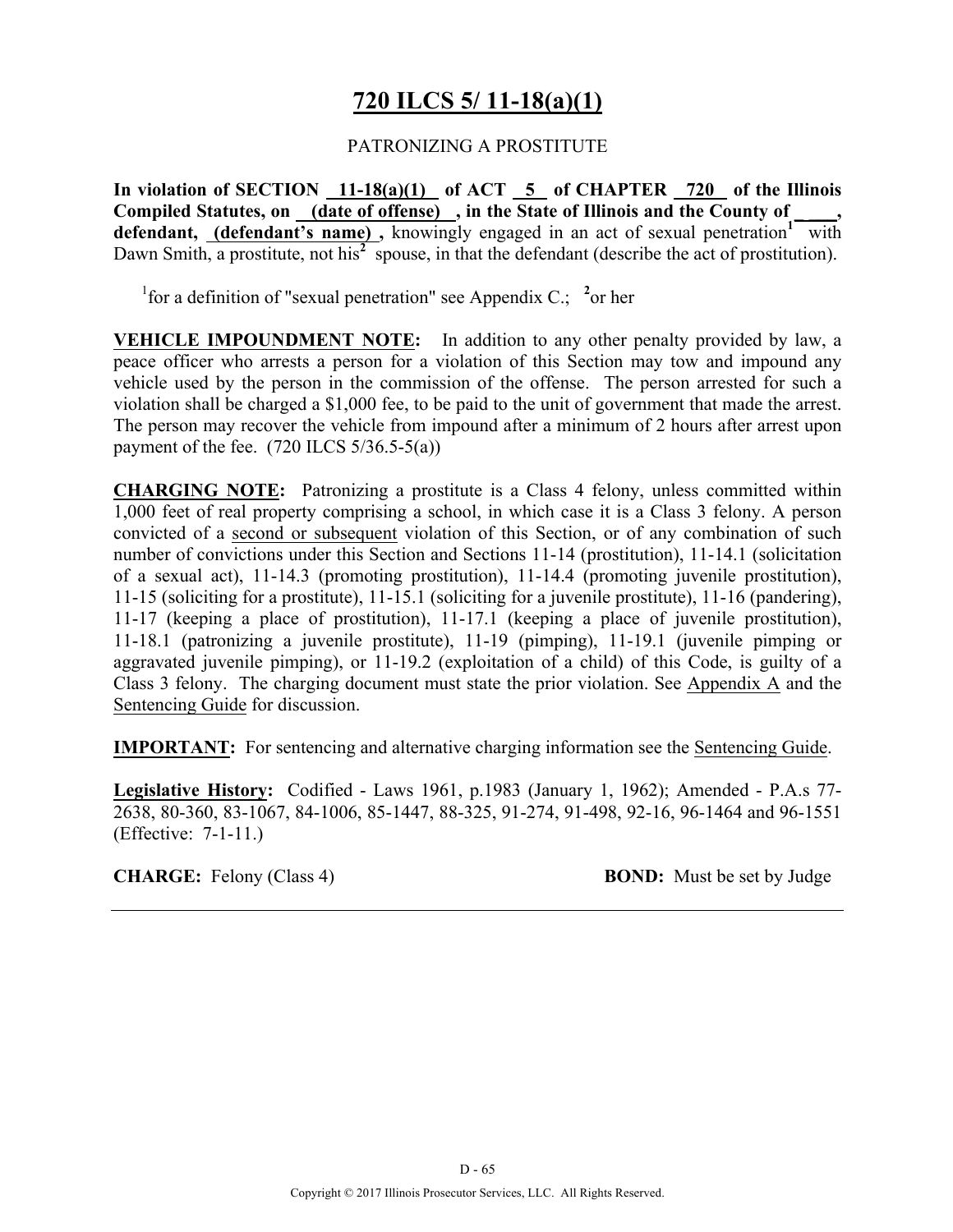# **720 ILCS 5/ 11-18(a)(2)**

## PATRONIZING A PROSTITUTE

**In violation of SECTION 11-18(a)(2) of ACT 5 of CHAPTER 720 of the Illinois**  Compiled Statutes, on (date of offense), in the State of Illinois and the County of defendant, (defendant's name), knowingly entered<sup>1</sup> a place of prostitution, 777 May Street, Apartment 2B, Union City, Union County, Illinois, with the intent to engage in an act of sexual penetration<sup>2</sup> with Dawn Smith, a prostitute, not his<sup>3</sup> spouse.

<sup>1</sup> or remained in; <sup>2</sup> for a definition of "sexual penetration" see Appendix C; <sup>3</sup> or her

**NOTE:** See Appendix B for discussion of necessity of alleging mental state.

**VEHICLE IMPOUNDMENT NOTE:** In addition to any other penalty provided by law, a peace officer who arrests a person for a violation of this Section may tow and impound any vehicle used by the person in the commission of the offense. The person arrested for such a violation shall be charged a \$1,000 fee, to be paid to the unit of government that made the arrest. The person may recover the vehicle from impound after a minimum of 2 hours after arrest upon payment of the fee.  $(720$  ILCS  $5/36.5-5(a)$ )

**CHARGING NOTE:** Patronizing a prostitute is a Class 4 felony, unless committed within 1,000 feet of real property comprising a school, in which case it is a Class 3 felony. A person convicted of a second or subsequent violation of this Section, or of any combination of such number of convictions under this Section and Sections 11-14 (prostitution), 11-14.1 (solicitation of a sexual act), 11-14.3 (promoting prostitution), 11-14.4 (promoting juvenile prostitution), 11-15 (soliciting for a prostitute), 11-15.1 (soliciting for a juvenile prostitute), 11-16 (pandering), 11-17 (keeping a place of prostitution), 11-17.1 (keeping a place of juvenile prostitution), 11-18.1 (patronizing a juvenile prostitute), 11-19 (pimping), 11-19.1 (juvenile pimping or aggravated juvenile pimping), or 11-19.2 (exploitation of a child) of this Code, is guilty of a Class 3 felony. The charging document must state the prior violation. See Appendix A and the Sentencing Guide for discussion.

**IMPORTANT:** For sentencing and alternative charging information see the Sentencing Guide.

**Legislative History:** Amended by Public Act 96-1551. (Effective: 7-1-11)

**CHARGE:** Felony (Class 4) **BOND:** Must be set by Judge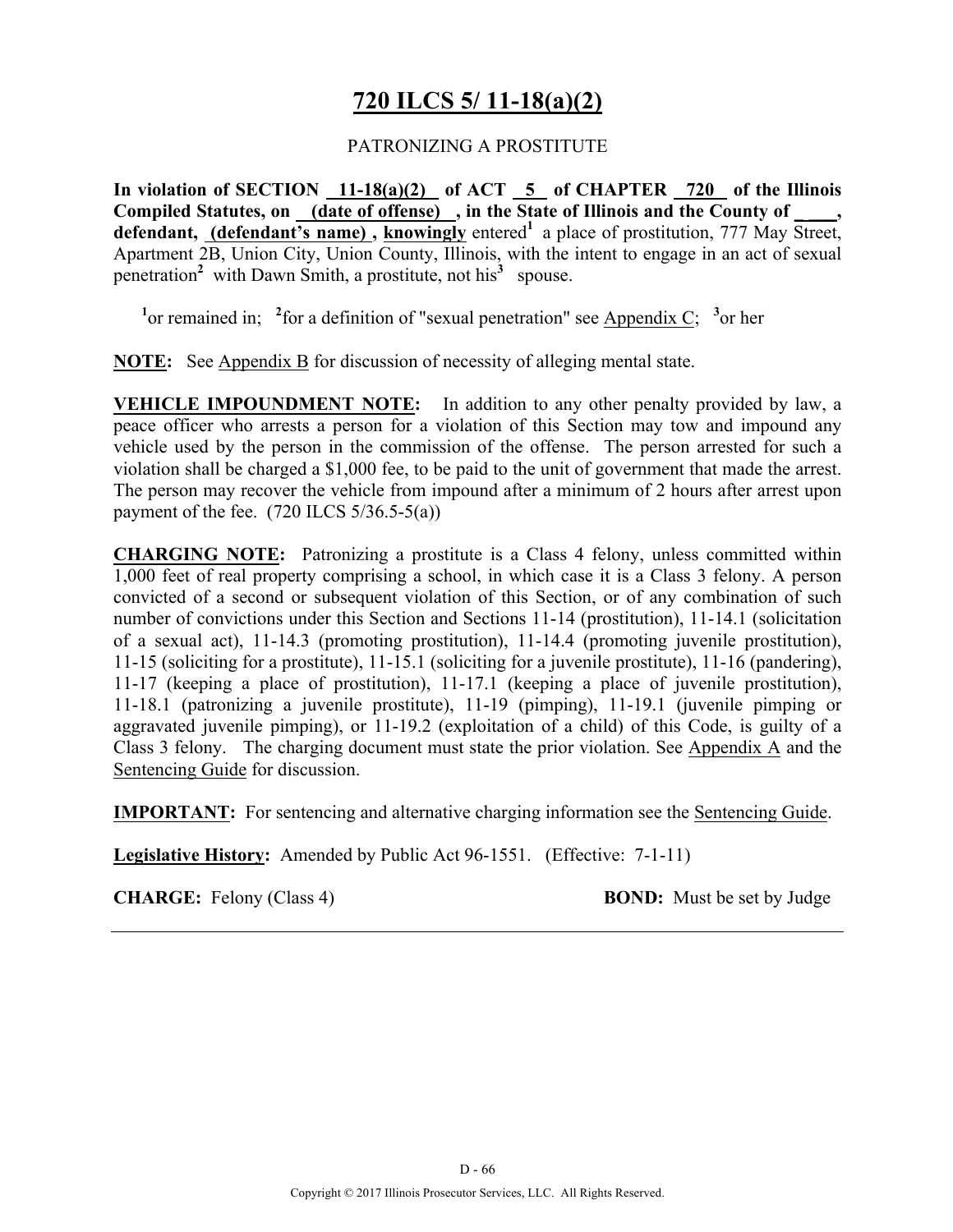# **720 ILCS 5/ 11-18(a)(3)**

### PATRONIZING A PROSTITUTE

**In violation of SECTION 11-18(a)(3) of ACT 5 of CHAPTER 720 of the Illinois**  Compiled Statutes, on (date of offense), in the State of Illinois and the County of defendant, (defendant's name), knowingly touched<sup>1</sup> the sex organs of Dawn Smith, a prostitute, $\frac{2}{3}$  with the intent to achieve sexual arousal.<sup>3</sup>

 $\frac{1}{2}$  or fondled;  $\frac{2}{2}$ <sup>2</sup> or had the prostitute fondle or touch the defendant's sex organs;  $3_{\text{or}}$ gratification.

**CHARGING NOTE:** Patronizing a prostitute is a Class 4 felony, unless committed within 1,000 feet of real property comprising a school, in which case it is a Class 3 felony. A person convicted of a second or subsequent violation of this Section, or of any combination of such number of convictions under this Section and Sections 11-14 (prostitution), 11-14.1 (solicitation of a sexual act), 11-14.3 (promoting prostitution), 11-14.4 (promoting juvenile prostitution), 11-15 (soliciting for a prostitute), 11-15.1 (soliciting for a juvenile prostitute), 11-16 (pandering), 11-17 (keeping a place of prostitution), 11-17.1 (keeping a place of juvenile prostitution), 11-18.1 (patronizing a juvenile prostitute), 11-19 (pimping), 11-19.1 (juvenile pimping or aggravated juvenile pimping), or 11-19.2 (exploitation of a child) of this Code, is guilty of a Class 3 felony. The charging document must state the prior violation. See Appendix A and the Sentencing Guide for discussion.

**IMPORTANT:** For sentencing and alternative charging information see the Sentencing Guide.

**Legislative History:** Created by Public Act 96-1551. (Effective: 7-1-11)

**CHARGE:** Felony (Class 4) **BOND:** Must be set by Judge

# **720 ILCS 5/ 11-18.1(a)**

### PATRONIZING A MINOR ENGAGED IN PROSTITUTION

**In violation of SECTION 11-18.1(a) of ACT 5 of CHAPTER 720 of the Illinois**  Compiled Statutes, on <u>(date of offense)</u>, in the State of Illinois and the County of defendant, **(defendant's name)**, knowingly<sup>1</sup> engaged in an act of sexual penetration<sup>2</sup> with Dawn Smith, a minor engaged in prostitution under 18 years of age<sup>3</sup>, in that the defendant (describe the act of prostitution).

<sup>1</sup> or intentionally or recklessly; <sup>2</sup> for a definition of "sexual penetration" see **Appendix C**; <sup>3</sup> or is a person with a severe or profound intellectual disability.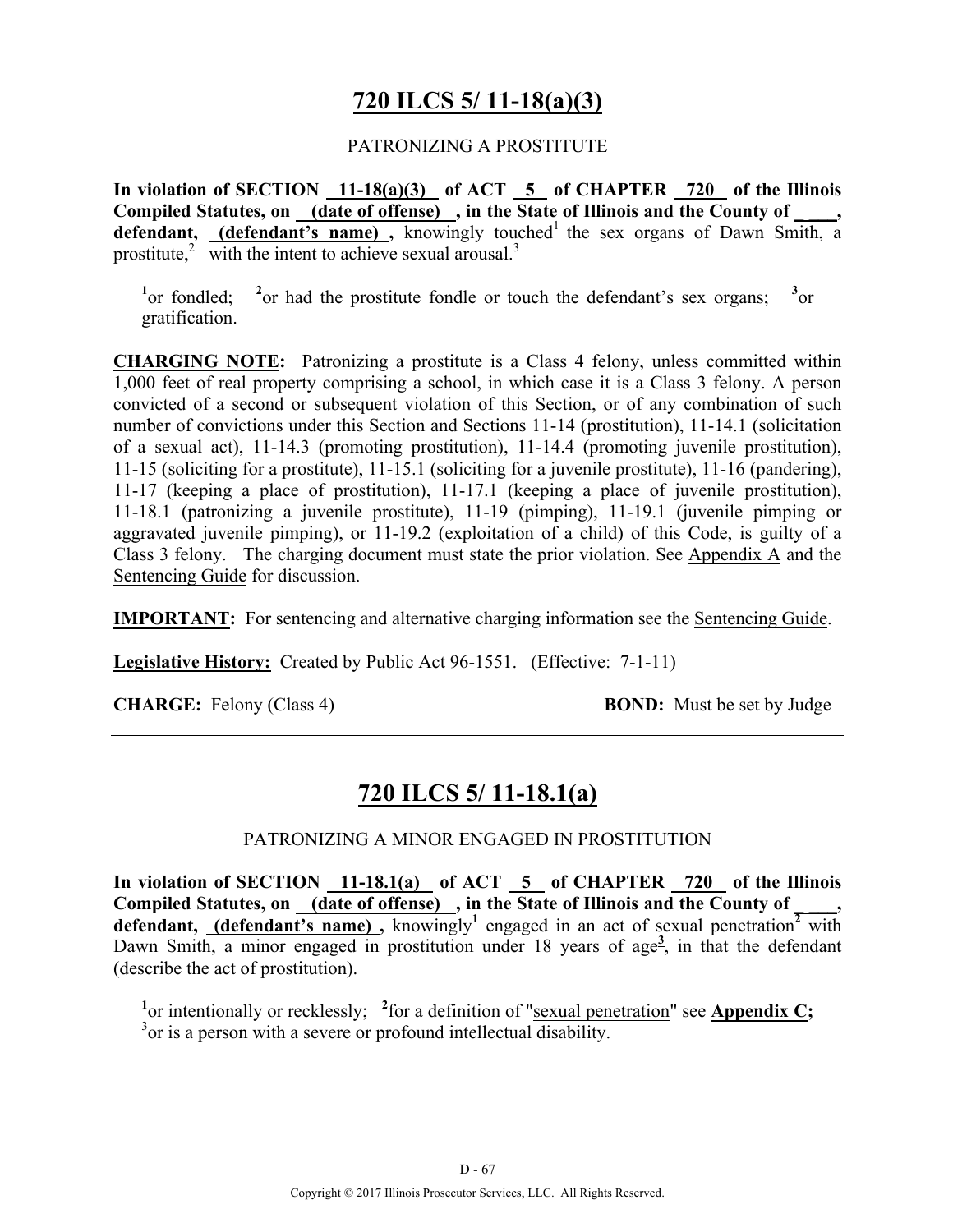**VEHICLE IMPOUNDMENT NOTE:** In addition to any other penalty provided by law, a peace officer who arrests a person for a violation of this Section may tow and impound any vehicle used by the person in the commission of the offense. The person arrested for such a violation shall be charged a \$1,000 fee, to be paid to the unit of government that made the arrest. The person may recover the vehicle from impound after a minimum of 2 hours after arrest upon payment of the fee. (720 ILCS 5/36.5-5)

**AFFIRMATIVE DEFENSE NOTE:** It is an affirmative defense to the charge of patronizing a minor engaged in prostitution that the accused reasonably believed that the person was of the age of 18 years or over or was not a person with a severe or profound intellectual disability at the time of the act giving rise to the charge. (Subsection (b))

**CHARGING NOTE:** A person who commits patronizing a juvenile prostitute is guilty of a Class 3 felony, unless committed within 1,000 feet of real property comprising a school, in which case it is a Class 2 felony. A person convicted of a second or subsequent violation of this Section, or of any combination of such number of convictions under this Section and Sections 11-14 (prostitution), 11-14.1 (solicitation of a sexual act), 11-14.3 (promoting prostitution), 11-14.4 (promoting juvenile prostitution), 11-15 (soliciting for a prostitute), 11-15.1 (soliciting for a juvenile prostitute), 11-16 (pandering), 11-17 (keeping a place of prostitution), 11-17.1 (keeping a place of juvenile prostitution), 11-18 (patronizing a prostitute), 11-19 (pimping), 11-19.1 (juvenile pimping or aggravated juvenile pimping), or 11-19.2 (exploitation of a child) of this Code, is guilty of a Class 2 felony. The fact of such conviction is not an element of the offense and may not be disclosed to the jury during trial unless otherwise permitted by issues properly raised during such trial. The charging document must state the prior violation. See **Appendix A** and the **Sentencing Guide** for discussion. (Subsection (c))

**IMPORTANT**: For sentencing and alternative charging information see the **Sentencing Guide**.

**Legislative History**: Added by P.A. 85-1447, eff. Jan. 1, 1990. Amended by P.A. 96-1464, 96- 1551, and 97-227, eff. Jan. 1, 2012 and by P. A. 97-1109. Eff: 1-1-13.

This subsection was amended by Public Act 99-0143. Effective: 1-1-16.

**CHARGE:** Felony (Class 3) **BOND:** Must be Set by Judge

# **720 ILCS 5/ 11-18.1(a-5)**

## PATRONIZING A MINOR ENGAGED IN PROSTITUTION

In violation of SECTION  $\overline{11-18.1(a-5)}$  of ACT  $\overline{5}$  of CHAPTER  $\overline{720}$  of the Illinois **Compiled Statutes, on (date of offense) , in the State of Illinois and the County of \_\_\_\_\_, defendant, (defendant's name),** knowingly<sup>1</sup> engaged in an act of touching<sup>2</sup> the sex organs of Dawn Smith<sup>3</sup>, a minor engaged in prostitution under 18 years of age<sup>4</sup>.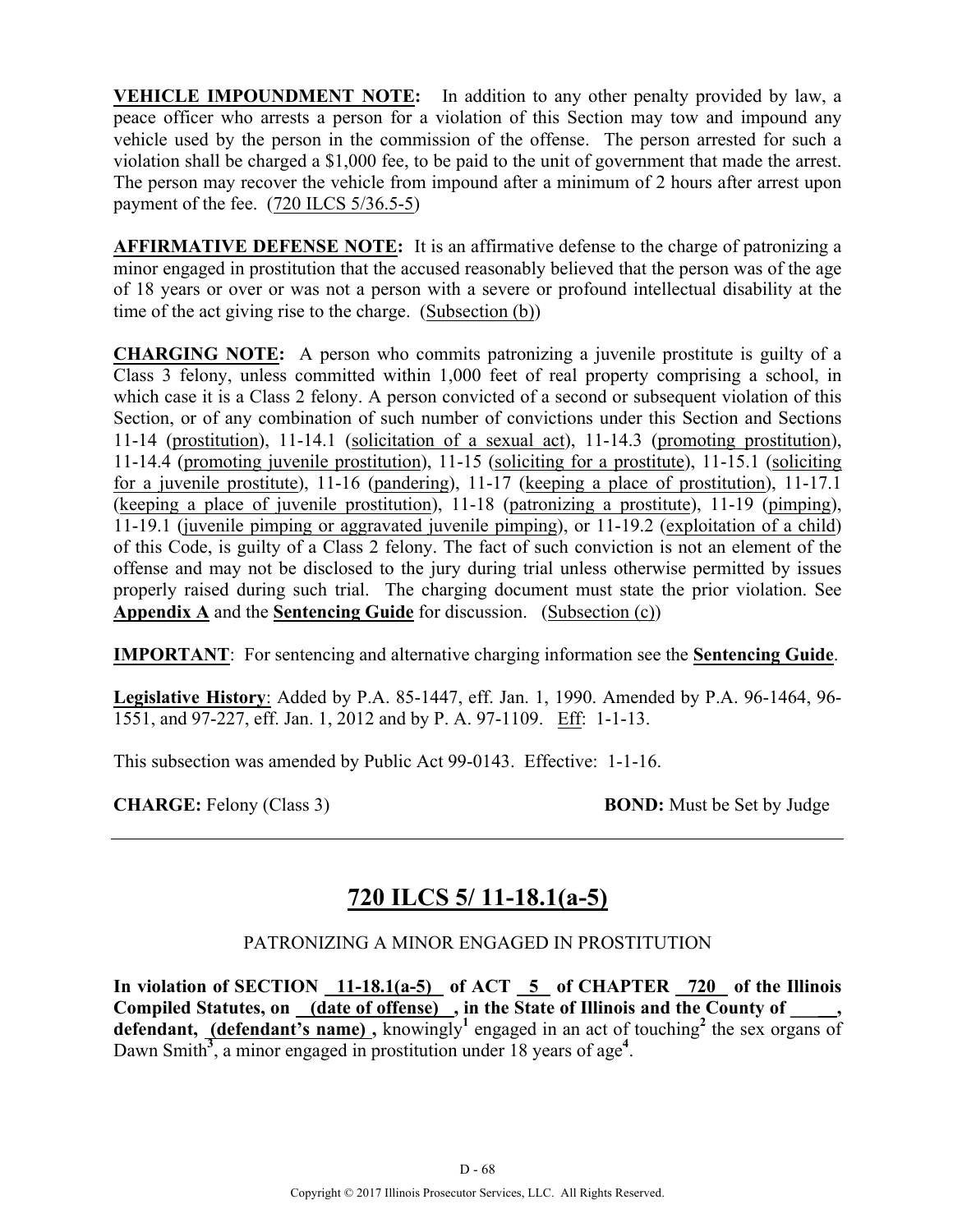<sup>1</sup> or intentionally or recklessly; <sup>2</sup> or fondling; <sup>3</sup> or the defendant had the minor engaged in prostitution touch or fondle his sex organs; <sup>4</sup>or is a person with a severe or profound intellectual disability.

**CHARGING NOTE:** A person who commits patronizing a juvenile prostitute is guilty of a Class 3 felony, unless committed within 1,000 feet of real property comprising a school, in which case it is a Class 2 felony. A person convicted of a second or subsequent violation of this Section, or of any combination of such number of convictions under this Section and Sections 11-14 (prostitution), 11-14.1 (solicitation of a sexual act), 11-14.3 (promoting prostitution), 11-14.4 (promoting juvenile prostitution), 11-15 (soliciting for a prostitute), 11-15.1 (soliciting for a juvenile prostitute), 11-16 (pandering), 11-17 (keeping a place of prostitution), 11-17.1 (keeping a place of juvenile prostitution), 11-18 (patronizing a prostitute), 11-19 (pimping), 11-19.1 (juvenile pimping or aggravated juvenile pimping), or 11-19.2 (exploitation of a child) of this Code, is guilty of a Class 2 felony. The fact of such conviction is not an element of the offense and may not be disclosed to the jury during trial unless otherwise permitted by issues properly raised during such trial. The charging document must state the prior violation. See **Appendix A** and the **Sentencing Guide** for discussion.

**IMPORTANT:** For sentencing and alternative charging information see the **Sentencing Guide**.

**Legislative History:** Created by Public Act 96-1551. (Effective: 7-1-11) and amended by P. A. 97-1109. Eff: 1-1-13.

This subsection was amended by Public Act 99-0143. Effective: 1-1-16.

**CHARGE:** Felony (Class 3) **BOND:** Must be Set by Judge

# **720 ILCS 5/ 11-20(a)(1)**

### **OBSCENITY**

**In violation of SECTION 11-20(a)(1) of ACT 5 of CHAPTER 720 of the Illinois**  Compiled Statutes, on (date of offense), in the State of Illinois and the County of **defendant, (defendant's name)**, with the knowledge of the nature<sup>1</sup> of the obscene writing<sup>2</sup> entitled HOW LOW CAN YOU GO, sold**<sup>3</sup>**such obscene writing to Don Smith.

<sup>1</sup>or content/or recklessly having failed to exercise reasonable inspection which would have disclosed the nature or contents thereof; <sup>2</sup> or picture, record or other representation or embodiment of the obscene; <sup>3</sup> or delivered, provided or offered or agreed to sell, deliver or provide

**NOTE:** Any material or performance is obscene if: (1) the average person, applying contemporary adult community standards, would find that taken as a whole, it appeals to the prurient interest; and (2) the average person applying contemporary adult community standards, would find that it depicts or describes, in a patently offensive way, ultimate sexual acts or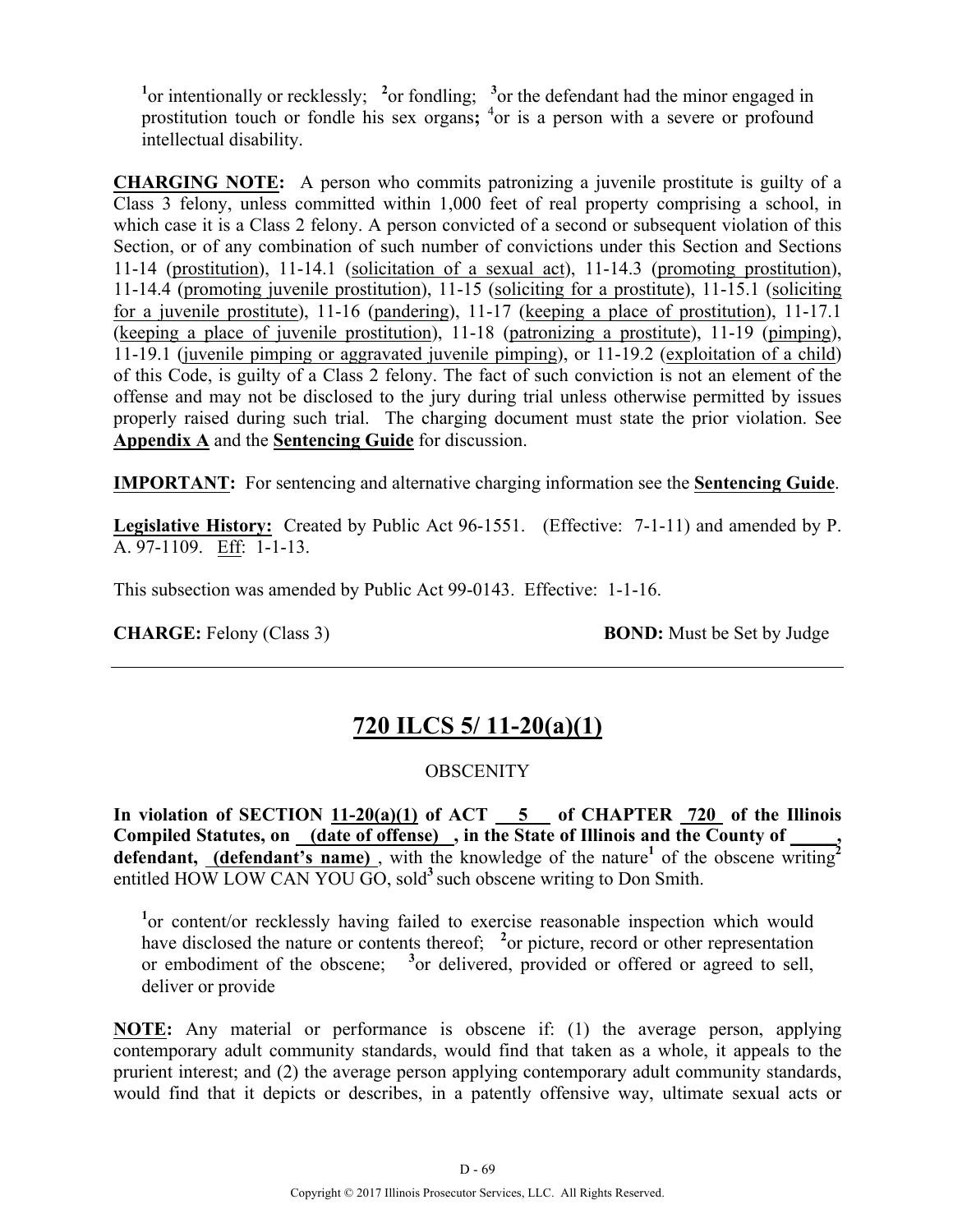sadomasochistic sexual acts, whether normal or perverted, actual or simulated, or masturbation, excretory function or lewd exhibition of the genitals; and (3) taken as a whole, it lacks serious literary, artistic, political or scientific value.

**CHARGING NOTE:** A person convicted of a second or subsequent violation of this Section shall be guilty of a Class 4 Felony. The charging instrument must state the prior conviction. See Appendix A for discussion

**IMPORTANT:** For sentencing and alternative charging information see the Sentencing Guide.

**Legislative History:** Laws 1961, § 11-20, eff. Jan. 1, 1962. Amended by Laws 1961, eff. Aug. 1, 1961; Laws 1965, eff. July 1, 1965; Laws 1967, eff. Aug. 14, 1967; 77-2638, 84-709, 85- 1014, 96-712, and 96-1551, eff. July 1, 2011.

**CHARGE:** Misdemeanor (Class A) **BOND:** \$1,500

# **720 ILCS 5/ 11-20(a)(2)**

## **OBSCENITY**

In violation of SECTION  $11-20(a)(2)$  of ACT  $-5$  of CHAPTER  $720$  of the Illinois Compiled Statutes, on **(date of offense)**, in the State of Illinois and the County of **defendant, (defendant's name)** , with knowledge of the obscene nature**<sup>1</sup>** of the play,**<sup>2</sup>** entitled HOW LOW CAN YOU GO, presented**<sup>3</sup>** such obscene play at the Family Playhouse, 777 May Street, Union City, Union County, Illinois.

<sup>1</sup>or content/or recklessly having failed to exercise reasonable inspection which would have disclosed the nature or content thereof; <sup>2</sup> or dance or other performance; <sup>3</sup>  $3_{\text{or}}$ directed or participated directly in that portion thereof which made it obscene

**NOTE:** For definition of obscenity see Appendix C.

**CHARGING NOTE:** A person convicted of a second or subsequent violation of this Section shall be guilty of a Class 4 Felony. The charging instrument must state the prior conviction. See Appendix A for discussion.

**CASE LAW:** Criminal complaint charging defendant with obscenity for having "provided, offered for sale or otherwise made available" an obscene magazine was duplicitous and void. People v. Eagle Books, Inc. (1992), 151 Ill. 2d 235.

**IMPORTANT:** For sentencing and alternative charging information see the Sentencing Guide.

**CHARGE:** Misdemeanor (Class A) **BOND:** \$1,500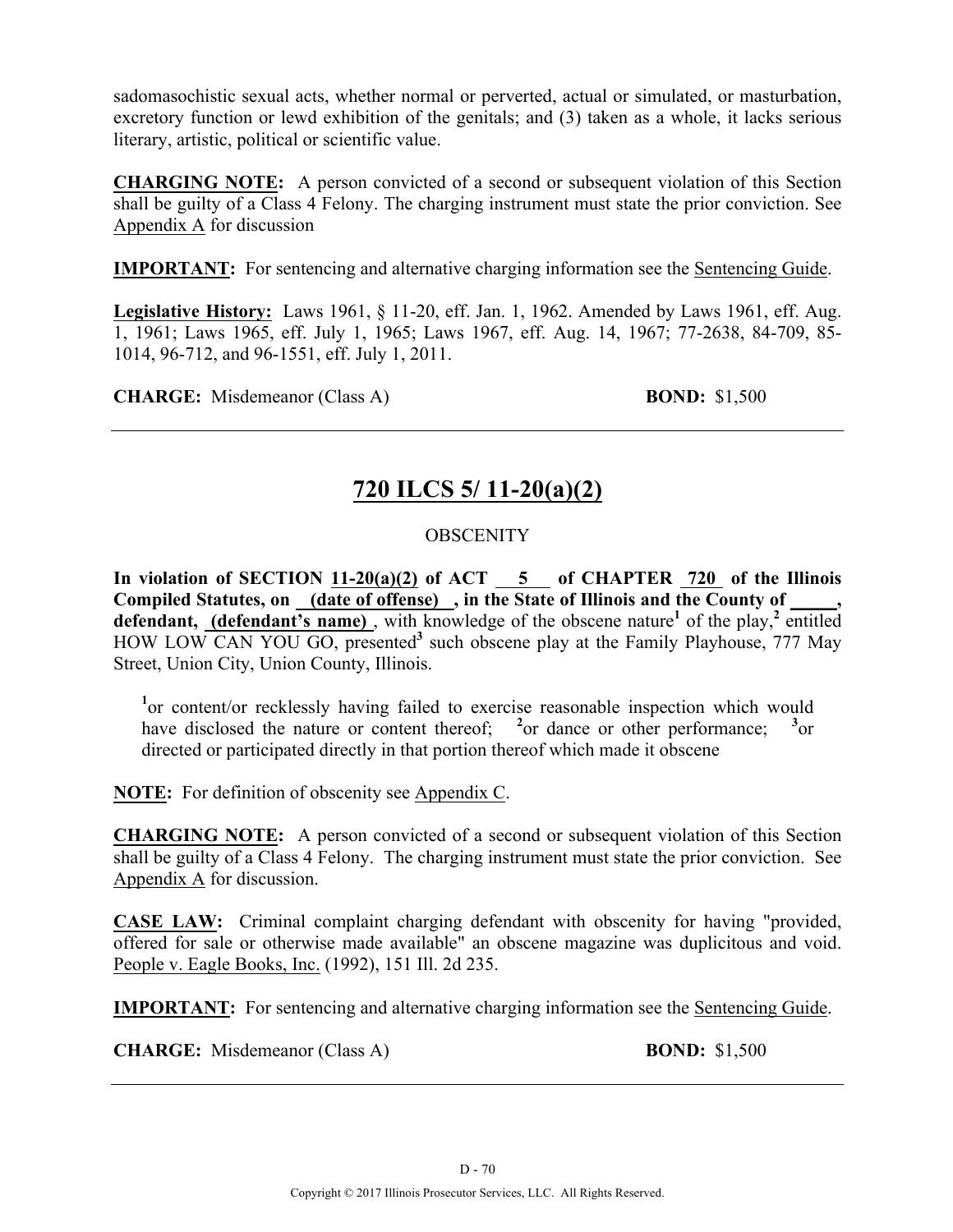# **720 ILCS 5/ 11-20(a)(3)**

## **OBSCENITY**

**In violation of SECTION 11-20(a)(3) of ACT 5 of CHAPTER 720 of the Illinois**  Compiled Statutes, on **(date of offense)**, in the State of Illinois and the County of defendant, **(defendant's name)**, with knowledge of the obscene nature<sup>1</sup> of the magazine,<sup>2</sup> entitled HOW LOW CAN YOU GO, exhibited<sup>3</sup> the obscene magazine at 777 May Street, Union City, Union County, Illinois.

<sup>1</sup> or content/or recklessly having failed to exercise reasonable inspection which would have disclosed the nature or content thereof; <sup>2</sup>anything obscene; <sup>3</sup> or published or otherwise made available

**NOTE:** For definition of obscenity see Appendix C.

**CHARGING NOTE:** A person convicted of a second or subsequent violation of this Section shall be guilty of a Class 4 Felony. The charging instrument must state the prior conviction. See Appendix A for discussion.

**IMPORTANT:** For sentencing and alternative charging information see the Sentencing Guide.

**CHARGE:** Misdemeanor (Class A) **BOND:** \$1,500

# **720 ILCS 5/ 11-20(a)(4)**

## **OBSCENITY**

**In violation of SECTION 11-20(a)(4) of ACT 5 of CHAPTER 720 of the Illinois**  Compiled Statutes, on (date of offense), in the State of Illinois and the County of **defendant, (defendant's name)**, with knowledge of the nature<sup>1</sup> of the performance,<sup> $\frac{2}{3}$ </sup> performed an obscene act<sup>3</sup> for gain, in that he engaged in sexual intercourse with a female on the stage of the Family Theatre, 777 May Street, Union City, Union County, Illinois during the performance of the play entitled HOW LOW CAN YOU GO.

<sup>1</sup> or content/or recklessly having failed to exercise reasonable inspection which would have disclosed the nature or contents thereof; <sup>2</sup> or exhibition; <sup>3</sup> or otherwise presented an obscene exhibition of his body

**NOTE:** For definition of obscenity see Appendix C.

**CHARGING NOTE:** A person convicted of a second or subsequent violation of this Section shall be guilty of a Class 4 Felony. The charging instrument must state the prior conviction. See Appendix A for discussion.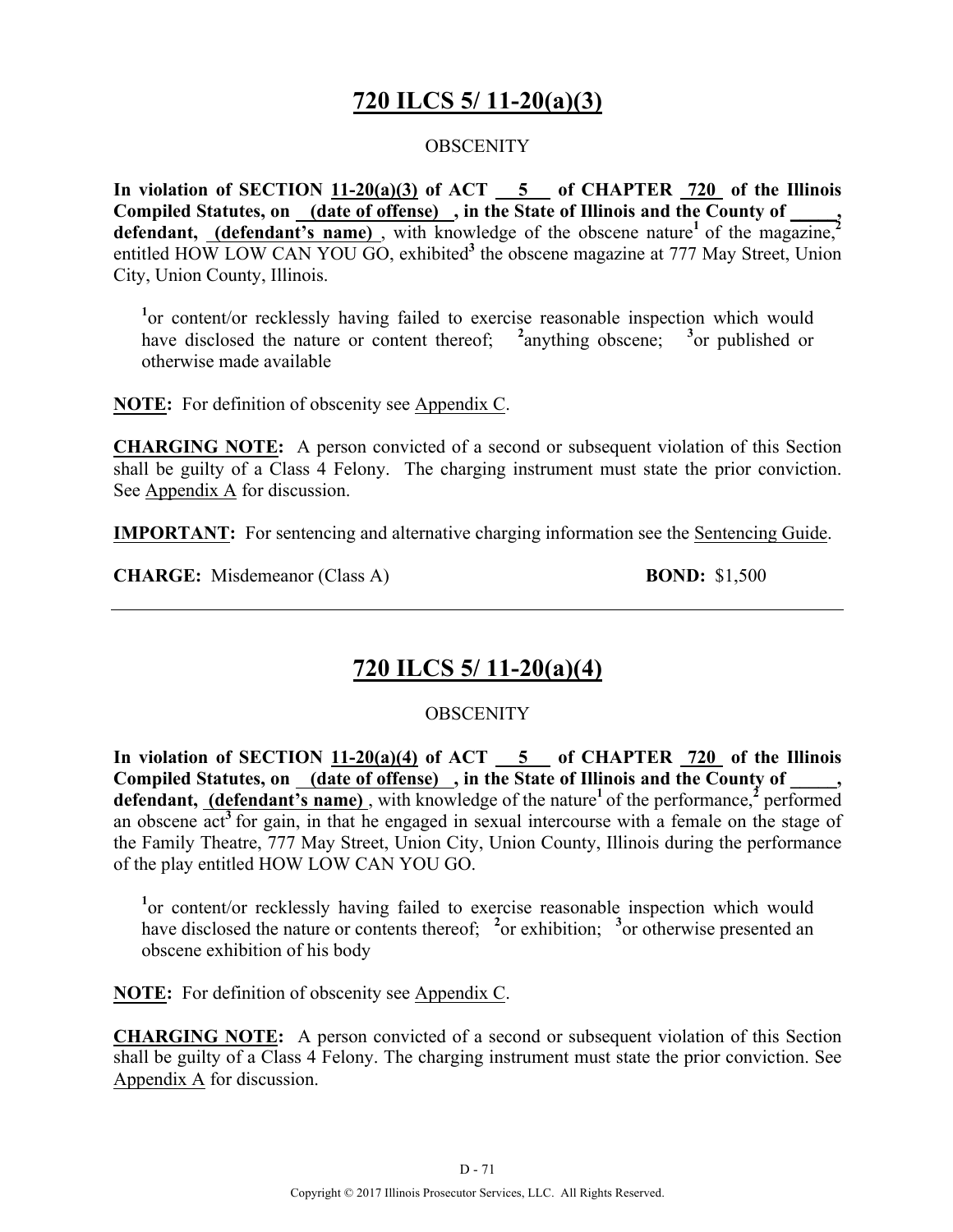**IMPORTANT:** For sentencing and alternative charging information see the Sentencing Guide.

**CHARGE:** Misdemeanor (Class A) **BOND:** \$1,500

# **720 ILCS 5/ 11-20(a)(5)**

## **OBSCENITY**

**In violation of SECTION 11-20(a)(5) of ACT 5 of CHAPTER 720 of the Illinois**  Compiled Statutes, on <u>(date of offense)</u>, in the State of Illinois and the County of **defendant, (defendant's name)**, with knowledge of the nature<sup>1</sup> of the magazine,<sup>2</sup> entitled HOW LOW CAN YOU GO, possessed**<sup>3</sup>**such obscene magazine with the intent to disseminate it, in violation of Section 11-20 of Act 5 of Chapter 720 of the Illinois Compiled Statutes.**<sup>4</sup>**

<sup>1</sup> or content/or recklessly having failed to exercise reasonable inspection which would have disclosed the nature or contents thereof;  $\frac{2}{2}$  any obscene matter or material;  $\frac{3}{2}$  or created, bought or procured; <sup>4</sup> or of the penal laws or regulations of any other jurisdiction (be specific)

**NOTE:** For definition of obscenity see Appendix C.

**CHARGING NOTE:** A person convicted of a second or subsequent violation of this Section shall be guilty of a Class 4 Felony. The charging instrument must state the prior conviction. See Appendix A for discussion.

**IMPORTANT:** For sentencing and alternative charging information see the Sentencing Guide.

**CHARGE:** Misdemeanor (Class A) **BOND:** \$1,500

# **720 ILCS 5/ 11-20(a)(6)**

## **OBSCENITY**

**In violation of SECTION 11-20(a)(6) of ACT 5 of CHAPTER 720 of the Illinois**  Compiled Statutes, on (date of offense), in the State of Illinois and the County of **defendant, (defendant's name)** , with knowledge of the nature **<sup>1</sup>** of the magazine,**<sup>2</sup>** entitled HOW LOW CAN YOU GO, advertised **<sup>3</sup>**the sale of such magazine at 777 May Street, Union City, Union County, Illinois, representing it to be obscene,<sup>4</sup> in that a placard prominently displayed over the magazine read: "The Dirtiest, Vilest, Smut-Filled Obscene Magazine - HOW LOW CAN YOU GO - Now on Sale HERE."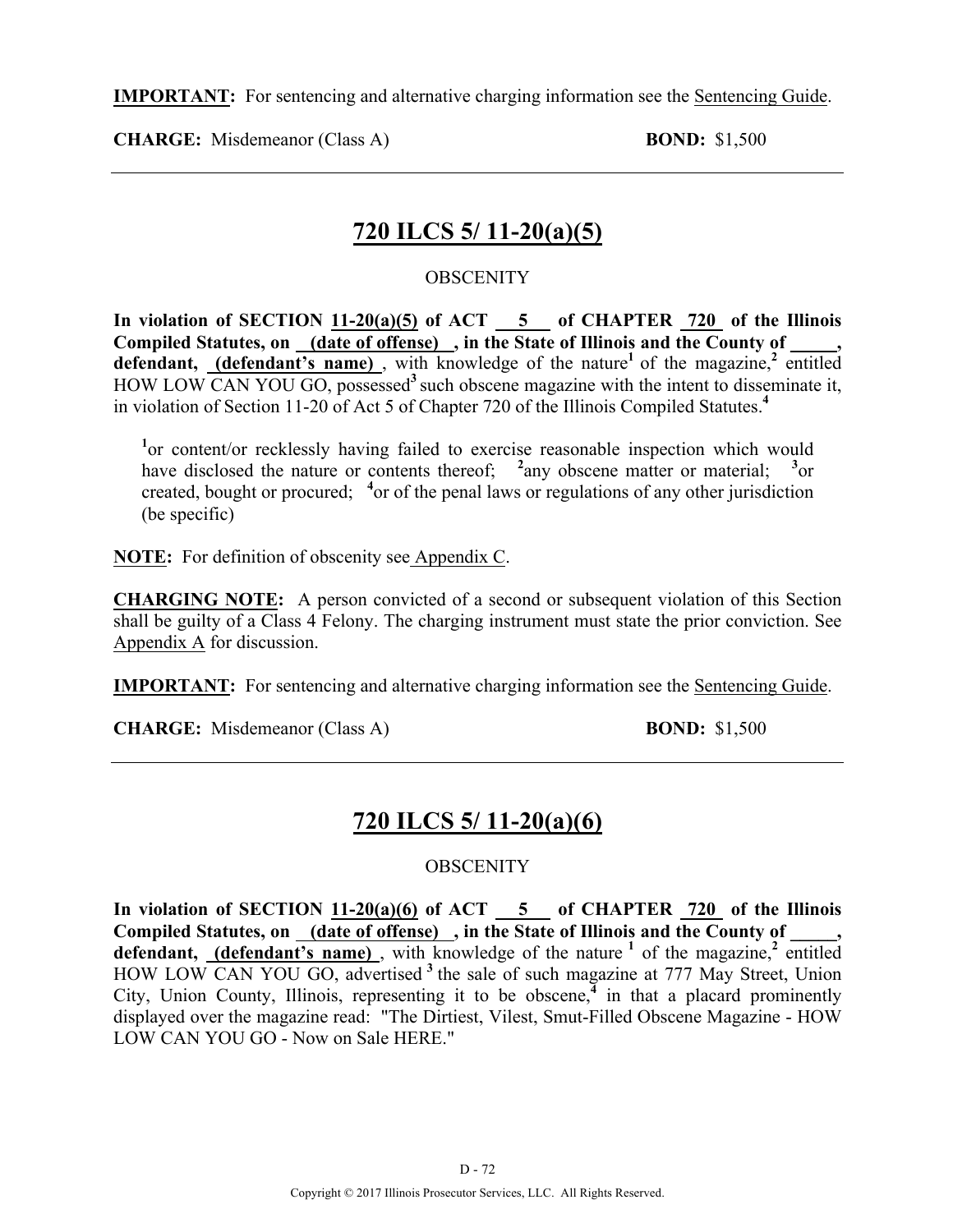<sup>1</sup> or content/or recklessly having failed to exercise reasonable inspection which would have disclosed the nature or contents thereof; <sup>2</sup>any material; <sup>3</sup> or otherwise promoted; <sup>4</sup>it is immaterial for purposes of this subsection whether or not the material is obscene

**NOTE:** For definition of obscenity see Appendix C.

**CHARGING NOTE:** A person convicted of a second or subsequent violation of this Section shall be guilty of a Class 4 Felony. The charging instrument must state the prior conviction. See Appendix A for discussion.

**IMPORTANT:** For sentencing and alternative charging information see the Sentencing Guide.

**CHARGE:** Misdemeanor (Class A) **BOND:** \$1,500

# **720 ILCS 5/ 11-20.1(a)(1)**

## CHILD PORNOGRAPHY

**In violation of SECTION 11-20.1(a)(1) of ACT 5 of CHAPTER 720 of the Illinois Compiled Statutes, on (date of offense) , in the State of Illinois and the County of \_\_\_\_\_, defendant, (defendant's name)** , knowingly **took a photograph of <sup>1</sup>** Dawn Smith, a child whom the defendant knew  $2$  to be under the age of 18 years<sup>3</sup> while she actually  $4$  engaged in an act of sexual penetration **<sup>5</sup>**with Bob White.**<sup>6</sup>**

<sup>1</sup> or videotaped, photographed, or otherwise depicted or portrayed by means of any similar visual medium or reproduction or depiction by computer; <sup>2</sup> or reasonably should have known; <sup>3</sup> or to be a person with a severe or profound intellectual disability (for definition see **Appendix C**; <sup>4</sup> or by simulation; <sup>5</sup> or conduct; <sup>6</sup> or any person or animal

**NOTE:** For other acts proscribed by this Section see following complaints.

**AFFIRMATIVE DEFENSE:** It shall be an affirmative defense to a charge of child pornography that the defendant reasonably believed, under all of the circumstances, that the child was 18 years of age or older or that the person was not a person with a severe or profound intellectual disability but only where, prior to the act or acts giving rise to a prosecution under this Section, he or she took some affirmative action or made a bonafide inquiry designed to ascertain whether the child was 18 years of age or older or that the person was not a person with a severe or profound intellectual disability severely or profoundly intellectually disabled person and his or her reliance upon the information so obtained was clearly reasonable. (Subsection (b) (1))

**CHARGING AND SENTENCING NOTES:** *(a)* If the violation does not involve a film, videotape, or other moving depiction, a violation of this subsection is a Class 1 felony with a mandatory minimum fine of \$2,000 and a maximum fine of \$100,000. If the violation involves a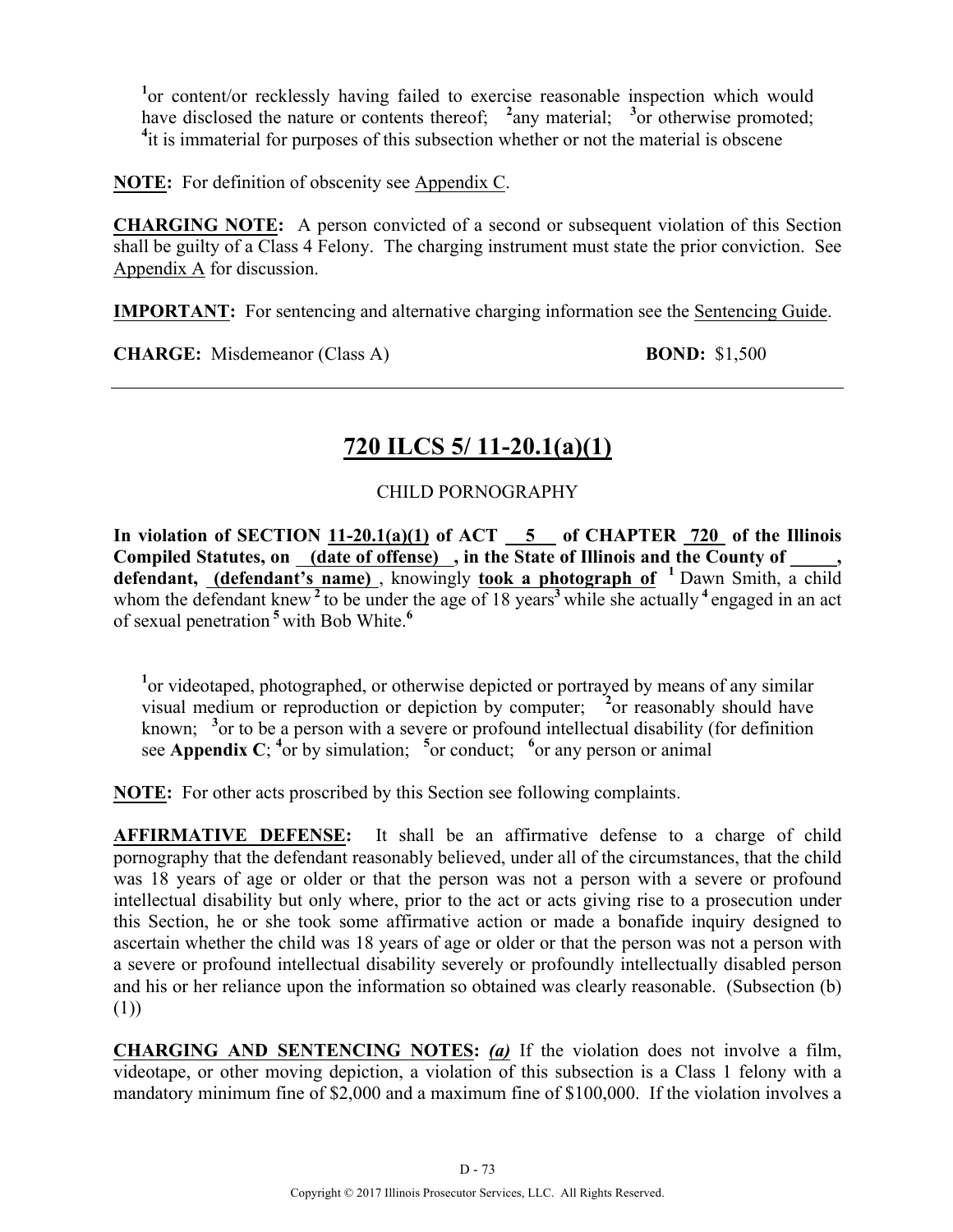film, videotape, or other moving depiction, a violation of this subsection (a) is a Class X felony with a mandatory minimum fine of \$2,000 and a maximum fine of \$100,000. (97-0157) *(b)* Where the child depicted is under the age of 13, a violation of paragraph (1), (2), (3), (4), (5), or (7) of subsection (a) is a Class X felony with a mandatory minimum fine of \$2,000 and a maximum fine of \$100,000. Where the child depicted is under the age of 13, a violation of paragraph (6) of subsection (a) is a Class 2 felony with a mandatory minimum fine of \$1,000 and a maximum fine of \$100,000. Where the child depicted is under the age of 13, a person who commits a violation of paragraph  $(1)$ ,  $(2)$ ,  $(3)$ ,  $(4)$ ,  $(5)$ , or  $(7)$  of subsection  $(a)$  where the defendant has previously been convicted under the laws of this State or any other state of the offense of child pornography, aggravated child pornography, aggravated criminal sexual abuse, aggravated criminal sexual assault, predatory criminal sexual assault of a child, or any of the offenses formerly known as rape, deviate sexual assault, indecent liberties with a child, or aggravated indecent liberties with a child where the victim was under the age of 18 years or an offense that is substantially equivalent to those offenses, is guilty of a Class X felony for which the person shall be sentenced to a term of imprisonment of not less than 9 years with a mandatory minimum fine of \$2,000 and a maximum fine of \$100,000. Where the child depicted is under the age of 13, a person who commits a violation of paragraph (6) of subsection (a) where the defendant has previously been convicted under the laws of this State or any other state of the offense of child pornography, aggravated child pornography, aggravated criminal sexual abuse, aggravated criminal sexual assault, predatory criminal sexual assault of a child, or any of the offenses formerly known as rape, deviate sexual assault, indecent liberties with a child, or aggravated indecent liberties with a child where the victim was under the age of 18 years or an offense that is substantially equivalent to those offenses, is guilty of a Class 1 felony with a mandatory minimum fine of \$1,000 and a maximum fine of \$100,000. The issue of whether the child depicted is under the age of 13 is an element of the offense to be resolved by the trier of fact. (97-0995) *(c)* A prosecution for this offense may be commenced at any time. (720 ILCS 5/3-5)

**IMPORTANT**: For sentencing and alternative charging information see the **Sentencing Guide**.

**CONSTITUTIONALITY**: This subsection survived a constitutional attack even though this Act's definition of "Child" was found to be unconstitutional. People v. Alexander, 204 Ill. 2d 472 (2003).

**Legislative History:** Created - P.A. 83-472 (January 1, 1984); Amended - P.A.s 84-1029, 84- 1280, 85-1194, 85-1392, 85-1440, 85-1447, 86-1168, 90-68, 91-54, 92-827, 94-366, 97-0227, 97-0157 and by P. A. 97-0995. Eff: 1-1-13.

This subsection was amended by Public Act 99-0143. Effective: 1-1-16.

**CHARGE:** Felony (Class 1) **BOND:** Must be Set by Judge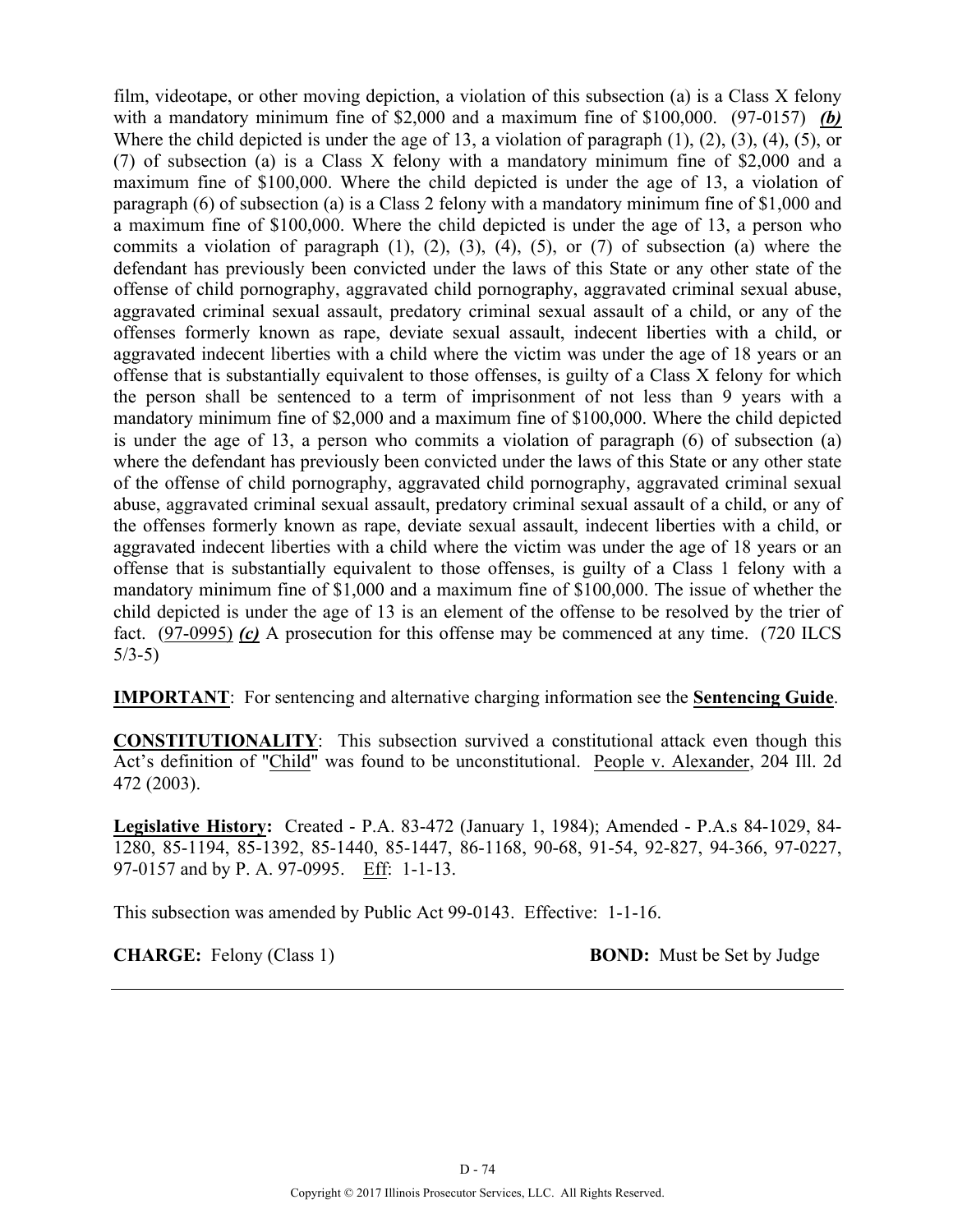# **720 ILCS 5/ 11-20.1(a)(2)**

### CHILD PORNOGRAPHY

**In violation of SECTION 11-20.1(a)(2) of ACT 5 of CHAPTER 720 of the Illinois Compiled Statutes, on (date of offense) , in the State of Illinois and the County of \_\_\_\_\_,**  defendant, (defendant's name), with the knowledge of the nature<sup>1</sup> thereof, and with the intent to disseminate, possessed<sup>2</sup> a photograph<sup>3</sup> of Dawn Smith, a child whom the defendant knew<sup>4</sup> was under the age of 18 years<sup>5</sup> which did show Jane Smith actually<sup>6</sup> engaging in an act of sexual penetration**<sup>7</sup>** with Bob White.**<sup>8</sup>**

<sup>1</sup><sup>or</sup> content; <sup>2</sup><sup>or</sup> reproduced, disseminated, offered to disseminate, or exhibited; <sup>3</sup><sup>or</sup> videotape, film or other similar visual reproduction or depiction by computer; **<sup>4</sup>** or reasonably should have known; <sup>5</sup> or to be a person with a severe or profound intellectual disability (For definition see **Appendix C**); <sup>6</sup> or by simulation; <sup>7</sup> or conduct; <sup>8</sup> or any person or animal

**AFFIRMATIVE DEFENSE:** It shall be an affirmative defense to a charge of child pornography that the defendant reasonably believed, under all of the circumstances, that the child was 18 years of age or older or that the person was not a person with a severe or profound intellectual disability but only where, prior to the act or acts giving rise to a prosecution under this Section, he or she took some affirmative action or made a bonafide inquiry designed to ascertain whether the child was 18 years of age or older or that the person was not a person with a severe or profound intellectual disability severely or profoundly intellectually disabled person and his or her reliance upon the information so obtained was clearly reasonable. (Subsection (b) (1))

**CHARGING AND SENTENCING NOTES:** *(1)* If the violation does not involve a film, videotape, or other moving depiction, a violation of this subsection is a Class 1 felony with a mandatory minimum fine of \$1,000 and a maximum fine of \$100,000. If the violation involves a film, videotape, or other moving depiction, a violation of this subsection (a) is a Class X felony with a mandatory minimum fine of \$1,000 and a maximum fine of \$100,000. (97-0157) (2) Where the child depicted is under the age of 13, a violation of paragraph (1), (2), (3), (4), (5), or (7) of subsection (a) is a Class X felony with a mandatory minimum fine of \$2,000 and a maximum fine of \$100,000. Where the child depicted is under the age of 13, a violation of paragraph (6) of subsection (a) is a Class 2 felony with a mandatory minimum fine of \$1,000 and a maximum fine of \$100,000. Where the child depicted is under the age of 13, a person who commits a violation of paragraph  $(1)$ ,  $(2)$ ,  $(3)$ ,  $(4)$ ,  $(5)$ , or  $(7)$  of subsection  $(a)$  where the defendant has previously been convicted under the laws of this State or any other state of the offense of child pornography, aggravated child pornography, aggravated criminal sexual abuse, aggravated criminal sexual assault, predatory criminal sexual assault of a child, or any of the offenses formerly known as rape, deviate sexual assault, indecent liberties with a child, or aggravated indecent liberties with a child where the victim was under the age of 18 years or an offense that is substantially equivalent to those offenses, is guilty of a Class X felony for which the person shall be sentenced to a term of imprisonment of not less than 9 years with a mandatory minimum fine of \$2,000 and a maximum fine of \$100,000. Where the child depicted is under the age of 13, a person who commits a violation of paragraph (6) of subsection (a)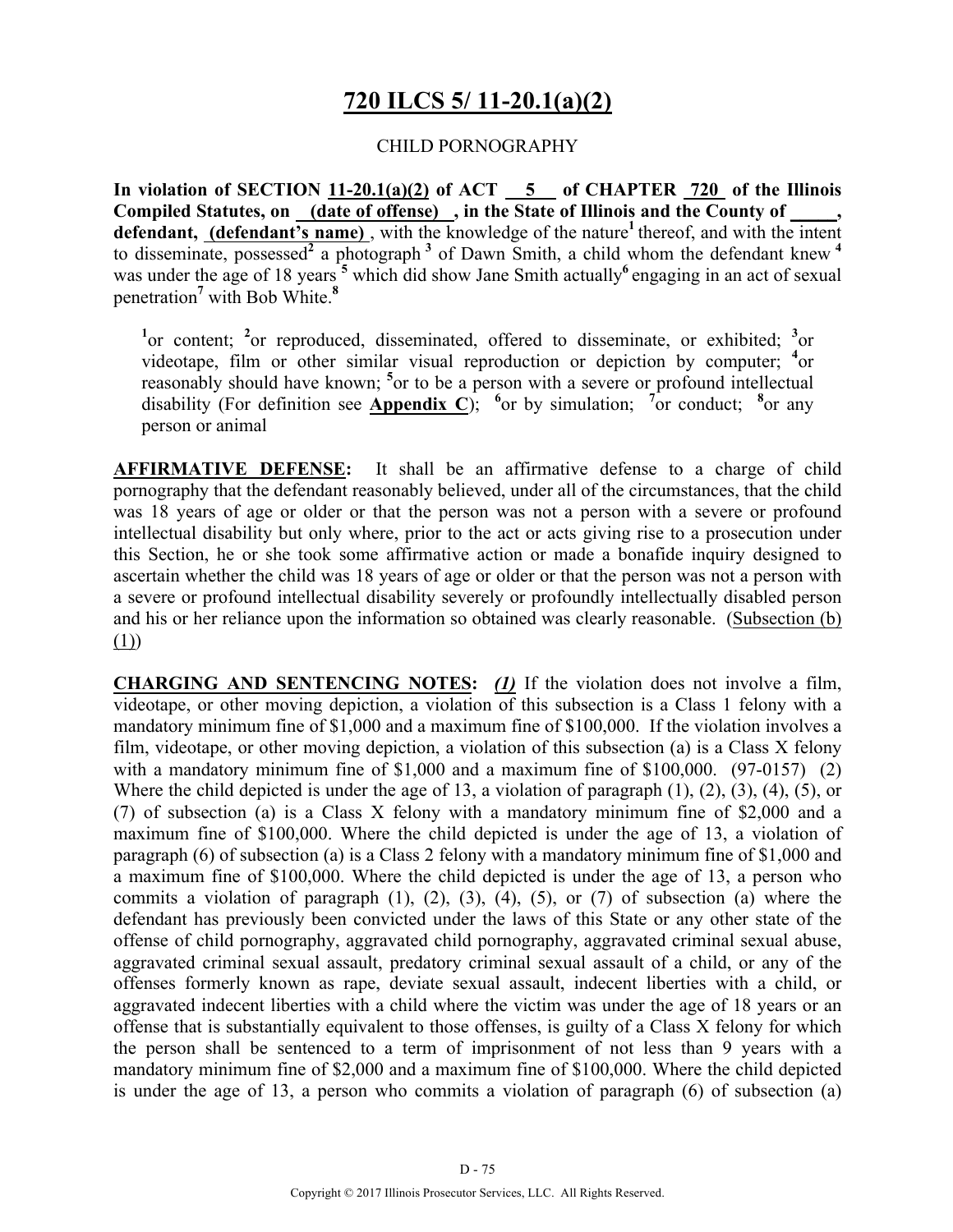where the defendant has previously been convicted under the laws of this State or any other state of the offense of child pornography, aggravated child pornography, aggravated criminal sexual abuse, aggravated criminal sexual assault, predatory criminal sexual assault of a child, or any of the offenses formerly known as rape, deviate sexual assault, indecent liberties with a child, or aggravated indecent liberties with a child where the victim was under the age of 18 years or an offense that is substantially equivalent to those offenses, is guilty of a Class 1 felony with a mandatory minimum fine of \$1,000 and a maximum fine of \$100,000. The issue of whether the child depicted is under the age of 13 is an element of the offense to be resolved by the trier of fact. (97-0995) *(2)* The possession of each individual film, videotape, photograph, or other similar visual reproduction or depiction by computer in violation of this Section constitutes a single and separate violation. This subsection (a-5) does not apply to multiple copies of the same film, videotape, photograph, or other similar visual reproduction or depiction by computers that are identical to each other.

**IMPORTANT**: For sentencing and alternative charging information see the **Sentencing Guide**.

**Legislative History:** This subsection was amended by Public Acts 97-0157, 97-0227 and 97- 995 by P. A. 98-0437. Eff: 1-1-14.

This subsection was amended by Public Act 99-0143. Effective: 1-1-16.

**CHARGE:** Felony (Class 1) **BOND:** Must be Set by Judge

# **720 ILCS 5/ 11-20.1(a)(3)**

## CHILD PORNOGRAPHY

**In violation of SECTION 11-20.1(a)(3) of ACT 5 of CHAPTER 720 of the Illinois Compiled Statutes, on (date of offense) , in the State of Illinois and the County of \_\_\_\_\_,**  defendant, (defendant's name), with knowledge of the subject matter<sup>1</sup> thereof, produced a stage play <sup>2</sup> which included Dawn Smith, whom the defendant knew <sup>3</sup> was a child under the age of 18 years**<sup>4</sup>**wherein Dawn Smith actually **<sup>5</sup>**engaged in sexual penetration **<sup>6</sup>**with Bob White.**<sup>7</sup>**

<sup>1</sup>or theme; <sup>2</sup> or a live performance, film, videotape or other similar visual portrayal or depiction by computer; **<sup>3</sup>** or to be a person with a severe or profound intellectual disability (For definition see **Appendix C**); <sup>5</sup> or by simulation <sup>6</sup> or conduct; <sup>7</sup> or any person or animal

**AFFIRMATIVE DEFENSE:** It shall be an affirmative defense to a charge of child pornography that the defendant reasonably believed, under all of the circumstances, that the child was 18 years of age or older or that the person was not a person with a severe or profound intellectual disability but only where, prior to the act or acts giving rise to a prosecution under this Section, he or she took some affirmative action or made a bonafide inquiry designed to ascertain whether the child was 18 years of age or older or that the person was not a person with a severe or profound intellectual disability severely or profoundly intellectually disabled person and his or her reliance upon the information so obtained was clearly reasonable. (Subsection (b)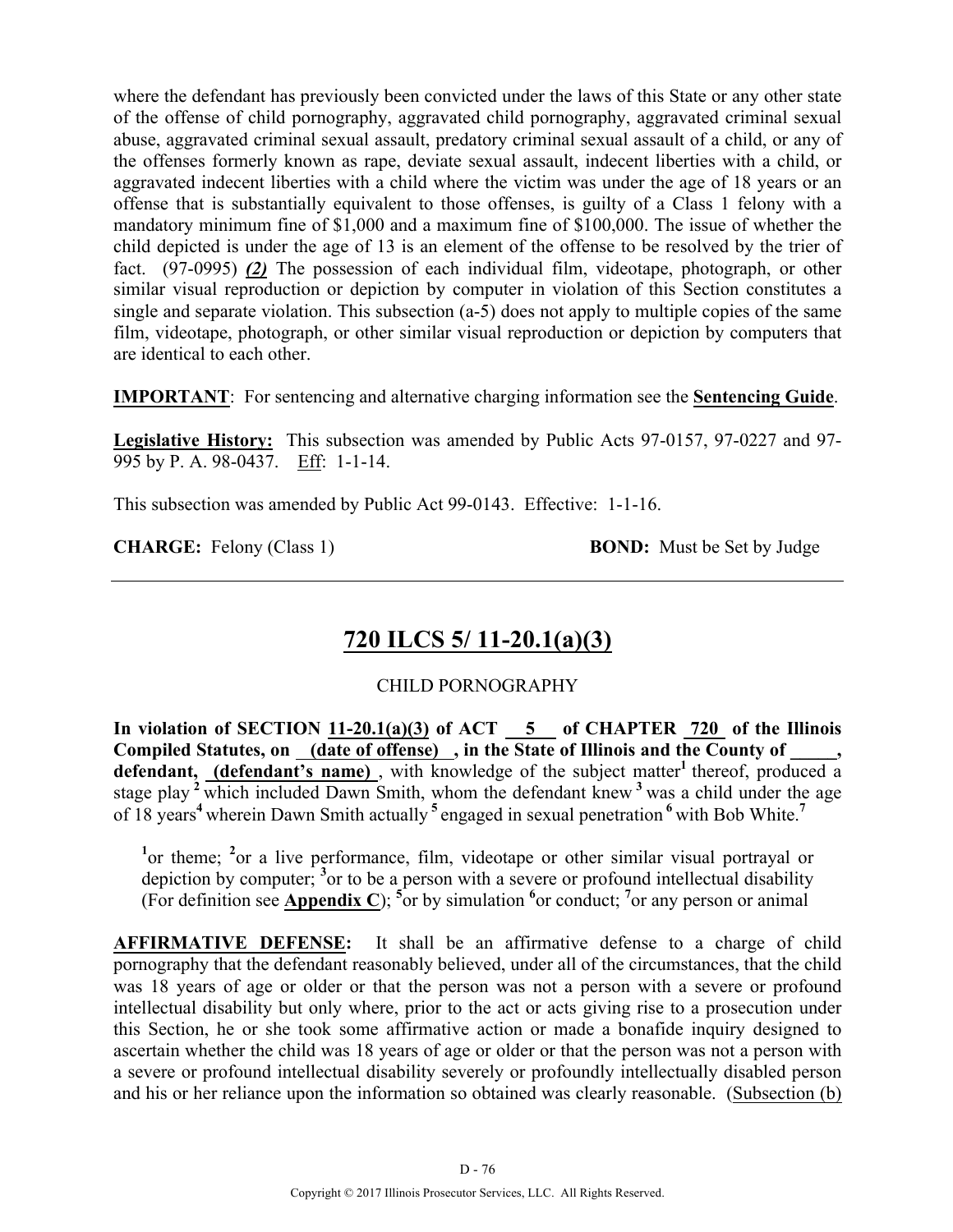**CHARGING AND SENTENCING NOTES: (1)** If the violation does not involve a film, videotape, or other moving depiction, a violation of this subsection is a Class 1 felony with a mandatory minimum fine of \$1,500 and a maximum fine of \$100,000. If the violation involves a film, videotape, or other moving depiction, a violation of this subsection (a) is a Class X felony with a mandatory minimum fine of \$1,500 and a maximum fine of \$100,000. **(2)** Where the child depicted is under the age of 13, a violation of paragraph  $(1)$ ,  $(2)$ ,  $(3)$ ,  $(4)$ ,  $(5)$ , or  $(7)$  of subsection (a) is a Class X felony with a mandatory minimum fine of \$2,000 and a maximum fine of \$100,000. Where the child depicted is under the age of 13, a violation of paragraph (6) of subsection (a) is a Class 2 felony with a mandatory minimum fine of \$1,000 and a maximum fine of \$100,000. Where the child depicted is under the age of 13, a person who commits a violation of paragraph  $(1)$ ,  $(2)$ ,  $(3)$ ,  $(4)$ ,  $(5)$ , or  $(7)$  of subsection  $(a)$  where the defendant has previously been convicted under the laws of this State or any other state of the offense of child pornography, aggravated child pornography, aggravated criminal sexual abuse, aggravated criminal sexual assault, predatory criminal sexual assault of a child, or any of the offenses formerly known as rape, deviate sexual assault, indecent liberties with a child, or aggravated indecent liberties with a child where the victim was under the age of 18 years or an offense that is substantially equivalent to those offenses, is guilty of a Class X felony for which the person shall be sentenced to a term of imprisonment of not less than 9 years with a mandatory minimum fine of \$2,000 and a maximum fine of \$100,000. Where the child depicted is under the age of 13, a person who commits a violation of paragraph (6) of subsection (a) where the defendant has previously been convicted under the laws of this State or any other state of the offense of child pornography, aggravated child pornography, aggravated criminal sexual abuse, aggravated criminal sexual assault, predatory criminal sexual assault of a child, or any of the offenses formerly known as rape, deviate sexual assault, indecent liberties with a child, or aggravated indecent liberties with a child where the victim was under the age of 18 years or an offense that is substantially equivalent to those offenses, is guilty of a Class 1 felony with a mandatory minimum fine of \$1,000 and a maximum fine of \$100,000. The issue of whether the child depicted is under the age of 13 is an element of the offense to be resolved by the trier of fact. (97-0995)

**IMPORTANT**: For sentencing and alternative charging information see the **Sentencing Guide**.

**Legislative History:** This subsection was amended by Public Acts 97-0157, 97-0227. (Both Effective: 1-1-12) and by P. A. 97-0995. (Eff: 1-1-13).

This subsection was amended by Public Act 99-0143. Effective: 1-1-16.

**CHARGE:** Felony (Class 1) **BOND:** Must be Set by Judge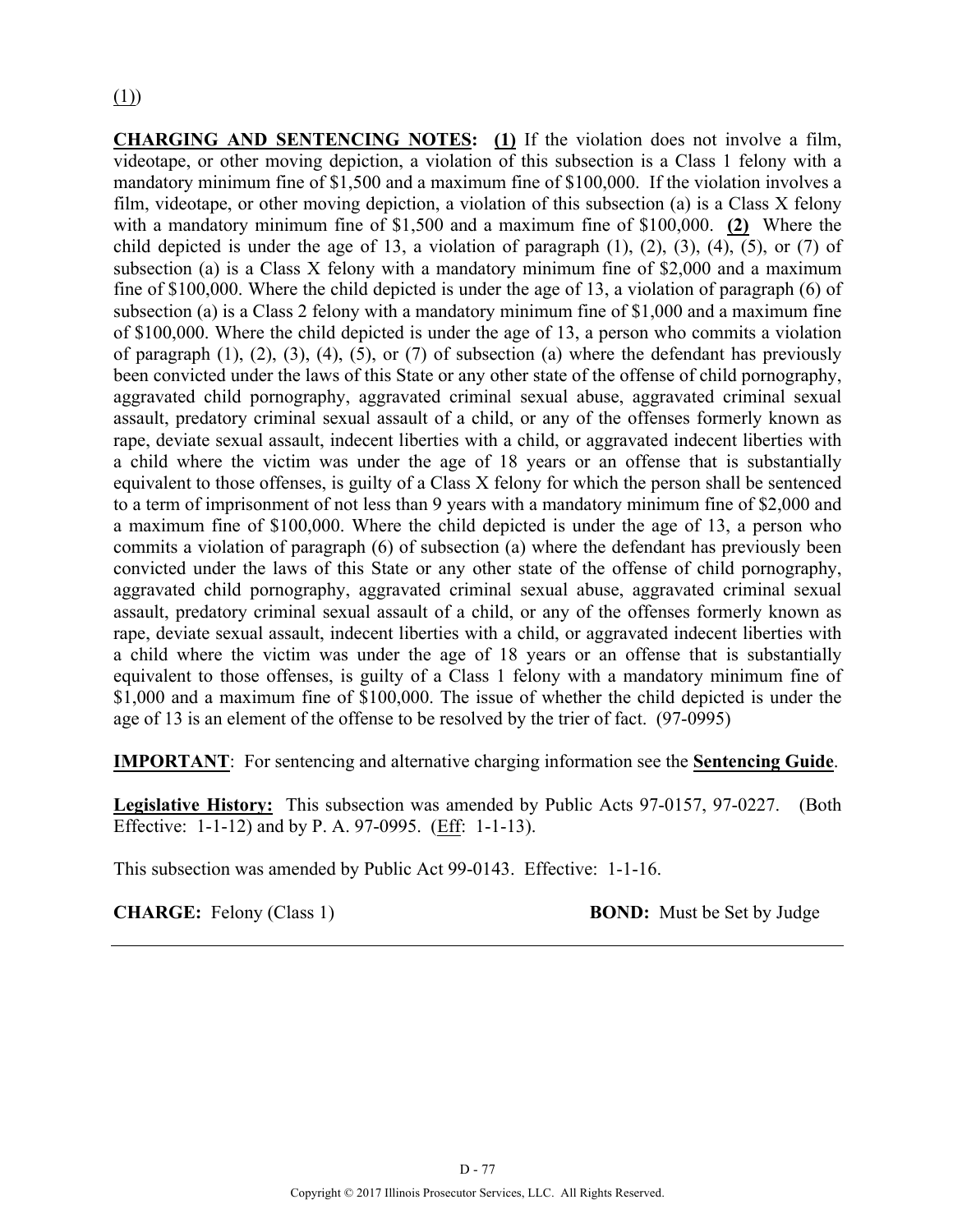## **720 ILCS 5/ 11-20.1(a)(4)**

#### CHILD PORNOGRAPHY

**In violation of SECTION 11-20.1(a)(4) of ACT 5 of CHAPTER 720 of the Illinois Compiled Statutes, on (date of offense) , in the State of Illinois and the County of \_\_\_\_\_, defendant, (defendant's name)** , knowingly solicited**<sup>1</sup>**Dawn Smith, a child whom the defendant knew **<sup>2</sup>**to be under the age of 18 years**<sup>3</sup>**to appear in a stage play **<sup>4</sup>**in which Dawn Smith would be depicted as actually<sup>5</sup>engaging in sexual penetration<sup>6</sup> with Bob White.<sup>7</sup>

<sup>1</sup> or used, persuaded, induced, enticed or coerced; <sup>2</sup> or reasonably should have known; <sup>3</sup> or to be a person with a severe or profound intellectual disability (For definition see **Appendix C**); <sup>4</sup> or live presentation, film, videotape, photograph, or other similar visual reproduction or depiction by computer;  $\frac{5}{6}$  or by simulation;  $\frac{6}{6}$  or conduct;  $\frac{7}{6}$  or any person or animal

**AFFIRMATIVE DEFENSE:** It shall be an affirmative defense to a charge of child pornography that the defendant reasonably believed, under all of the circumstances, that the child was 18 years of age or older or that the person was not a person with a severe or profound intellectual disability but only where, prior to the act or acts giving rise to a prosecution under this Section, he or she took some affirmative action or made a bonafide inquiry designed to ascertain whether the child was 18 years of age or older or that the person was not a person with a severe or profound intellectual disability severely or profoundly intellectually disabled person and his or her reliance upon the information so obtained was clearly reasonable. (Subsection (b) (1))

**CHARGING AND SENTENCING NOTES: (1)** If the violation does not involve a film, videotape, or other moving depiction, a violation of this subsection is a Class 1 felony with a mandatory minimum fine of \$2,000 and a maximum fine of \$100,000. If the violation involves a film, videotape, or other moving depiction, a violation of this subsection (a) is a Class X felony with a mandatory minimum fine of \$2,000 and a maximum fine of \$100,000. **(2)** Where the child depicted is under the age of 13, a violation of paragraph  $(1)$ ,  $(2)$ ,  $(3)$ ,  $(4)$ ,  $(5)$ , or  $(7)$  of subsection (a) is a Class X felony with a mandatory minimum fine of \$2,000 and a maximum fine of \$100,000. Where the child depicted is under the age of 13, a violation of paragraph (6) of subsection (a) is a Class 2 felony with a mandatory minimum fine of \$1,000 and a maximum fine of \$100,000. Where the child depicted is under the age of 13, a person who commits a violation of paragraph  $(1)$ ,  $(2)$ ,  $(3)$ ,  $(4)$ ,  $(5)$ , or  $(7)$  of subsection  $(a)$  where the defendant has previously been convicted under the laws of this State or any other state of the offense of child pornography, aggravated child pornography, aggravated criminal sexual abuse, aggravated criminal sexual assault, predatory criminal sexual assault of a child, or any of the offenses formerly known as rape, deviate sexual assault, indecent liberties with a child, or aggravated indecent liberties with a child where the victim was under the age of 18 years or an offense that is substantially equivalent to those offenses, is guilty of a Class X felony for which the person shall be sentenced to a term of imprisonment of not less than 9 years with a mandatory minimum fine of \$2,000 and a maximum fine of \$100,000. Where the child depicted is under the age of 13, a person who commits a violation of paragraph (6) of subsection (a) where the defendant has previously been convicted under the laws of this State or any other state of the offense of child pornography,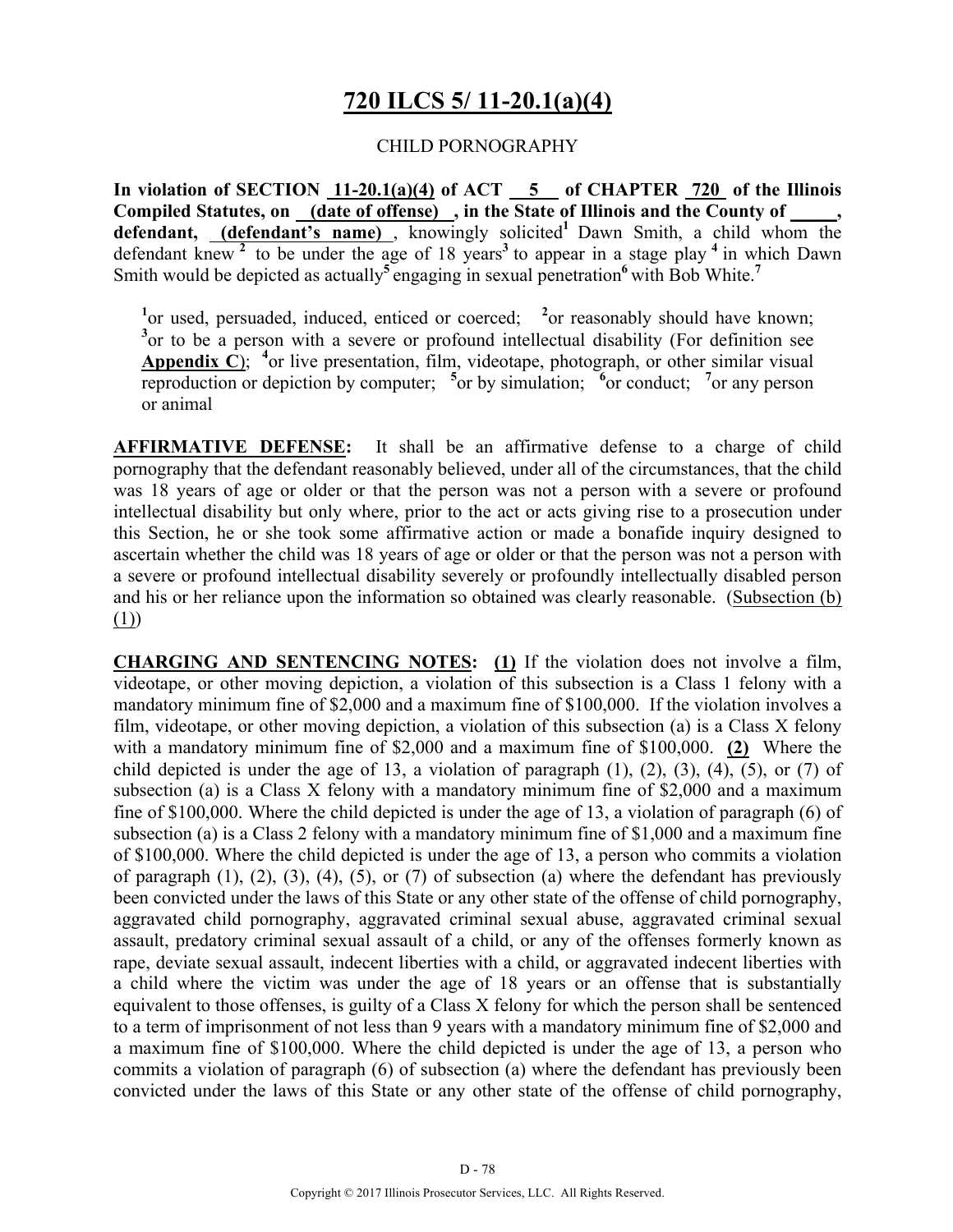aggravated child pornography, aggravated criminal sexual abuse, aggravated criminal sexual assault, predatory criminal sexual assault of a child, or any of the offenses formerly known as rape, deviate sexual assault, indecent liberties with a child, or aggravated indecent liberties with a child where the victim was under the age of 18 years or an offense that is substantially equivalent to those offenses, is guilty of a Class 1 felony with a mandatory minimum fine of \$1,000 and a maximum fine of \$100,000. The issue of whether the child depicted is under the age of 13 is an element of the offense to be resolved by the trier of fact. (97-0995)

**IMPORTANT**: For sentencing and alternative charging information see the **Sentencing Guide**.

**Legislative History:** This subsection was amended by Public Acts 97-0157, 97-0227; (Both Effective: 1-1-12) and by P. A. 97-0995; (Eff: 1-1-13).

This subsection was amended by Public Act 99-0143. Effective: 1-1-16.

**CHARGE:** Felony (Class 1) **BOND:** Must be Set by Judge

## **720 ILCS 5/ 11-20.1(a)(5)**

#### CHILD PORNOGRAPHY

In violation of SECTION  $11-20.1(a)(5)$  of ACT  $-5$  of CHAPTER  $720$  of the Illinois Compiled Statutes, on (date of offense), in the State of Illinois and the County of defendant, (defendant's name), the parent<sup>1</sup> of Dawn Smith, a child whom the defendant knew<sup>2</sup> was under the age of 18 years<sup>3</sup> knowingly permitted<sup>4</sup> Dawn Smith to appear in a stage play**<sup>5</sup>** in which Dawn Smith actually**<sup>6</sup>**engaged in an act of sexual penetration**<sup>7</sup>** with Bob White.**<sup>8</sup>**

<sup>1</sup> or stepparent, legal guardian or other person having care or custody of a child under the age of 18 years; **<sup>2</sup>** or reasonably should have known; **<sup>3</sup>** or to be a person with a severe or profound intellectual disability (For definition see Appendix  $\overrightarrow{C}$ ); <sup>4</sup> or arranged for or induced or promoted; <sup>5</sup> or live performance, film, videotape, photograph or other similar visual presentation, portrayal or simulation or depiction by computer; <sup>6</sup> or by simulation; <sup>7</sup> or conduct; <sup>8</sup> or any person or animal

**AFFIRMATIVE DEFENSE:** It shall be an affirmative defense to a charge of child pornography that the defendant reasonably believed, under all of the circumstances, that the child was 18 years of age or older or that the person was not a person with a severe or profound intellectual disability but only where, prior to the act or acts giving rise to a prosecution under this Section, he or she took some affirmative action or made a bonafide inquiry designed to ascertain whether the child was 18 years of age or older or that the person was not a person with a severe or profound intellectual disability severely or profoundly intellectually disabled person and his or her reliance upon the information so obtained was clearly reasonable. (Subsection (b) (1))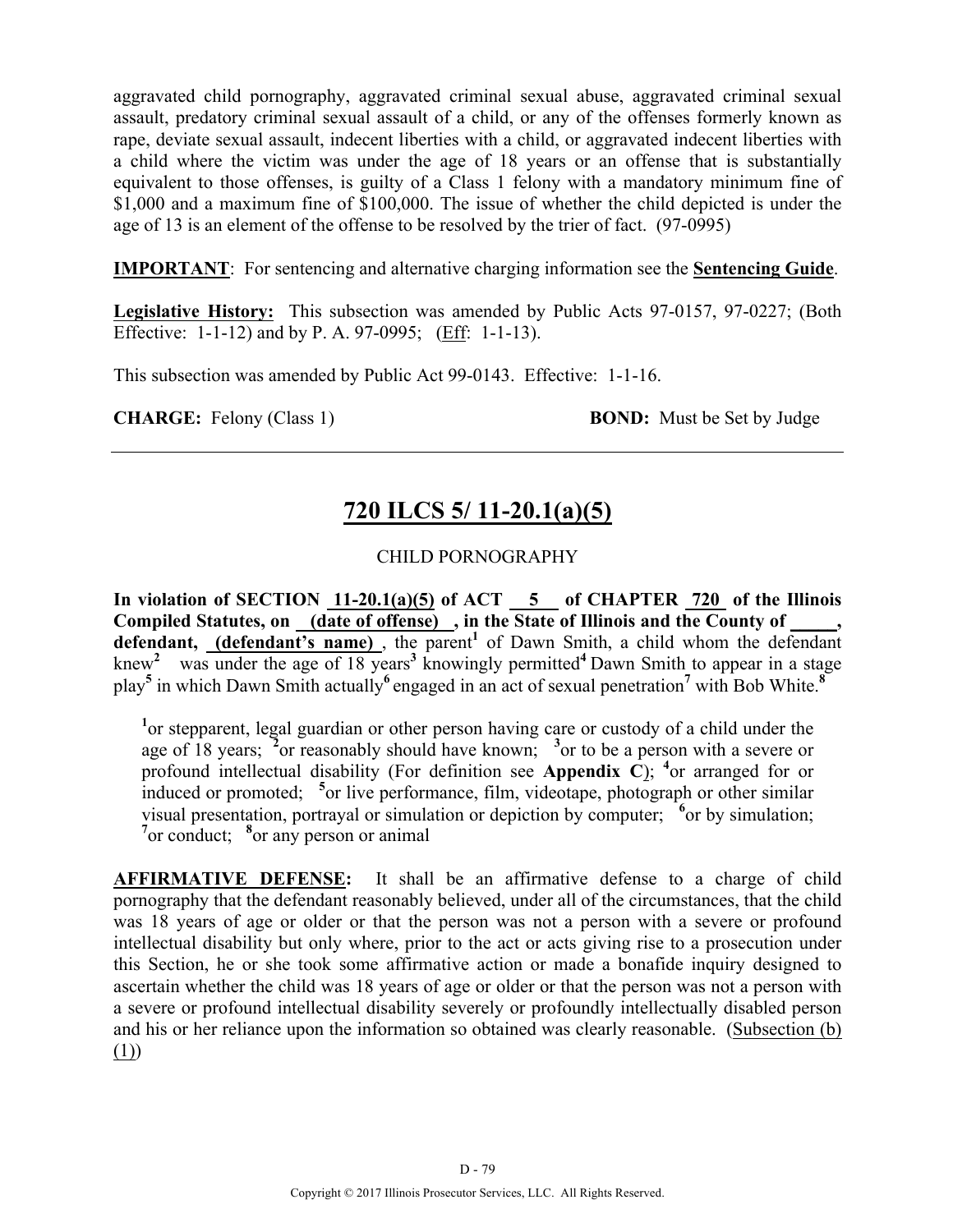**CHARGING AND SENTENCING NOTES: (1)** If the violation does not involve a film, videotape, or other moving depiction, a violation of this subsection is a Class 1 felony with a mandatory minimum fine of \$2,000 and a maximum fine of \$100,000. If the violation involves a film, videotape, or other moving depiction, a violation of this subsection (a) is a Class X felony with a mandatory minimum fine of \$2,000 and a maximum fine of \$100,000. **(2)** Where the child depicted is under the age of 13, a violation of paragraph  $(1)$ ,  $(2)$ ,  $(3)$ ,  $(4)$ ,  $(5)$ , or  $(7)$  of subsection (a) is a Class X felony with a mandatory minimum fine of \$2,000 and a maximum fine of \$100,000. Where the child depicted is under the age of 13, a violation of paragraph (6) of subsection (a) is a Class 2 felony with a mandatory minimum fine of \$1,000 and a maximum fine of \$100,000. Where the child depicted is under the age of 13, a person who commits a violation of paragraph  $(1)$ ,  $(2)$ ,  $(3)$ ,  $(4)$ ,  $(5)$ , or  $(7)$  of subsection  $(a)$  where the defendant has previously been convicted under the laws of this State or any other state of the offense of child pornography, aggravated child pornography, aggravated criminal sexual abuse, aggravated criminal sexual assault, predatory criminal sexual assault of a child, or any of the offenses formerly known as rape, deviate sexual assault, indecent liberties with a child, or aggravated indecent liberties with a child where the victim was under the age of 18 years or an offense that is substantially equivalent to those offenses, is guilty of a Class X felony for which the person shall be sentenced to a term of imprisonment of not less than 9 years with a mandatory minimum fine of \$2,000 and a maximum fine of \$100,000. Where the child depicted is under the age of 13, a person who commits a violation of paragraph (6) of subsection (a) where the defendant has previously been convicted under the laws of this State or any other state of the offense of child pornography, aggravated child pornography, aggravated criminal sexual abuse, aggravated criminal sexual assault, predatory criminal sexual assault of a child, or any of the offenses formerly known as rape, deviate sexual assault, indecent liberties with a child, or aggravated indecent liberties with a child where the victim was under the age of 18 years or an offense that is substantially equivalent to those offenses, is guilty of a Class 1 felony with a mandatory minimum fine of \$1,000 and a maximum fine of \$100,000. The issue of whether the child depicted is under the age of 13 is an element of the offense to be resolved by the trier of fact. (97-0995)

**IMPORTANT**: For sentencing and alternative charging information see the **Sentencing Guide**.

**Legislative History:** This subsection was amended by Public Acts 97-0157, 97-0227; (Both Effective: 1-1-12) and by P. A. 97-0995. (Eff: 1-1-13).

This subsection was amended by Public Act 99-0143. Effective: 1-1-16.

**CHARGE:** Felony (Class 1) **BOND:** Must be Set by Judge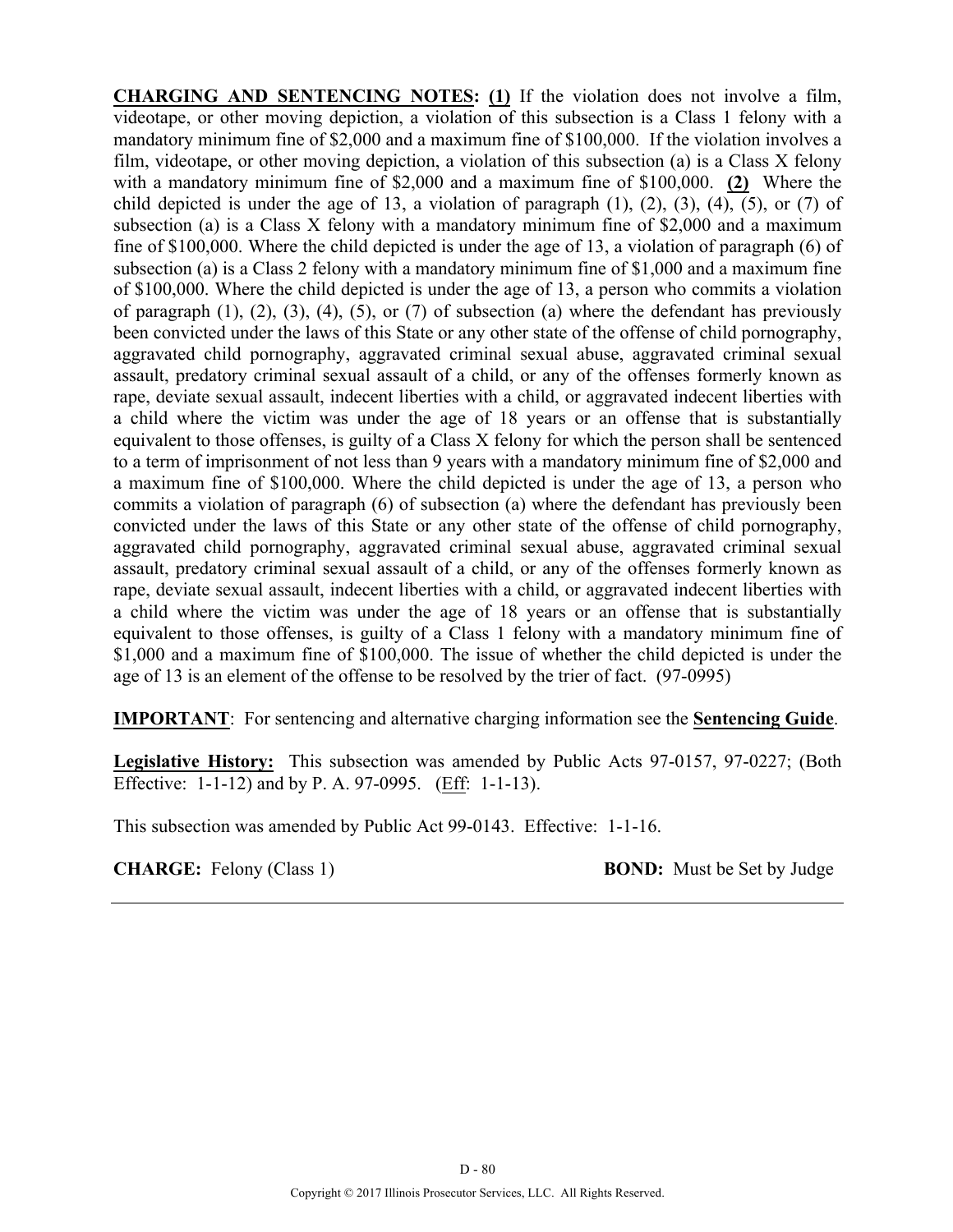## **720 ILCS 5/ 11-20.1(a)(6)**

#### CHILD PORNOGRAPHY

**In violation of SECTION 11-20.1(a)(6) of ACT 5 of CHAPTER 720 of the Illinois Compiled Statutes, on (date of offense) , in the State of Illinois and the County of \_\_\_\_\_, defendant, (defendant's name)**, with knowledge of the nature<sup>1</sup> thereof, possessed a videotape<sup>2</sup> of Dawn Smith, a child whom the defendant knew**<sup>3</sup>** to be under the age of 18 years,**<sup>4</sup>**which did show Dawn Smith actually**<sup>5</sup>** engaging in an act of sexual penetration**<sup>6</sup>** with Bob White.**<sup>7</sup>**

<sup>1</sup> or contact; <sup>2</sup> or photograph, film or other similar visual reproduction or depiction by computer; **<sup>3</sup>** <sup>3</sup> or reasonably should have known;  $^{4}$ or to be a person with a severe or profound intellectual disability (For definition see **Appendix C**);  $\frac{1}{2}$  or by simulation; <sup>6</sup> or conduct; <sup>7</sup> or any person or animal

**AFFIRMATIVE DEFENSE:** It shall be an affirmative defense to a charge of child pornography that the defendant reasonably believed, under all of the circumstances, that the child was 18 years of age or older or that the person was not a person with a severe or profound intellectual disability severely or profoundly intellectually disabled person but only where, prior to the act or acts giving rise to a prosecution under this Section, he or she took some affirmative action or made a bonafide inquiry designed to ascertain whether the child was 18 years of age or older or that the person was not a person with a severe or profound intellectual disability severely or profoundly intellectually disabled person and his or her reliance upon the information so obtained was clearly reasonable. (Subsection (b) (1))

**CHARGING AND SENTENCING NOTES: (1)** If the violation does not involve a film, videotape, or other moving depiction, a violation of this subsection is a Class 3 felony with a mandatory minimum fine of \$1,000 and a maximum fine of \$100,000. If the violation involves a film, videotape, or other moving depiction, a violation of this subsection (a) is a Class 2 felony with a mandatory minimum fine of \$1,000 and a maximum fine of \$100,000. (2) (Editor's Note: This subsection was previously a stand-alone offence entitled "Aggravated Child Pornography) Where the child depicted is under the age of 13, a violation of paragraph (1), (2), (3), (4), (5), or (7) of subsection (a) is a Class X felony with a mandatory minimum fine of \$2,000 and a maximum fine of \$100,000. Where the child depicted is under the age of 13, a violation of paragraph (6) of subsection (a) is a Class 2 felony with a mandatory minimum fine of \$1,000 and a maximum fine of \$100,000. Where the child depicted is under the age of 13, a person who commits a violation of paragraph  $(1)$ ,  $(2)$ ,  $(3)$ ,  $(4)$ ,  $(5)$ , or  $(7)$  of subsection (a) where the defendant has previously been convicted under the laws of this State or any other state of the offense of child pornography, aggravated child pornography, aggravated criminal sexual abuse, aggravated criminal sexual assault, predatory criminal sexual assault of a child, or any of the offenses formerly known as rape, deviate sexual assault, indecent liberties with a child, or aggravated indecent liberties with a child where the victim was under the age of 18 years or an offense that is substantially equivalent to those offenses, is guilty of a Class X felony for which the person shall be sentenced to a term of imprisonment of not less than 9 years with a mandatory minimum fine of \$2,000 and a maximum fine of \$100,000. Where the child depicted is under the age of 13, a person who commits a violation of paragraph (6) of subsection (a) where the defendant has previously been convicted under the laws of this State or any other state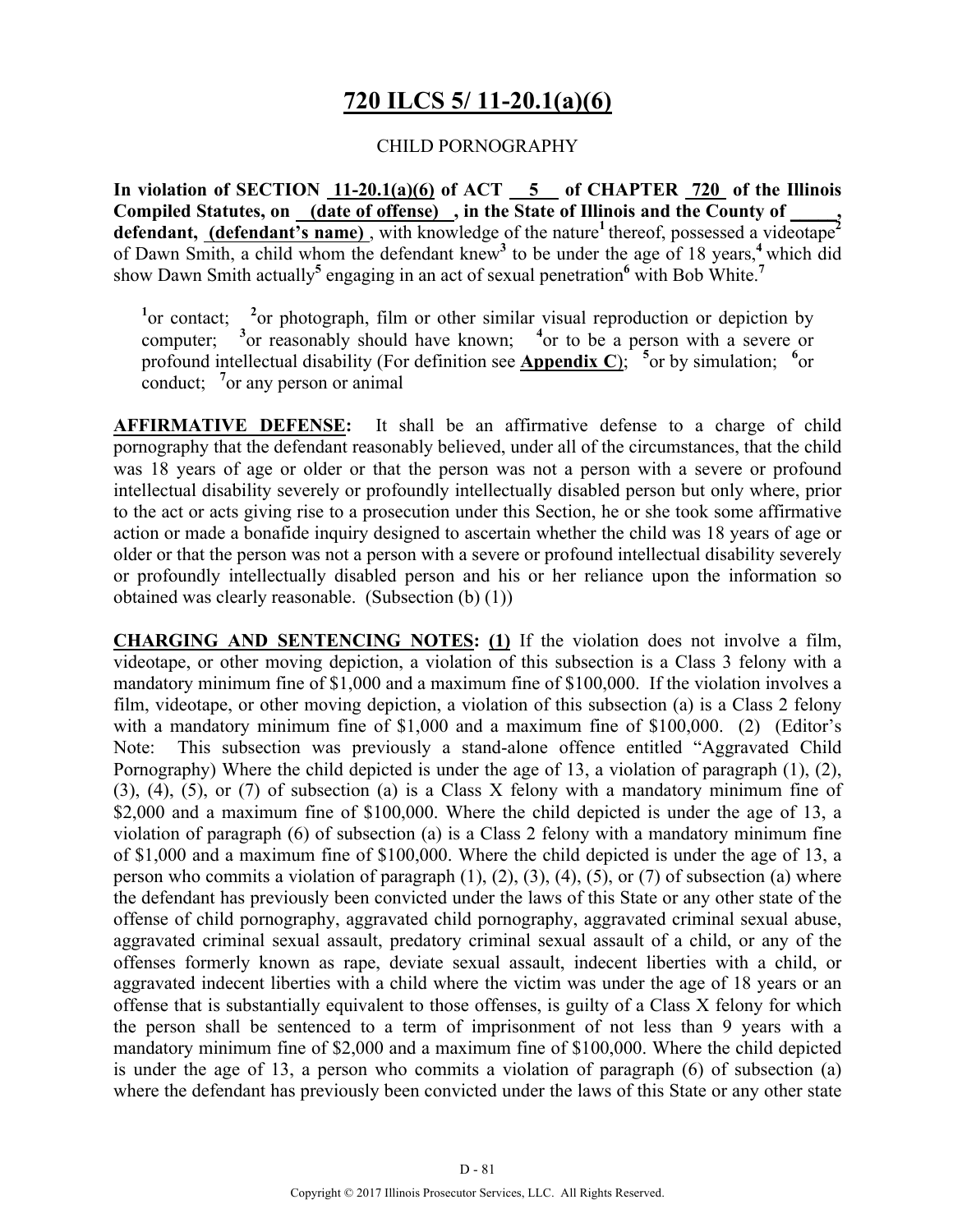of the offense of child pornography, aggravated child pornography, aggravated criminal sexual abuse, aggravated criminal sexual assault, predatory criminal sexual assault of a child, or any of the offenses formerly known as rape, deviate sexual assault, indecent liberties with a child, or aggravated indecent liberties with a child where the victim was under the age of 18 years or an offense that is substantially equivalent to those offenses, is guilty of a Class 1 felony with a mandatory minimum fine of \$1,000 and a maximum fine of \$100,000. The issue of whether the child depicted is under the age of 13 is an element of the offense to be resolved by the trier of fact. (97-0995) (2) The possession of each individual film, videotape, photograph, or other similar visual reproduction or depiction by computer in violation of this Section constitutes a single and separate violation. This subsection (a-5) does not apply to multiple copies of the same film, videotape, photograph, or other similar visual reproduction or depiction by computers that are identical to each other.

**IMPORTANT**: For sentencing and alternative charging information see the **Sentencing Guide**.

**CONSTITUTIONALITY**: This subsection survived a constitutional attack even though this Act's definition of "Child" was found to be unconstitutional. People v. Alexander, 204 Ill. 2d 472 (2003).

**Legislative History:** This subsection was amended by Public Acts 97-0157, (Eff: 1-1-12); 97- 0227 (Eff: 1-1-12),  $97-0995$  (Eff: 1-1-13) and by P. A. 97-0437. (Eff: 1-1-14).

This subsection was amended by Public Act 99-0143. Effective: 1-1-16.

**CHARGE:** Felony (Class 2) **BOND:** Must be Set by Judge

## **720 ILCS 5/ 11-20.1(a)(7)**

#### CHILD PORNOGRAPHY

In violation of SECTION  $11-20.1(a)(7)$  of ACT  $\overline{5}$  of CHAPTER  $\overline{720}$  of the Illinois Compiled Statutes, on **(date of offense)**, in the State of Illinois and the County of defendant, (defendant's name), knowingly<sup>1</sup> solicited<sup>2</sup> Don Smith to provide Dawn Smith, a child under the age of 18 years**<sup>3</sup>**to appear in a videotape**<sup>4</sup>** in which Dawn Smith would be depicted actually**<sup>5</sup>**engaging in an act of sexual penetration**<sup>6</sup>**with Bob White.**<sup>7</sup>**

<sup>1</sup><sup>or</sup> intentionally or recklessly; <sup>2</sup><sup>or</sup> used, persuaded, induced, enticed or coerced; <sup>3</sup><sup>or</sup> to be a person with a severe or profound intellectual disability **<sup>4</sup>** or photograph, film, stage play, live presentation, or other similar visual reproduction; <sup>5</sup> or by simulation; <sup>6</sup> or conduct; <sup>7</sup> or any person or animal

**AFFIRMATIVE DEFENSE:** It shall be an affirmative defense to a charge of child pornography that the defendant reasonably believed, under all of the circumstances, that the child was 18 years of age or older or that the person was not a person with a severe or profound intellectual disability but only where, prior to the act or acts giving rise to a prosecution under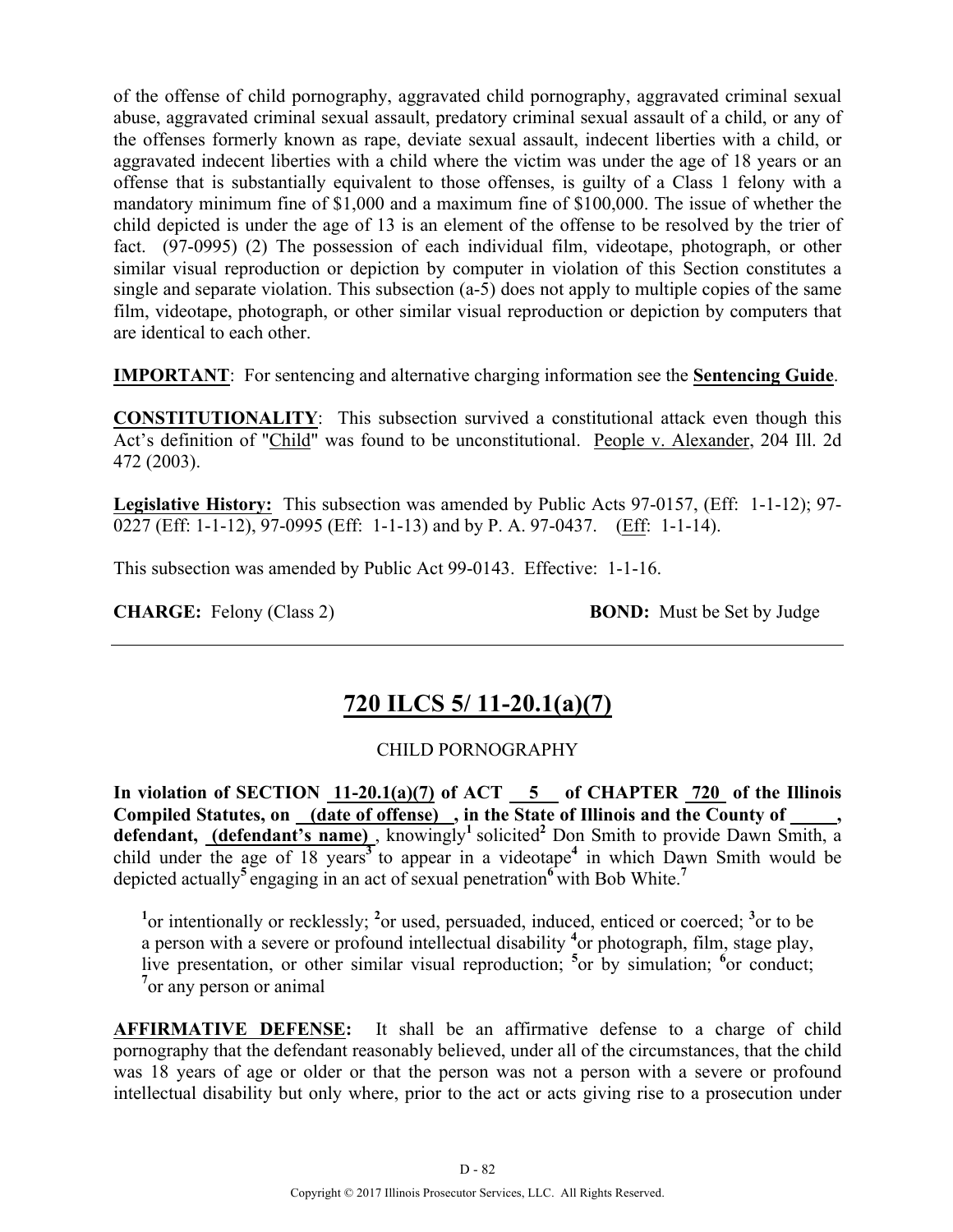this Section, he or she took some affirmative action or made a bonafide inquiry designed to ascertain whether the child was 18 years of age or older or that the person was not a person with a severe or profound intellectual disability severely or profoundly intellectually disabled person and his or her reliance upon the information so obtained was clearly reasonable. (Subsection (b) (1))

**CHARGING AND SENTENCING NOTES:** *(a)* Section 11.20.1 lists certain alternative acts which may constitute child pornography. They include situations wherein a child under 18 years of age: *1.* Actually, or by simulation, engaged in any act of sexual penetration or sexual conduct with any person or animal. **2.** Actually or by simulation engaged in any act of sexual penetration or sexual conduct involving the sex organs of the child and the mouth, anus, or sex organs of another person or animal; or which involves the mouth, anus, or sex organs of the child and the sex organs of another person or animal. *3.* Actually or by simulation engaged in any act of masturbation. *4.* Actually or by simulation was portrayed as being the object of, or otherwise engaged in, any act of lewd fondling, touching, or caressing involving another person or animal. *5.* Actually or by simulation engaged in any act of excretion or urination within a sexual context. *6.* Actually or by simulation portrayed or depicted as bound, fettered, or subject to sadistic, masochistic, or sado-masochistic abuse in any sexual context. *7.* Depicted or portrayed in any pose, posture or setting involving a lewd exhibition of the unclothed or transparently clothed genitals, pubic area, buttocks, or, if such person is female, a fully or partially developed breast of the child or other person. **(b)** If the violation does not involve a film, videotape, or other moving depiction, a violation of this subsection is a Class 1 felony with a mandatory minimum fine of \$2,000 and a maximum fine of \$100,000. If the violation involves a film, videotape, or other moving depiction, a violation of this subsection (a) is a Class X felony with a mandatory minimum fine of \$2,000 and a maximum fine of \$100,000. **(c)** Where the child depicted is under the age of 13, a violation of paragraph  $(1)$ ,  $(2)$ ,  $(3)$ ,  $(4)$ ,  $(5)$ , or  $(7)$  of subsection  $(a)$  is a Class X felony with a mandatory minimum fine of \$2,000 and a maximum fine of \$100,000. Where the child depicted is under the age of 13, a violation of paragraph (6) of subsection (a) is a Class 2 felony with a mandatory minimum fine of \$1,000 and a maximum fine of \$100,000. Where the child depicted is under the age of 13, a person who commits a violation of paragraph  $(1)$ ,  $(2)$ ,  $(3)$ ,  $(4)$ ,  $(5)$ , or  $(7)$  of subsection (a) where the defendant has previously been convicted under the laws of this State or any other state of the offense of child pornography, aggravated child pornography, aggravated criminal sexual abuse, aggravated criminal sexual assault, predatory criminal sexual assault of a child, or any of the offenses formerly known as rape, deviate sexual assault, indecent liberties with a child, or aggravated indecent liberties with a child where the victim was under the age of 18 years or an offense that is substantially equivalent to those offenses, is guilty of a Class X felony for which the person shall be sentenced to a term of imprisonment of not less than 9 years with a mandatory minimum fine of \$2,000 and a maximum fine of \$100,000. Where the child depicted is under the age of 13, a person who commits a violation of paragraph (6) of subsection (a) where the defendant has previously been convicted under the laws of this State or any other state of the offense of child pornography, aggravated child pornography, aggravated criminal sexual abuse, aggravated criminal sexual assault, predatory criminal sexual assault of a child, or any of the offenses formerly known as rape, deviate sexual assault, indecent liberties with a child, or aggravated indecent liberties with a child where the victim was under the age of 18 years or an offense that is substantially equivalent to those offenses, is guilty of a Class 1 felony with a mandatory minimum fine of \$1,000 and a maximum fine of \$100,000. The issue of whether the child depicted is under the age of 13 is an element of the offense to be resolved by the trier of fact. (97-0995)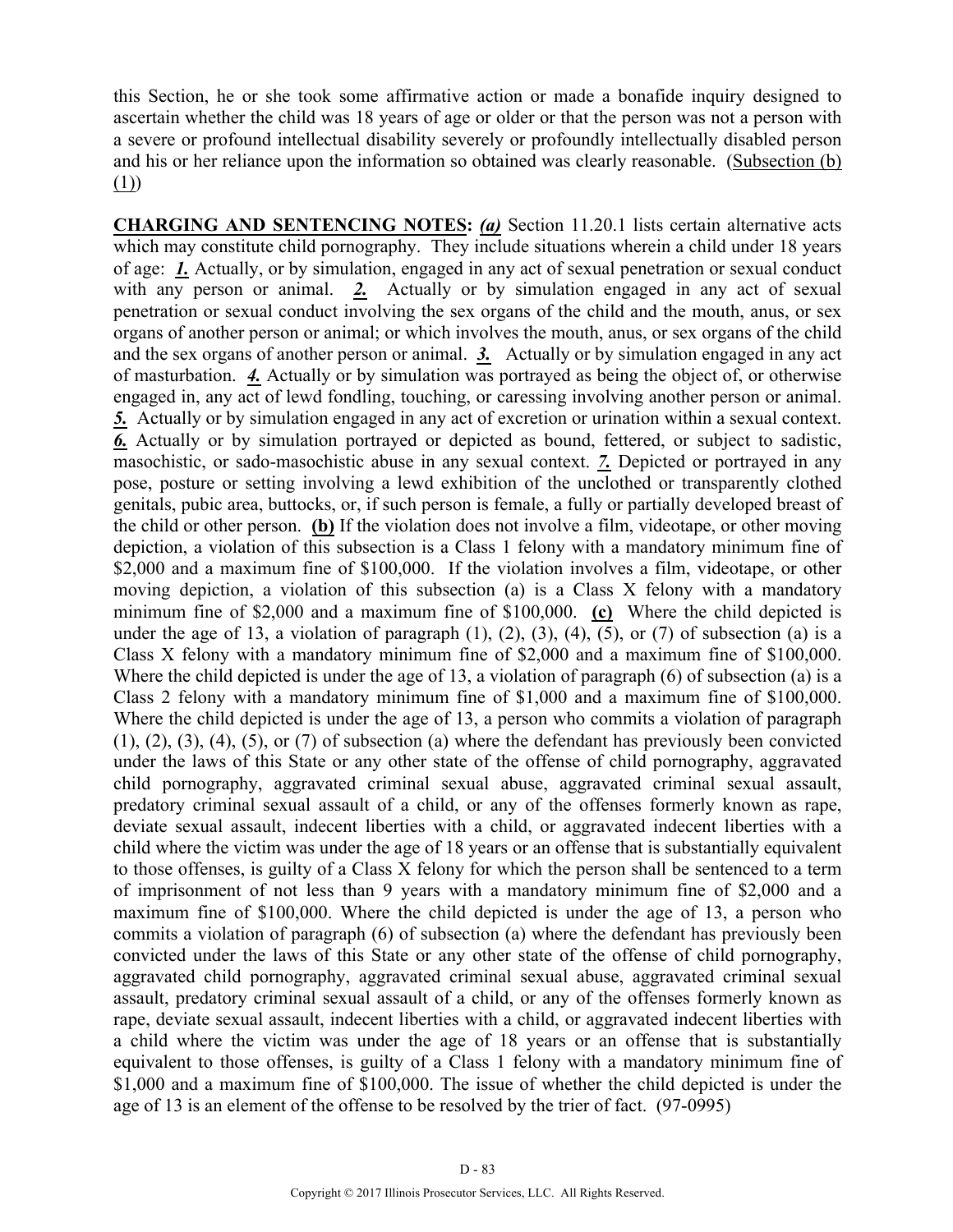**CONSTITUTIONALITY NOTE:** People v. Alexander, 204 Ill. 2d 472 (2003) declared this Act's definition of "Child" to be unconstitutional.

**IMPORTANT**: For sentencing and alternative charging information see the **Sentencing Guide**.

**Legislative History:** This subsection was amended by Public Acts 97-0157, 97-0227; (Both Eff: 1-1-12) and by P. A. 97-0995 and P. A. 97-1109. (BOTH Eff: 1-1-13).

This subsection was amended by Public Act 99-0143. Effective: 1-1-16.

**CHARGE:** Felony (Class 1) **BOND:** Must be Set by Judge

# **720 ILCS 5/ 11-21(b)(1)(A)**

## DISTRIBUTION OF HARMFUL MATERIAL

**In violation of SECTION 11-21(b)(1)(A) of ACT 5 of CHAPTER 720 of the Illinois Compiled Statutes, on (date of offense) , in the State of Illinois and the County of \_\_\_\_\_,**  defendant, (defendant's name), knowing that Don Smith was a minor under the age of 18 years,**<sup>1</sup>**knowingly sold**<sup>2</sup>**to Don Smith a magazine entitled HOW LOW CAN YOU GO, a publication that depicted nudity**<sup>3</sup>** and which taken as a whole was harmful to minors.

<sup>1</sup> or having failed to exercise reasonable care in ascertaining the true age of Don Smith; <sup>2</sup> or lent, distributed, exhibited, depicted, or gave away; <sup>3</sup> or sexual conduct or sadomasochistic abuse, or which contains explicit and detailed verbal descriptions or narrative accounts of sexual excitement, sexual conduct or sado-masochistic abuse, and which taken as a whole is harmful to minors

**NOTE:** A defendant also violates the provisions of this subsection when he (1) sells, lends, distributes or give away the following items:  $(b(1)(B)$  a motion picture, show, or other presentation which depicts nudity, sexual conduct or sado-masochistic abuse and is harmful to minors; or  $(b)(1)(C)$  an admission ticket or pass to premises where there is exhibited or to be exhibited such a motion picture, show, or other presentation; or (b(2) The defendant admits a minor to premises where there is exhibited or to be exhibited such a motion picture, show, or other presentation, knowing that the minor is a person under the age of 18 or failing to exercise reasonable care in ascertaining the person's age.

**CHARGING NOTE:** A person convicted of a second or subsequent violation of this Section shall be guilty of a Class 4 Felony. The charging instrument must state the prior conviction. See Appendix A for discussion.

**IMPORTANT:** For sentencing and alternative charging information see the Sentencing Guide.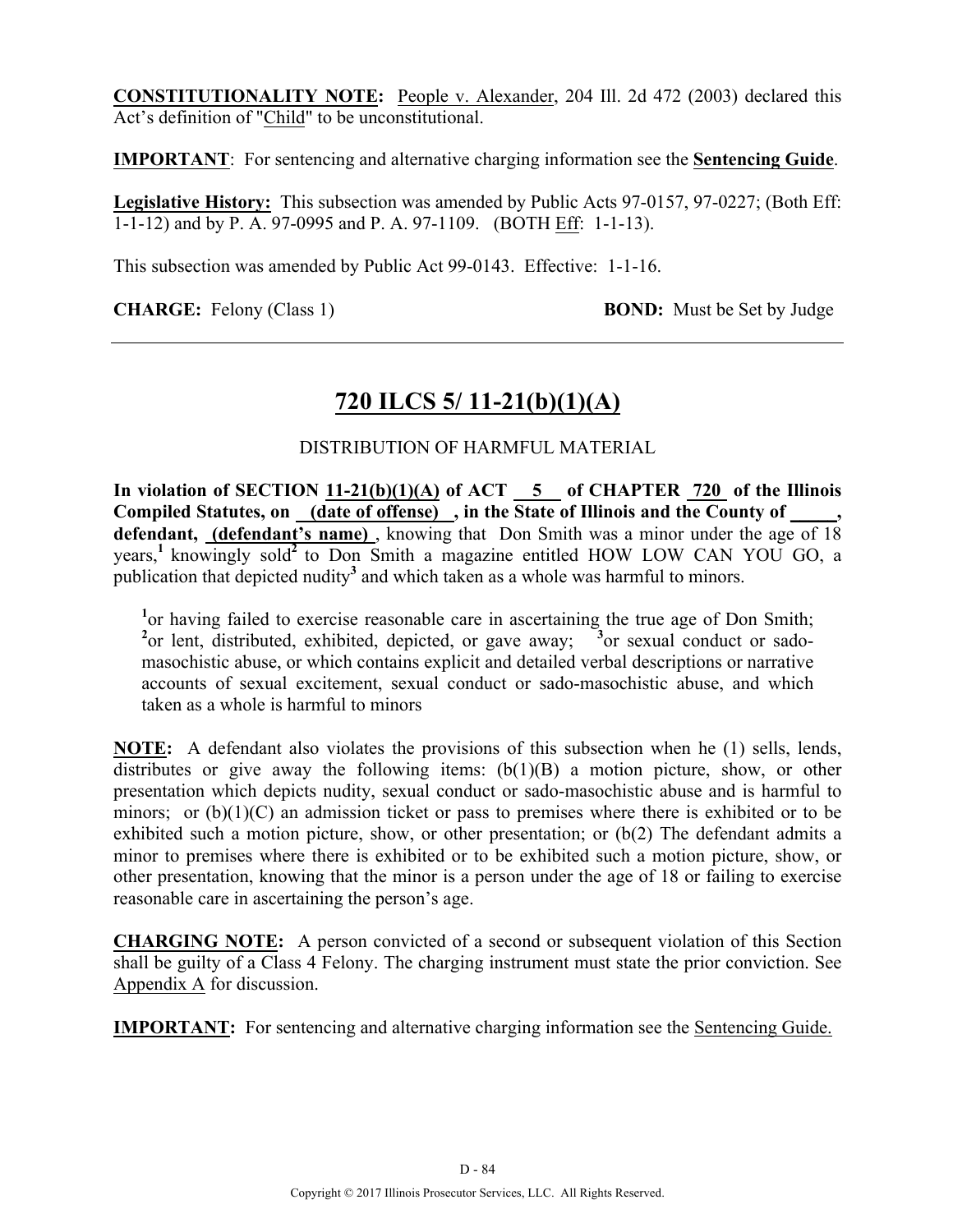**Legislative History:** Created - Laws 1967, p.2973 (August 14, 1967); Amended - P.A. 77-3628, 94-315, 95-983, 96-0280 and 96-1551, (Effective: 7-1-11.)

**CHARGE:** Misdemeanor (Class A) **BOND:** \$1,500

## **720 ILCS 5/ 11-21(f)**

HARMFUL MATERIAL

**In violation of SECTION 11-21(f) of ACT 5 of CHAPTER 720 of the Illinois Compiled Statutes, on (date of offense) , in the State of Illinois and the County of \_\_\_\_\_, defendant, (defendant's name)** , being a person under 18 years of age, knowingly**<sup>1</sup>** falsely stated<sup>2</sup> to Don Smith that he was not under 18 years of age<sup>3</sup> with the intent of procuring<sup>4</sup> a harmful material, a magazine entitled HOW LOW CAN YOU GO.**<sup>5</sup>**

<sup>1</sup><sup>or</sup> intentionally or recklessly; <sup>2</sup> either orally or in writing; <sup>3</sup> or presented or offered to Ray Fuller evidence of age and identity which was false or not his own; <sup>4</sup>or ordering, obtaining, viewing, or attempting to procure or view; **<sup>5</sup>** specify the harmful material (defined in Section 11-21(b))

**NOTE:** See Appendix B for discussion of necessity of alleging mental state.

**IMPORTANT:** For sentencing and alternative charging information see the Sentencing Guide.

**Legislative History:** This subsection was amended by Public Act 96-1551. (Effective: 7-1-11)

**CHARGE:** Misdemeanor (Class B) **BOND:** \$1,500

## **720 ILCS 5/ 11-21(g)**

#### HARMFUL MATERIAL

**In violation of SECTION 11-21(g) of ACT 5 of CHAPTER 720 of the Illinois Compiled Statutes, on (date of offense) , in the State of Illinois and the County of \_\_\_\_\_, defendant, (defendant's name) ,** being a person over 18 years of age, knowingly distributed to**<sup>1</sup>** Don Smith, a person who the defendant believed to be a minor, harmful material, a magazine entitled HOW LOW CAN YOU GO<sup>2</sup>, and said defendant failed to exercise reasonable care in ascertaining the true age of Don Smith.

<sup>1</sup> or sent, caused to be sent, exhibited to, or offered to distribute or exhibit to; <sup>2</sup> specify the harmful material (defined in Section 11-21(b))

**IMPORTANT:** For sentencing and alternative charging information see the Sentencing Guide.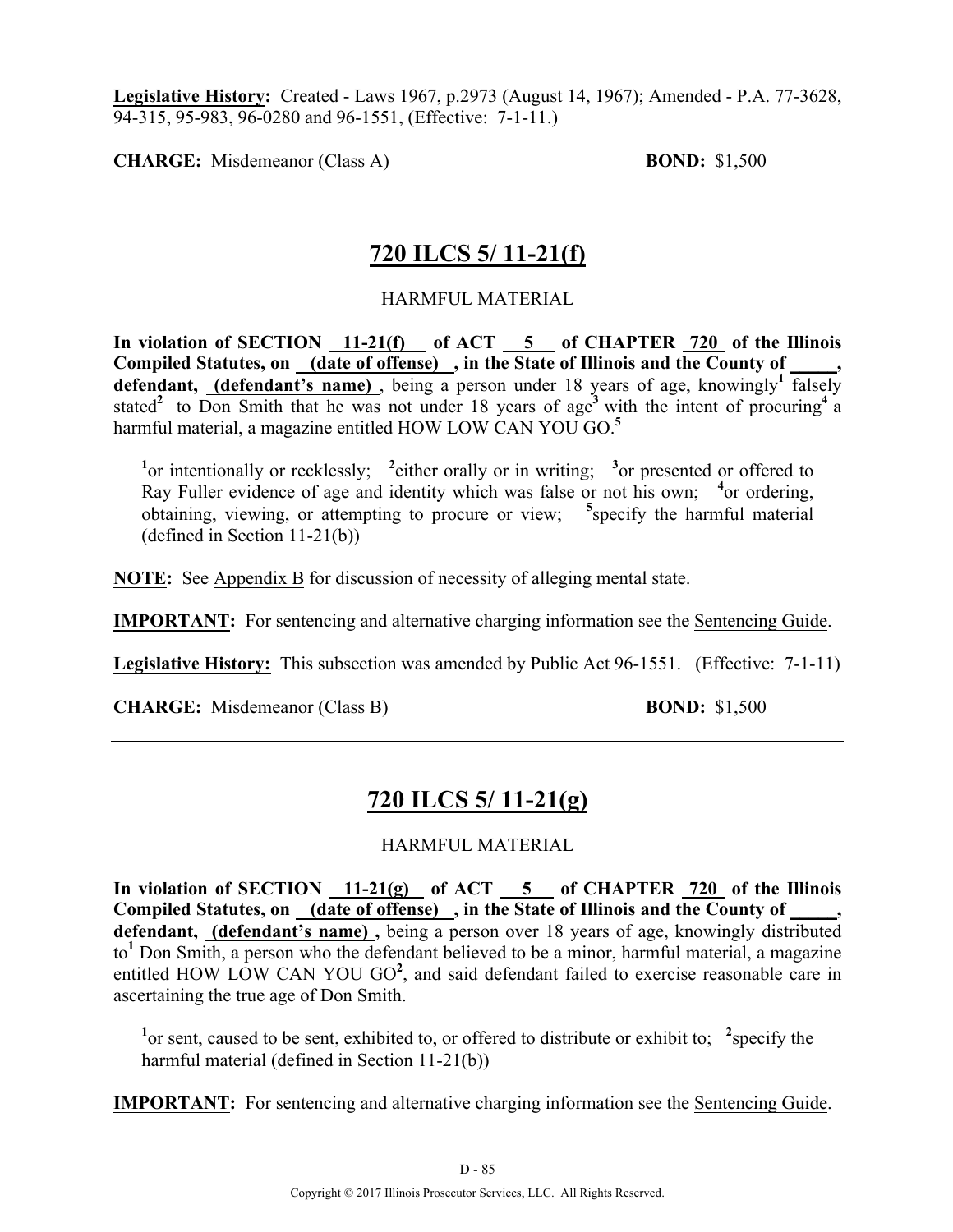**CHARGING NOTE:** If the defendant utilized a computer web camera, cellular telephone, or any other type of device to manufacture the harmful material, then each offense is a Class 4 felony.

**CHARGE:** Misdemeanor (Class A) **BOND:** \$1,500

# **720 ILCS 5/ 11-23(a)**

## ILLEGAL POSTING OF INFORMATION OF AN INTERNET SITE

**In violation of SECTION 11-23(a) of ACT 5 of CHAPTER 720 of the Illinois**  Compiled Statutes, on <u>(date of offense)</u>, in the State of Illinois and the County of defendant, *(defendant's name)*, a person at least 17 years of age, knowingly disclosed the email address<sup>1</sup> of Dawn Smith, a person under 17 years of age, on an adult obscenity Internet site.**<sup>2</sup>**

<sup>1</sup> or her name, address or telephone number; <sup>2</sup> or on a child pornography Internet site

**NOTE:** For purposes of this Section: "Adult obscenity or child pornography Internet site" means a site on the Internet that contains material that is obscene as defined in Section 11-20 of this Code or that is child pornography as defined in Section 11-20.1 of this Code. "Internet" includes the World Wide Web, electronic mail, a news group posting or Internet file transfer.

**IMPORTANT:** For sentencing and alternative charging information see the Sentencing Guide.

**Legislative History:** Created by Public Act 91-222 (Eff: 7-22-99). Amended by Public Act 96- 1551. (Effective: 7-1-11)

**CHARGE:** Felony (Class 3) **BOND:** Must be Set by Judge

## **720 ILCS 5/ 11-23(a-5)**

## ILLEGAL POSTING OF INFORMATION OF AN INTERNET SITE

In violation of SECTION 11-23(a-5) of ACT 5 of CHAPTER 720 of the Illinois Compiled Statutes, on (date of offense), in the State of Illinois and the County of defendant, **(defendant's name)**, knowingly posted<sup>1</sup> on an adult obscenity Internet site<sup>2</sup> a photograph**<sup>3</sup>** of Dawn Smith, a person under 18 years of age, without the knowledge and consent of Dawn Smith, and said photograph was not child pornography.

<sup>1</sup><sup>or</sup> placed, reproduced, or maintained; <sup>2</sup><sup>or</sup> on a child pornography Internet site; <sup>3</sup><sup>or</sup> video or digital image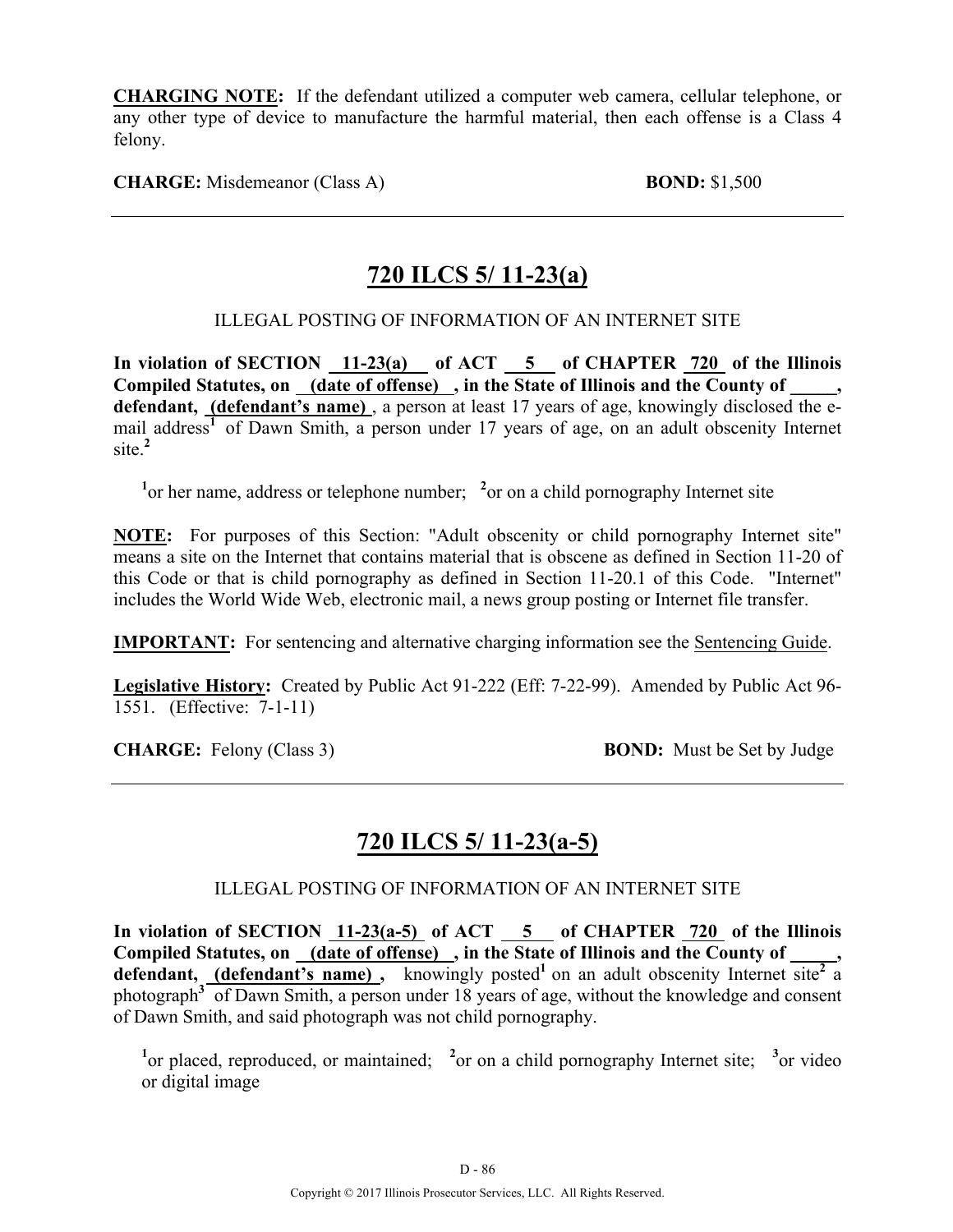**NOTE:** For purposes of this Section: "Adult obscenity or child pornography Internet site" means a site on the Internet that contains material that is obscene as defined in Section 11-20 of this Code or that is child pornography as defined in Section 11-20.1 of this Code. "Internet" includes the World Wide Web, electronic mail, a news group posting or Internet file transfer.

**NOTE:** This provision applies even if the person under 18 years of age is fully or properly clothed in the photograph, video, or digital image.

**IMPORTANT:** For sentencing and alternative charging information see the Sentencing Guide.

**Legislative History:** This subsection was amended by Public Act 96-1551. (Effective: 7-1-11)

**CHARGE:** Felony (Class 4) **BOND:** Must be Set by Judge

# **720 ILCS 5/ 11-23(a-10)**

ILLEGAL POSTING OF INFORMATION OF AN INTERNET SITE

**In violation of SECTION 11-23(a-10) of ACT 5 of CHAPTER 720 of the Illinois Compiled Statutes, on (date of offense) , in the State of Illinois and the County of \_\_\_\_\_,**  defendant, (defendant's name), knowingly posted<sup>1</sup> on an adult obscenity Internet site<sup>2</sup> a photograph**<sup>3</sup>** of Dawn Smith, a person under 18 years of age, without the knowledge and consent of Dawn Smith, and in said photograph Dawn Smith was posed in a suggestive manner with the focus<sup>4</sup> of the image on Dawn Smith's clothed genitals<sup>5</sup> and said photograph<sup>3</sup> was not child pornography.

<sup>1</sup><sup>or</sup> placed, reproduced, or maintained; <sup>2</sup><sup>or</sup> on a child pornography Internet site; <sup>3</sup><sup>or</sup> video or digital image; <sup>4</sup> or concentration; <sup>5</sup> or clothed pubic area, clothed buttocks area, or if the child is a female, the breast exposed through transparent clothing

**NOTE:** For purposes of this Section: "Adult obscenity or child pornography Internet site" means a site on the Internet that contains material that is obscene as defined in Section 11-20 of this Code or that is child pornography as defined in Section 11-20.1 of this Code. "Internet" includes the World Wide Web, electronic mail, a news group posting or Internet file transfer.

**IMPORTANT:** For sentencing and alternative charging information see the Sentencing Guide.

**Legislative History:** This subsection was amended by Public Act 96-1551. (Effective: 7-1-11)

**CHARGE:** Felony (Class 3) **BOND:** Must be Set by Judge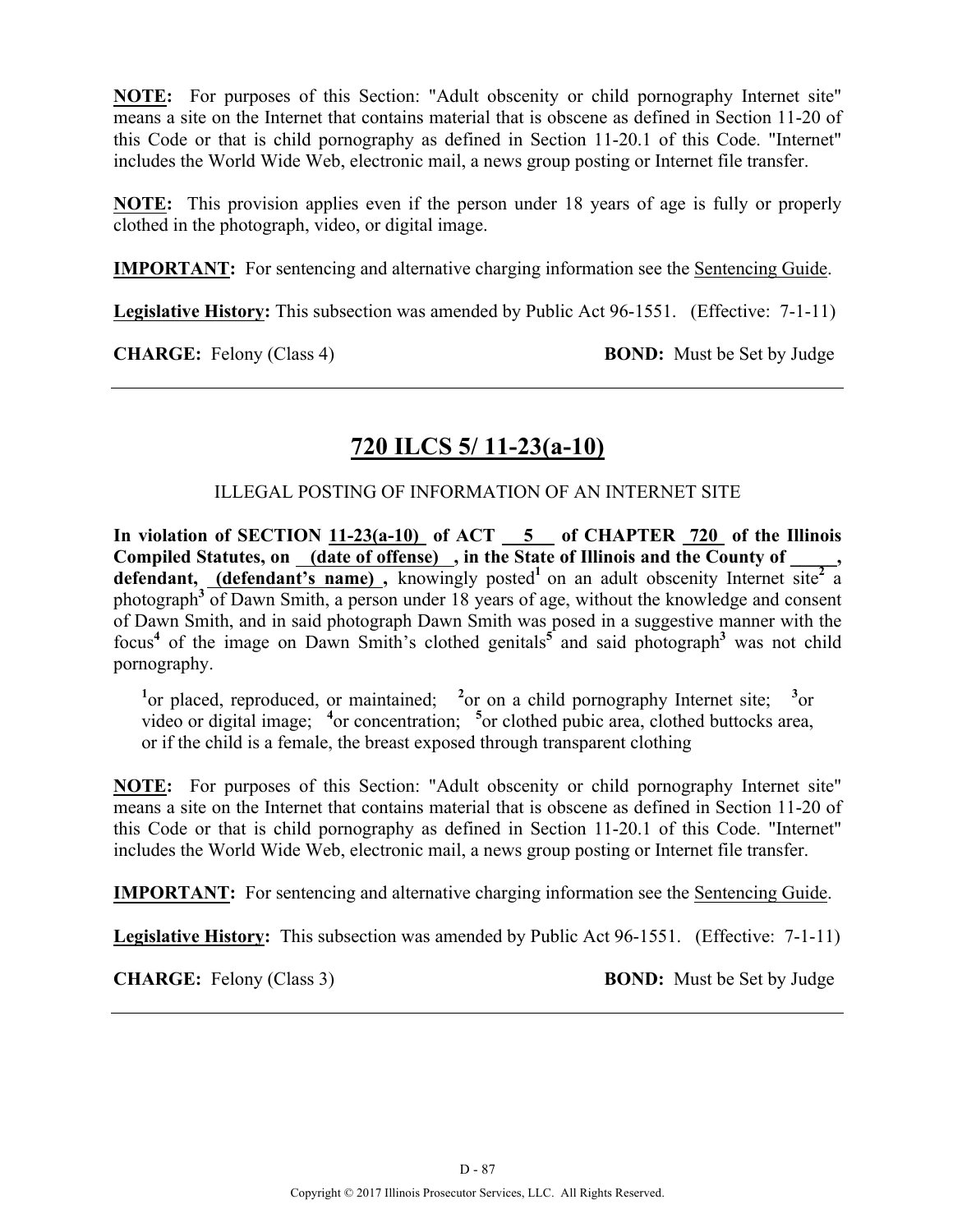## **720 ILCS 5/ 11-23(a-10)**

#### ILLEGAL POSTING OF INFORMATION OF AN INTERNET SITE

**In violation of SECTION 11-23(a-10) of ACT 5 of CHAPTER 720 of the Illinois**  Compiled Statutes, on (date of offense), in the State of Illinois and the County of defendant, **(defendant's name)**, knowingly posted<sup>1</sup> on an adult obscenity Internet site<sup>2</sup> a photograph**<sup>3</sup>** of Dawn Smith, a person under 18 years of age, without the knowledge and consent of Dawn Smith, and in said photograph Dawn Smith was posed in a suggestive manner with the focus<sup>4</sup> of the image on Dawn Smith's clothed genitals<sup>5</sup> and said photograph<sup>3</sup> was not child pornography.

<sup>1</sup><sup>or</sup> placed, reproduced, or maintained; <sup>2</sup><sup>or</sup> on a child pornography Internet site; <sup>3</sup><sup>or</sup> video or digital image; <sup>4</sup> or concentration; <sup>5</sup> or clothed pubic area, clothed buttocks area, or if the child is a female, the breast exposed through transparent clothing

**NOTE:** For purposes of this Section: "Adult obscenity or child pornography Internet site" means a site on the Internet that contains material that is obscene as defined in Section 11-20 of this Code or that is child pornography as defined in Section 11-20.1 of this Code. "Internet" includes the World Wide Web, electronic mail, a news group posting or Internet file transfer.

**IMPORTANT:** For sentencing and alternative charging information see the Sentencing Guide.

**Legislative History:** This subsection was amended by Public Act 96-1551. (Effective: 7-1-11)

**CHARGE:** Felony (Class 3) **BOND:** Must be Set by Judge

## **720 ILCS 5/ 11-24(b)(3)**

## CHILD PHOTOGRAPHY BY A CHILD SEX OFFENDER

**In violation of SECTION 11-24(b)(3) of ACT 5 of CHAPTER 720 of the Illinois**  Compiled Statutes, on (date of offense), in the State of Illinois and the County of defendant, (defendant's name), a child sex offender, knowingly photographed<sup>1</sup> Dawn Smith, a child, without the permission of the parent**<sup>2</sup>** of Dawn Smith.

<sup>1</sup> or videotaped or took a digital image of; <sup>2</sup> or guardian

**NOTE:** For purposes of this offense, a "child" is defined as a person under 18 years of age.

**CHARGING NOTE:** A person who violates this Section at a playground, park facility, school, forest preserve, day care facility, or at a facility providing programs or services directed to persons under 17 years of age is guilty of a Class 1 felony.

**IMPORTANT:** For sentencing and alternative charging information see the Sentencing Guide.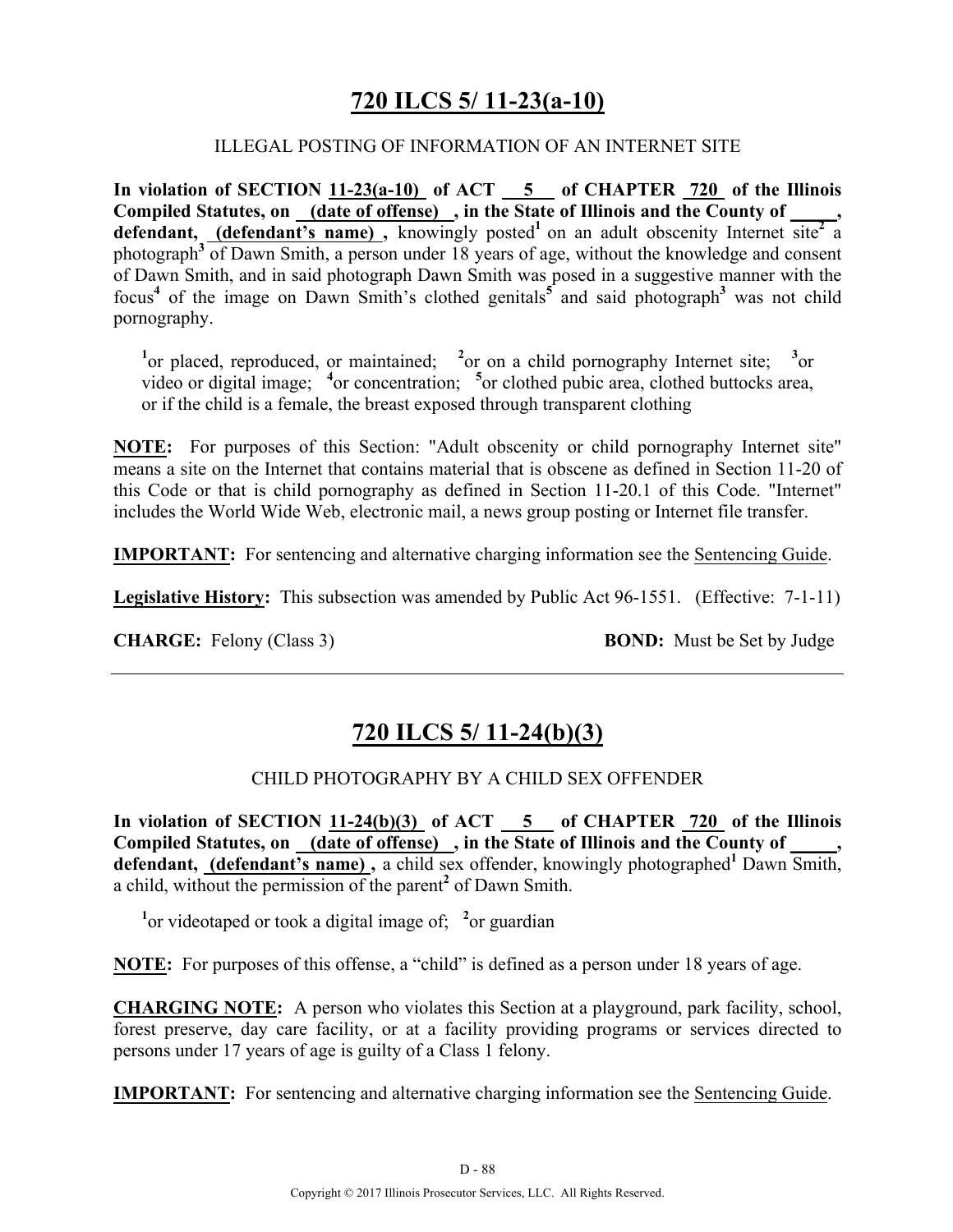## **720 ILCS 5/ 11-25**

### UNLAWFUL GROOMING

In violation of SECTION 11-25 of ACT 5 of CHAPTER 720 of the Illinois Compiled Statutes, on <u>(date of offense)</u>, in the State of Illinois and the County of **defendant, (defendant's name)**, knowingly used a computer on-line service<sup>1</sup> to seduce<sup>2</sup> Donnie Smith, a child,<sup>3</sup> to commit the offense of Aggravated Criminal Sexual Abuse in violation of Section 12-16 of the Illinois Criminal Code<sup>4</sup> in that (describe the conduct that would constitute the offense).

<sup>1</sup>or Internet service, local bulletin board service, or any other device capable of electronic data storage or transmission; **<sup>2</sup>** or solicit, lure, or entice; **<sup>3</sup>** or a child's guardian, or another person believed by the person to be a child or a child's guardian; <sup>4</sup> or to commit any sex offense as defined in Section 2 of the Sex Offender Registration Act, to distribute photographs depicting the sex organs of the child*,* or to otherwise engage in any unlawful sexual conduct with a child or with another person believed by the person to be a child.

**IMPORTANT:** For sentencing and alternative charging information see the Sentencing Guide.

**Legislative History:** Created by Public Act 95-0901 (Eff: 1-1-09). This subsection was recently amended by Public Act 98-0919. Effective: 1-1-15.

**CHARGE:** Felony (Class 4) **BOND:** Must be Set by Judge

## **720 ILCS 5/ 11-26**

#### TRAVELING TO MEET A MINOR

**In violation of SECTION 11-26 of ACT 5 of CHAPTER 720 of the Illinois**  Compiled Statutes, on (date of offense), in the State of Illinois and the County of \_\_\_\_\_, **defendant, (defendant's name)** , knowingly**<sup>1</sup>** traveled within Illinois**<sup>2</sup>** for the purpose of engaging in the offense of Criminal Sexual Abuse in violation of Section 12-16 of the Illinois Criminal Code**<sup>3</sup>**with Donnie Smith, a child,**<sup>4</sup>** after said defendant used a computer on-line service<sup>5</sup> to seduce<sup>6</sup> Donnie Smith, a child,<sup>7</sup> for that purpose.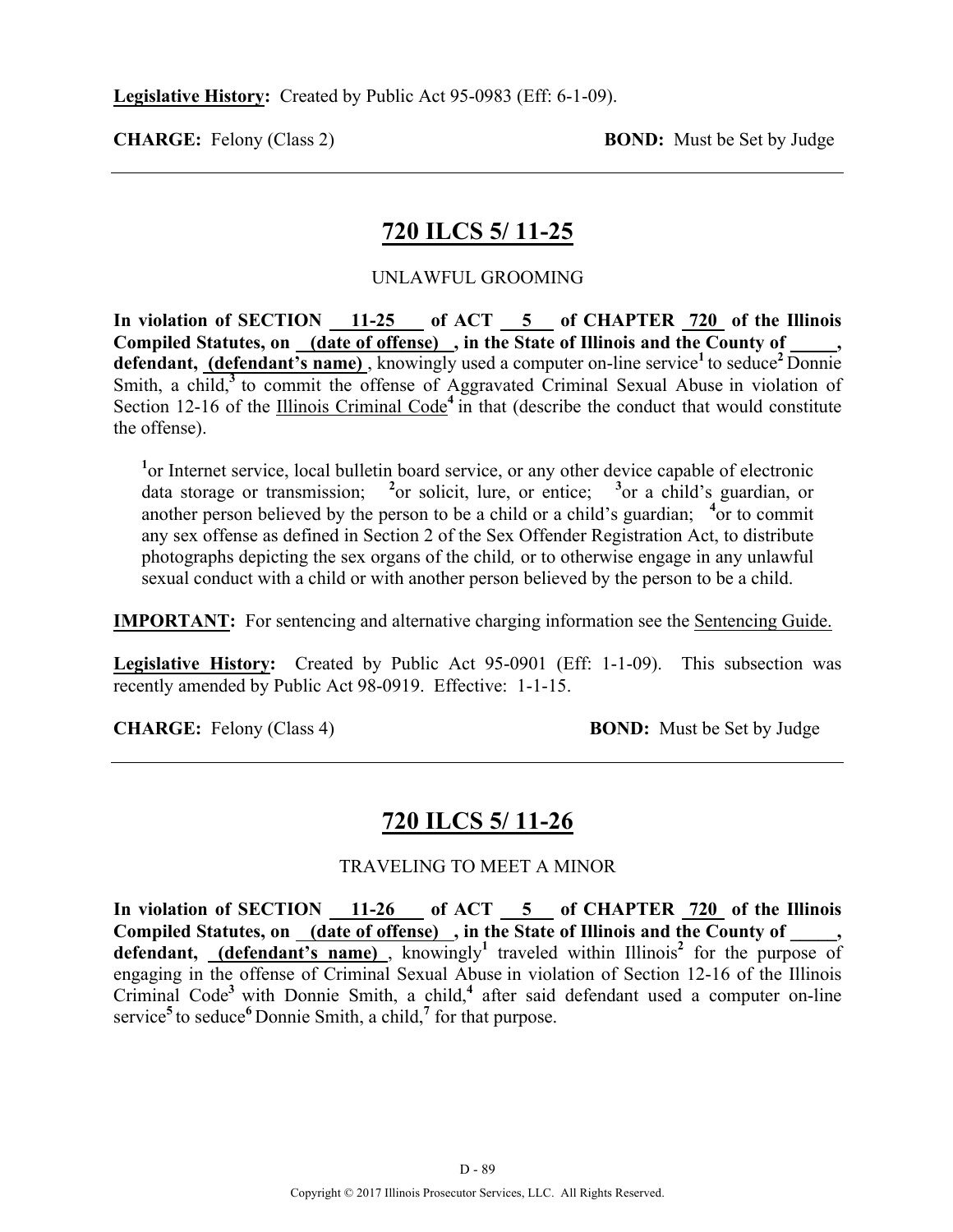<sup>1</sup><sup>or</sup> intentionally or recklessly; <sup>2</sup><sup>or</sup> traveled any distance either within this State, to this State, or from this State by any means, or attempted to do so, or caused another to do so or attempt to do so;  $3$  or for the purpose of engaging in any sex offense as defined in Section 2 of the Sex Offender Registration Act or to otherwise engage in any unlawful sexual conduct with a child or with another person believed by the person to be a child; <sup>4</sup> or with another person believed by the person to be a child or a child's guardian; <sup>5</sup> or an Internet service, local bulletin board service, or any other device capable of electronic data storage or transmission; <sup>6</sup> or to solicit, lure, or entice or to attempt to do so; <sup>7</sup> or a child's guardian, or another person believed by the person to be a child or a child's guardian

**IMPORTANT:** For sentencing and alternative charging information see the Sentencing Guide.

**Legislative History:** Created by Public Act 95-0901 (Eff: 1-1-09).

**CHARGE:** Felony (Class 3) **BOND:** Must be Set by Judge

# **720 ILCS 5/ 11-30(a)(1)**

## PUBLIC INDECENCY

In violation of SECTION 11-30(a)(1) of ACT 5 of CHAPTER 720 of the Illinois Compiled Statutes, on (date of offense), in the State of Illinois and the County of \_\_\_\_, **defendant, (defendant's name) ,** a person of the age of 17 years and upwards, at a public place, the corner of East Street and West Avenue, in the city of Union City, Union County, Illinois, knowingly<sup>1</sup> engaged in an act of sexual conduct<sup>2</sup> with the intent to arouse his sexual desires in that he (describe the conduct).

<sup>1</sup> or intentionally or recklessly; <sup>2</sup> acts which may constitute Public Indecency include: 1. An act of sexual penetration or sexual conduct as defined in Section 11-0.1 of this Code. 2. A lewd exposure of the body done with the intent to arouse or to satisfy the sexual desire of the person.

**NOTE:** "Public Place" means any place where the conduct may reasonably be expected to be viewed by others. (720 ILCS 5/11-30(b))

**NOTE:** Breast-feeding of infants is not an act of public indecency. (11-30(a)(1))

**NOTE:** See Appendix B for discussion of necessity of alleging mental state.

**CHARGING NOTE:** Public indecency is a Class 4 felony if committed by a person 18 years of age or older who is on or within 500 feet of elementary or secondary school grounds when children are present on the grounds. A person convicted of a third or subsequent violation of this offense is guilty of a Class 4 felony. The charging instrument must state the prior conviction. See Appendix A for discussion.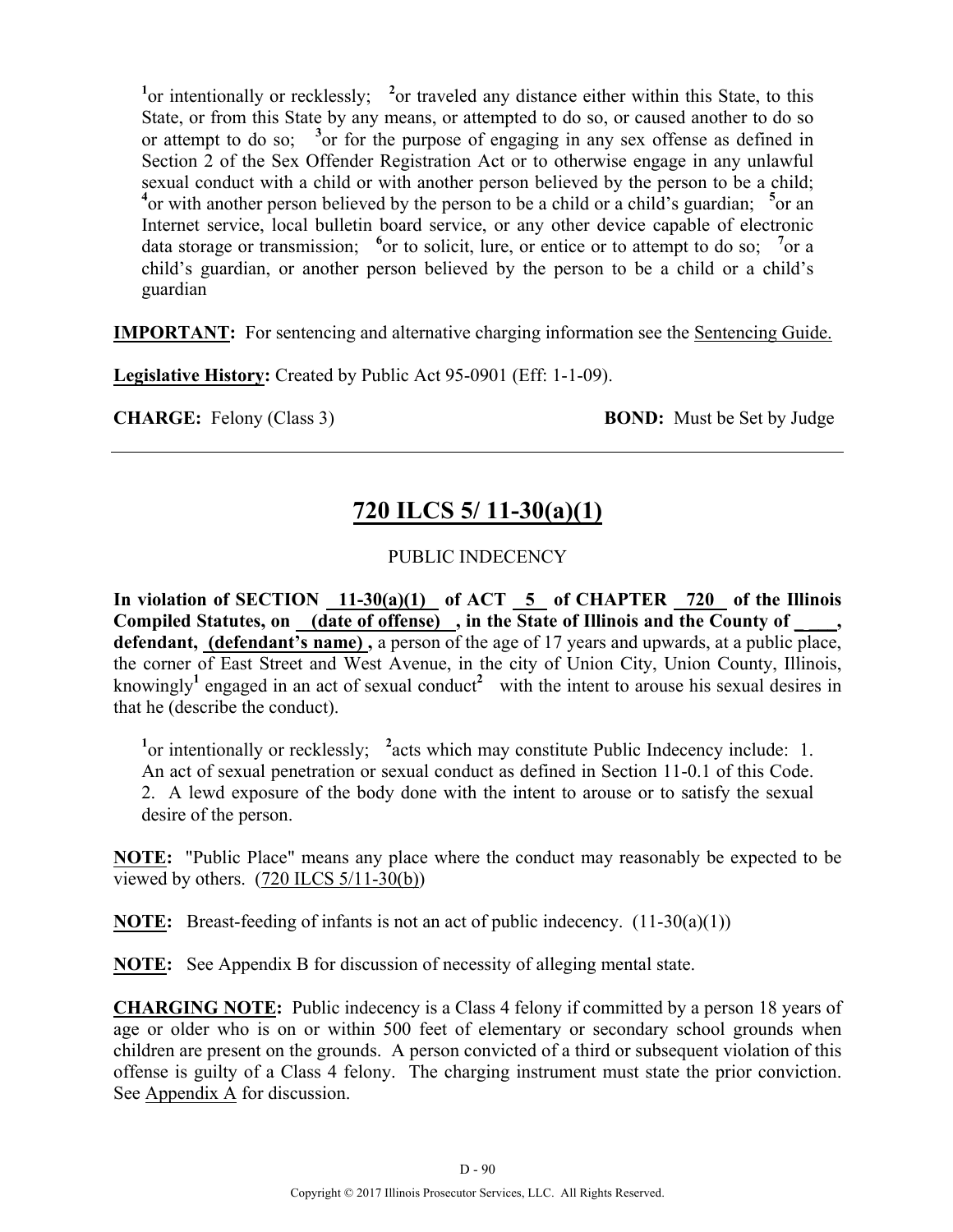**IMPORTANT:** For sentencing and alternative charging information see the Sentencing Guide.

**Legislative History:** Codified - Laws 1961, p.1983 (January 1, 1962); Amended - Laws 1963, p.1225; Laws 1967, p.3510; P.A.s 77-2638, 83-1067, 89-58, 91-115, 96-1098 and re-numbered by 96-1551. (Effective: 7-1-11).

**CHARGE:** Misdemeanor (Class A) **BOND:** \$1,500

# **720 ILCS 5/ 11-30(a)(2)**

## PUBLIC INDECENCY

In violation of SECTION 11-30(a)(2) of ACT 5 of CHAPTER 720 of the Illinois Compiled Statutes, on (date of offense), in the State of Illinois and the County of **defendant, (defendant's name) ,** a person of the age of 17 years and upwards, at a public place, the corner of East Street and West Avenue, in the city of Union City, Union County, Illinois, knowingly**<sup>1</sup>** exposed his sex organ in a lewd manner**<sup>2</sup>** with the intent to arouse his sexual desires.

<sup>1</sup> or intentionally or recklessly; <sup>2</sup> Acts which may constitute Public Indecency include: 1. An act of sexual penetration or sexual conduct as defined in Section 12-12 of this Code. 2. A lewd exposure of the body done with the intent to arouse or to satisfy the sexual desire of the person.

**NOTE:** "Public Place" means any place where the conduct may reasonably be expected to be viewed by others.  $(720$  ILCS  $5/1-30(b)$ )

**NOTE:** Breast-feeding of infants is not an act of public indecency. (11-30(a)(1))

**NOTE:** See Appendix B for discussion of necessity of alleging mental state.

**CHARGING NOTE:** Public indecency is a Class 4 felony if committed by a person 18 years of age or older who is on or within 500 feet of elementary or secondary school grounds when children are present on the grounds. A person convicted of a third or subsequent violation of this offense is guilty of a Class 4 felony. The charging instrument must state the prior conviction. See Appendix A for discussion.

**IMPORTANT:** For sentencing and alternative charging information see the Sentencing Guide.

**Legislative History:** This subsection was amended by Public Act 96-1551. (Effective: 7-1-11)

**CHARGE:** Misdemeanor (Class A) **BOND:** \$1,500